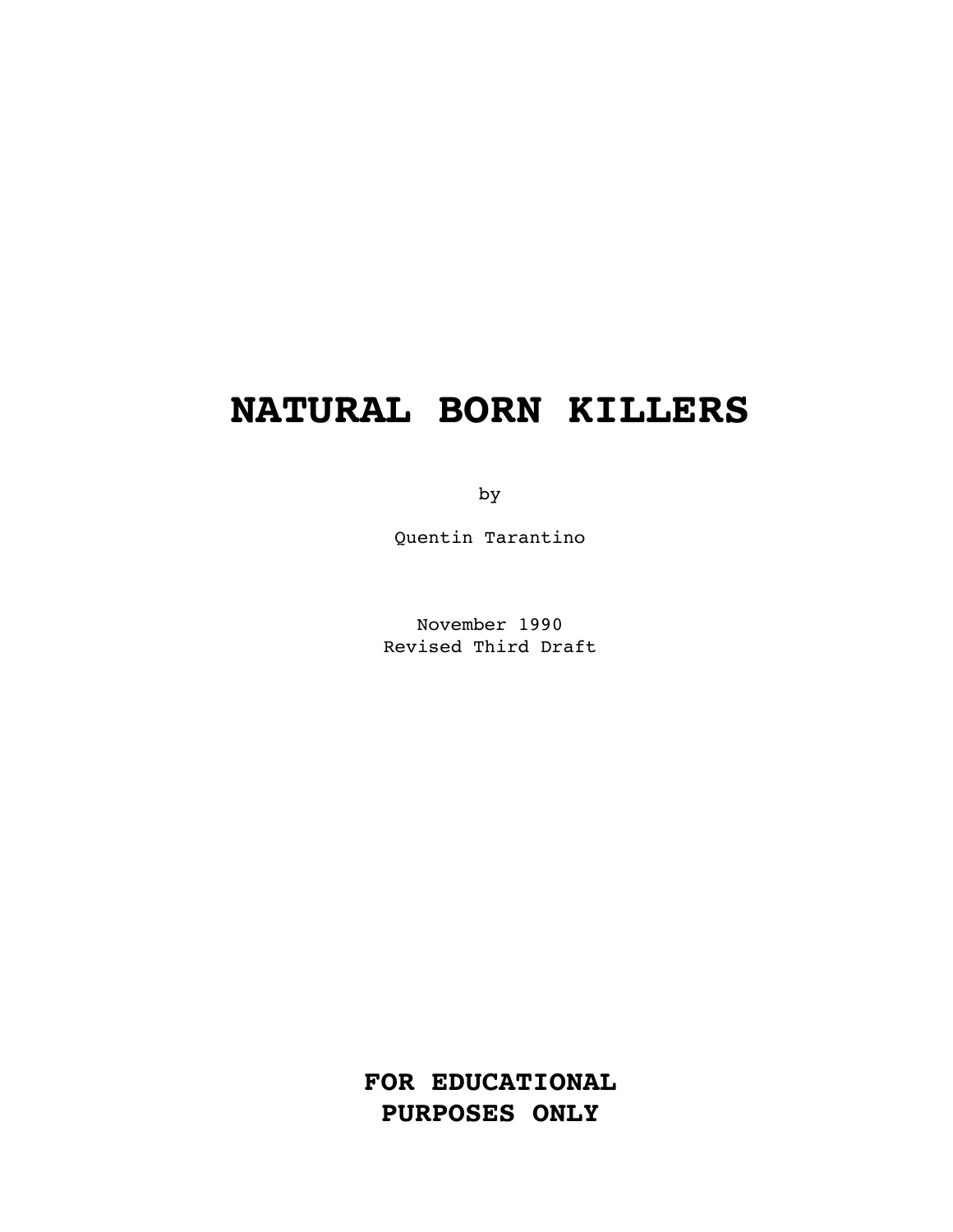FADE IN:

INT. COFFEE SHOP - DAY

A coffee shop somewhere in New Mexico. MICKEY KNOX, his back turned TO us, is sitting at the counter finishing a meal. We hear the PING... BANG... of a PINBALL MACHINE being played O.S.

MABEL, a waitress, comes over and fills Mickey's coffee cup.

> MICKEY What kind of pies do you have?

MABEL Apple, pecan, cherry, and key lime.

MICKEY Which do you recommend?

MABEL Well, the key lime is great, but it's an acquired taste.

MICKEY I haven't had key lime pie in ten years.

MABEL When ya had it, did ya like it?

MICKEY

No, but that don't mean much. I was a completely different person ten years ago. Let's give key lime a day in court. And a large glass of milk.

Mabel turns to her right.

#### MABEL

(to someone O.S.) Should I make that two pieces?

CAMERA PULLS BACK and we see for the first time MALLORY KNOX, Mickey's wife, sitting on a counter stool next to him. Her back is TO the CAMERA as well.

# MALLORY

Nada, Rosey.

# MABEL

(annoyed) My name's not Rosey. (points at nametag) It's Mabel.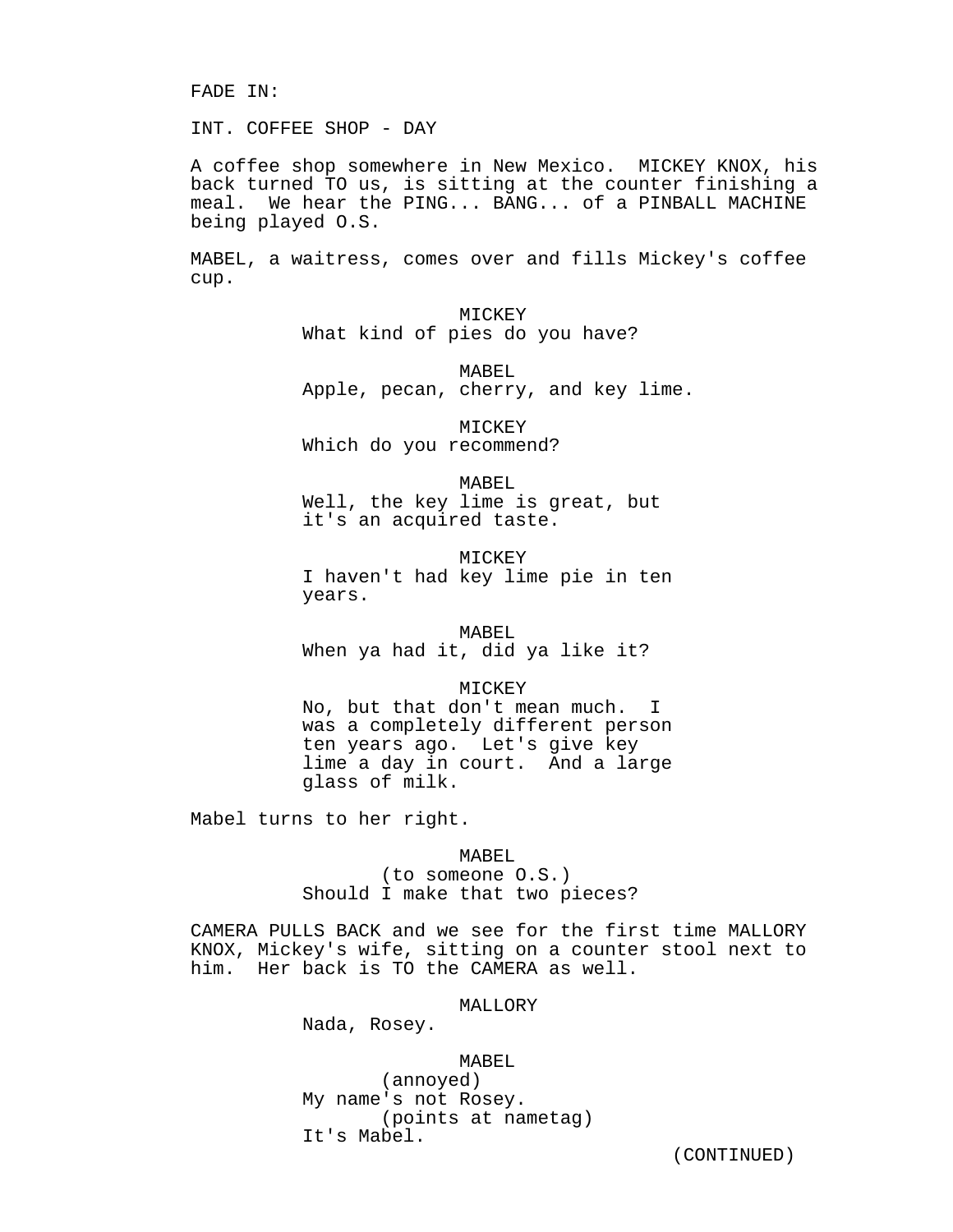Mabel EXITS FRAME.

# MALLORY

Whatever.

Mallory hops from the stool, walks over and grabs the jar next to the cash register, then dumping out the coins on the counter, she selects a quarter.

MABEL

Hey, what the hell do you think you're doin'?

Mallory saunters past the cowboy playing pinball. As his eyes follow Mallory, he loses his ball.

She walks to the JUKEBOX in the back, inserts the quarter, selects a song, punches the buttons, a needle lands on a record, and a good God almighty rockabilly TUNE cuts through the coffee shop.

Mabel brings Mickey his pie and milk.

rock 'n' roll.

MABEL (to Mickey) She ought not be doing that. That's for Jerry's kids, not

CAMERA MOVES AROUND TO a CLOSEUP of Mickey. This is the first time we see him. As he takes a bite of green pie:

> MICKEY I can't take her anywhere.

Mallory starts doing a slow, seductive fandango around the coffee shop. She's really cooking and smoking.

Pinball cowboy and Mabel are starting to wonder just who the hell these people are.

Mickey isn't paying much attention. He's too busy enjoying his pie and milk.

EXT. COFFEE SHOP - DAY

A dirty pickup truck, sporting a confederate flag decal, pulls up to the coffee shop. SONNY, OTIS, and EARL, three tough-looking rednecks, pile out. Steam rises from beneath the pickup's hood.

> EARL Goddamn this sumbitch is runnin' hot. Y'all go inside. I'm gonna check 'er out.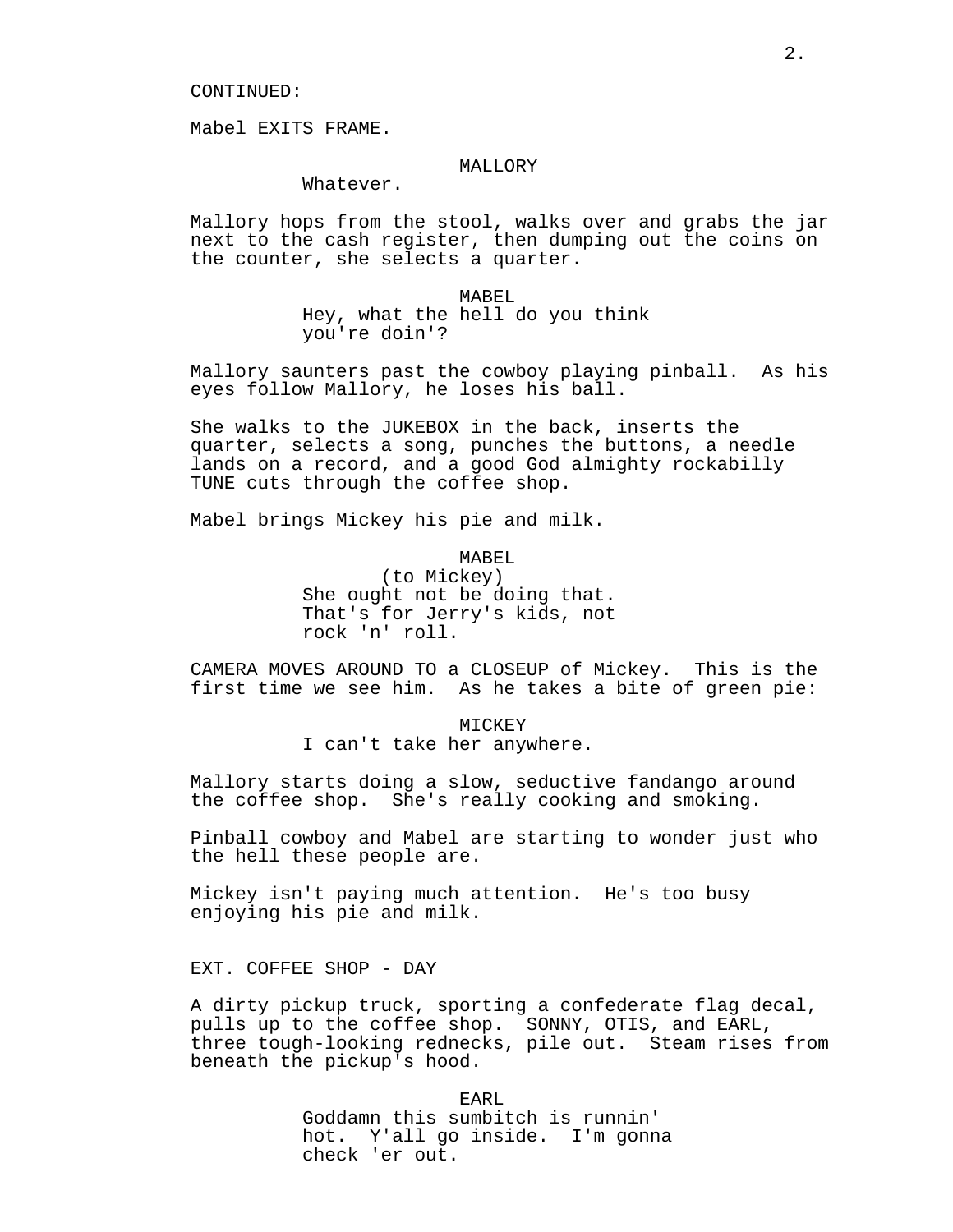# INT. COFFEE SHOP - DAY

The LOUDNESS of the rockabilly SONG slaps Sonny and Otis in their faces as they walk inside the door. The sexy sight of Mallory doing the ubang stomp stops them in their tracks.

> SONNY Good God almighty, what the hell is that?

**OTIS** That's a bitch outta hell, son.

Otis and Sonny exchange looks.

SONNY Take a run at 'er, kiddo.

Otis heads toward Mallory. Sonny moves over to the counter next to Mickey.

SONNY

Miller, Mabel.

MABEL

Comin' up.

Otis stands in front of Mallory, trying to copy what she's doing. Her eyes are closed at the moment, so she doesn't see him.

Mabel sets the Miller down in front of Sonny. Sonny takes a swig, enjoying the floor show.

# SONNY

(to Mickey) That's some sweet piece of meat, ain't it?

Mickey turns from his pie and looks at Sonny. His expression betrays nothing.

MICKEY

Her name's Mallory.

The needle lifts off the record. The SONG ENDS.

Mallory opens her eyes and sees Otis.

OTIS Hells bells! Don't stop now, sugar. I'm just getting warmed up.

Otis gives her his best shit-eating grin before turning to Sonny.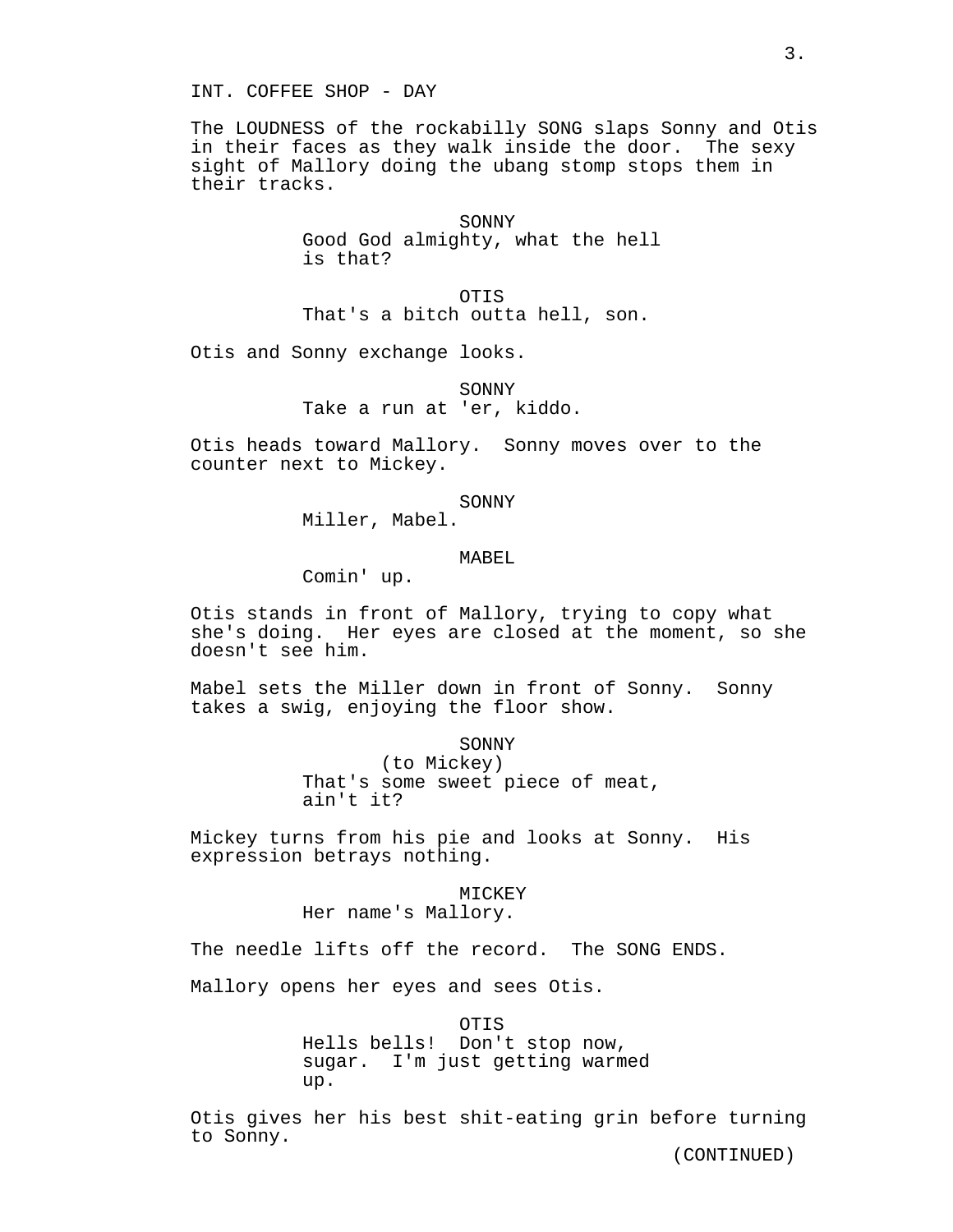Sonny gurgles out a laugh.

# SONNY Hey, I think she's sweet on you.

Otis turns to Mallory as she punches him hard in the face, spinning him around.

Sonny spews a mouthful of Highlife.

Mallory grabs the back of Otis's head and smashes it down on the table, cracking the linoleum.

Otis buckles, dropping to his knees.

Sonny jumps off the counter stool, but Mickey's hand clutches hold of his shoulder.

Sonny spins around toward Mickey, loaded for bear, and points his finger at him, threateningly.

Before any threat can be made, Mickey whips a large buck knife out from its sheath, and in a flash, slices off Sonny's finger.

Sonny's finger drops on his boot. He grabs his aching hand. Blood flows from the wound.

#### MICKEY

Just because my woman's mopping up the floor with your buddy is no reason for you to join in.

Mickey makes five lightning quick slashing swings. The buck knife slips back into its sheath. At first, there seems to be no difference with Sonny. Finally, blood flows from the slices made in his face and chest. Sonny collapses.

The short-order cook charges out of the kitchen at Mickey, wielding a meat cleaver and screaming.

Mickey whips out a .45 AUTOMATIC from a shoulder holster inside his jacket and FIRES.

BULLET'S POV

HEADING FAST TOWARD short-order cook's face. It hits.

BACK TO SCENE

Short-order cook puts his hands to his face and falls to the ground, screaming.

4.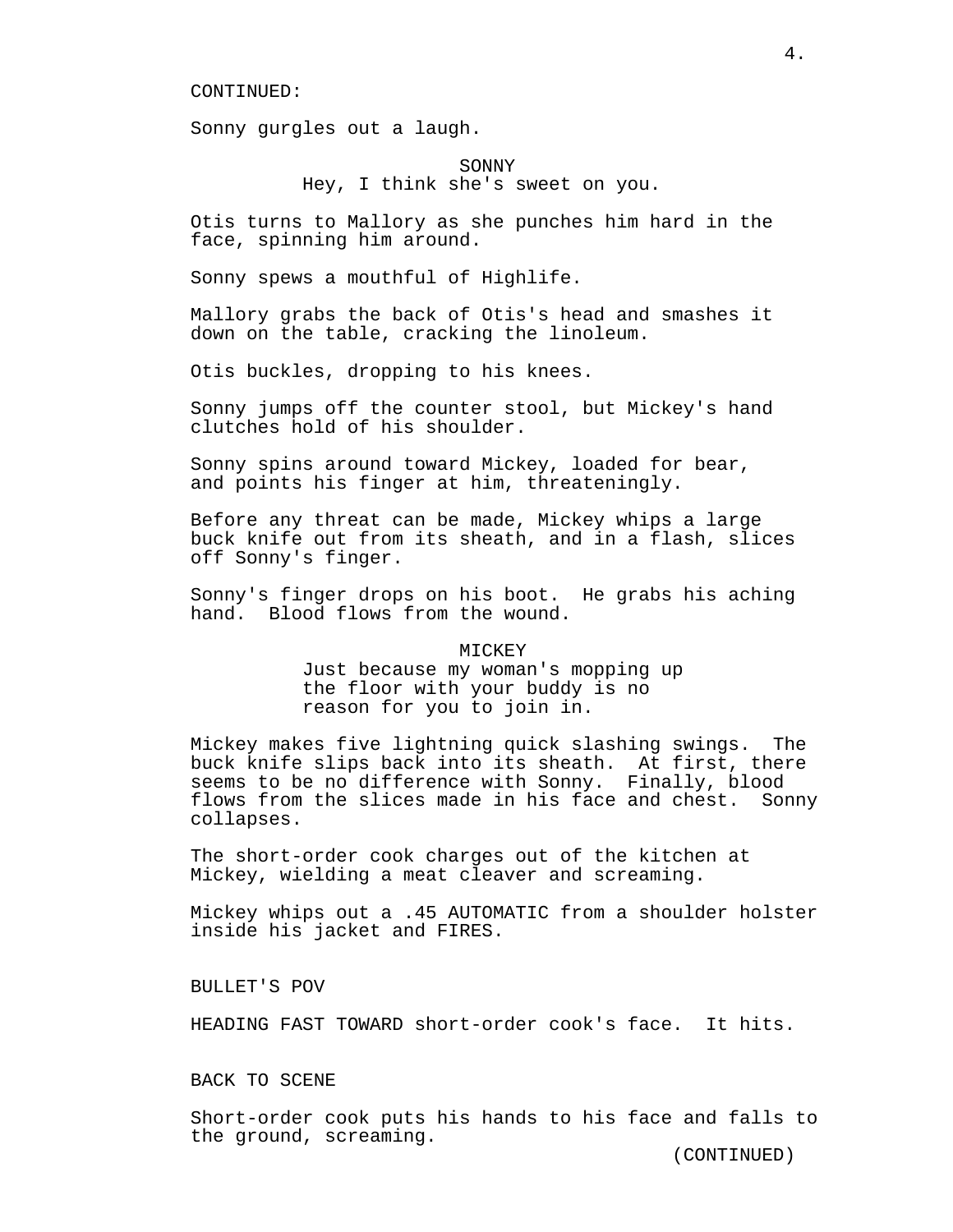Mickey spots Earl, who's standing outside the plateglass window. Earl's watched the whole shebang.

Earl mouths "Fuck!" He turns and runs for it.

Mickey hurls the knife through the plate glass WINDOW, which SHATTERS. The knife plunges deep into Earl's back. He hits the ground dead.

Mickey turns to Mallory. She's sitting on top of Otis, slamming his head repeatedly on the floor.

#### MICKEY

Honey.

Mallory looks up at Mickey. She gets off Otis and moves to Mickey's side.

Mickey trains his .45 on pinball cowboy, who's shaking in his cowboy boots. Mickey aims at Mabel, who's clutching her coffee pot, crying.

# MICKEY

(to Mallory) Pick one.

Mallory does eanie, meanie, minie, moe, pointing back and forth from Mabel to pinball cowboy.

#### MALLORY

Eanie, meanie, minie, moe, catch a nigger by the toe. If he hollars, let him go. Eanie, meanie, minie, moe. My mom told me to pick the best one and you are it.

She ends, pointing at Mabel. Mabel's crying. She screams:

#### MABEL

No!

Mickey FIRES the .45. The BULLET CHINKS through the coffee pot Mabel's holding and explodes, thunking her in the chest. She hits the floor dead.

Mickey and Mallory join hands and walk over to the pinball cowboy, who stands in a pool of his own urine.

# MALLORY When you tell people what went on here, tell 'em Mickey and Mallory Knox did this. Understand?

5.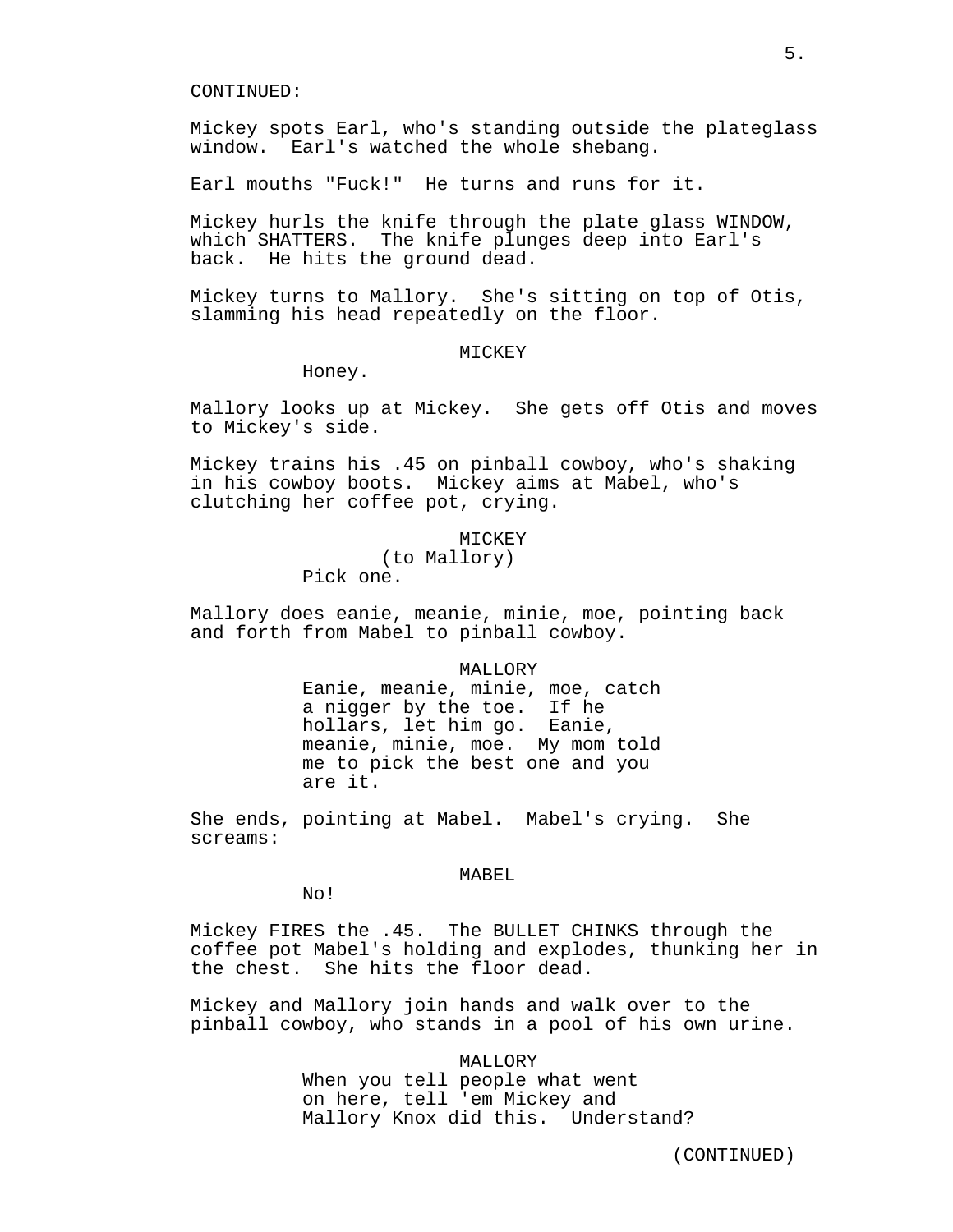Pinball cowboy nods yes.

The two killers plant a big wet kiss on each other's mouths. Then, holding hands, Mickey and Mallory walk out of the cafe.

CREDIT SEQUENCE.

INT. COUPE DE VILLE - MOVING - DAY

Mickey and Mallory in a flashy '68 Cadillac Coupe De Ville. Duane Eddy's "REBEL ROUSER" BLARES on the SOUNDTRACK. The b.g. is an outrageous PROCESS SHOT. The TITLES SPLASH OVER this image '50s-style.

When this sequence is over, we:

CUT TO BLACK.

END CREDIT SEQUENCE.

OVER BLACK SCREEN, we hear:

CAPTAIN SQUERI (V.O.) Send Scagnetti in here.

FADE IN:

INT. POLICE STATION - SQUERI'S OFFICE - DAY

CAMERA is positioned in the middle of the office. The door is in the middle of the FRAME.

JACK SCAGNETTI flings the door open and steps inside Squeri's office. Squeri's never seen.

> SCAGNETTI You wanted to see me, Capt'n?

CAPTAIN SQUERI (O.S.) Scagnetti, go up to interrogation room C. Dewight McClusky, chairman of the prison board, is waiting to meet you. You're gonna deliver two prisoners from the county jail to Nystrom Insane Asylum in Bakersfield.

SCAGNETTI This is bullshit. I'm a detective. You want an errand boy, call Jerry Lewis.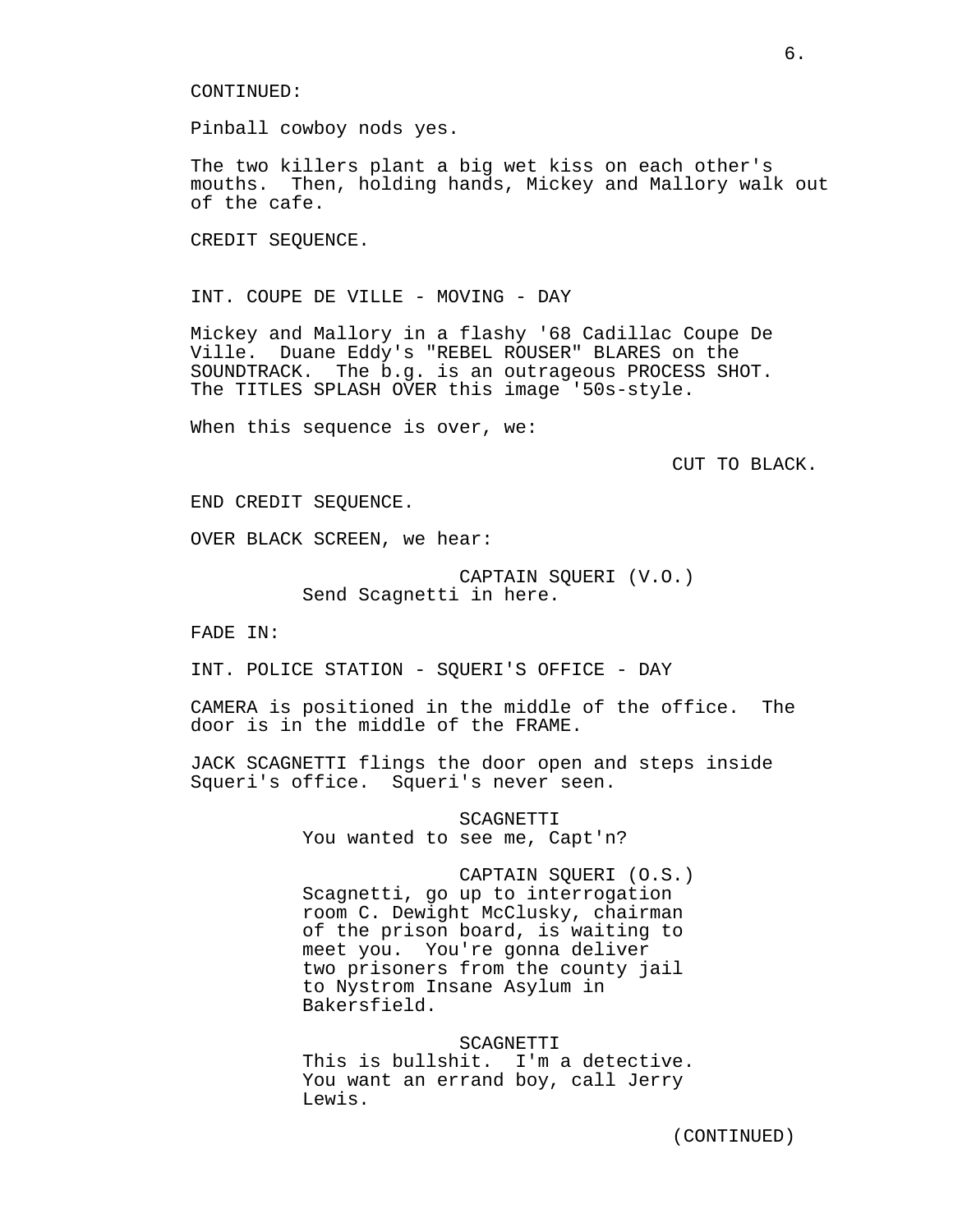Scagnetti spins around and leaves the room, slamming the door shut behind him. Captain Squeri shouts after him.

CAPTAIN SQUERI (O.S.)

Jack!

INT. POLICE STATION CORRIDOR - DAY

Police Detective Scagnetti walks rapidly down the hallway, wearing an old, wrinkly, black suit jacket.

People walk by in the f.g. and b.g. Scagnetti slips an already-tied tie over his head.

INT. INTERROGATION ROOM C - DAY

DEWIGHT MCCLUSKY, a man in his fifties, wearing a business suit, stands in the f.g. reading a book with his back to the door. In the b.g., Scagnetti enters the room.

> SCAGNETTI Jack Scagnetti. You wanted to see me?

McClusky turns toward Scagnetti.

MCCLUSKY Congratulations on the Curtis Fox case, Scagnetti. You put an end to a nightmare. The ladies of this city can get to sleep again, and they have you to thank.

SCAGNETTI

Thank you, sir.

MCCLUSKY Dewight McClusky of the California Prison Board. Take a seat, please.

Scagnetti lowers into a chair in front of the interrogation table.

MCCLUSKY

(referring to book) This is damn good reading. I'm surprised Hollywood hasn't found you. This would make a better movie than that Serpico shit.

7.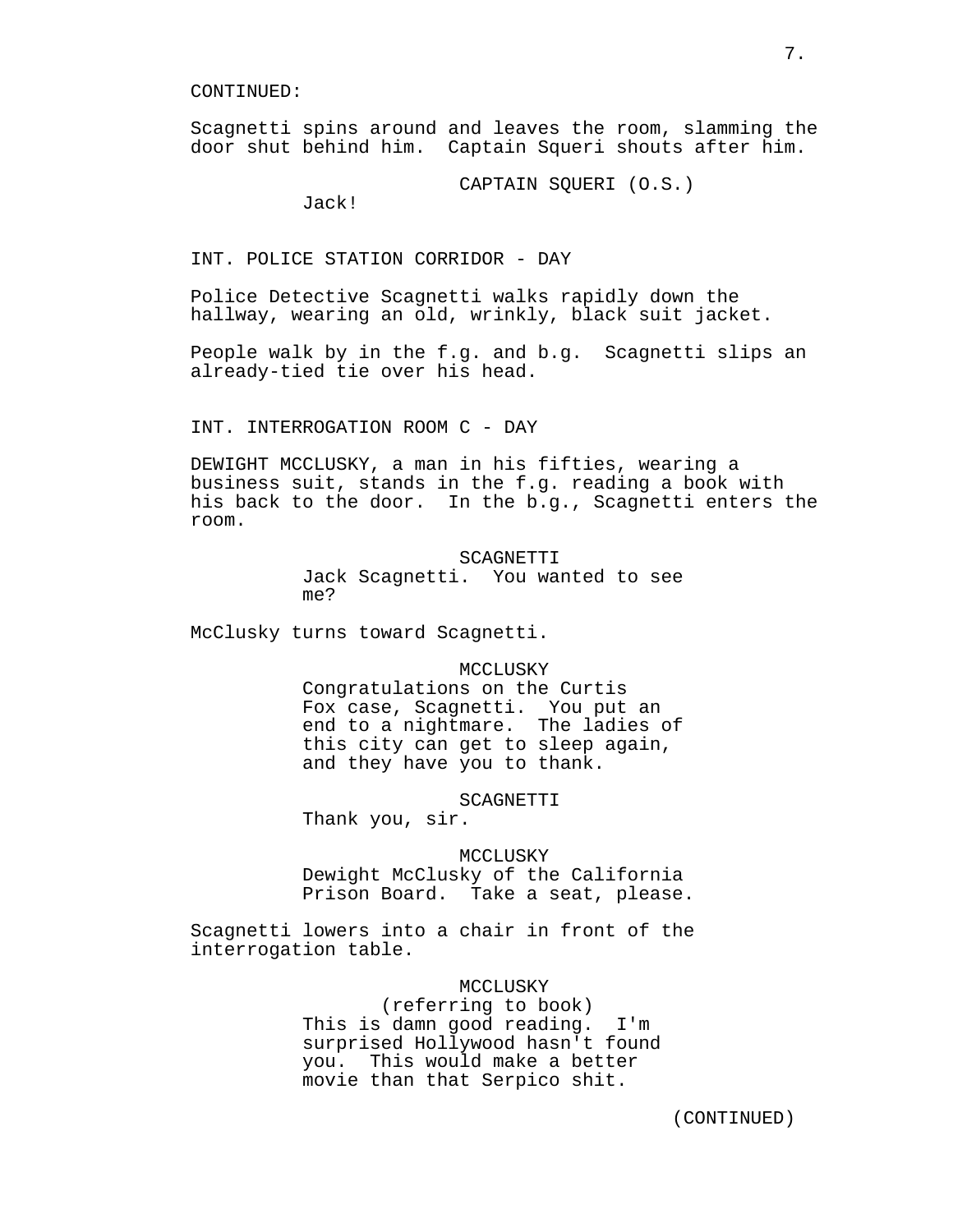McClusky puts the book down, we see the title: CURTIS FOX: The Capture and Death of a Serial Killer, Author Jack Scagnetti. McClusky sits on the edge of the table, facing Scagnetti. He lifts a file off the table, then tosses it in Scagnetti's lap.

> MCCLUSKY I think you'll find that good reading as well. Mickey and Mallory's file. You familiar with them?

Scagnetti opens it. It's the files, reports, and photographs of Mickey and Mallory Knox. Scagnetti's face lights up.

# SCAGNETTI

Who isn't?

MCCLUSKY You been followin' the news coverage?

SCAGNETTI

They've been separated since their incarceration in a couple of penitentiaries --

MCCLUSKY

Susanville, Soledad.

SCAGNETTI They've killed a shitload of

inmates and guards --

# MCCLUSKY

Five inmates, eight guards and one psychiatrist all in one year's time... Very good. You do keep up with the headlines.

Scagnetti nods.

# MCCLUSKY

Look, our situation in a nutshell is, no prison wants 'em, no prison will take 'em. I'm even talkin' hellholes, where the warden's as hard as a bar of iron. No one wants those fuckin' assholes behind their walls, dealin' with 'em day in, day out.

(CONTINUED)

.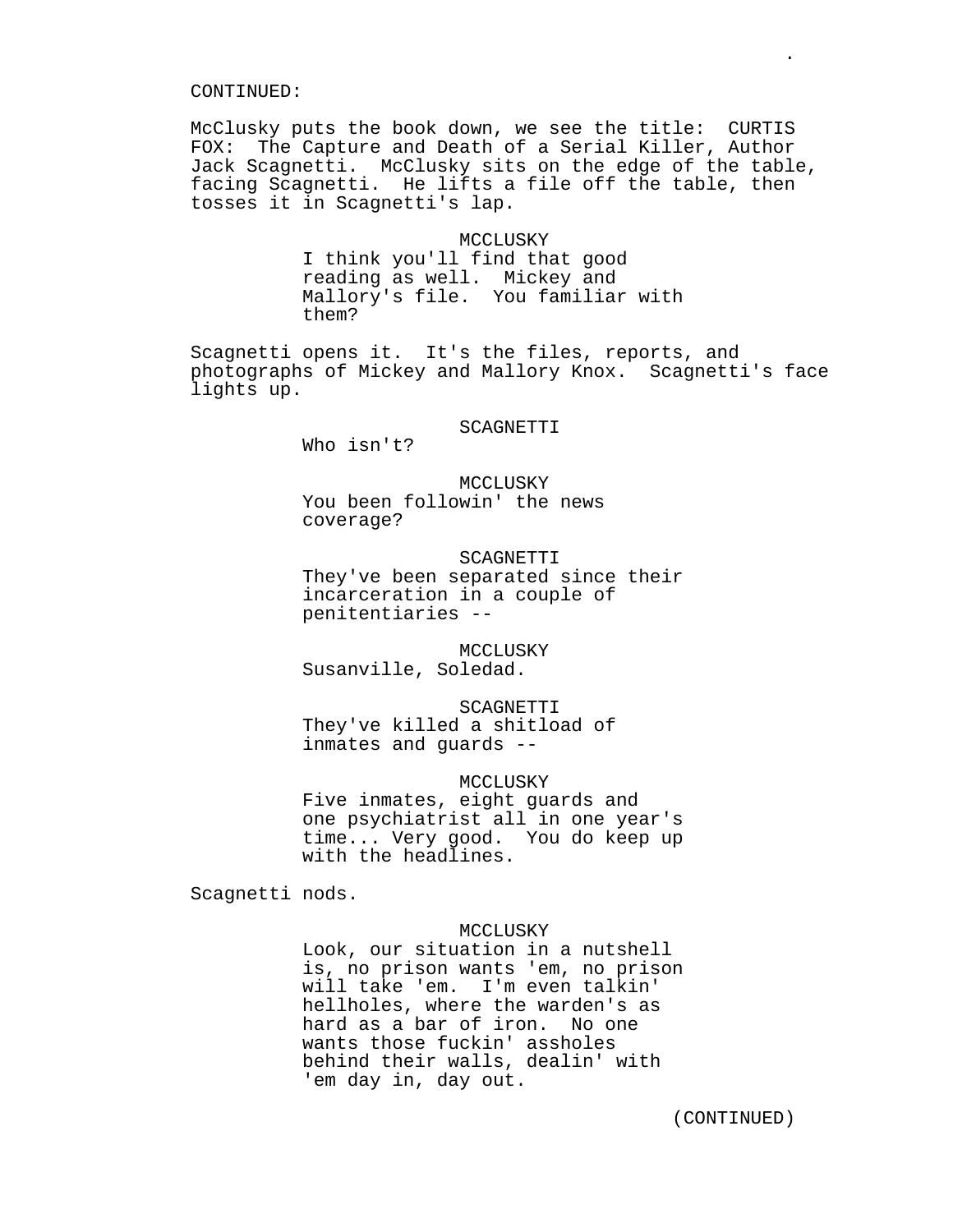#### SCAGNETTI

I can appreciate that.

## MCCLUSKY

So can we. So the solution to our little problem is we had them deemed crazy. And we're shippin' 'em to Nystrom Asylum for the criminally insane.

SCAGNETTI

Lobotomy bay?

MCCLUSKY You've heard of it?

SCAGNETTI So, how do I fit into this scheme?

#### MCCLUSKY

The public loves you, Jack... You don't mind if I call you Jack, do you?

# SCAGNETTI

By all means.

#### MCCLUSKY

You're a celebrated cop. Twentysix years on the force, a bestseller out on paperback...

McClusky grabs Scagnetti's book and reads from the back cover.

#### MCCLUSKY

A modern day Pat Garret. A hellbent lawman with a deadly axe to grind with maniacs.

McClusky lowers the book.

# MCCLUSKY

You're a breathing icon of justice and that's why you were chosen to deliver Mr. and Mrs. Knox. We, the prison board, knows that once you get them on the road if anything should happen, an escape attempt, an accident, a fire, anything... Jack 'Supercop' Scagnetti would be there to look out for his public's best interests.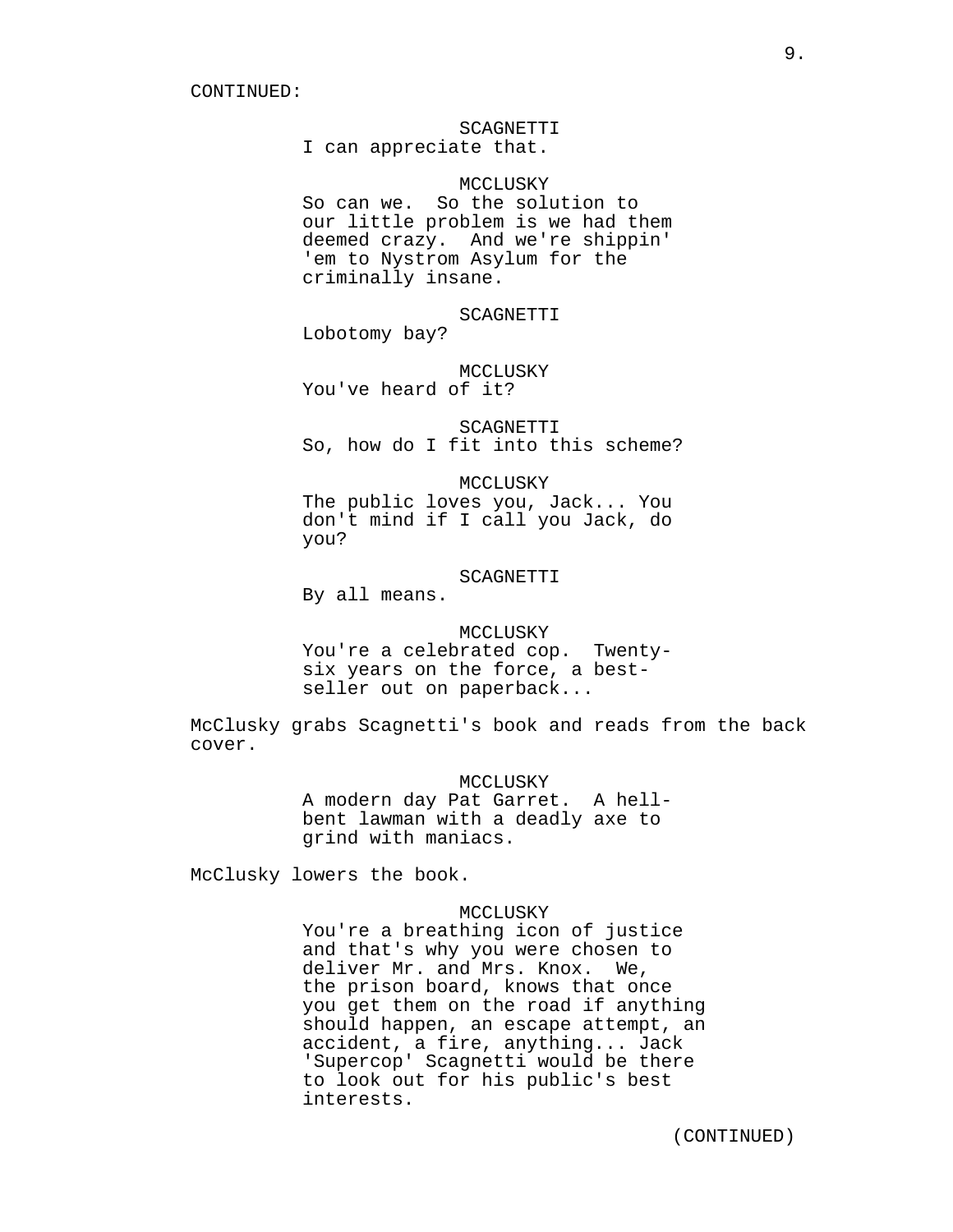# SCAGNETTI

I see.

MCCLUSKY You write the script, Jack, call it, 'Showdown in Mohave: The extermination of Mickey and Mallory,' whatever... Have we found our man?

HOLD ON Scagnetti.

CUT TO:

INT. COUNTY JAIL - CELL BLOCK CORRIDOR - SCAGNETTI'S POV - DAY

McClusky stands next to a big iron door. He bangs on it with his fist. We STAY ON Scagnetti's POV through this scene.

> MCCLUSKY Pete, open it up! I'm comin' through with a visitor!

A BUZZER SOUNDS.

McClusky opens the door and we FOLLOW him down the corridor. As soon as the door opens, we can hear a FEMALE VOICE SINGING the song "Long Time Woman."

McClusky turns to Scagnetti as they walk.

MCCLUSKY

Well, Jack, I'll tell ya, in all my years with the penal institution, and I'll tell ya that's no small number, Mickey and Mallory Knox are without a doubt the most twisted, depraved group of fucks it's ever been my displeasure to lay my eyes on. I mean, those two rat shits are a walkin' reminder of just how fucked up our system really is.

The song "LONG TIME WOMAN" is getting LOUDER as they proceed.

> SCAGNETTI (O.S.) Who's the song bird?

10.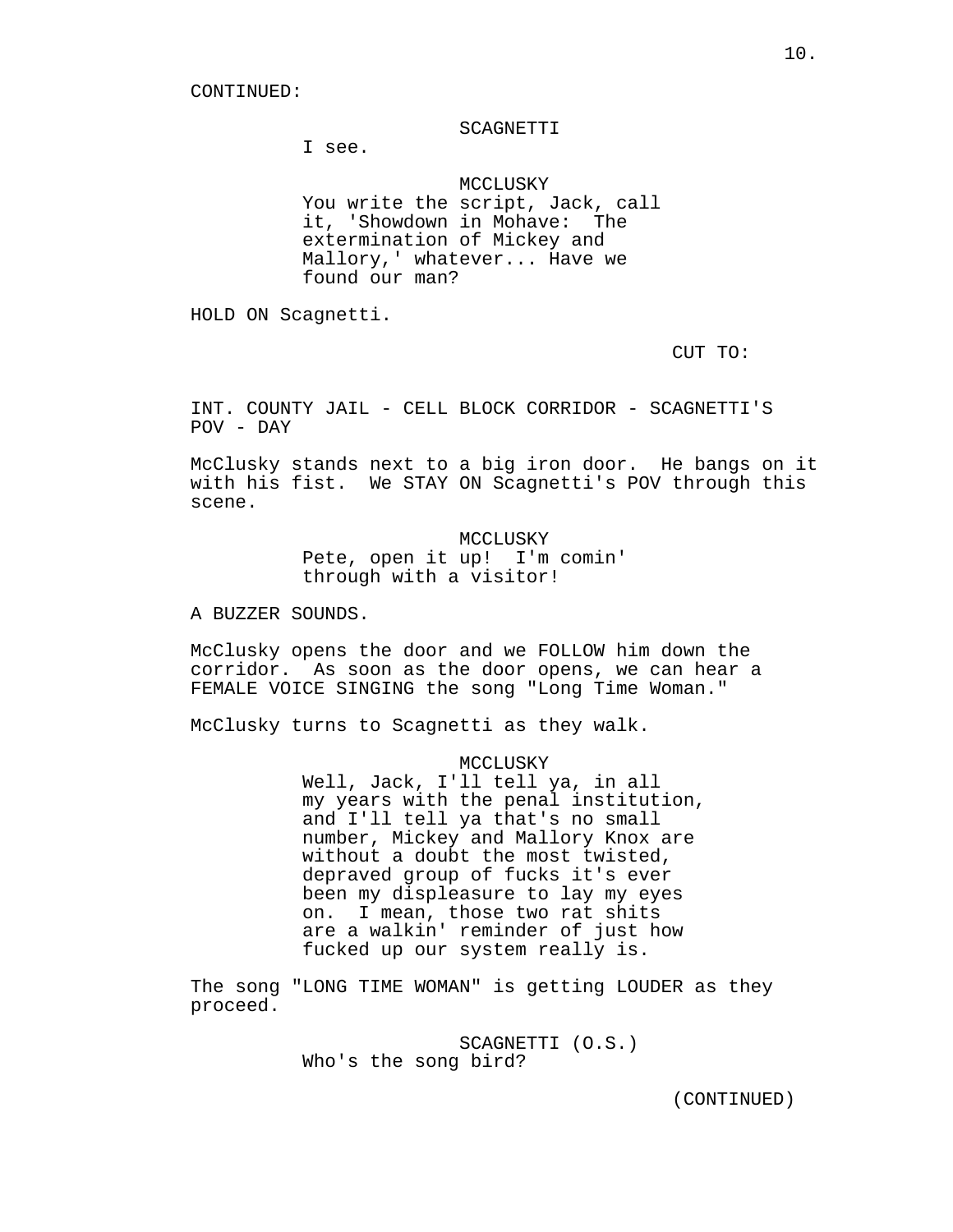MCCLUSKY

Mickey's better half herself, Mallory Knox. This little lady drowned her father in a fish tank.

FLASHBACK - INT. LIVING ROOM - CLOSEUP OF HOME AQUARIUM - NIGHT

with fish swimming around. Suddenly, Mallory's father's head is shoved into the tank.

CUT BACK TO:

PRISON CORRIDOR (PRESENT)

MCCLUSKY While the two together burned her mother alive in her bed.

FLASHBACK - INT. BEDROOM - MED. CLOSEUP OF MALLORY'S MOTHER - NIGHT

lying asleep in bed, mouth open. What looks like a gas nozzle appears at the TOP OF the FRAME, pouring gasoline all over her face. She coughs and gags. CAMERA PANS UP and we see Mickey holding a gas can.

CLOSEUP OF MALLORY

with a lit match by her face. She tosses it in front of her. We hear the sounds of Mallory's MOTHER IGNITING.

CUT BACK TO:

STILL SCAGNETTI'S POV - PRISON CORRIDOR (PRESENT)

SCAGNETTI (O.S.)

Why?

McClusky's still walking ahead of us.

MCCLUSKY Because they wouldn't give them their blessing for marriage.

SCAGNETTI (O.S.) Ain't love grand?

McClusky laughs.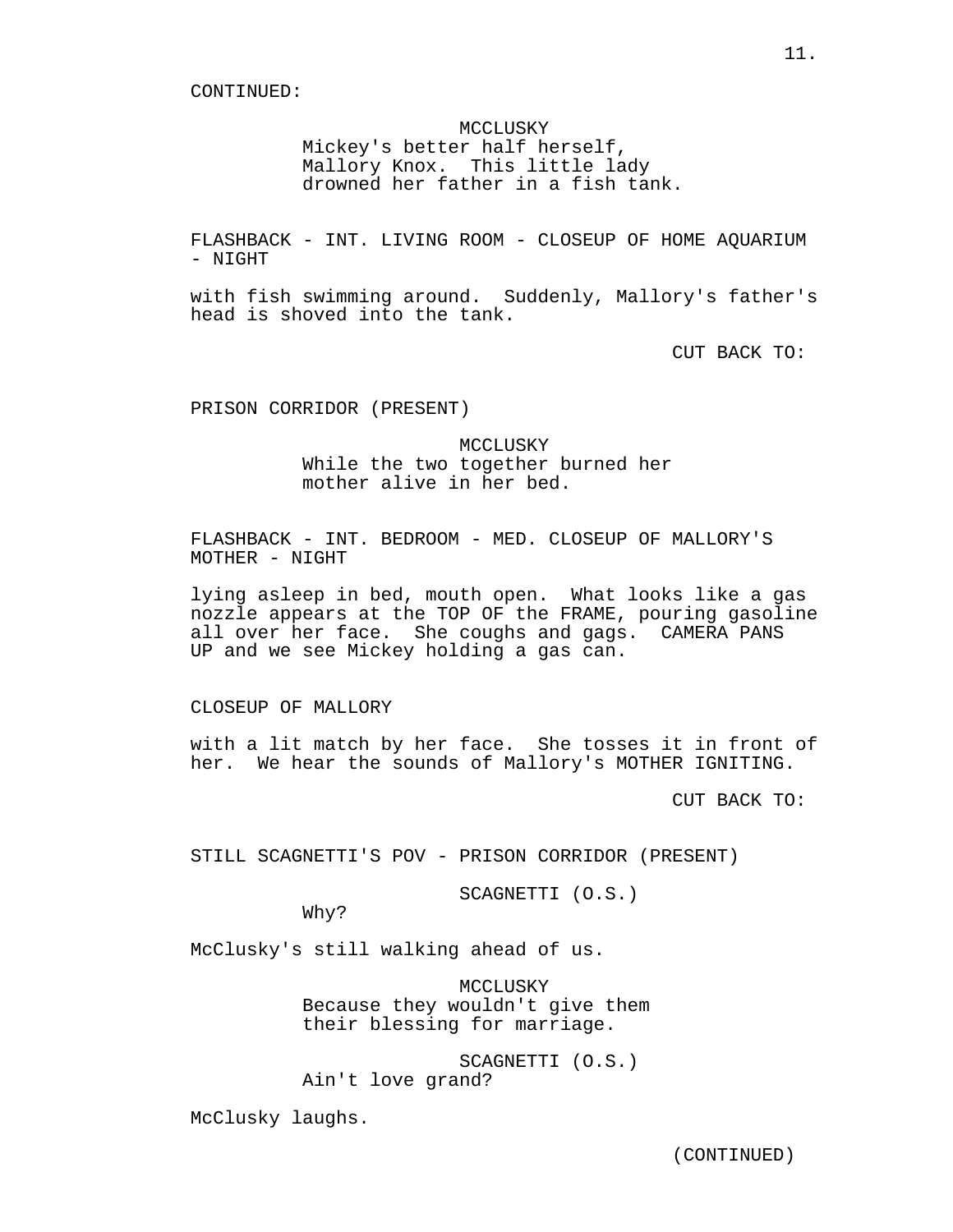# MCCLUSKY Ain't love grand. That's a good one.

Still SCAGNETTI'S POV: We look DOWN FROM McClusky TO Mallory's file in our hands. It contains her picture and lists her color of hair, color of eyes, height, weight, race, etc. Beneath that is a column which reads: PSYCHIATRIC REMARKS.

As we read the remarks, we hear a doctor's voice read aloud.

> FEMALE PSYCHIATRIST (V.O.) When pressed about the reason for the murders... patient became hostile...

INT. PSYCHIATRIST'S OFFICE - DAY

Looking trashy, wild, and animalistic, Mallory's a sex machine dressed in a prison gown. She sits in a chair, looking directly AT the CAMERA.

# MALLORY

I don't owe you a explanation! I don't owe you shit! I'm not here for your entertainment. If I don't tell you what you wanna hear, what are you gonna do? Throw me in jail? I'm already there, you stupid pigfucker. You gonna give me some more time? I've already got life. What else you got to threaten me with? Death? I'd like to see you fuckin' try. I haven't met one motherfucker here who's shown me shit.

INT. DEATH ROW CORRIDOR

Still on SCAGNETTI'S POV:

We look UP FROM the file and SEE McClusky's leaning against a cell door.

We hear somebody singing "LONG TIME WOMAN" inside the cell.

We MOVE TO McClusky, who, looking INTO the CAMERA, gestures toward the cell.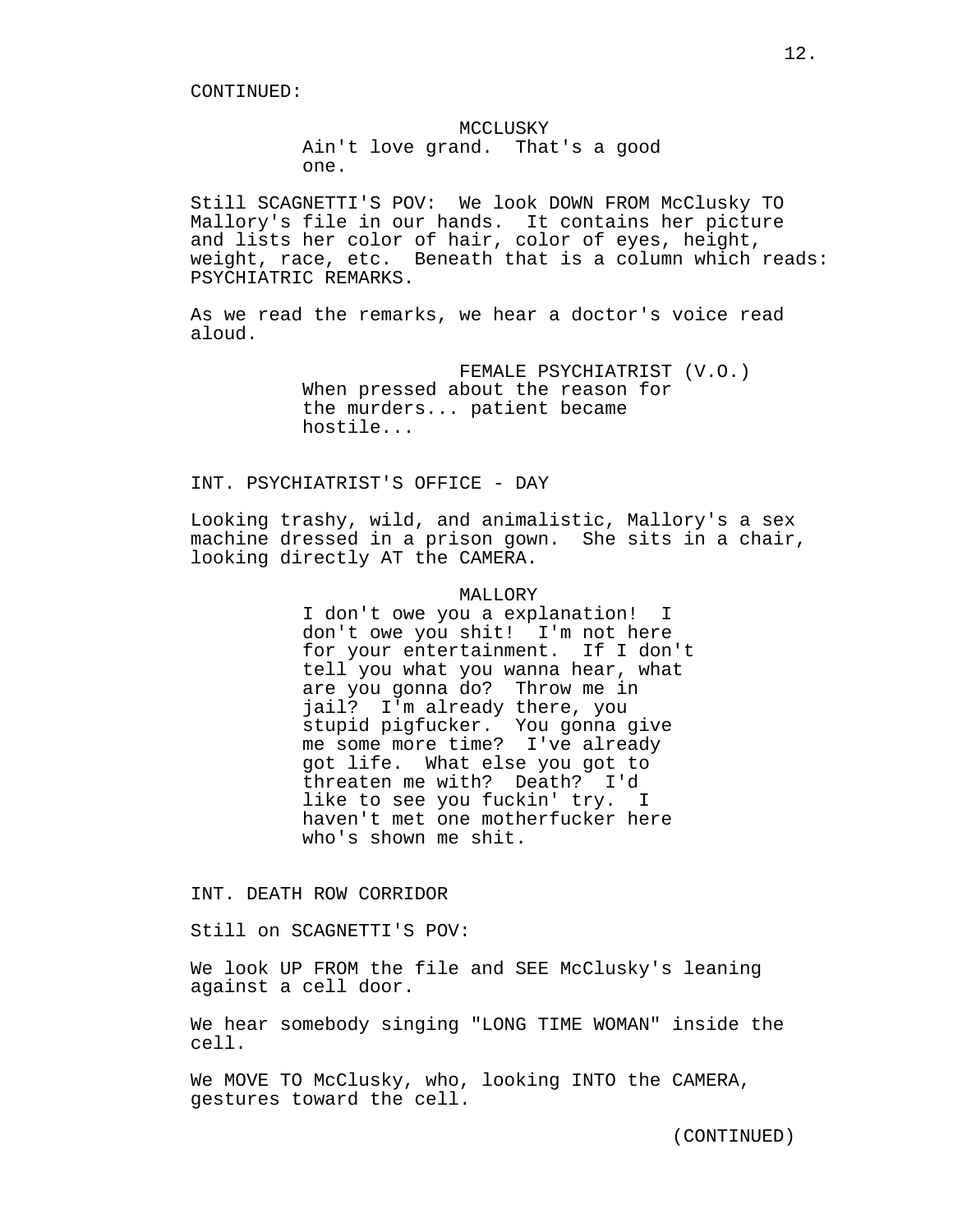## MCCLUSKY

Here she is... you know her, you love her, you can't live without her... Mallory Knox.

We PAN FROM McClusky TO the inside of the cell where we see Mallory, her BACK TO us, singing and dancing.

INT. PRISON - MALLORY KNOX'S CELL - DAY

CLOSE ON Mallory's face singing "Long Time Woman."

MALLORY

(singing) '99 years is a long, long time. Look at me, I will never be free, I'm a long time woman...'

MCCLUSKY (O.S.) Hey, Knox! Somebody out here wants to meet you.

Mallory justs keeps on truckin'.

# MALLORY

(singing) 'Been workin' on the road now. Been workin' by the sea. Been workin' in the cane fields, and I wanna be free...'

MALLORY'S POV

We stare at McClusky and Scagnetti for a second. Then, like a bull, we charge/DOLLY STRAIGHT AT them. MALLORY SCREAMS O.S. We SMASH headfirst INTO the bars. Mallory's POV FLINGS UP, looking AT the ceiling, then FALLS BACKWARD.

MED. TIGHT SHOT - FLOOR

Mallory falls INTO FRAME, out cold.

CLOSE ON SCAGNETTI

THROUGH the cell bars.

SCAGNETTI

Jesus Christ!

CAMERA PANS OVER TO CLOSE ON McClusky.

13.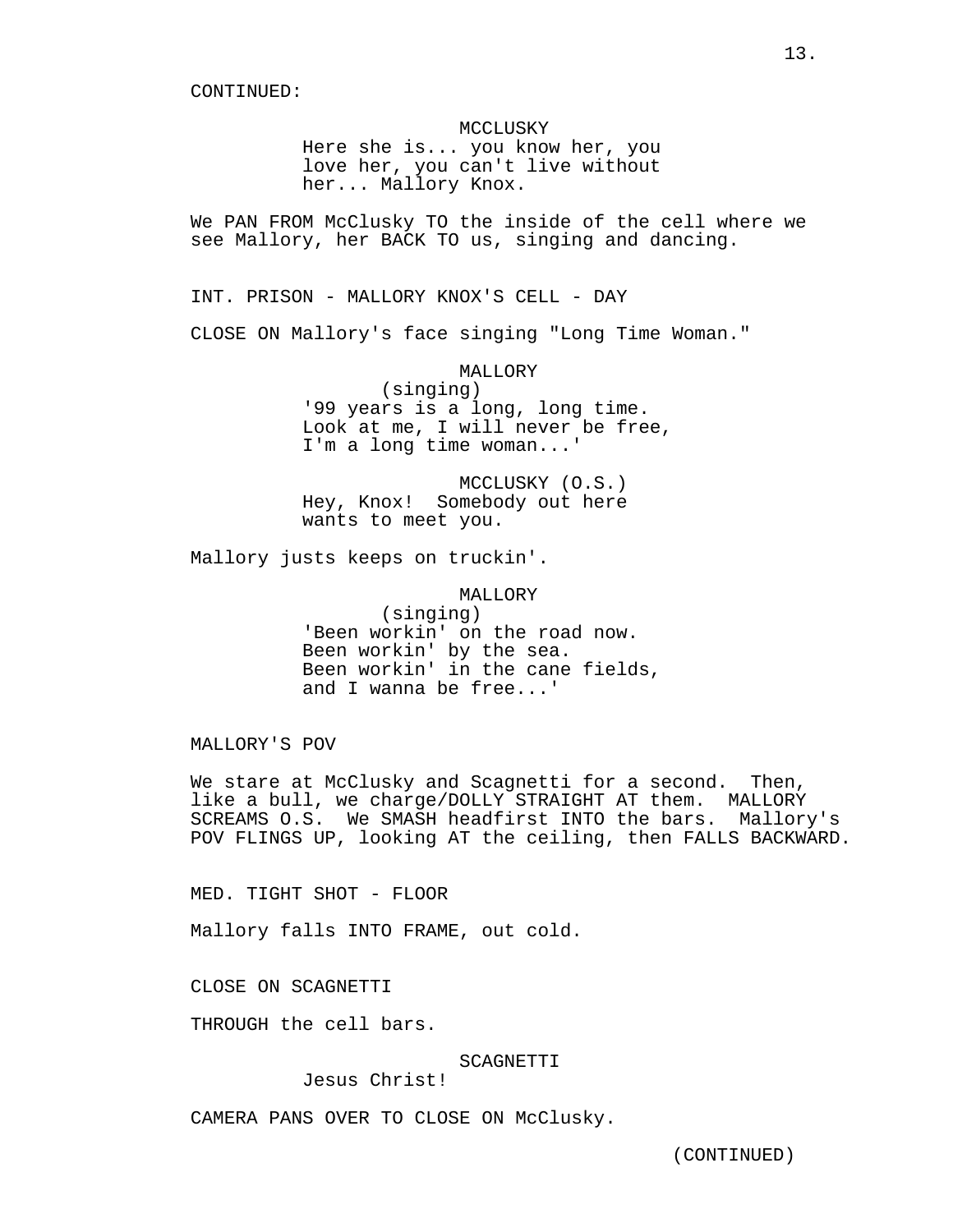MCCLUSKY Don't worry about it. She does that all the time.

BACK TO MALLORY

on the floor, still unconscious with blood trickling down her scalp.

MCCLUSKY (O.S.)

Follow me.

INT. PRISON - LONG CORRIDOR - DAY

CAMERA is at the end of a long corridor. McClusky and Scagnetti approach from the other end. Scagnetti's studying the files.

PHIL WURLITZER comes up behind the two men.

WURLITZER You duckin' me, Dewight?

MCCLUSKY Hey, Phil, how the hell are ya?

WURLITZER

(to Scagnetti) This son of a bitch is chairman of the prison board, but it's like pullin' teeth to get him down to a prison.

MCCLUSKY The only reason I'm here now is to set him straight, and I'm on the next flight out. (to Scagnetti) Jack, this is the superintendent of the jail, Phil Wurlitzer. He's the man who's got the power of the pen here.

Wurlitzer shakes hands with Scagnetti.

WURLITZER

Pleased to meet ya, Jack. I read your book. I'm impressed. Good work on Curtis Fox.

SCAGNETTI

Thanks.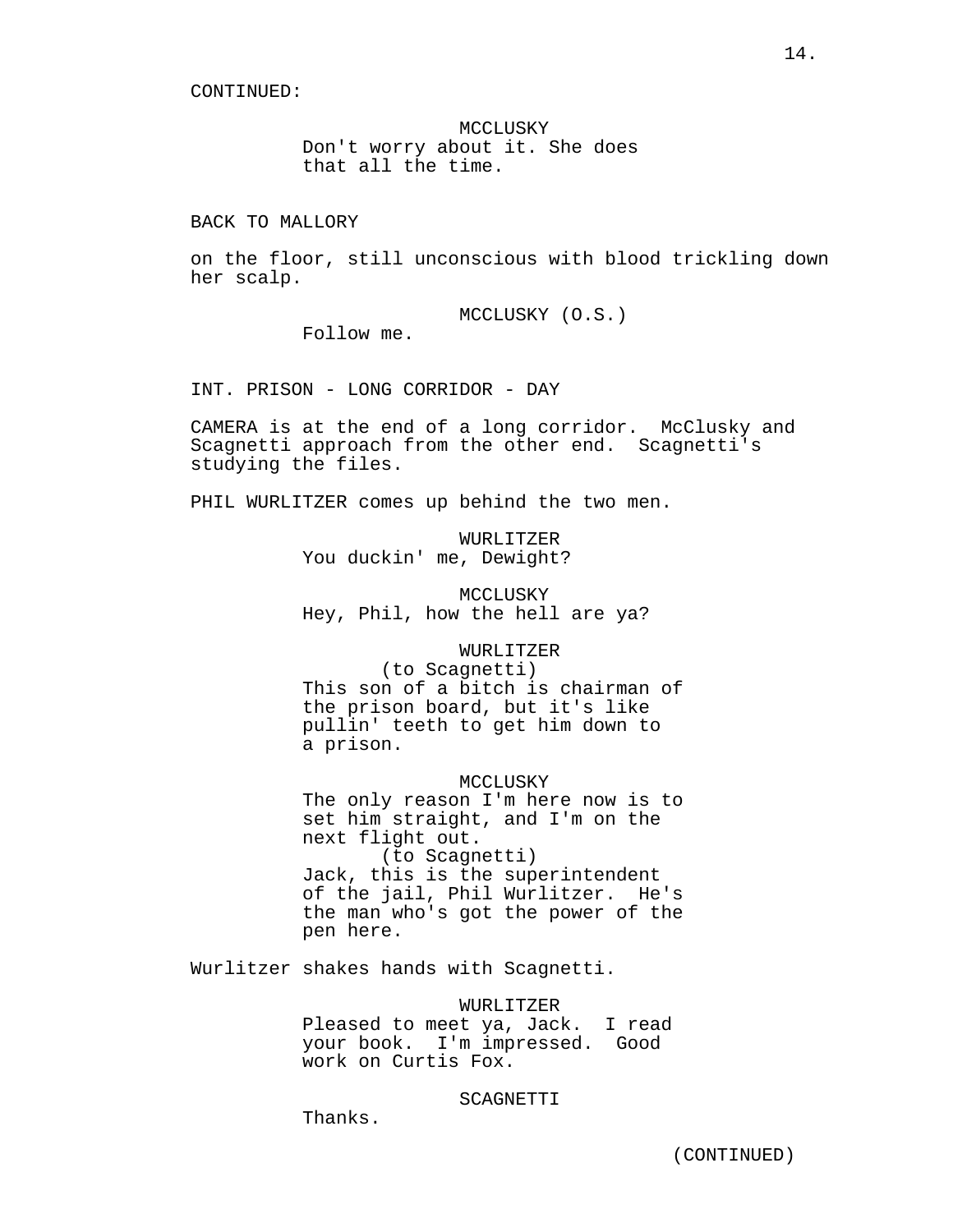## MCCLUSKY

From now on, you'll be dealin' with Phil. He can answer all the questions you got about the arrangements. I'm gonna be bidding you good luck and adieu in about twenty minutes. My flight back to Sacramento leaves LAX in a hour.

WURLITZER

And I want you to know, we'll all cry a river when you're gone.

They all laugh.

# SCAGNETTI

What's the travelling arrangements?

# WURLITZER

Well, Mickey and Mallory can't be together. So, we'll put you on one of our prison busses and you'll take Mallory first, then you'll come back for Mickey.

SCAGNETTI And where do you keep Mickey?

# WURLITZER

We got his stinkin' ass in the deepest, darkest cell in the whole place. But it just so happens that right now he's got a special visitor.

# SCAGNETTI

Who?

# WURLITZER

Wayne Gayle.

SCAGNETTI (surprised) Wayne Gayle!

INT. JAIL - VISITING AREA - DAY

WAYNE GAYLE, a young, energetic, commando journalist ala Geraldo Rivera is sitting on the visitor side of the county jail visiting area.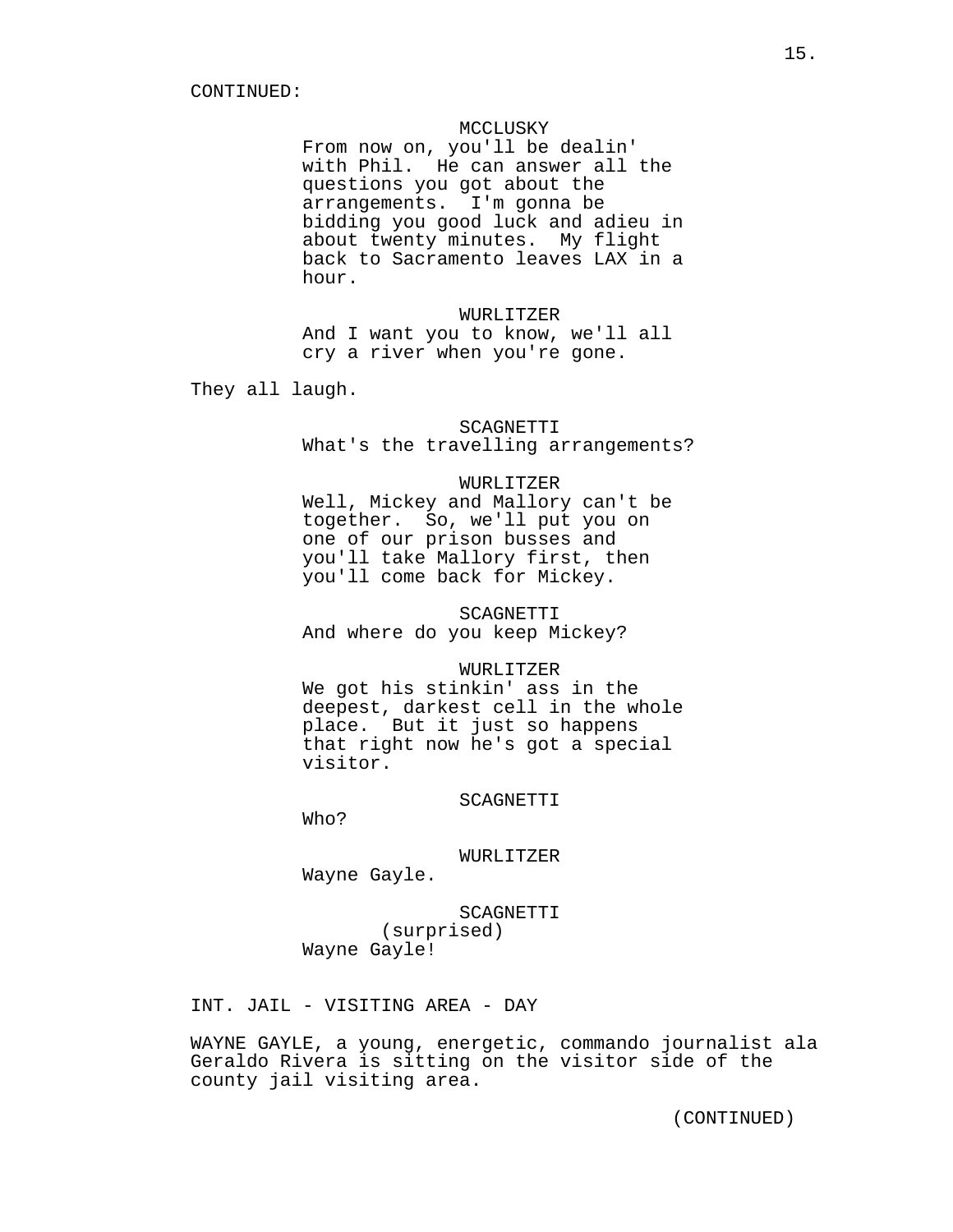Wayne is alone and the visiting area is empty. Apparently some arrangement was made for the visit. Wayne has a miniature tape recorder in his hand and is testing it.

> WAYNE (into recorder) Testing one... two... three... testing... one... three... over, over, over, Mickey Knox meeting.

Wayne shuts off the recorder, rewinds and plays it back. It works beautifully. He hits the record button and conceals the recorder in his sport coat pocket.

The door opens on the prisoner side and Mickey Knox is lead into the room by two SHERIFF'S DEPUTIES. Mickey's wearing the county jail blue jumpsuit. He has a thick and wide leather belt around his waist with a metal ring built into each side. Long sturdy chains with handcuffs on each end are wrapped across his body and through the rings, binding his arms to his sides. His hands and feet are double cuffed.

The Deputies both have their guns drawn, ready to blow Mickey in half at the slightest provocation. For a man wrapped and bound in chains, Mickey seems strangely in control of his environment. Even restrained as he is by the symbols of society (the chains, jail, guards, guns, jumpsuit), he remains a dangerous, intimidating and fascinating figure.

Wayne takes in the image of Mickey.

# WAYNE

(to himself) Showtime.

Mickey's roughly shoved into his seat on the prisoner's side of the glass. The Deputies move to their place, off to the side by the wall.

WAYNE

Hello, Mickey. We've never been introduced, but I'm Wayne Gayle. I don't know if you've ever heard of me or remember me. I was one of the reporters outside the courthouse during your trial --

MICKEY

Everybody knows who you are. You're famous.

Wayne pauses and retorts.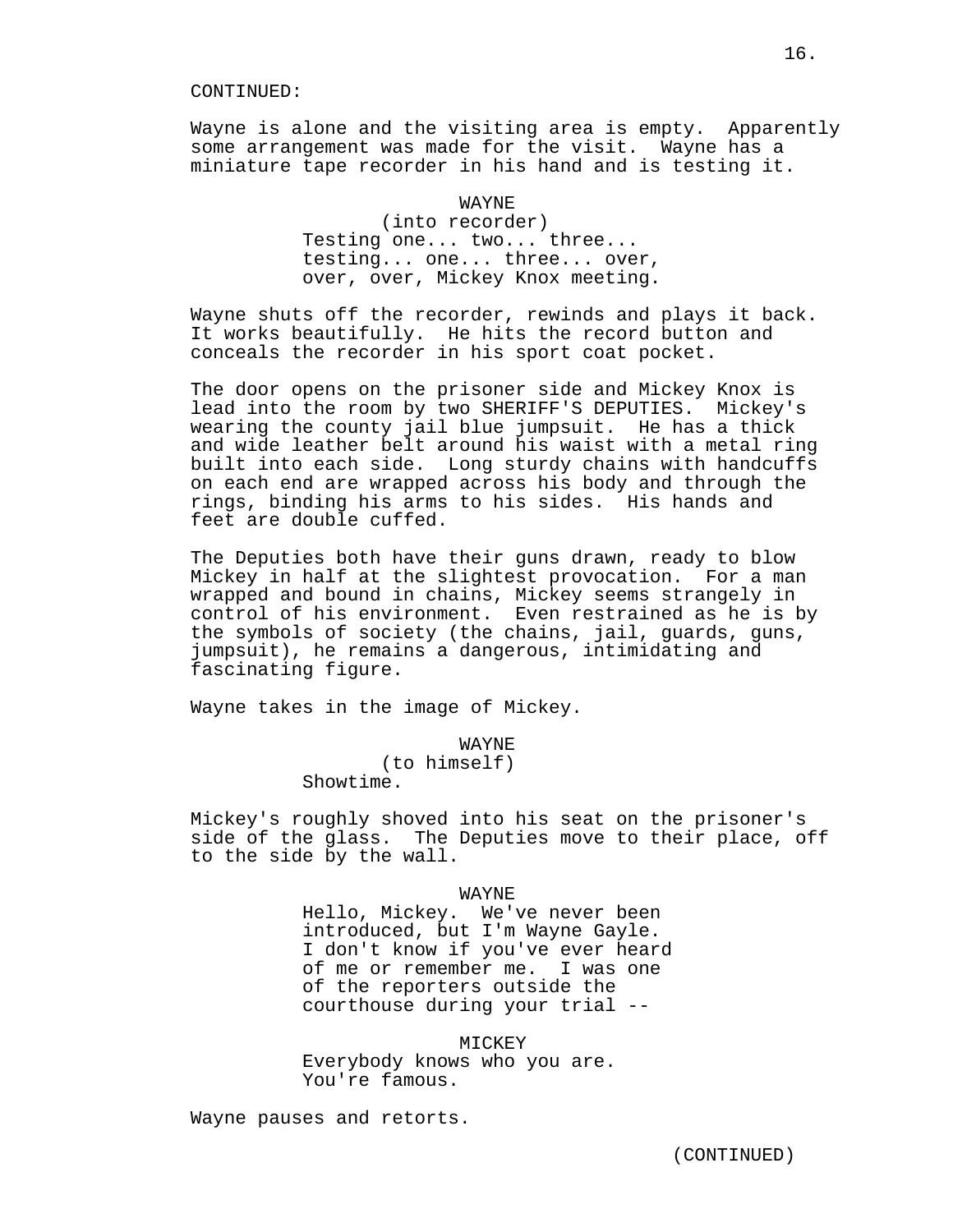WAYNE

I could say the same thing about you. (smiles) I want to thank you very much for seeing me...

Mickey is silent.

# WAYNE

I have a television show. It's very popular. Every week we do a profile on a different serial killer. You don't mind if I call you a serial killer, do you?

Mickey shakes his head no.

WAYNE The episode we did on Mickey and Mallory was one of our most popular ones.

MICKEY Did you ever do one on Wayne Gacy?

WAYNE

Yes.

MICKEY Whose ratings were higher?

WAYNE

Yours.

MICKEY How 'bout Ted Bundy? Ever do one on him?

WAYNE Yes. Yours got the larger Nielson share.

MICKEY Good... yuppie piece of shit.

WAYNE What I'd like to do --

MICKEY

How 'bout Manson?

WAYNE

Manson beat you.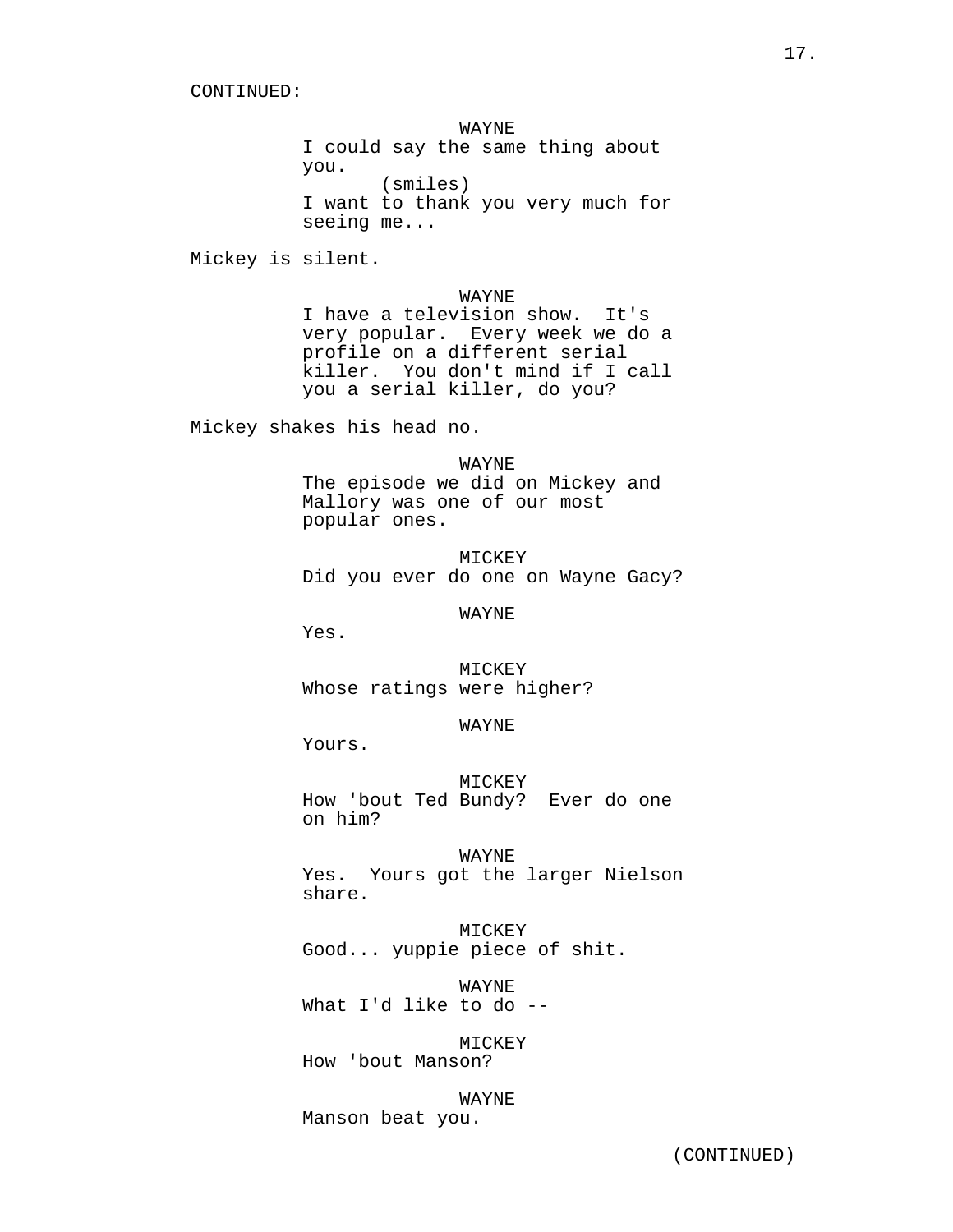## MICKEY

Yeah, it's pretty hard to beat the king.

# WAYNE

We've been waiting to do a follow up episode on you for a long time. And that time has definitely come. (pause)

I feel it's apparent to anyone who's hip to what's going on that the prison board has thrown the constitution straight out the fuckin' window. You and Mallory may be killers, but you're not insane. You belong in a prison, not an asylum. The prison board is blatantly railroading you into a hospital for the sole purpose of turning you into vegetables. Now some people are saying, 'so what?' I am not one of those people. If we avert our eyes while they do this to you, we give them permission to do it again whenever they see fit. Today they wipe clean your mind because they feel your actions are dangerous, tomorrow they wipe clean my mind because they feel what I say is dangerous. where does it all stop?

No response from Mickey.

# WAYNE

My problem, Mickey, is that you don't exactly inspire empathy. I'm all alone on this. I need your help. I want what the prison board is doing to be the focus of our follow up episode. Now I have interviews with chairman of the prison board Dewight McClusky about this issue. And I'm tellin' ya, Mickey, he looks bad. The two psychologists they used for their psychiatric kangaroo court won't talk to us, which always looks bad. (MORE)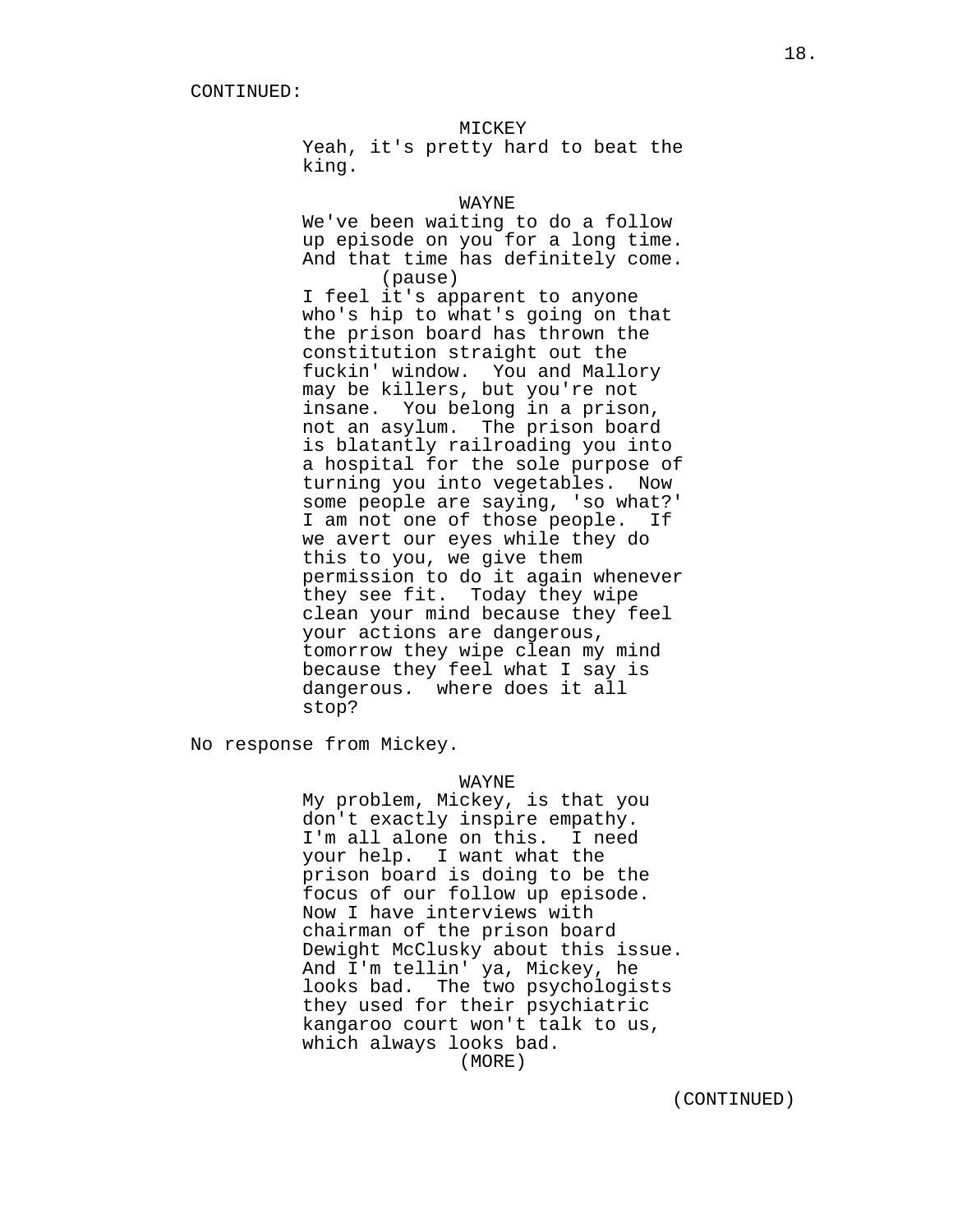# WAYNE (CONT'D)

I have an interview with both the judge of your trial, Bert Steinsma, and the psychologist and author, Emil Reinghold, both of which discount the notion that you're insane. You put that all together, and what the state is doing becomes obvious. But the network isn't satisfied. They feel the show needs another element. It needs you. In order to put the show on the air, I need to get an interview with you. You haven't talked to the press since your trial. Now, a few days before you get transferred to an asylum, you grant an interview on television with Wayne Gayle. We're talkin' a media event here. Every son of a bitch out there with a TV set's gonna tune in to see that. We'll make their motives so blatant, we'll shame 'em into dropping the whole thing. At least for a little while, the publicity would keep them from just giving you and Mallory lobotomies. Well, whatta ya say?

#### MICKEY

Have you talked to Mallory about this?

#### WAYNE

She won't even see me, Mickey. Now you're not supposed to know anything about what's going on with her, but I'm gonna tell ya somethin'. Since you two've been sentenced, Mallory hasn't spoken one word.

## MICKEY

She doesn't talk?

WAYNE Not to anybody. She sings.

#### MICKEY

She sings? What does she sing?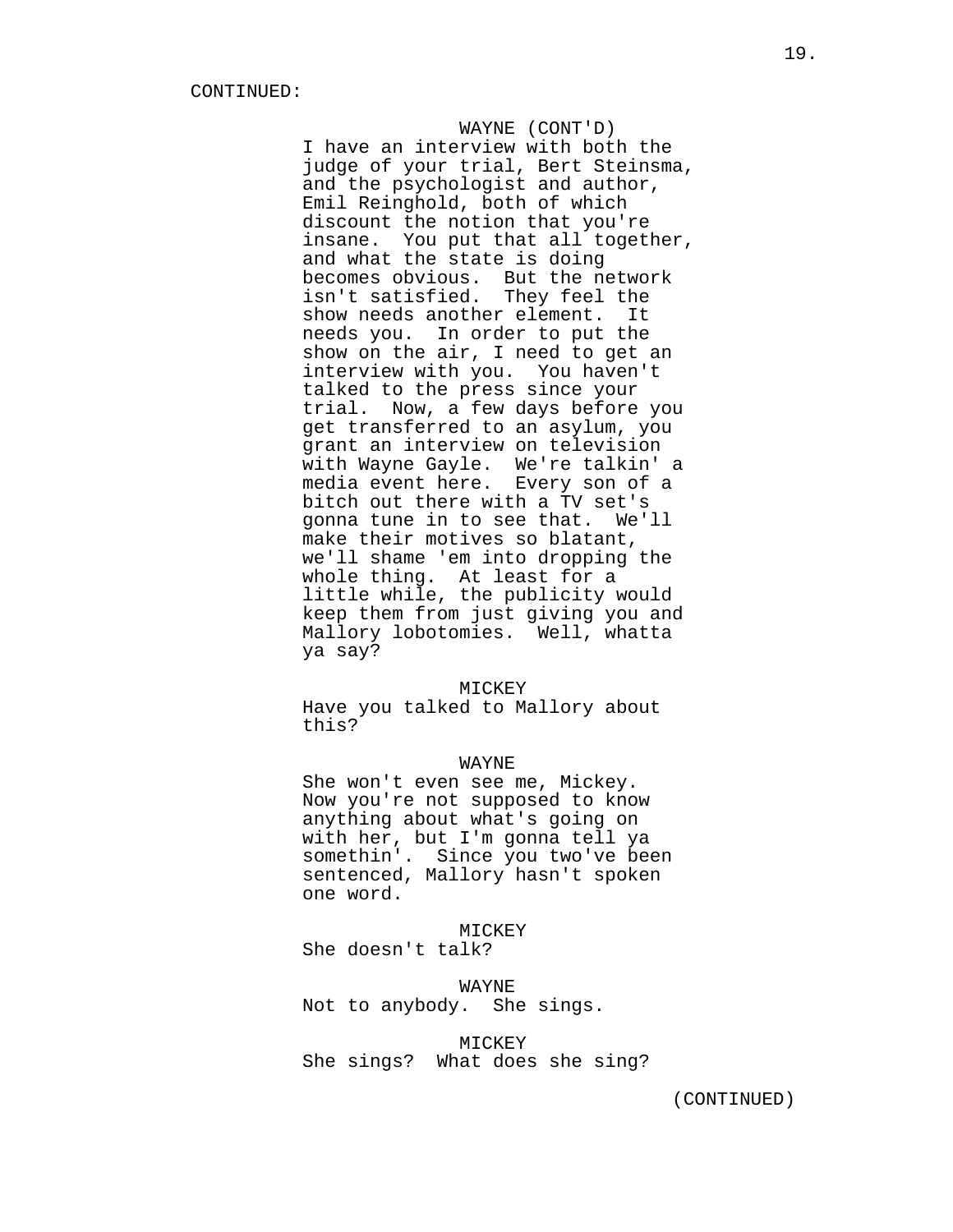#### WAYNE

Songs. 'He's A Rebel,' 'Leader Of The Pack,' 'Town Without Pity,' that Dusty Springfield song 'I Only Want To Be With You.' That's what I hear anyway. Her behavior was the main thing the doctors' report used against you. So even if she would see me, which she won't, I couldn't put her on camera anyway. If I ask her, 'Mallory, are you insane?' And she starts singing 'Dead Skunk In The Middle Of The Road,' that blows our whole case.

Mickey cracks a smile.

The guards come over to take him away.

DEPUTY SHERIFF (O.S.) Time, motherfucker!

They grab Mickey, and jerk him from the chair. Wayne stands.

> WAYNE Wait a minute, Mickey, I need an answer.

Mickey doesn't respond. He just leaves with the guards.

WAYNE (yells after him) Just think about it. But don't think too long.

INT. MICKEY'S CELL - DAY

MED. CLOSEUP of Mickey curled up by his bed, writing Mallory a letter.

> MICKEY (V.O.) Dearest Mallory. My cell is so cold. At night I get the chills. I pretend you're lying next to me, holding me from behind with your leg draped over mine and your arms wrapped tightly around me. I lie in my cell...

> > DISSOLVE TO: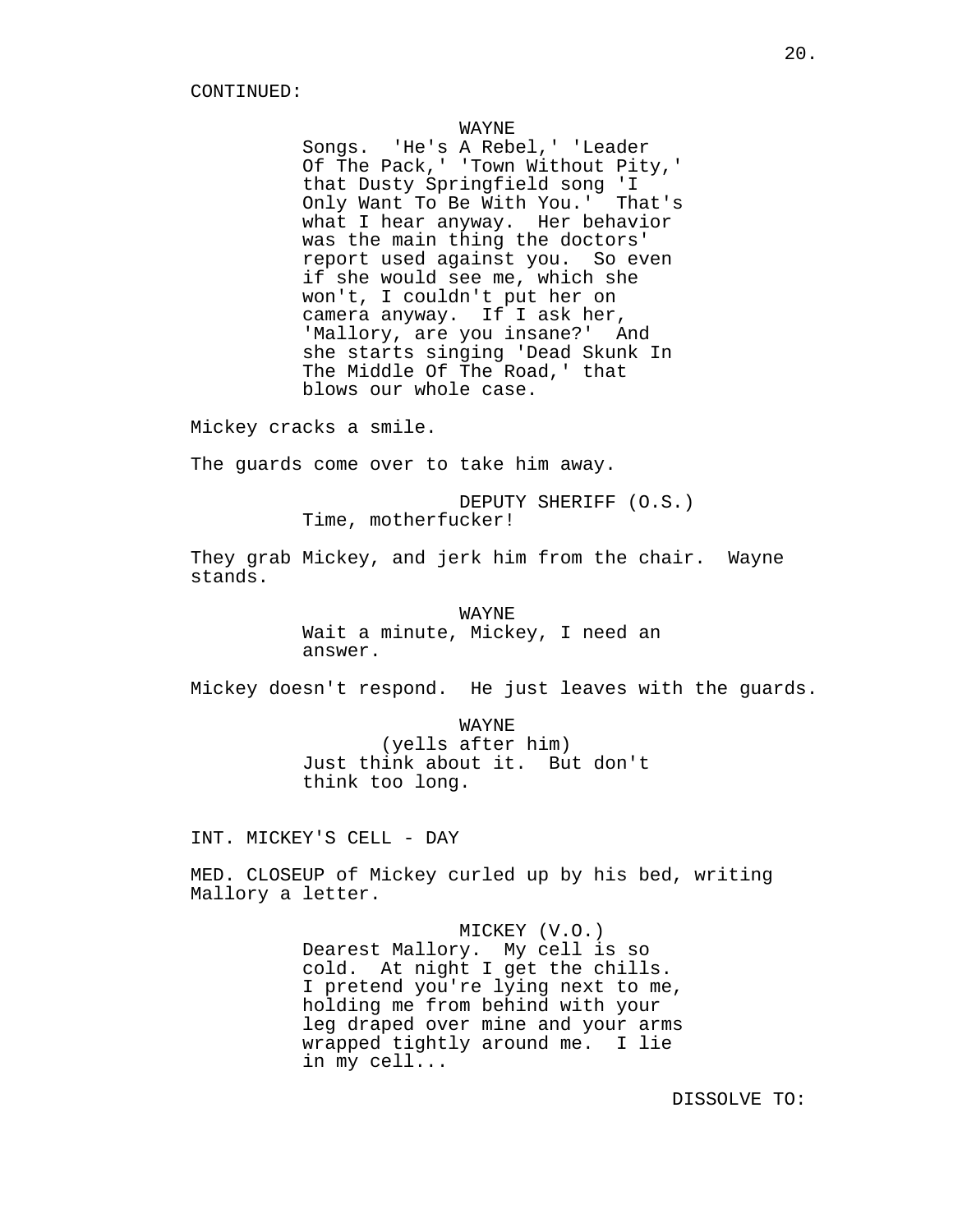We slowly DOLLY BACK.

MICKEY (V.O.) ... and imagine kissing you. Not making love, just kissing for hours and hours on end. I remember everything about our time. I remember every joke you ever told.

CLOSE ON LETTER

being written.

#### MICKEY (V.O.)

I remember every secret you ever shared. Shared or revealed? I think shared is proper. I remember every single time you laughed.

EXTREME CLOSEUP - MICKEY

mouthing the words as he writes. We can hear MALLORY'S LAUGH -- a distant haunting ECHO.

> MICKEY I remember every meal we ever ate. I remember your cooking. I especially remember your casseroles. I remember watching David Letterman.

We hear the ECHO of TELEVISION LAUGHTER.

MICKEY I remember driving fast... faster, man, fast behind the wheel of the Coupe de Ville.

The sound of the COUPE DE VILLE SWELLS until we...

CUT TO:

FLASHBACK - EXT. COUPE DE VILLE - NIGHT

CAMERA SITS ON the hood LOOKING DOWN AT Mickey and Mallory, driving fast -- SLOW MOTION. A hurricane of wind whips through their hair. Mallory laughs wildly as she wraps her arms around Mickey and kisses.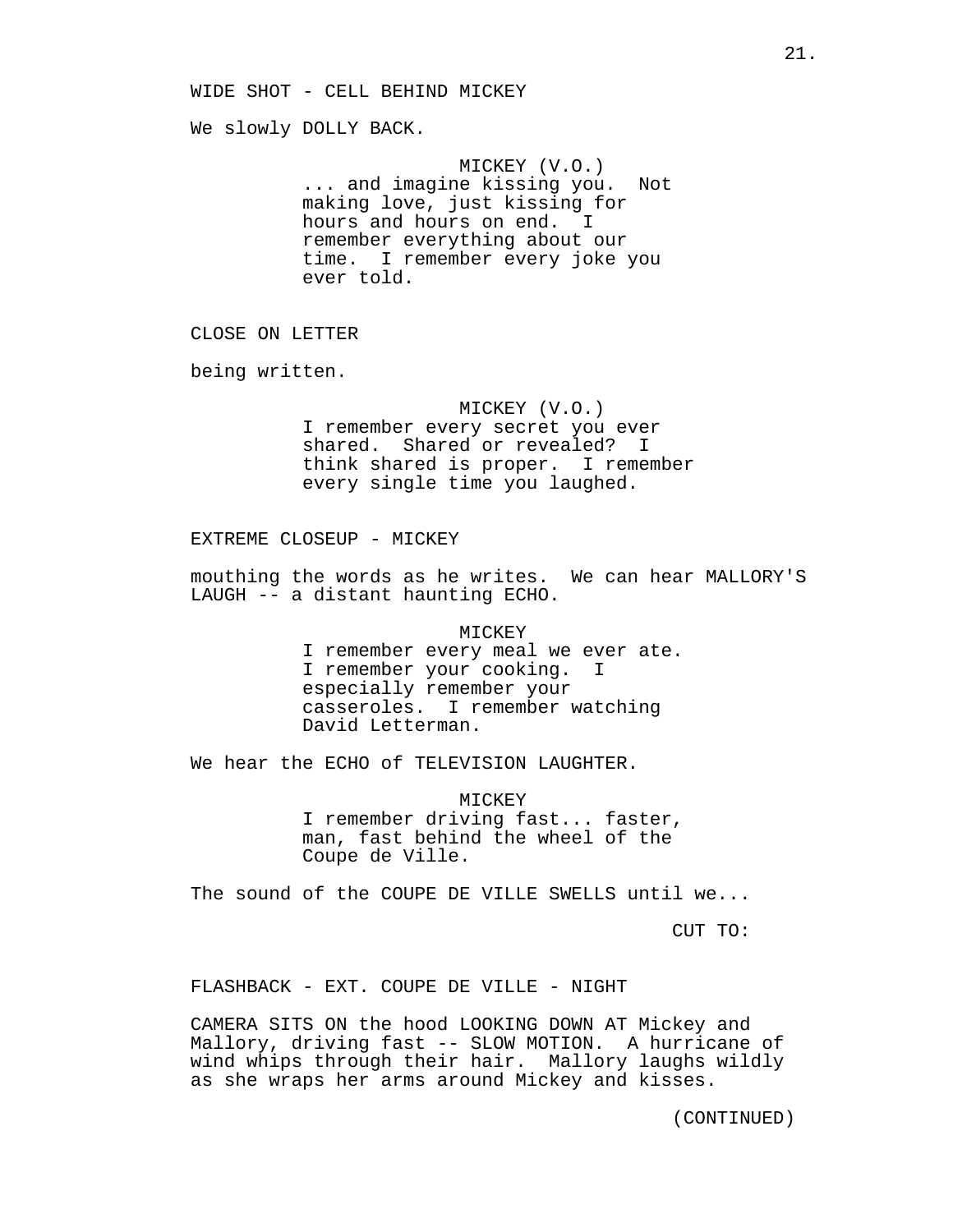# MICKEY (V.O.) You, baby, by my side. Your bare feet up on the dash, singing along with the radio, 'Needles And Pins,' 'He's A Rebel,' 'You're My World,' 'Ring Of Fire,' 'Love Grows Where

My Rosemary Goes,' 'Groove Me.'...

DISSOLVE TO:

EXT. COUPE DE VILLE - NIGHT

Coupe de Ville parked on the road side. Mickey is in the driver's seat with his feet on the dash watching Mallory dance on the hood of the car.

> MICKEY (V.O.) And your dancing, my God, your dancing. I lie on my bed and go over every day, every minute of our happiness. Every day take a day of our time and go through it hour by hour. I don't jump ahead either. I take it as it comes, and I live that day again. That way when I get to our first kiss...

> > DISSOLVE TO:

INT. BEDROOM - NIGHT

The SCREEN erupts with fire. Mickey and Mallory's faces appear in the flame kissing passionately.

> MICKEY (V.O.) The killing of your parents, our wedding... They're not just memories. I feel that joy again...

> > DISSOLVE TO:

INT. MALLORY'S CELL - DAY (PRESENT)

Not knowing where we are, CAMERA MOVES ACROSS a wall INTO a CLOSEUP of Mallory.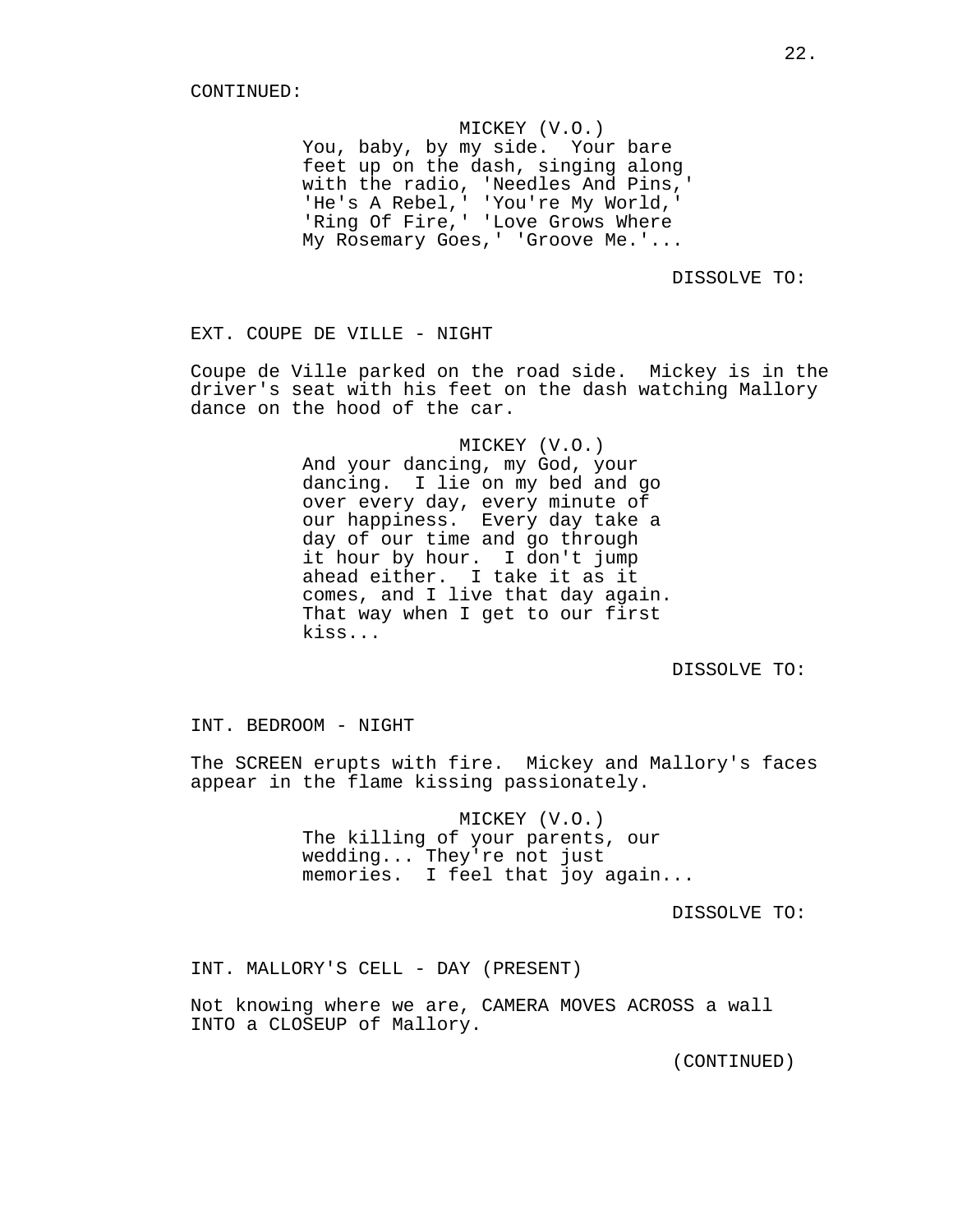# MICKEY (V.O.)

I experience a chunk of the emotion I felt then. And I am no longer in prison. We're together again. And when my head hurts and I can remember no longer, I write you letters and send them telepathically to your heart.

When the letter is finished, Mallory gets off her bunk and goes to the middle of the cell. She starts moving her body to music only she can hear, she begins to sing the song "Groove Me" in a slow a capella, using the cell as her stage and a man who isn't there as her audience.

The song is completed in a single shot.

DISSOLVE TO:

INT. RESTAURANT - MED. CLOSEUP OF WAYNE - DAY

holding a piece of paper in front of his face and reading from it outloud. We hear Wayne's voice OVER MALLORY'S SINGING before the last scene dissolves.

# WAYNE

(reading outloud) 'After taking a few days to reflect on your offer, I've come to the conclusion that you are one hundred percent correct. A national TV interview would be very advantageous to both Mallory and I. The only obstacle is they're shipping me out to the funny farm in four days. However, that is your problem and not mine. I feel confident you'll manage. Here's to us making television history. Sincerely, Mickey Knox.'

Wayne drops the letter down from in front of his face.

#### WAYNE

Am I God or what?

We now see the restaurant adorned with the standard Denny's decorum. Wayne's team is gathered in a booth that surrounds the remains of a greasy meal. In response to his last remark, they all pretend they are praying to him.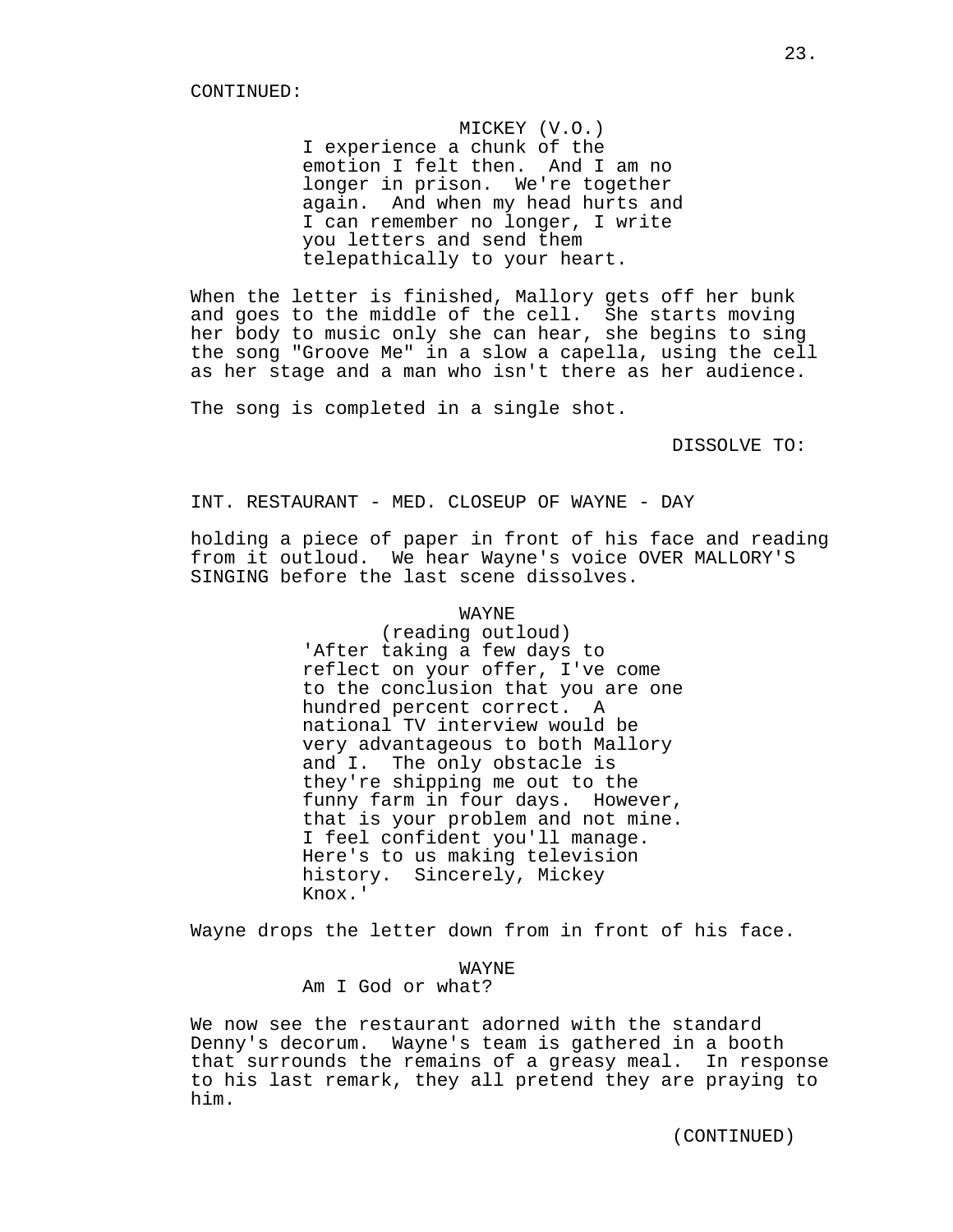The team consists of SCOTT, the cameraman, who wears wild T-shirts (presently a T-shirt with the movie She Devils On Wheels splashed on the front); ROGER, the soundman, who wears wild Hawaiian shirts and Bermuda shorts; and UNRULY JULIE, Wayne's assistant, a young lady who wears Bermuda shorts, a baseball jersey, and a dark sports coat no matter how hot the weather is at any time. Roger's never seen without his recorder. Scott's never without his camera, and Unruly Julie always has her giant notebook. These disheveled film types are all in their twenties and are a marked contrast to Wayne's stylish yuppie demeanor.

Unruly Julie pops the cork on a champagne bottle. The guys hold out coffee mugs, which Julie fills. Julie, however, drinks straight from the bottle.

(NOTE: This scene is to be played at a rapid fire His Girl Friday pace.

#### WAYNE

Drink up! This is a celebration. This is the day we received word we were gonna make television history. We're gonna have the first sit-down, in-depth interview with the most charismatic serial killer ever, one day before he's being shipped to a mental hospital for the rest of his life. This is one of those golden moments that happens maybe only four times in a lucky journalist's career. This is Wallace with Noriega, this is Elton John confessing his bisexuality to the Rolling Stone, this is the tearful reporting of the Hindenberg disaster, this is Truffaut setting the record straight on Hitchcock, this is a Robert Capa photo, this is Woodward and Bernstein meeting Deep Throat in an underground parking lot, this is John Reid reporting 'The Ten Days That Shook The World,' this is the hippies' bloody palms at Kent State, the Maysles brothers at Altamont, this is the Nixon/Frost interviews...

ROGER

This is Raymond Burr witnessing the destruction of Tokyo by Godzilla.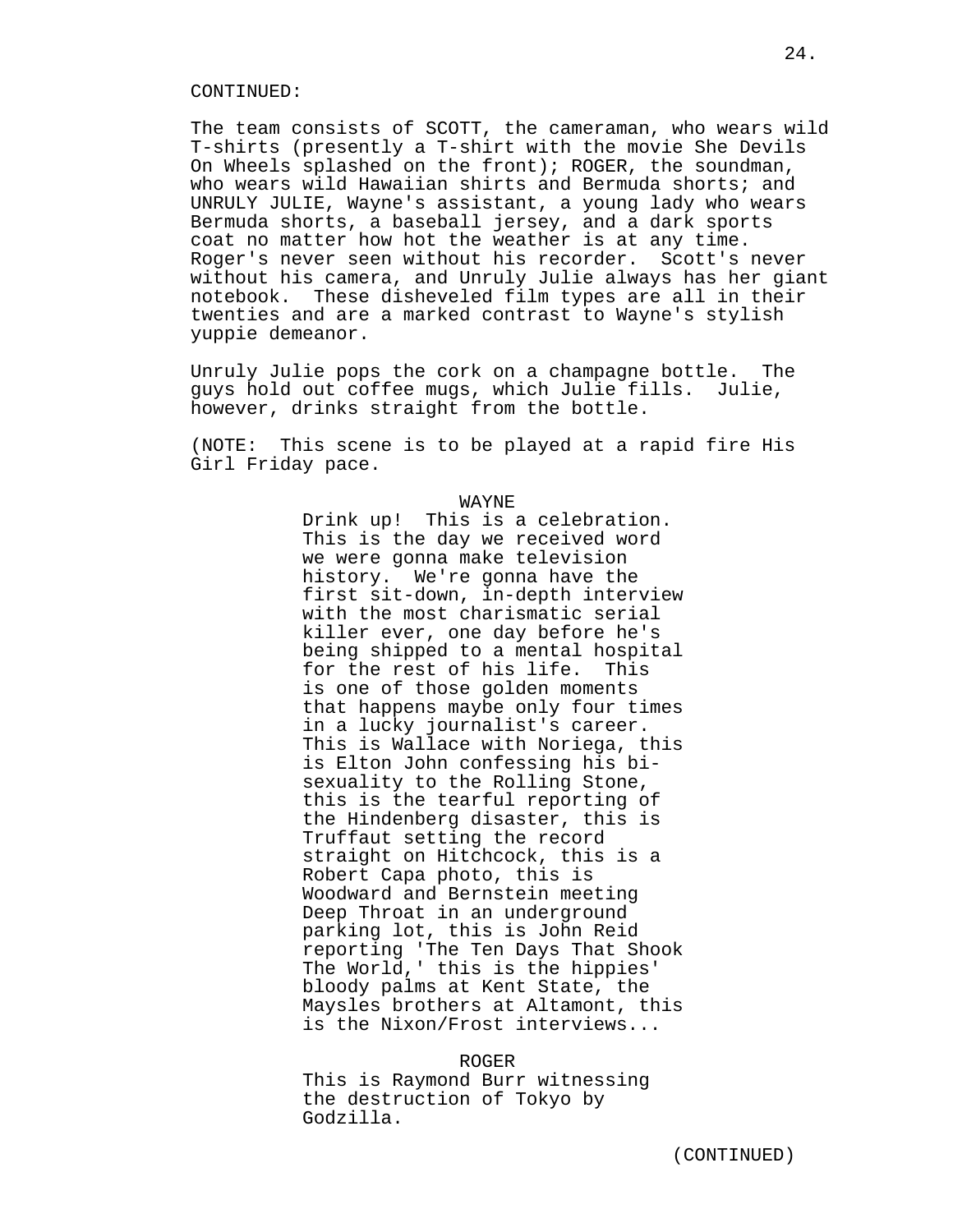Everybody laughs.

# SCOTT

What's the schedule, mein feuhrer?

As Wayne talks, Unruly Julie writes furiously in her notebook. She never speaks, just writes.

#### WAYNE

We got tonight and tomorrow to get our shit together. The day after that they're shippin' Mallory. That's when we do the Mickey Knox interview 'cause the next day he goes.

## SCOTT

Would the network really not run it without the interview?

#### WAYNE

Are you kidding? The last thing they expected was Mickey Knox to get up close and personal. They wanted a follow-up episode and would've taken anything I had given them. I'm not gonna tell Mickey Knox that. I'm gonna make him think his grey matter depends on it. When I told Woody and the brass about this coup, they practically shit a brick. I'm talkin' an adobe brick. They want to expand the show to an hour, and they want it on immediately.

ROGER How immediate is immediately?

WAYNE Next week's episode.

Wayne's team all spit out mouthfuls of champagne.

ROGER We don't got enough footage for an hour follow-up.

SCOTT (pointing at Roger) What he said.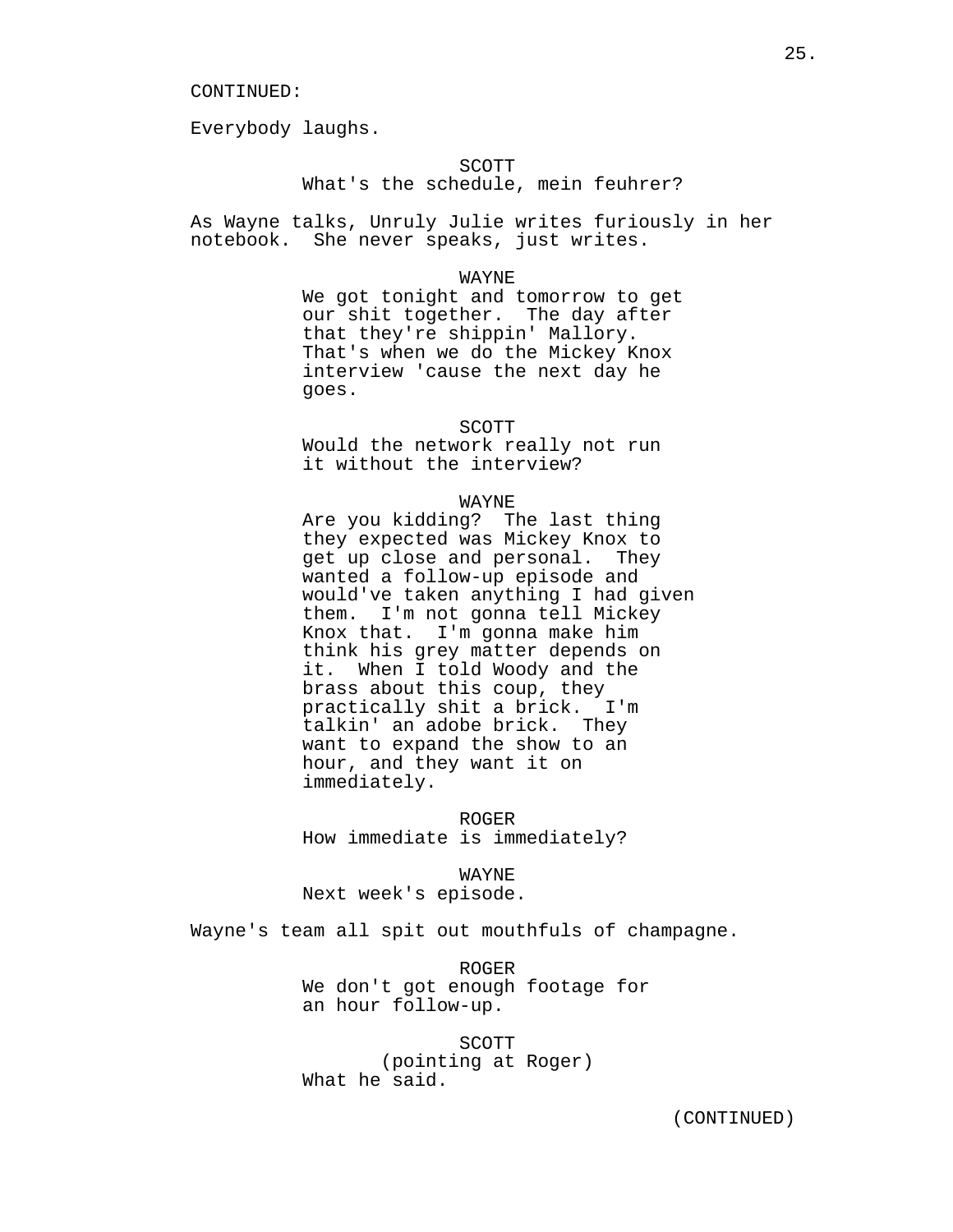#### WAYNE

Rape and pillage the first episode, just change the order a bit. Those sons of a bitches out there ain't gonna know the difference. All that shit is just filler for the interview anyway. We film a new intro. Show some old footage from the first episode so they get a brief history of Mickey and Mallory. We introduce a new angle ... what the prison board is up to. We see some of that new shit, then the rest of the show is the interview. Now what's so fuckin' hard about that? Oh, Julie, make a note: I need Woody to get me thirty seconds of the Live at Five broadcast to promote next week's show. We'll do a feed right from the jail while we're wrapping up with Mickey.

Unruly Julie scribbles in her notebook. Wayne snaps at Scott.

#### WAYNE

You, too, Scott, Betacam and a remote, keep it simple.

Scott closes his eyes in concentration, and repeats Wayne.

SCOTT

Betacam with remote and two-way comm link. Got it. (opens eyes) How about the interview... What camera do you want to use?

Wayne closes his eyes.

#### WAYNE

I see... high contrast sixteen millimeter black and white, and I mean black and white, where the black's black and the white's white. This is for posterity, so fuck video. Film! Film! Film!

Wayne pounds on the table.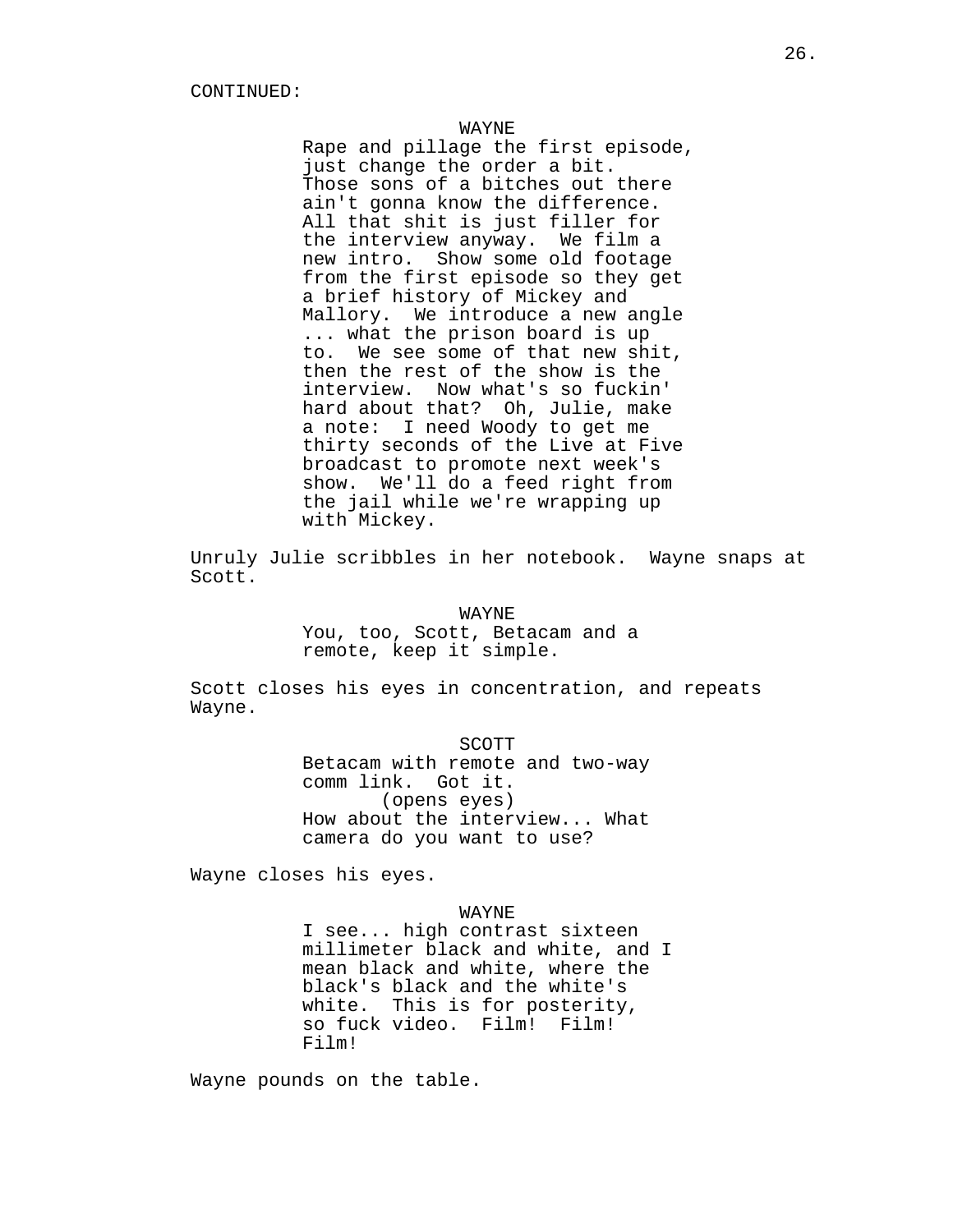## CLOSEUP OF JULIE

writing in her notebook: "Film... film... film!"

BACK TO SCENE

WAYNE

So Unruly Julie's comin' with me and planning the interview. (points at Roger & Scott) You two go down to the editing bay, take the old footage and the new footage, put it together, and see what we got. Get it into shape so when we finish the interview, we can just stick it in.

SCOTT When do you want the assembly?

WAYNE

Tomorrow.

CUT TO:

INSERT - TITLE CARD: "TOMORROW"

CUT TO:

INT. TV STATION CORRIDOR - DAY

CAMERA LEADS Wayne, who's talking to Unruly Julie. As they march quickly through the halls Julie writes furiously in her notebook.

#### WAYNE

At that point I'll ask him if he believes in God. If he says yes, I'll ask him what he thinks God would make of his actions. And is he worried about burning in hell? If he says no, I'll say, 'Well, Mickey, what do you believe in?' And hopefully, he'll say something like a live round of ammo, the expression on the face of a man he just split up the middle, Mallory's eyes, sex, drugs, and rock 'n' roll. He's bound to say something provocative.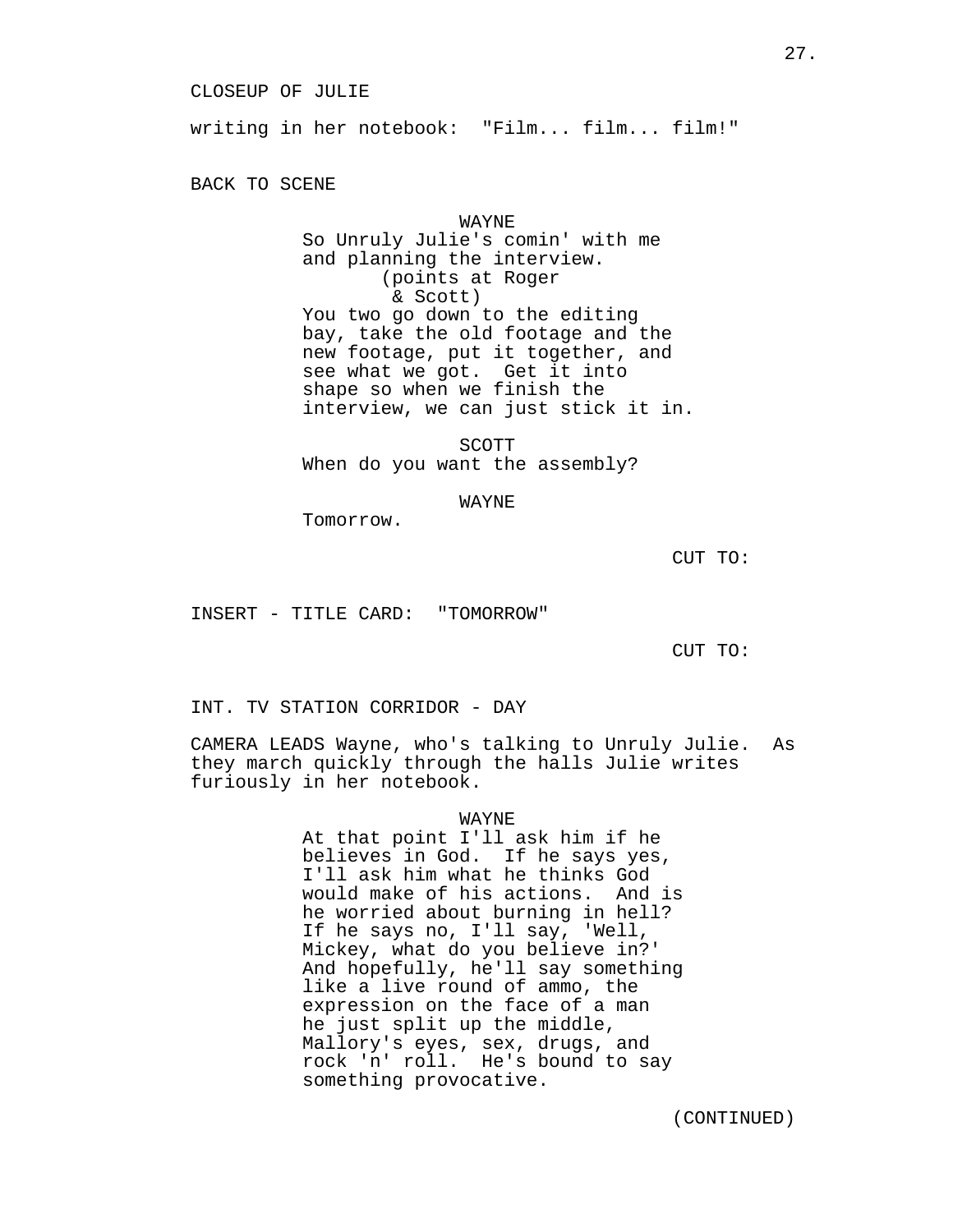Wayne and Unruly Julie enter the video editing room. Scott and Roger are sitting at the editing bay. Everybody is wearing, and looks like they slept in, the same clothes as the night before, except Wayne, who's in another sweater and looks alert and snappy.

> WAYNE Okay, boys, let's have it.

SCOTT Well, basically, what we did was put part of the old show on first...

ROGER But we changed the order around so it wasn't super obvious...

SCOTT Then we added the new shit to the tail...

ROGER So we film the interview, and we can just slap it on at the end.

Wayne and Unruly Julie grab chairs and sit.

WAYNE Okay, let's see it.

# CLOSEUP OF VIDEO MONITOR SCREEN

We see a show rewinding.

ROGER (O.S.) Now we got to film a new intro for the follow-up episode. But we put the intro for the first episode at the beginning temporarily so you can see it with some scope.

WAYNE (O.S.) I hear ya. Play.

CLOSEUP OF ROGER'S HAND pressing a play button.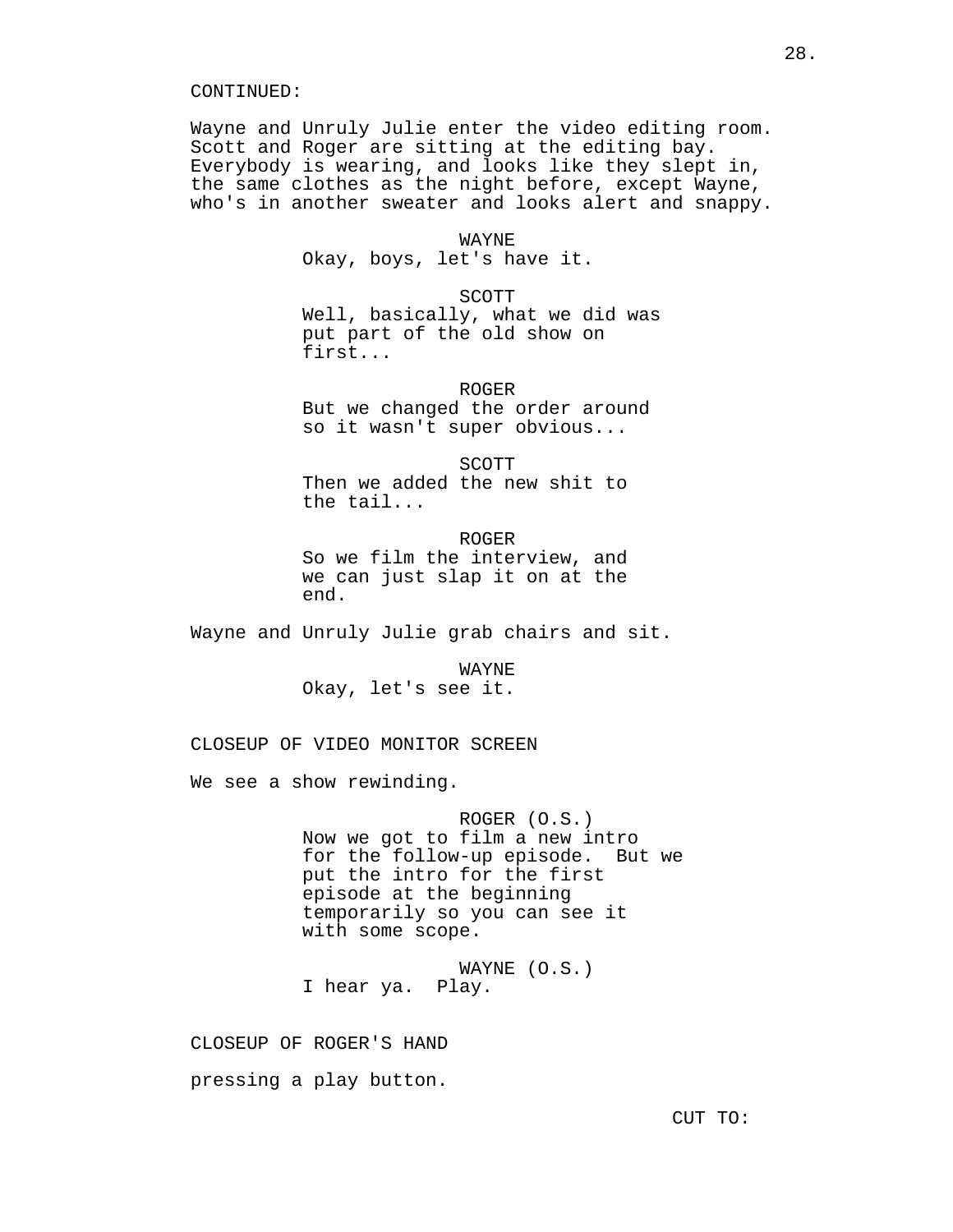Then the opening slate for "AMERICAN MANIACS" FILLS the SCREEN.

BEGIN: "MICKEY & MALLORY'S REIGN OF TERROR"

EXT. HIGHWAY - DAY

Wayne Gayle is standing in the middle of an empty highway. The CAMERA LOOKS UP FROM the ground. With a WIDE ANGLE LENS, he looks practically mythic.

Wayne speaks into the camera.

WAYNE

Hello. Welcome to 'American Maniacs.' I'm your host Wayne Gayle. And this is Highway 58.

Wayne walks TOWARD the CAMERA. We DOLLY BACK.

WAYNE

To some the fastest distance between point A and point B. To others a beautiful stretch of the American landscape. But to Mickey and Mallory Knox, it was a candy lane of murder and mayhem.

While we hear Wayne's narration, we see a:

#### MONTAGE

of home 8mm movie footage. These are films of Mickey and Mallory living a normal life.

- A. HOME MOVIE -- Mickey shaking hands with the judge who married them. Mallory stands happily by Mickey's side.
- B. HOME MOVIE -- Mallory hamming up the sex angle, as she poses by Bob's Big Boy.
- C. HOME MOVIE -- Mallory sitting on Mickey's lap at home.
- D. HOME MOVIE -- Closeup on Mallory asleep in bed. Mickey (holding camera) tickles her under her chin. Mallory slaps herself in the face with a handful of shaving cream.
- E. HOME MOVIE -- Mickey and Mallory posing with Santa Claus.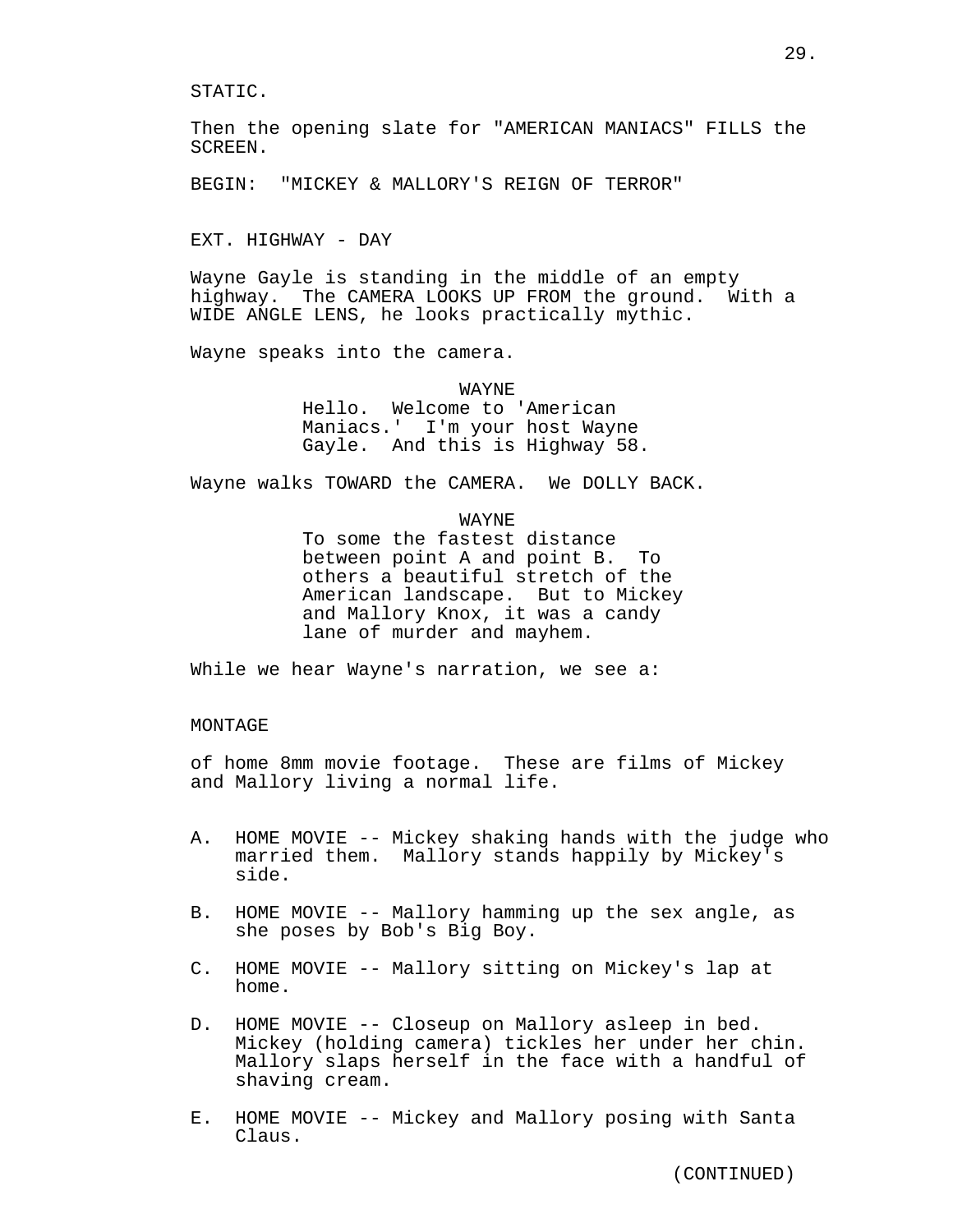F. HOME MOVIE -- Mickey being surprised on the toilet.

WAYNE (V.O.) After living a very routine, drab, nothing out-of-the-ordinary-everhappens kind of life, the sweethearts shocked the entire nation with a cross-country crime and murder spree that lasted only three weeks, but left --

- G. PHOTO -- Black & white photos of bloody victims men and women.
- H. PHOTO -- Black & white photos of a blood-stained police chalk outline.

WAYNE (V.O.) -- forty-eight known bodies in its wake. Including --

I. HOME MOVIE FOOTAGE -- Mallory and her parents during happier times. All three are smiling. Mallory's in the middle with her arms around them. Mallory's father is eating a chicken drumstick. Mallory takes a bite out of it while he's holding it.

> WAYNE (V.O.) -- Mallory's very own parents.

J. PHOTO -- Color postcard of Los Angeles.

WAYNE (V.O.) They started their crime wave in Los Angeles.

K. Wayne Gayle stands in front of a Circle K convenience store. He speaks to us.

> WAYNE And they were finally apprehended here at this Circle K in St. Paul, Minnesota.

> > CUT TO:

EXT. CIRCLE K - DAY

This sequence is filmed in 16mm color, cinema verite a la "Cops."

The CAMERA RUNS BEHIND three blue windbreaker-clad cops, as they run up to the Circle K, shouting obscenities.

30.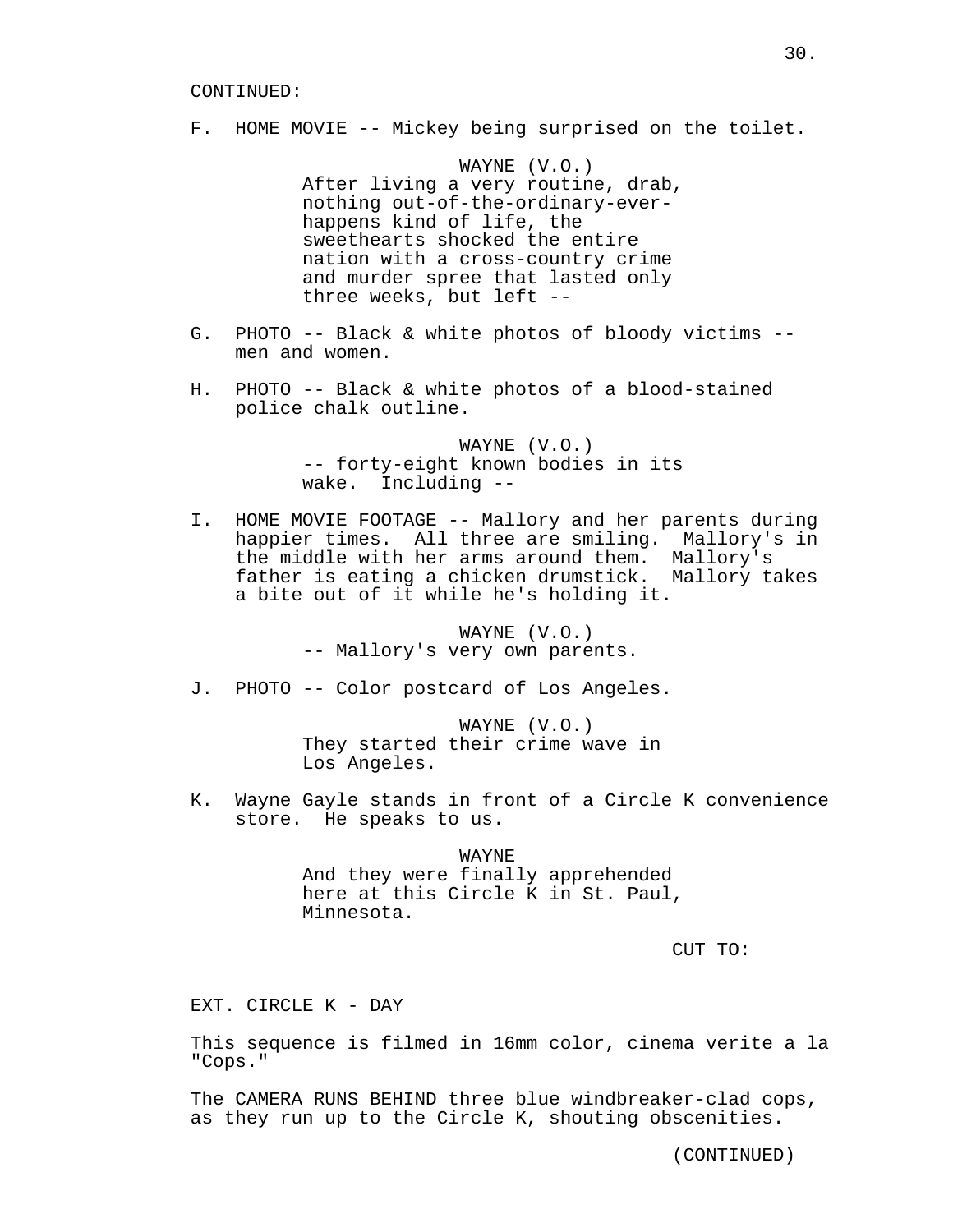In front of the store three windbreaker cops have Mickey on the ground, beating him with nightsticks. One cop lies on the ground near him, holding his hands over his face, screaming:

To the left Mallory is slugging it out with a windbreaker cop, matching each other blow for blow.

Meanwhile, the three cops we ran with reach the action and join in.

CUT TO:

# **MONTAGE**

- A. NEWSPAPER -- Newspaper or magazine color ad for a 7-Eleven store.
- B. NEWSPAPER -- Newspaper or magazine color ad for a gas station.

WAYNE (V.O.) They started off robbing 7-Eleven type stores and gas stations and later graduated to banks and the big time.

EXT. SUBURBAN STREET - DAY

Wayne Gayle walks down the street. The CAMERA WALKS WITH him. He speaks INTO the CAMERA.

> WAYNE Mickey and Mallory's idea of an armed robbery was a little different than most. It was an assault, actually.

EXT. 7-ELEVEN STORE - DAY

Wayne interviews BISHOP, a young blond kid with a "Flock of Sea Gulls" haircut. Bishop's name appears on the SCREEN.

BISHOP

Well. I knew that Mickey and Mallory kill everybody when they're through, except for one clerk. There were a couple of people in the store then, and I was working with Stevo. And I like Stevo, you know? But I was thinking, what could I do to make them pick me to be the clerk that gets to live?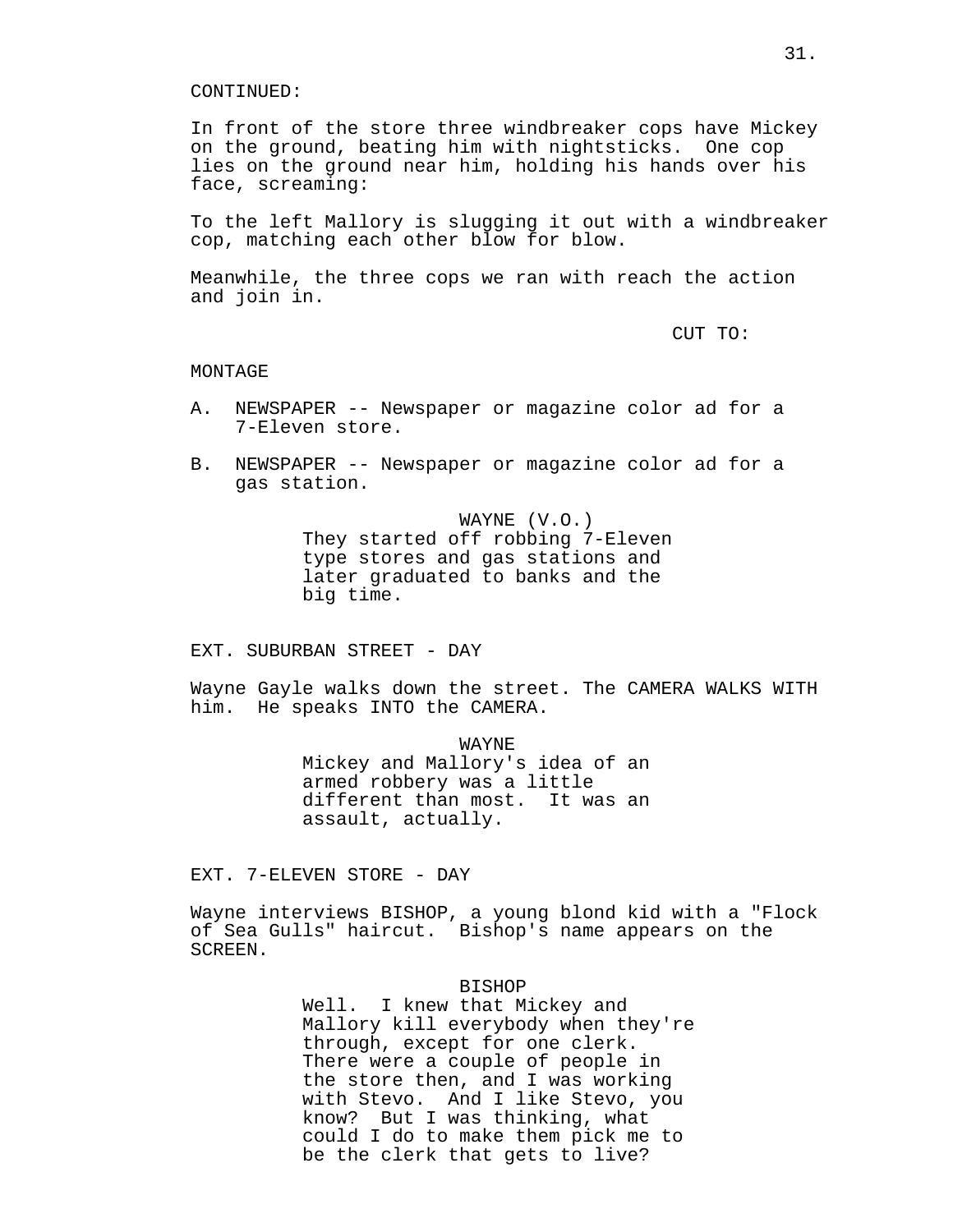INT. 7-ELEVEN STORE - DAY

This scene is shot through the store's black & white video surveillance camera. The date and time of day are burned into edges of the FRAME.

Mickey and Mallory charge into a 7-Eleven store, cocking their shotguns and shouting things.

Mickey SHOOTS a customer who lies on the ground screaming.

Mallory BLASTS a female customer, holding a Big Gulp. She flies into the comic book rack.

Mickey points his shotgun at Bishop the store clerk and screams:

> MICKEY Money! Money! Money! Fast! Fast! Faster! Faster! Faster than that!

Bishop stuffs money in a bag as Mallory guards the door, shotgun ready.

Stevo, the other store clerk, walks in from the back room carrying boxes and wearing a Walkman.

Mickey and Mallory spin around and SHOOT him.

As all this mayhem happens before our disbelieving eyes, Wayne's narration happens over it.

> WAYNE (V.O.) They'd storm in with shotguns, and kill every customer in the place right off the bat.

> > CUT TO:

SMILING PHOTOS

of other victims. We CUT FROM each photo TO the next photo after SHOTGUN FIRE.

EXT. BLEACHERS - DAY

Wayne Gayle sitting on football bleachers. He stares INTO the CAMERA for a few beats. Then, after his dramatic silence, he talks.

> WAYNE Sick, isn't it? (MORE)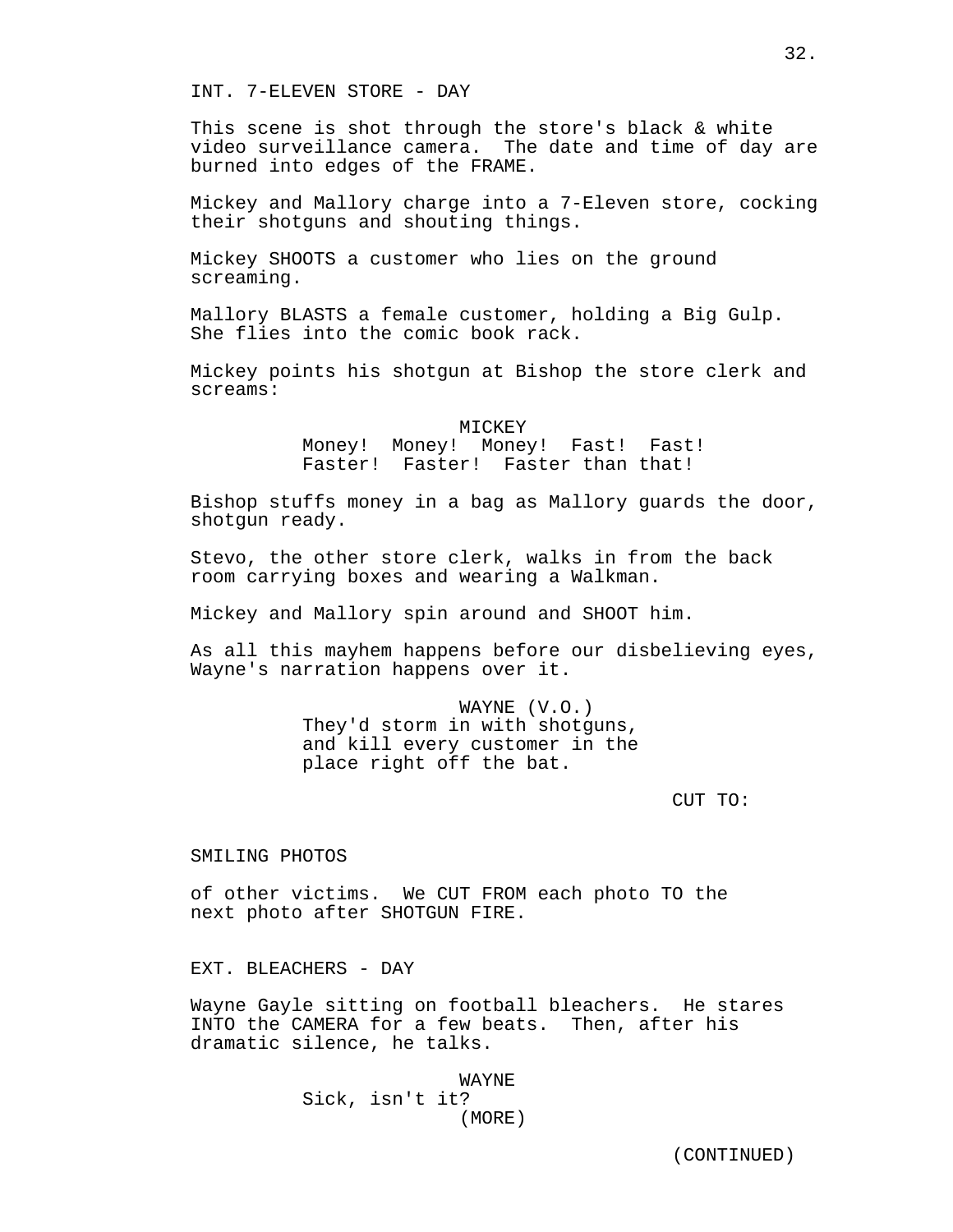WAYNE (CONT'D) (mournful pause) After killing numerous people, they would always leave one clerk alive. One clerk... to give them the money, and tell the tale of --

INSERT - PHOTO

Black & white snapshot of Mickey and Mallory standing next to each other, guns in hand, smiling for the camera.

> WAYNE (V.O.) Mickey and Mallory.

INSERT - PHOTO

Police academy black & white snapshot of Officer Gerald Nash.

> WAYNE (V.O.) Patrolman Gerald Nash was just one of the twelve peace officers that Mickey and Mallory murdered during their reign of terror.

INSERT - PHOTO

Black & white photo of Gerald Nash and his partner Dale Wrigley, dressed in their uniforms, arms around each other.

> WAYNE (V.O.) Gerald and his partner Dale Wrigley were parked at...

INSERT - PHOTO

Black & white snapshot of donut shop.

WAYNE (V.O.) ... this donut shop, Alfie's Donuts. When --

INTERVIEW - DALE WRIGLEY

Dale's name appears below him ON the SCREEN.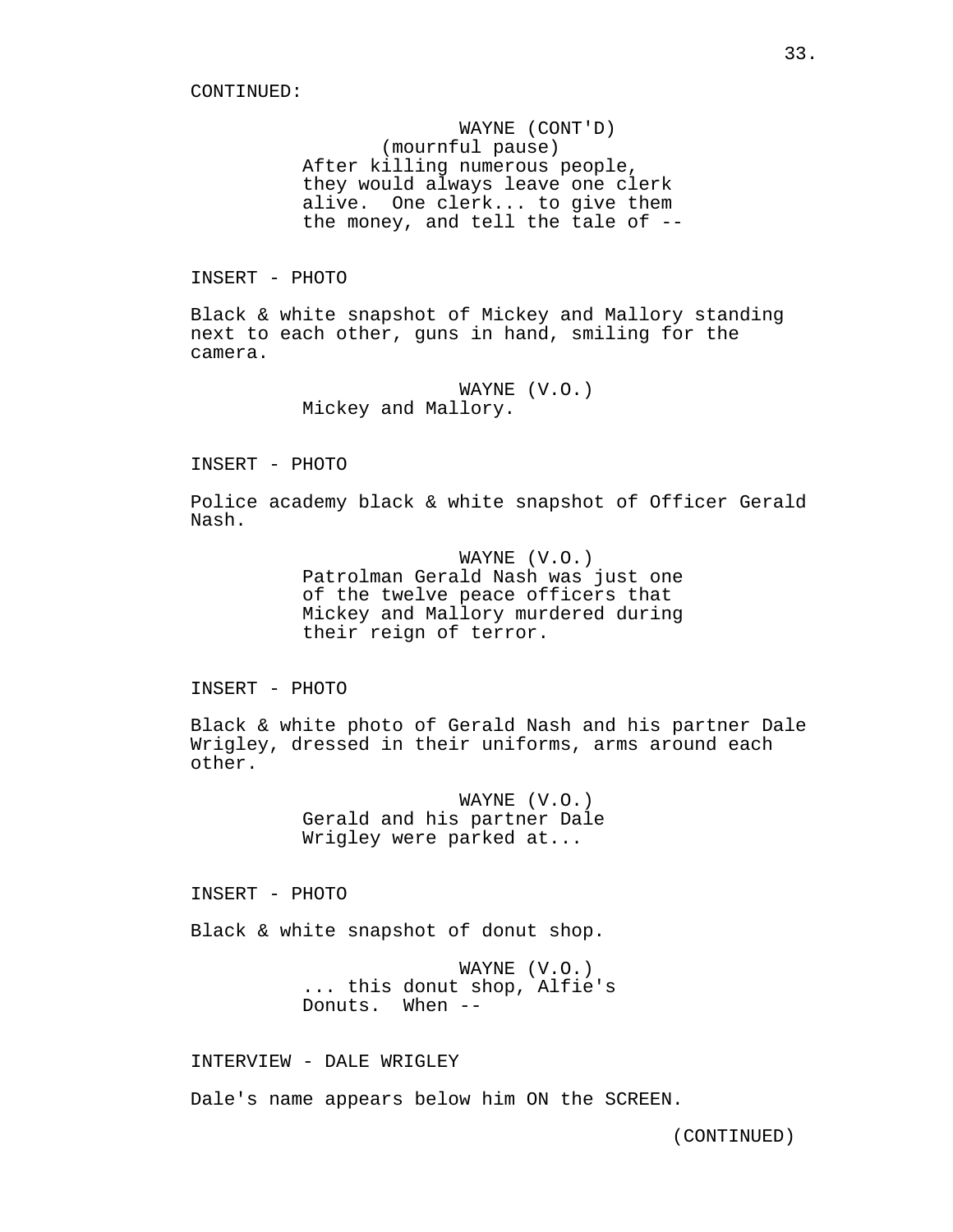# DALE

This '68 Cadillac Coupe De Ville pulled up about three spaces away. Gerald came walking out with our coffee and -- (begins to tear up) -- my bear claw. When the driver of the car asked him something, Gerald started giving him what looked like street directions. When he finished, the driver waved 'thanks,' brought up a shotgun and  $--$ 

PHOTO (BLACK & WHITE)

of donut shop.

WIDER PHOTO

Alfie's donut and parking lot. On this photo, a white grease pencil circles where Gerald was shot. We hear a SHOTGUN BLAST and a SCREAM OVER this.

PHOTO (BLACK & WHITE)

of Mickey and Mallory. We hear LAUGHTER and a CAR PEELING OUT OVER this.

EXT BLEACHERS - DAY

Wayne talks to us.

#### WAYNE

Apparently bored with banditry and murder, the two outlaws proved what renaissance psychopaths they really are. To break up the monotony in between bank jobs, or what have you, they started butchering whole households at random.

CUT TO:

# MONTAGE

of newspaper front page stories and headlines of family households butchered by the Knoxes.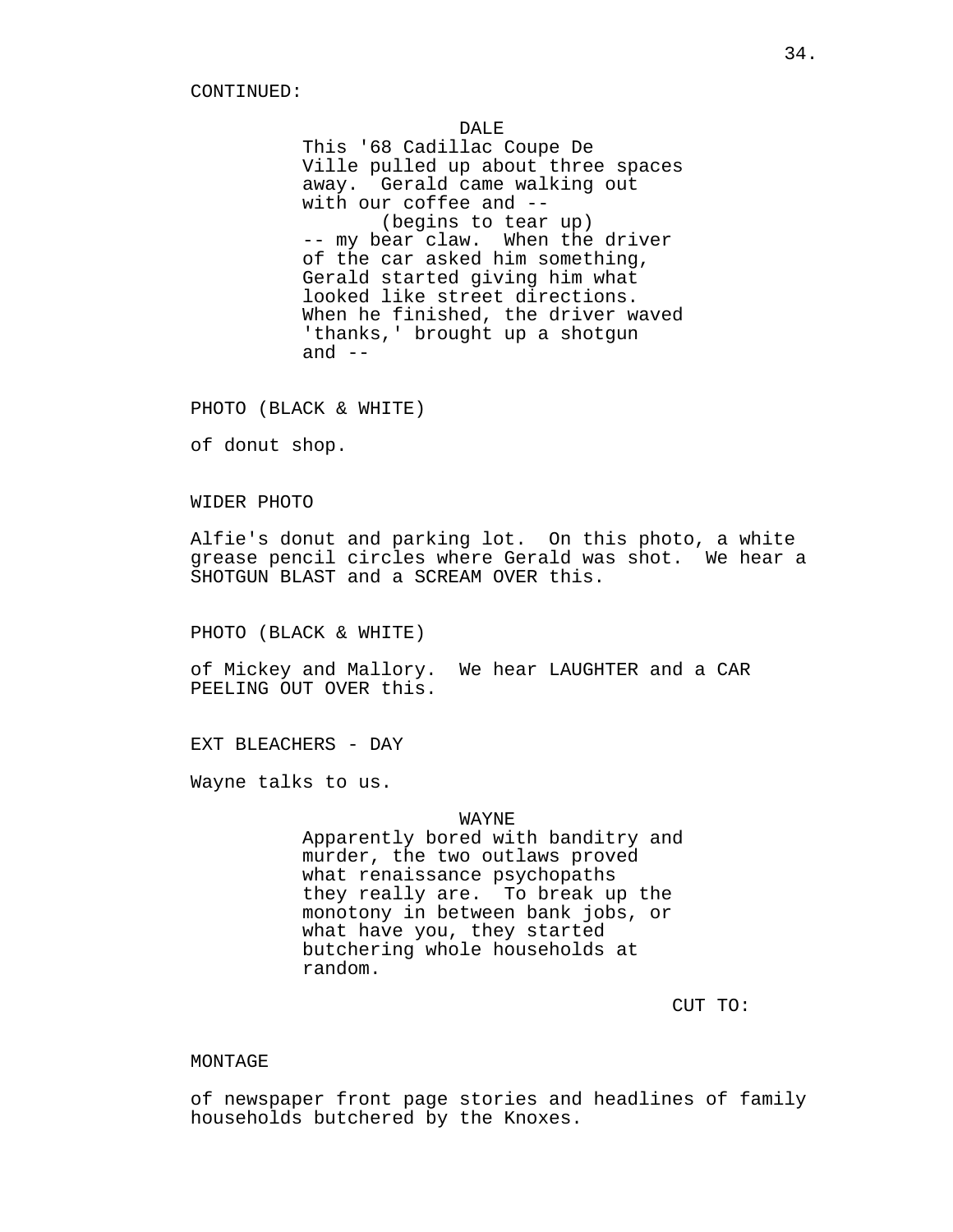INT. WAYNE'S STUDIO - DAY

Wayne, dressed in a pink shirt and suspenders, talks to us in front of a blue screen that has "WAYNE GAYLE'S AMERICAN MANIACS" logo behind him.

WAYNE

Unfortunately, the story didn't end with their capture. It just became more surreal. Their subsequent trial turned into a sick circus...

CUT TO:

EXT. COURTHOUSE - DAY

The CAMERA captures the crowd in front of the courthouse. They're a very mixed lot.

> WAYNE (V.O.) ... As spectators, reporters, law students, tourists, gawkers, the interested, the curious, the devoted, and the demented were drawn to the Los Angeles county courthouse like moths to a flame.

INT. WAYNE'S STUDIO - DAY

Wayne talks to us.

# WAYNE

The Mickey and Mallory Knox murder trial was so event filled it made the crime spree that took place before pale by comparison. The first point was the decision of Mickey's to act as his own council. Now this in itself is not unheard of, for instance, Ted Bundy acted as his own council as well. What was unexpected was how well Mickey's performance would be.

INT. JUDGE'S DEN - DAY

Wayne interviews JUDGE BURT STEINSMA in his den at home.

WAYNE (V.O.) We spoke with Burt Steinsma, who was the presiding judge during the Knox trial.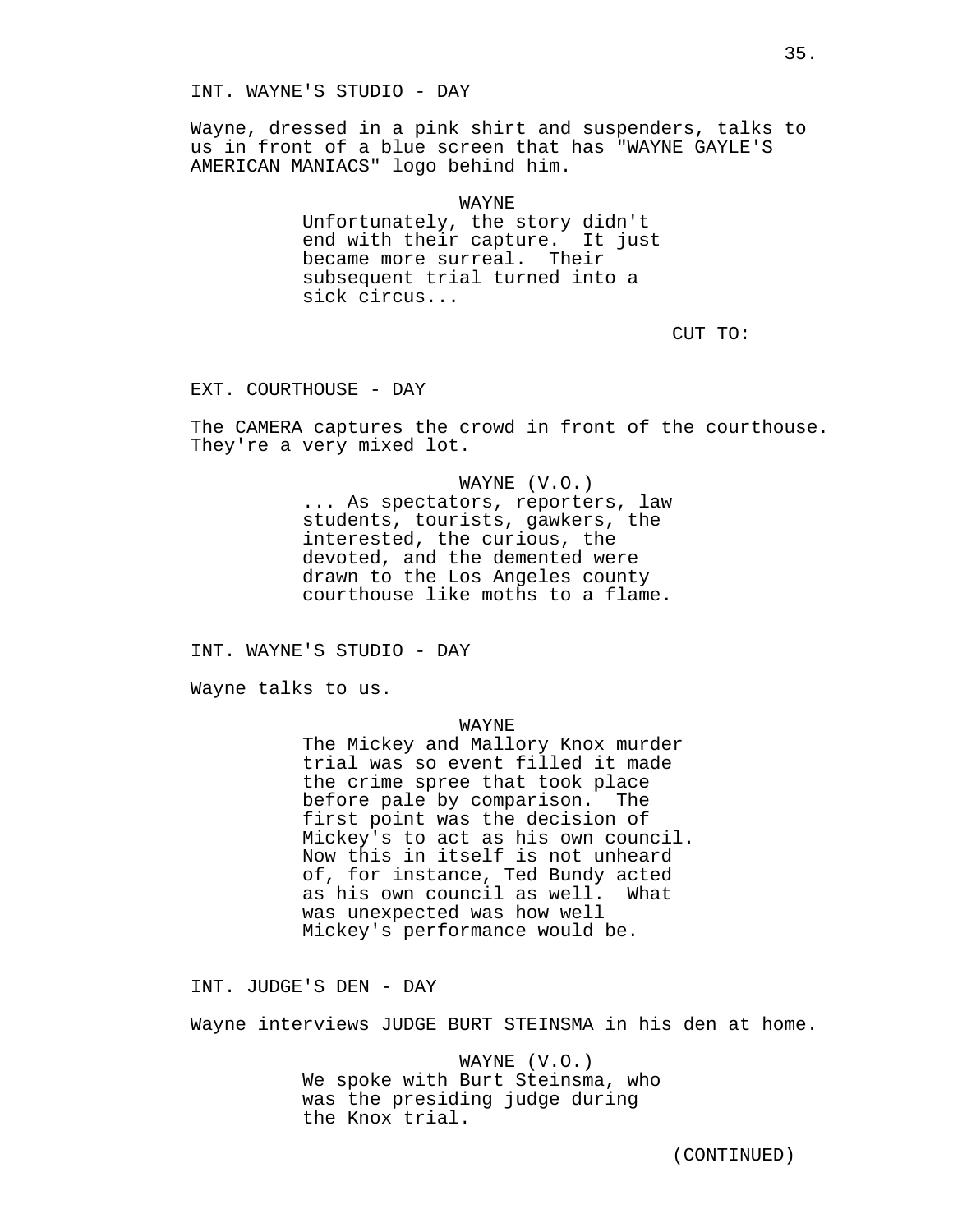## JUDGE STEINSMA

Mickey was surprisingly effective. When I was told I was to be the judge of this trial and then I was told Mickey Knox would be handling his own defense, I got a headache that lasted five days. But at first I breathed a sigh of relief. Mickey showed up very prepared, and proved to be an excellent amateur lawyer.

INT. WANDA BISBING'S OFFICE - DAY

Interview with state prosecutor WANDA BISBING, an attractive woman in her forties.

> WAYNE (V.O.) However, this opinion isn't shared by the state's prosecutor on this case, Wanda Bisbing.

Wayne's with Bisbing.

### WAYNE

Judge Steinsma said that Mickey showed up very prepared and proved to be an excellent amateur attorney.

#### BISBING

Oh, that's rich. Well, considering that Mickey Knox turned his court into a mockery and personally made him look like a fool, I'd say that's very benevolent of Judge Steinsma. As far as Mickey being an excellent amateur lawyer, maybe I'm oldfashioned, but when I went to law school, we were taught the object was to win the case, which I did.

INT. WAYNE'S STUDIO - DAY

Wayne talks TO us.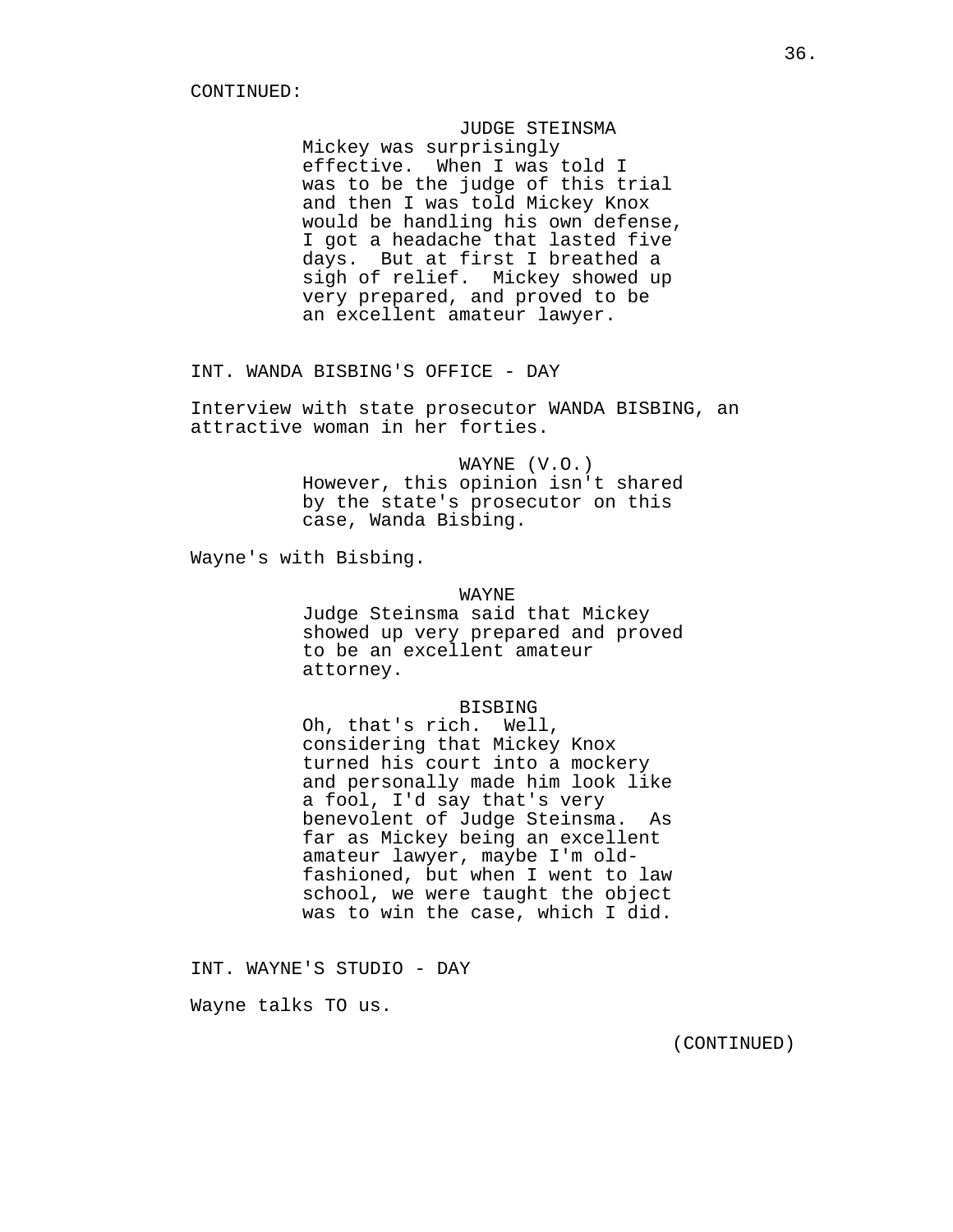#### WAYNE

The nation caught fire to Mickey and Mallory fever, Mickey and Mallory mania, if you will, as the merits to Mickey's talent as a defense attorney became apparent. Law students from all ends of the country converged on Los Angeles as legal history took a new course. But that was only the lemon next to the pie. And that pie is you, the American people. That pie is the way the strangely charismatic, and make no mistake, they are charismatic, Mickey and Mallory have captured the public's interest, fear, and in some cases, admiration.

CUT TO:

EXT. COURTHOUSE STEPS - DAY

Wayne interviews three long-haired guys: CHUCK, STEVE, and JEFF.

#### WAYNE

What do you think of Mickey and Mallory?

#### CHUCK

Hot.

JEFF

Hot.

#### STEVE

Totally hot.

## CHUCK

Mickey and Mallory's the best thing to happen to mass murder since Manson.

STEVE Forty-eight people known. They're way cooler than Manson.

CUT TO: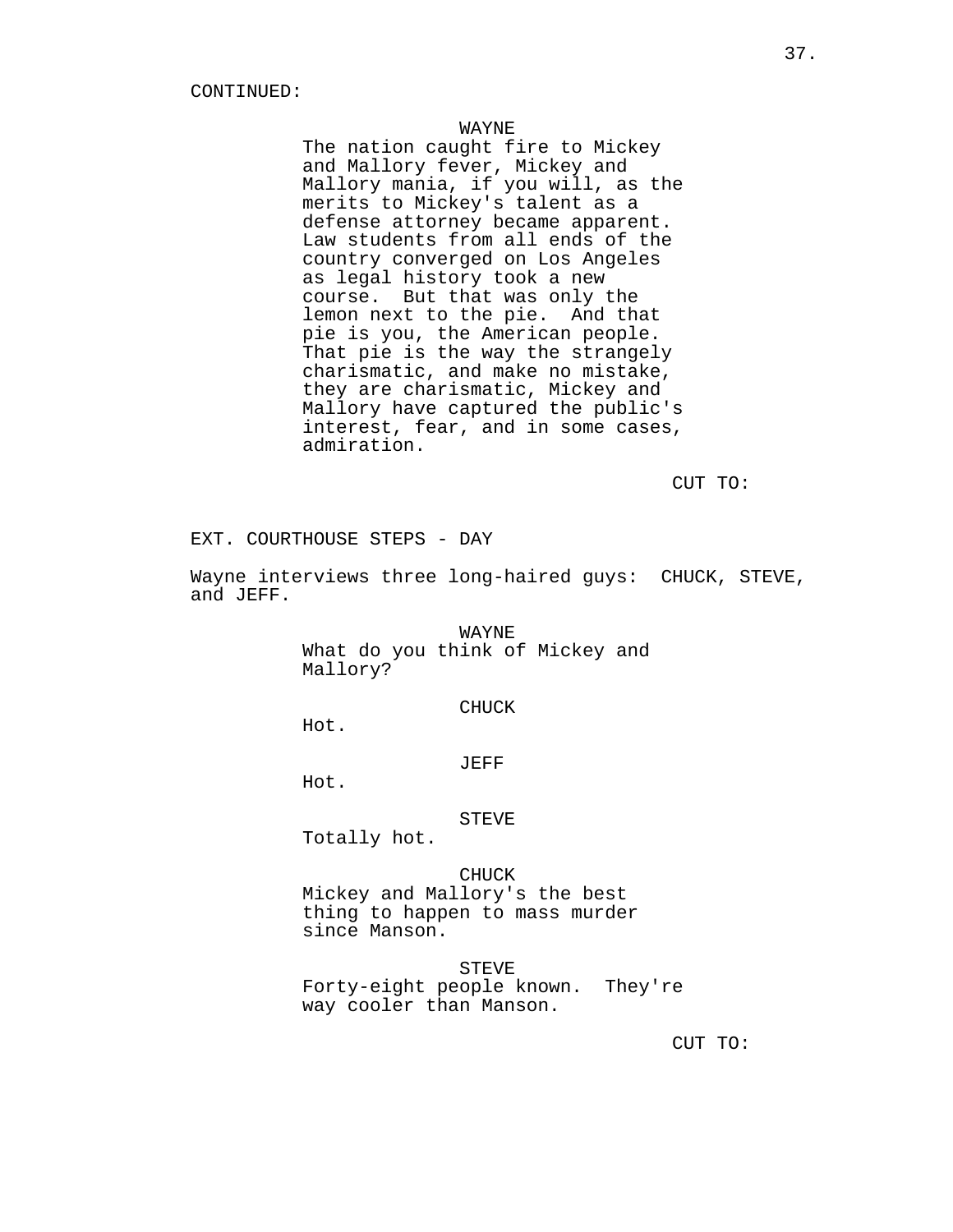### WAYNE

interviewing MORGAN and PAGE, two young girls.

WAYNE What do you think of Mickey and Mallory?

MORGAN Well, he's just... I dunno... charismatic.

PAGE They're so romantic.

CUT TO:

NEW SHOT - WAYNE

interviewing an INTENSE COP.

INTENSE COP I'm here to watch the judge give those two shit asses (BLEEP) the stiffest sentence the law allows. I want to see their faces when the state says 'they are the worst scum sucking, degenerate, douche bag, filthy, I don't know whats ever shit (BLEEP) out. (referring to crowd

behind him)

And these assholes (BLEEP) are making heroes outta sickos. You wanna know who a hero is? You wanna know? I'll tell ya who a Goddamn hero is. Mike Griffin. Mike fuckin' (BLEEP) Griffin is who these misguided assholes (BLEEP) should be revering. You know why Mike Jerome Griffin is a hero? I'll tell ya why. Because he was killed in the line of duty. Do you want to know how he died?

## WAYNE

Yes.

INTENSE COP I'll tell you. Mike Jerome Griffin was killed in the line of duty by those two anti-heroes.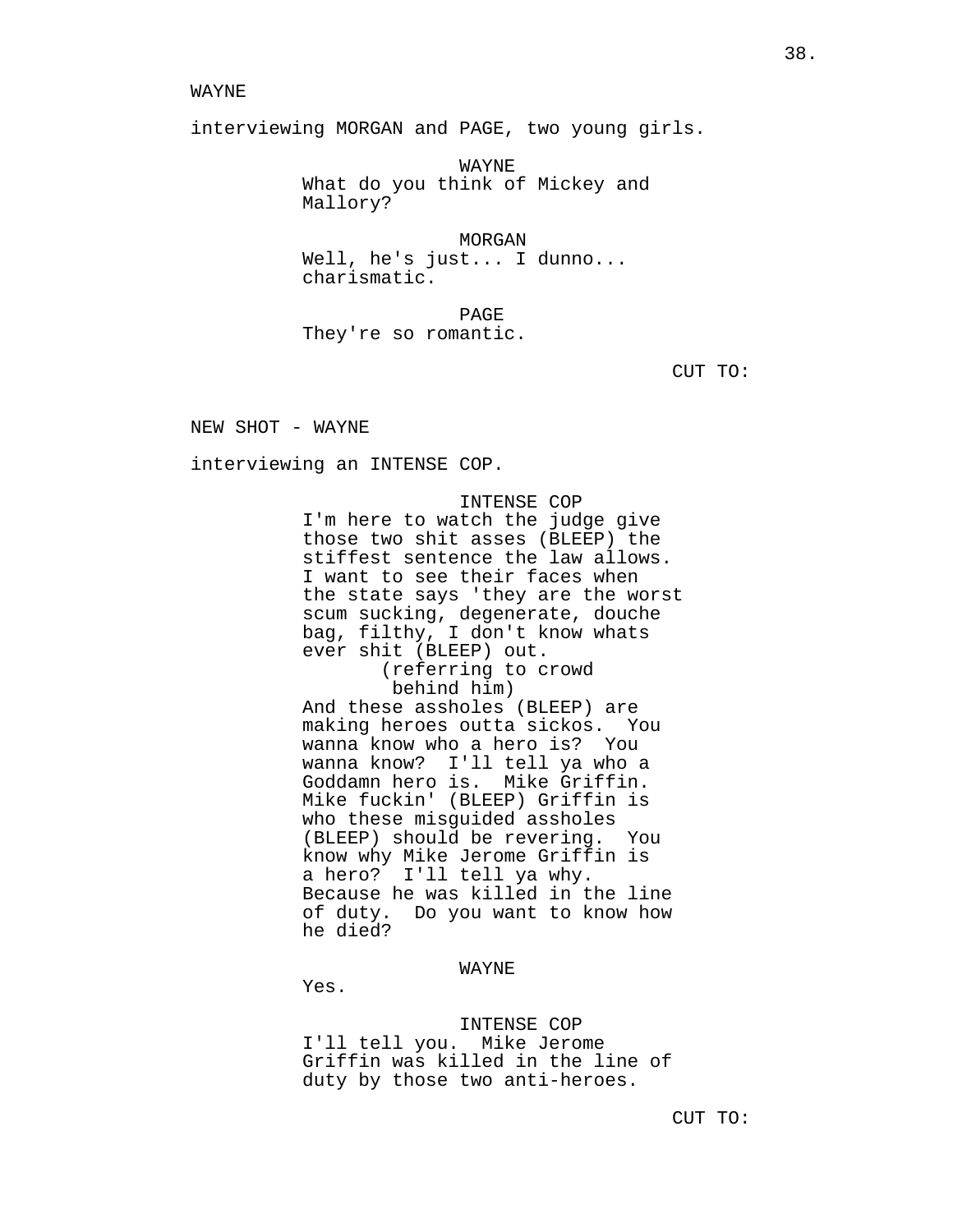## NEW SHOT - WAYNE

interviewing RUSSEL VOSSLER, Harvard law student.

WAYNE Tell me, Mr. Vossler, how many days of the trial have you attended?

### RUSSELL

Ahhh yess, I've been fortunate enough to attend two days. Law history in the making. I've been a participant.

## WAYNE

And you being a Harvard law student, what is your opinion of Mickey Knox's performance?

### RUSSELL

Ahhh, Mickey's pistolero savvy in the courtroom trial rivals, dare I say, conquers that of master Melvin Belli. He's like a magnificent loose cannon, firing point blank in the prosecutor's face. It is my anticipation --

BACK TO:

### LONG-HAIRED GUYS

Chuck, Jeff & Steve as Wayne speaks.

WAYNE

You're talking about a man and a woman who killed innocent people.

STEVE

Don't get us wrong...

#### CHUCK

We respect human life and all.

### JEFF

It's a tragedy.

#### STEVE

But... if I was a serial killer, which I'm not, but if I was, I'd be like Mickey.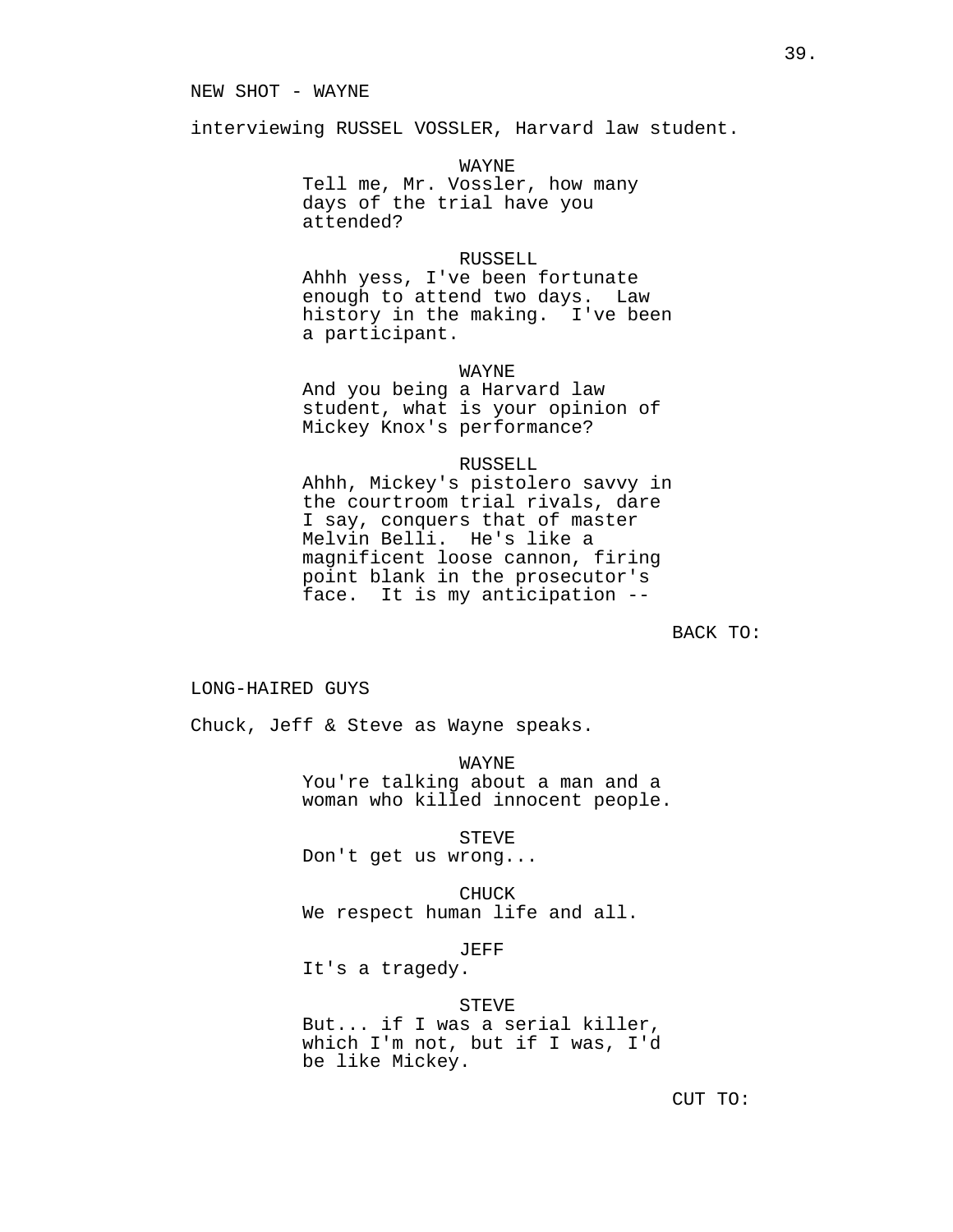talking with MARVIN, a black man.

MARVIN

They're like that crazy mother in the first Dirty Harry movie. 'Member that crazy ass mother? They're like him. Mickey and Mallory be doin' some cold-blooded shit. When I hear about some of the shit they be doin' on TV, I say 'Damn, that's fucked (BLEEP) up.'

BACK TO:

TWO YOUNG GIRLS

Morgan & Page as Wayne speaks.

PAGE (laughing and blushing) We sit in the courtroom all day and try to catch Mickey's eye.

CUT TO:

INT. GOLD'S GYM - DAY

Wayne's sitting in the gym. Behind him MUSCLE MEN are working out. Their grunting sounds fill the b.g. Wayne looks up and just OFF CAMERA to the people he's interviewing.

> WAYNE What do you think of Mickey and Mallory?

EXTREME CLOSEUP - SIMON HUN/NORMAN HUN

two brothers/bodybuilders, in a HEAD SHOT.

SIMON

I admire them.

NORMAN

I do, too.

WAYNE (confused) But how can you say that?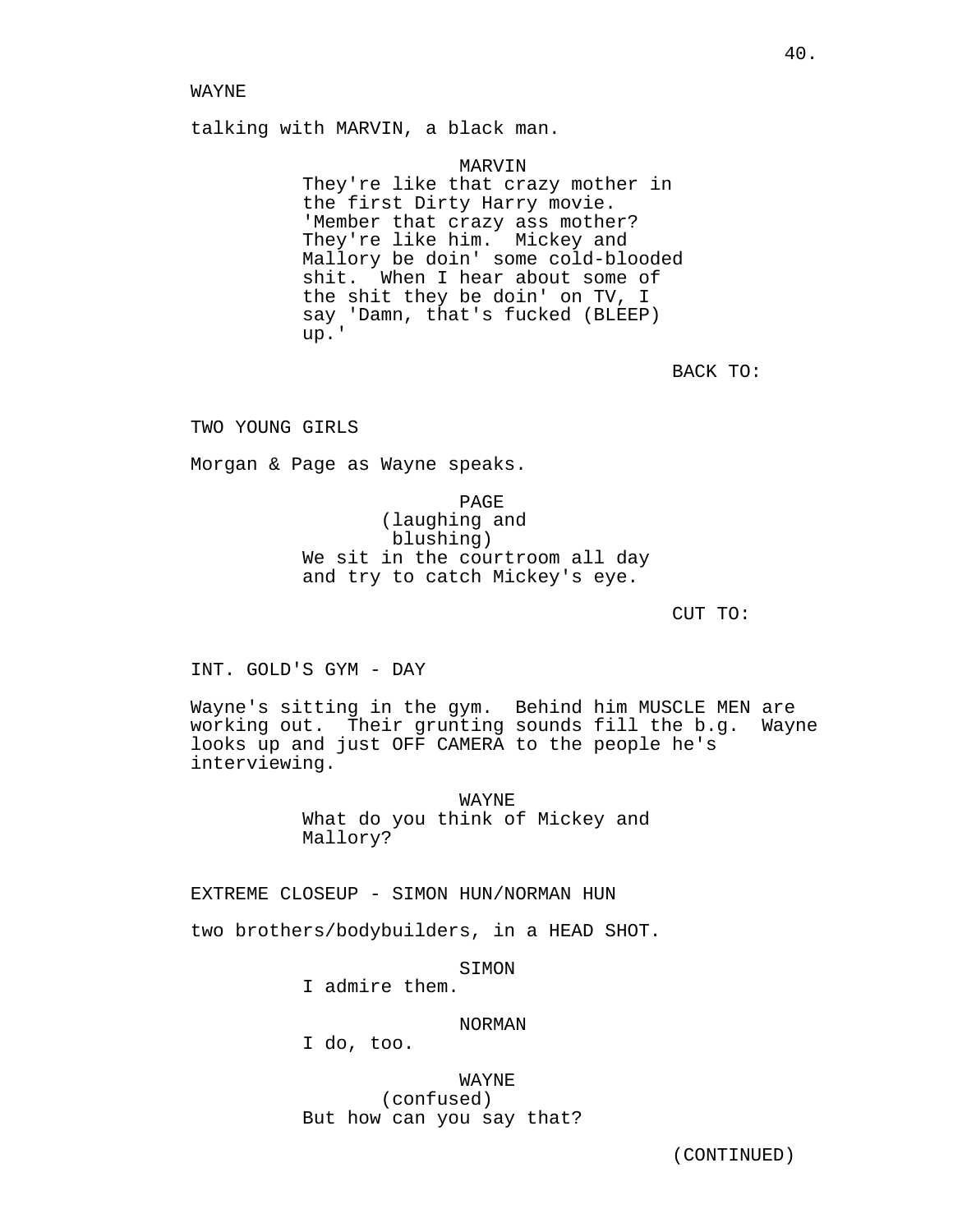SIMON They're mesmerizing.

### NORMAN

Hypnotizing.

SIMON Have you seen Pumping Iron?

### WAYNE

Yes.

NORMAN

Then you've seen the scene where Arnold Schwartzenegger is talking to Lou Ferigno.

### WAYNE

Yes.

SIMON Through the power of the simple word --

NORMAN And a snake-eye glare.

### SIMON

-- and a snake-eye glare, Arnold was able to totally psyche out any confidence Ferigno had.

### NORMAN

He squashed him mentally before physically defeating him.

SIMON He had the edge. The mind's edge.

NORMAN Mickey and Mallory have that edge.

SIMON Only on a much grander scale.

NORMAN They've hypnotized the nation.

### SIMON

Schwartzenegger was the king of the edge before they came along.

The CLOSEUP of the brothers ZOOMS BACK.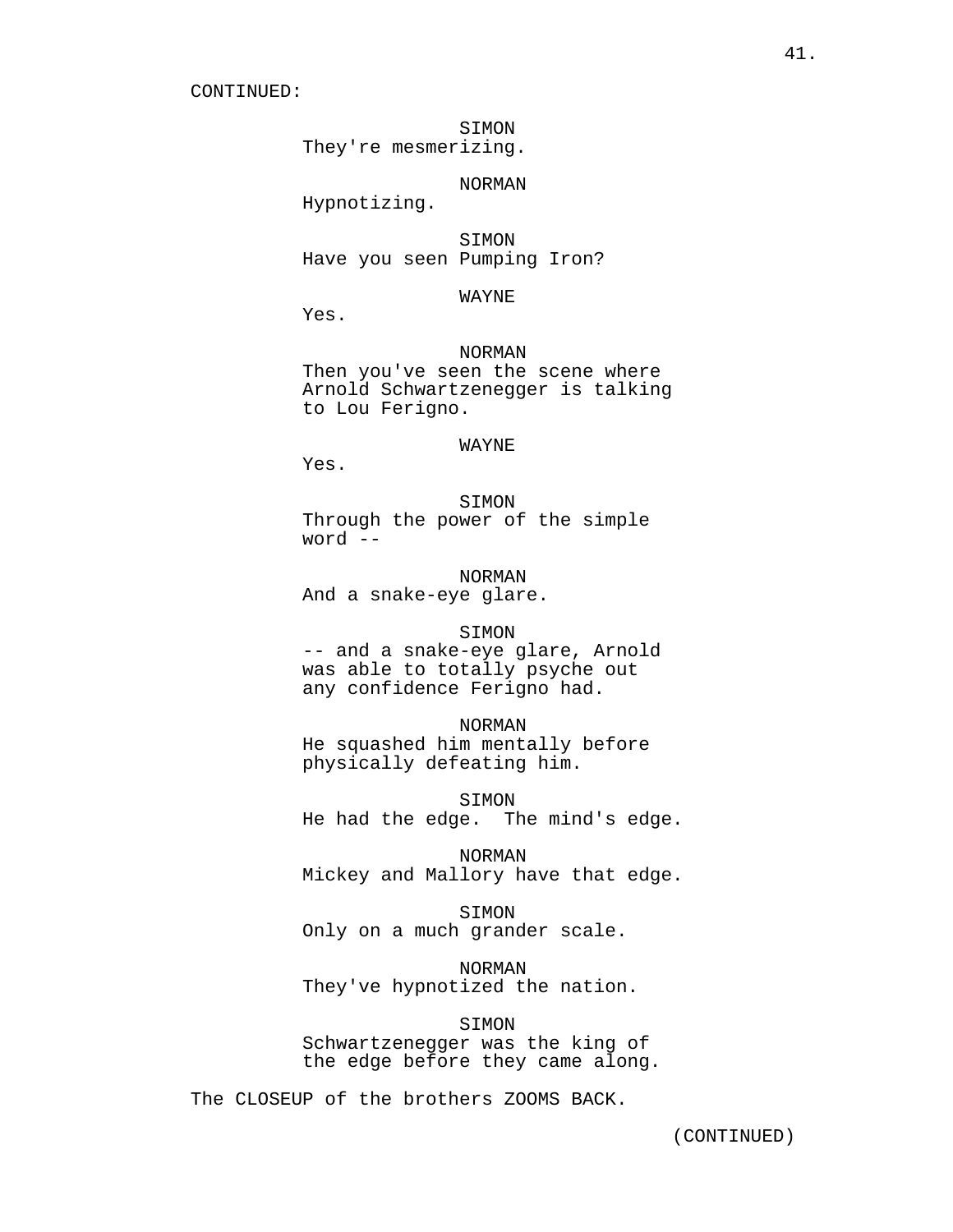#### WAYNE

You say this and yet... you two are both victims of Mickey and Mallory.

CAMERA has ZOOMED BACK to reveal that both Simon and Norman are in wheelchairs (their legs maimed or gone).

### SIMON

Yes.

# NORMAN

Yes.

### WAYNE

How can you say that you 'admire' them?

### NORMAN

It's like this, Wayne. Two people are standing in a dark room waiting for the other to attack. These two people can't see each other, yet they know they're there. Now, they can either stand in that dark room forever waiting until they die of boredom, or one of them can make the first move.

WAYNE

Why can't they just shake hands and be friends?

#### NORMAN

They can't because neither knows if the other is a deranged senseless killer like the Knoxes. So, you may as well make the first move.

WAYNE And they made the first move?

## NORMAN

Unfortunately, yes.

SIMON

But you see, that's okay, Wayne.

## WAYNE

Why?

SIMON They passed the 'edge' along to us.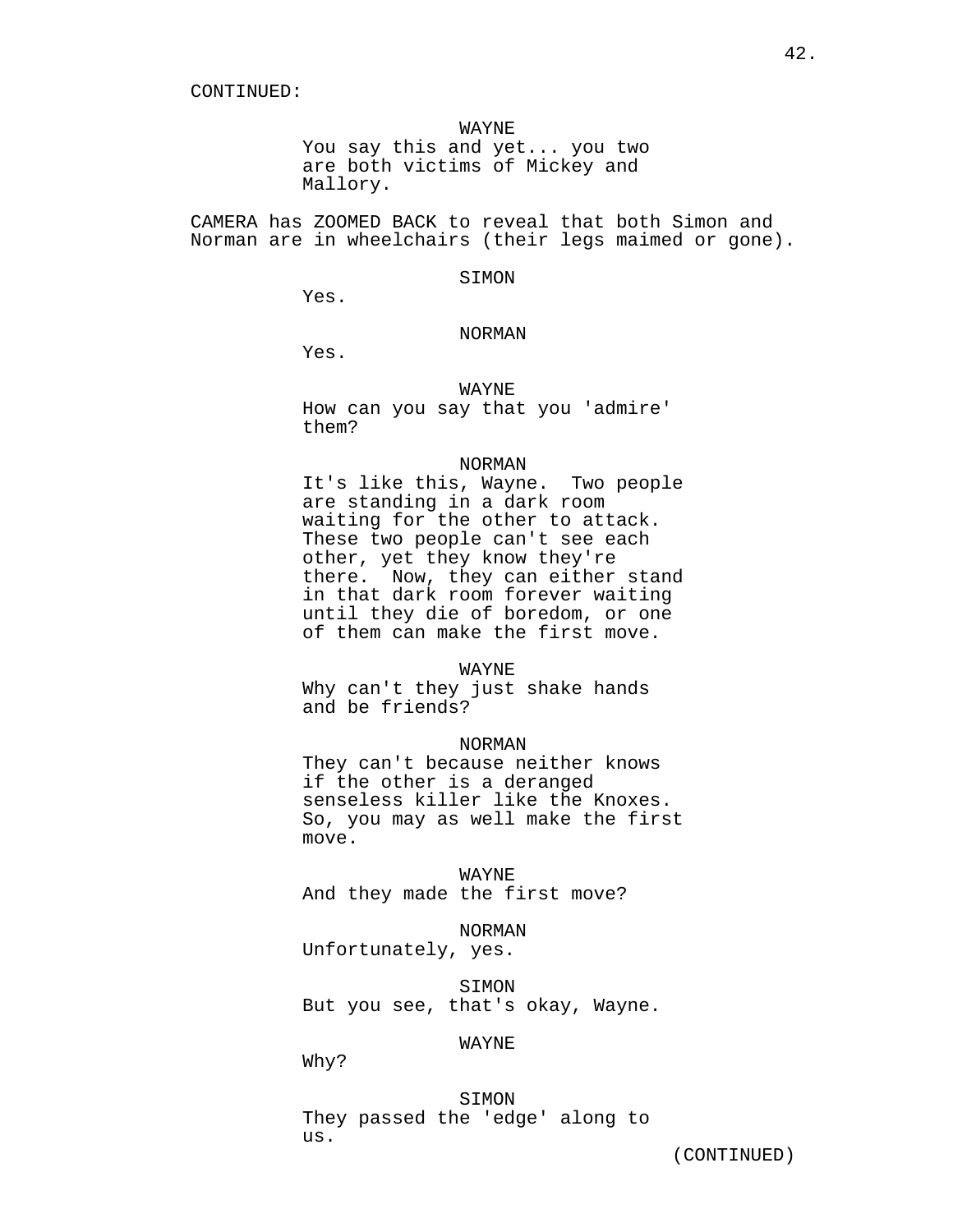## WAYNE

How so?

### SIMON

By taking away our legs. Now we have to fight harder to get ahead than anyone else you'll find in this gym. Probably the whole city. They gave us the fighting spirit. Before this happened I was content. Now I'm pissed off. Now I'm half a man and I've got to work like the devil to get whole again.

#### WAYNE

But you'll never be whole again.

## SIMON

Never is a very long time, Wayne. A word only the weak use. I'm not a sore loser. Even if I don't have a leg to stand on, I'm going to get up and fight this world until I'm on top again.

## NORMAN

That's the Mickey and Mallory way.

SIMON

And that's the way of the world.

NORMAN They're just shocking the world into remembering the primal law.

SIMON Survival of the fittest.

#### WAYNE

One last question. Usually Mickey and Mallory kill all of their victims. Why did they let you two survive?

The brothers pause, then turn to Wayne.

#### NORMAN

They had us tied down during one of their house raids, you've seen the headlines, and they were taking a chansaw to our legs before they were gonna kill us.

43.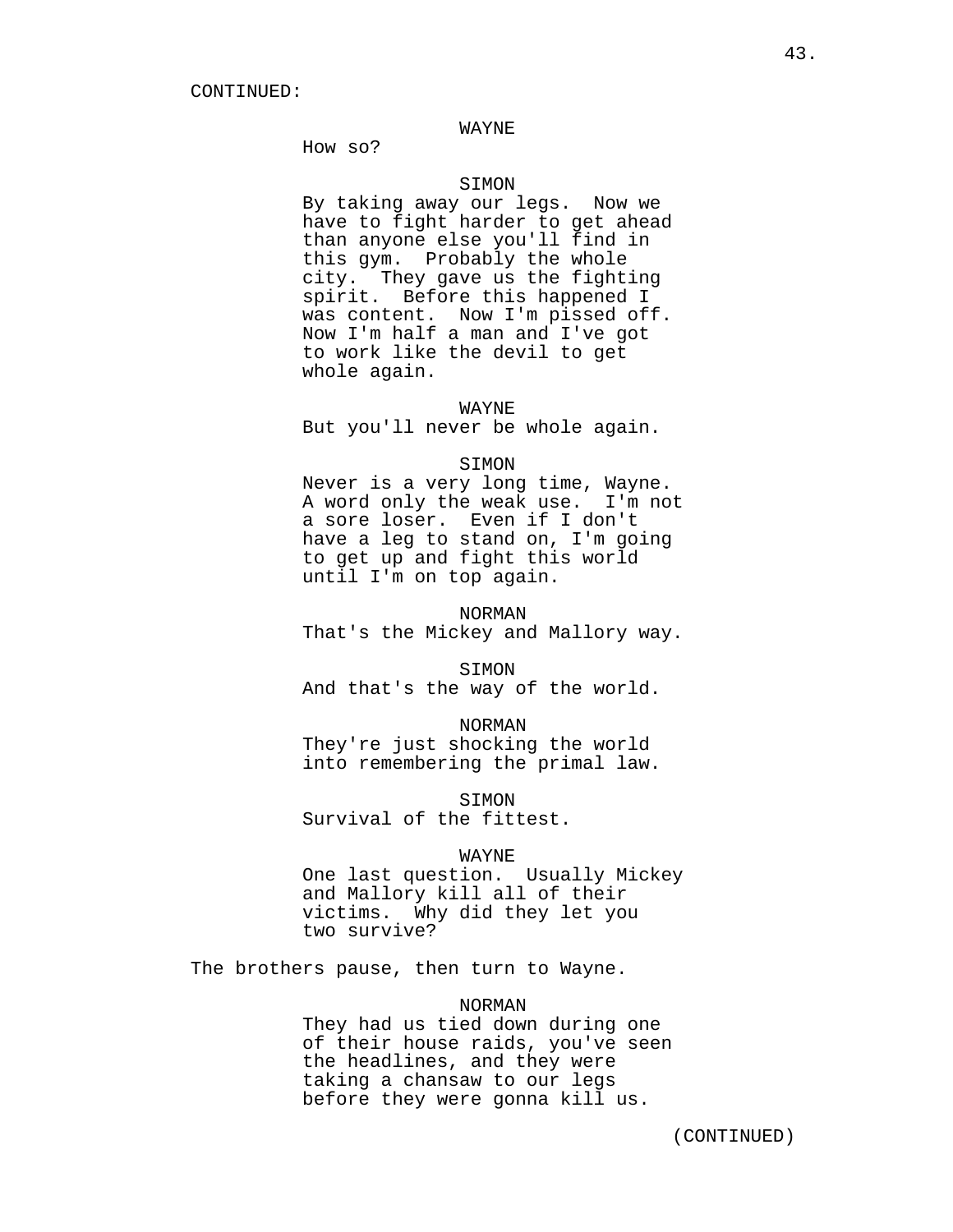## SIMON

Just for fun, I guess.

NORMAN

And then Mallory stops Mickey and says, 'Hey, these are the Brothers Hun.'

SIMON

Mickey stops sawin' on my leg and says, 'Oh my God, I'm your biggest fan!'

NORMAN Apparently, they've seen all our films.

SIMON They were especially influenced by Conquering Huns of Neptune.

NORMAN So, Mallory calls 911 and they took off.

SIMON They actually apologized.

INT. WAYNE'S STUDIO - DAY

Wayne talks.

WAYNE The couple proved so popular that a motion picture glamorizing their exploits was made...

CUT TO:

# POSTER

for the Mickey and Mallory movie called Thrill Killers is shown. It has a drawing of the Movie Mickey and Movie Mallory in a romantic pose ala Gone With The Wind, both with guns in their hands. Around them are smaller drawings of cars, people shooting, people fighting, explosions, etc.

The adlines are: "RIPPED FROM TODAY'S HEADLINES -- THE TRUE STORY OF MICKEY AND MALLORY." "THE COUPLE THAT LIVED FOR LOVE AND LOVED TO KILL."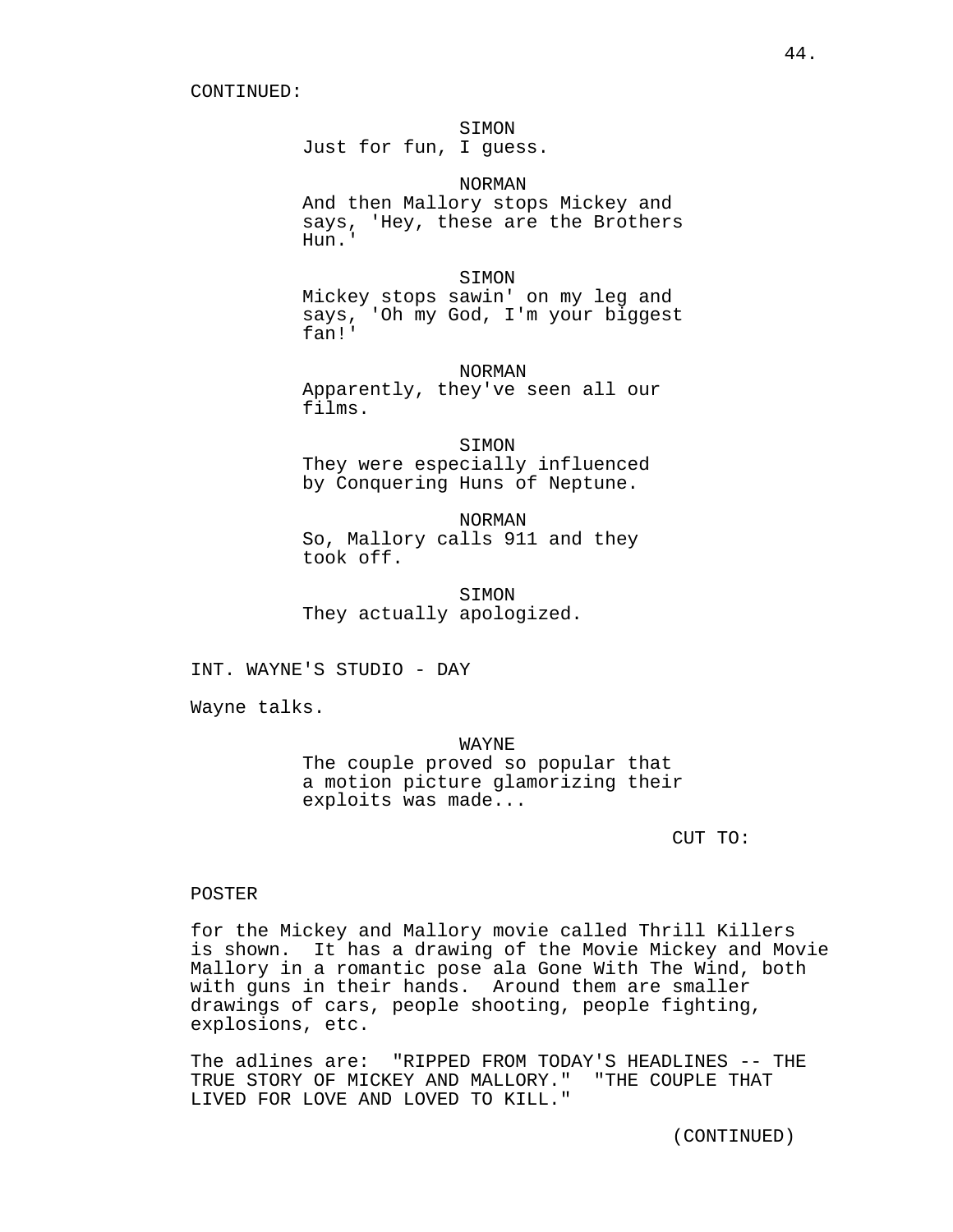#### CONTINUED:

The poster lists the credits: "Starring Jessie Alexander Warwick and Buffy St. McQueen." "Written and Directed by Neil Pope."

> WAYNE (V.O.) The movie Thrill Killers proved to be a tremendous box office success, making stars out of the before then unknown --

> > CUT TO:

STILLS

of Movie Mickey and Movie Mallory holding weapons, posing together, creating mayhem.

> WAYNE (V.O.) -- actors Jessie Alexander Warwick and Buffy St. McQueen.

> > CUT TO:

MOVIE TRAILER FOR THRILL KILLERS - SHOT OF MOVIE MICKEY

dressed in a fast-food uniform.

ANNOUNCER (V.O.) Meet Mickey Knox!

MOVIE MICKEY I'm gettin' off this minimum wage train. Break my back for you and throw away my youth for nothing. When I'm thirty, have a big wall drop down in front of me called the future. Realize I've been doin' time in a burger flippin' jail.

He rips off his uniform.

MOVIE MICKEY Listen to me, Jimmy-dick, I want cash, lots of it, cars, fast cars! And I want it now! Not later, now! I wanna wail, baby, wail!

SHOT OF MOVIE MALLORY

on her hands and knees crawling TOWARD CAMERA.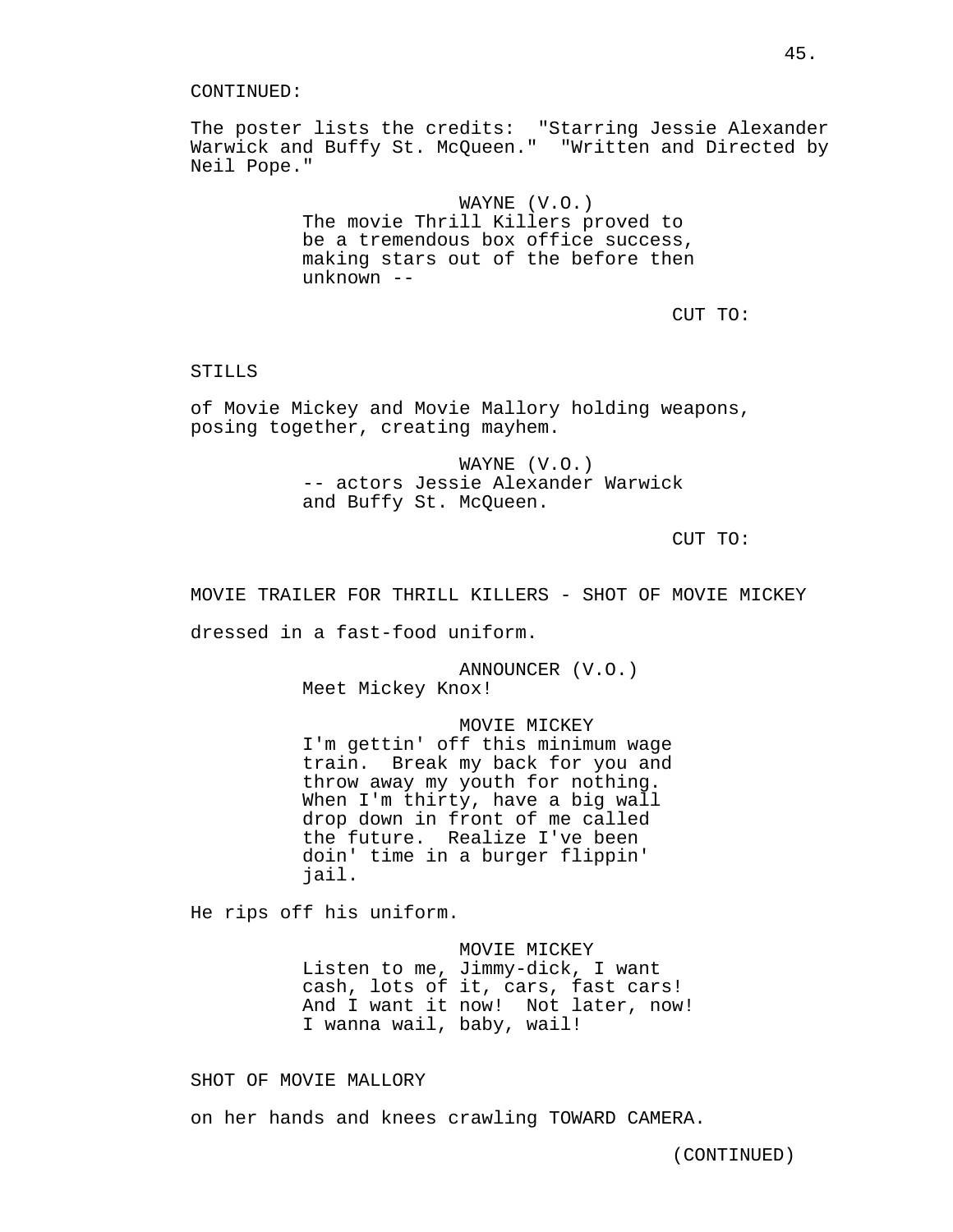CONTINUED:

ANNOUNCER (V.O.) And his lovely wife Mallory.

MOVIE MALLORY I need ya, Mickey. I gotta have ya. I'm no good for no one else. When I'm with you, I burn, baby. Burn like blue flame.

SHOT OF MOVIE MICKEY AND MOVIE MALLORY

driving fast and laughing their heads off.

ANNOUNCER (V.O.) Together they're the thrill killers. The true story of the couple that shocked the world...

SHOT OF MOVIE KNOXS

FIRING GUNS.

ANNOUNCER (V.O.) ... with a bloodlust of violence...

SHOT OF MOVIE MICKEY AND MOVIE MALLORY

kissing.

ANNOUNCER (V.O.) ... and unbridled passion.

SHOT OF MOVIE MALLORY

with a knife to a COP'S throat. Movie Mickey holds a shotgun.

> MOVIE COP When society catches up with you, I'd hate to be in your boots.

MOVIE MICKEY Let me tell ya about society and its boots. It uses those boots for steppin' on people like me and her!

CUT TO: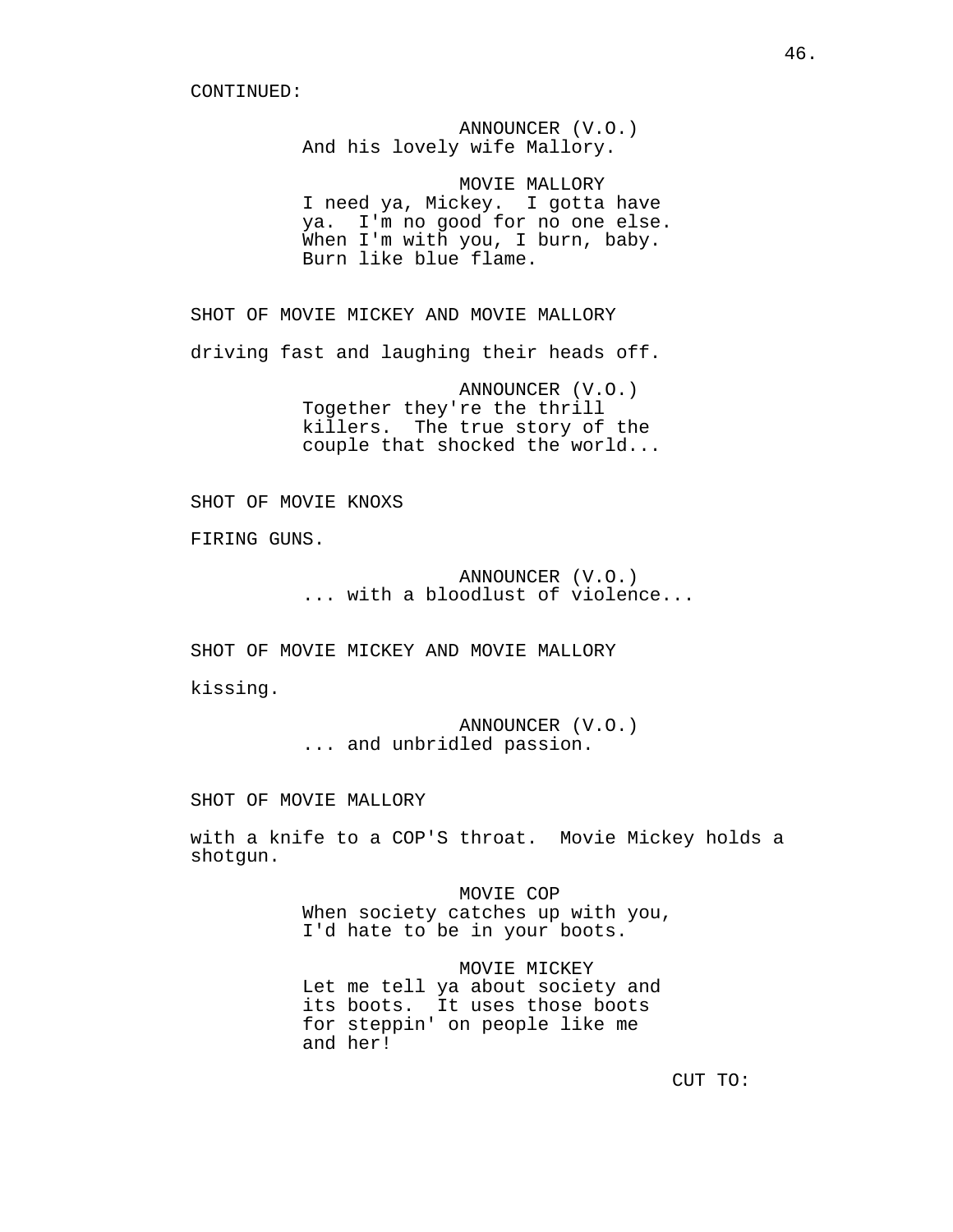### INT. EDITING ROOM - DAY

Wayne enters an editing room where filmmaker NEIL POPE is working at a movieola.

> WAYNE (V.O.) We talked with Neil Pope, writer and director of Thrill Killers for his take on the Mickey and Mallory phenomena.

Pope stops the movieola, turns TOWARD the CAMERA, and greets Wayne MOS.

CUT INTO:

INTERVIEW

NEIL POPE It is my belief that Mickey and Mallory Knox are a cultural phenomena that could only exist in our sexually-repressed society. A flower that could only bloom amidst a grotesque fast food culture. And what I tried to do with Thrill Killers was trace the root of the problem all the way down the vine to the original bad seed. Yet amidst the violence and murder and carnage, you've got the structure of a Wagnerian love story.

EXT. ALLEY - DAY

In a back alley, the conclusion of Thrill Killers plays out. The sound of SIRENS and CHOPPERS are NEARING. Movie Mickey, shotgun in hand, runs down the alley stopping at a dumpster, where the wounded and bloody Movie Mallory sits propped up against a brick wall. On the bottom of the SCREEN, the SUBTITLE appears: SCENE FROM "THRILL KILLERS" (1990).

> MOVIE MALLORY Mickey, honey, listen to me.

Movie Mallory holds out her hand for him to take it. He does.

> MOVIE MALLORY I can't go. I'm too fucked up.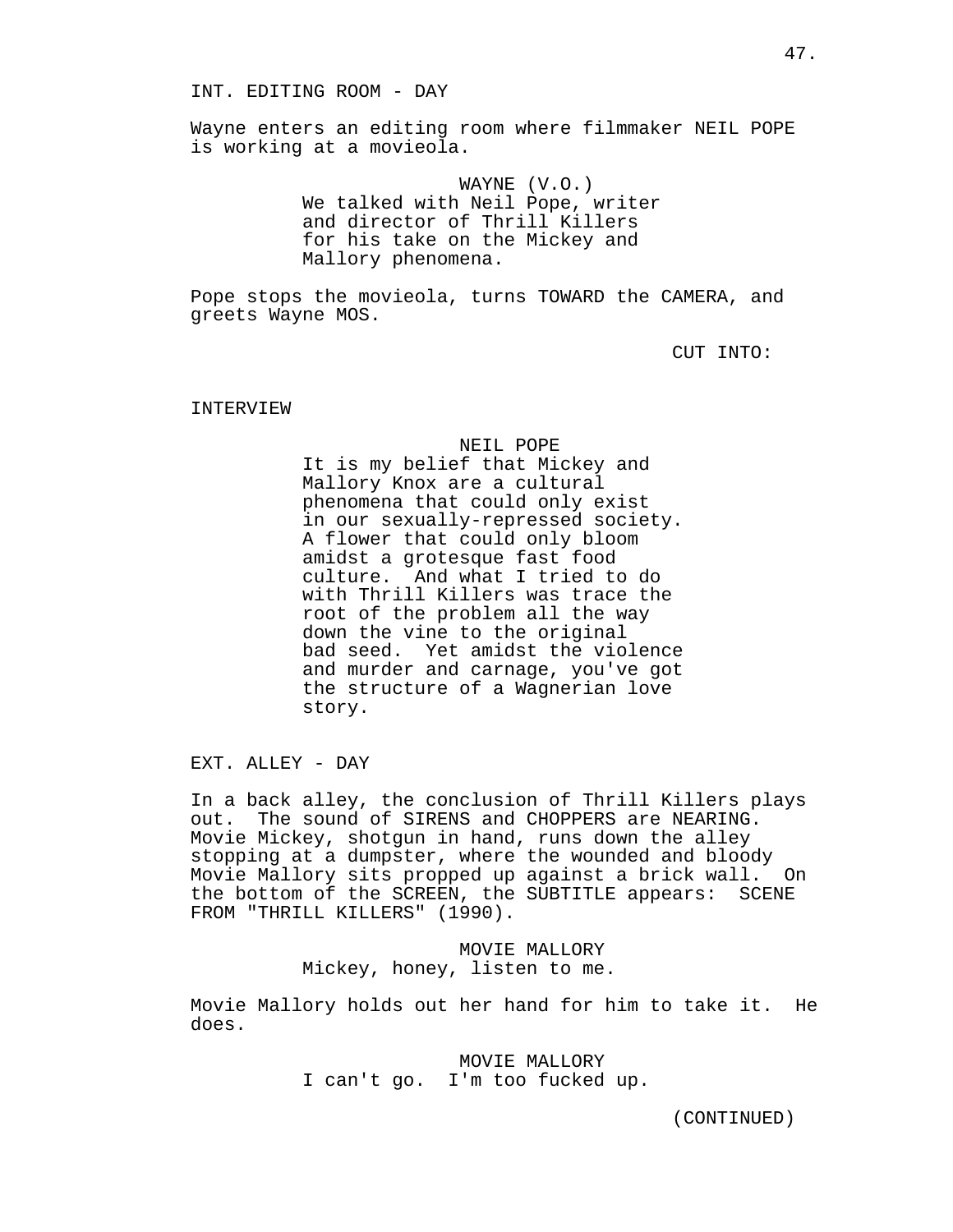MOVIE MICKEY I'm not saying it's not gonna hurt, but --

MOVIE MALLORY I can't run with you, Mickey! I really want to. If I could, I would, but I can't. I gotta stay here. But you can still get out of here.

MOVIE MICKEY No fuckin' way! No fuckin' way!

MOVIE MALLORY If you stay, they'll catch you, and they don't have to catch you --

MOVIE MICKEY No fuckin' way!

MOVIE MALLORY Mickey, you're wasting time!

MOVIE MICKEY I don't give a damn if a million United States Marines, all whistling "The Halls of Montezuma," are gonna come marchin' down this alley any second. There ain't no fuckin' way in hell I'm leaving you. And that's that!

Movie Mallory grabs his hand with both of hers. She's crying.

The SIREN and CHOPPER sounds are getting CLOSER.

MOVIE MALLORY Mickey, my love, if you leave me, they'll catch me and take me to the hospital. If you stay, you'll make 'em kill you. Then it'd be like I killed you. I could bear anything, but I couldn't bear that. So please, please, please, please, for me, my handsome husband, run for your life.

The SIRENS and CHOPPERS draw nearer.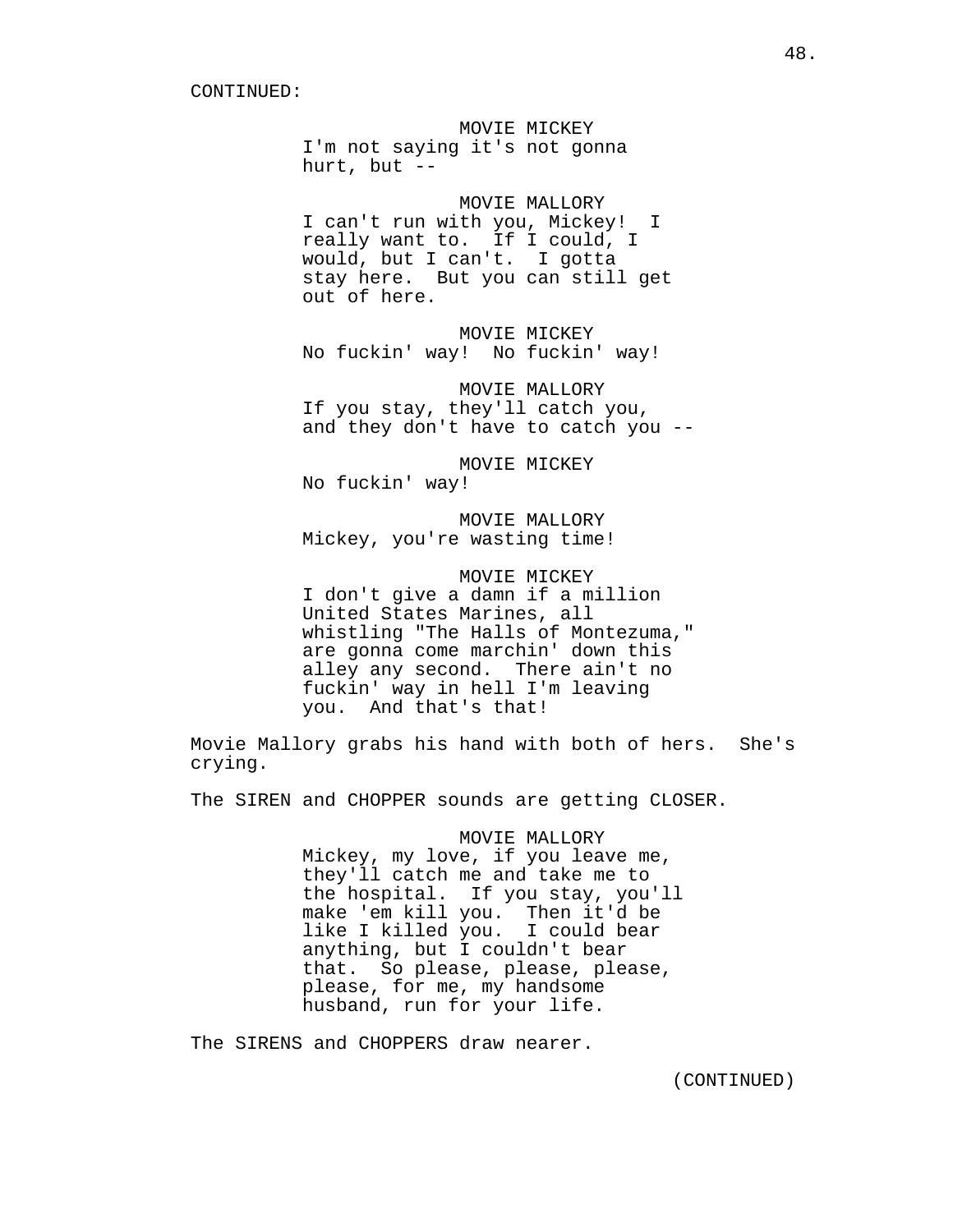MOVIE MICKEY I can't do it. You're my wife, you're my partner. A fella doesn't run when his partner can't run with him. Mallory, my angel, if I could of left ya, I'd of left ya a long time ago.

They kiss.

MOVIE MALLORY Well, hell, if you won't leave, give me a gun so I can go out shooting.

Movie Mickey hands her his .44 Magnum from his belt.

MOVIE MICKEY Sit tight. I'm gonna make it a little tougher for 'em.

Movie Mickey runs to the end of the alley, peers around the corner at the arriving cops.

> MOVIE MICKEY (to himself) Time to get naked and boogie.

Movie Mallory is out of Movie Mickey's view. She cocks the .44, then places the barrel under her chin.

MOVIE MALLORY

Mickey!

Movie Mickey's busy. He doesn't turn around.

MOVIE MICKEY

Yeah, baby.

MOVIE MALLORY You made every day like kindergarten.

Movie Mallory pulls the trigger. BANG!

DOLLY DOWN the alley TO a CLOSEUP ON Movie Mickey as he spins around.

Movie Mallory literally blew her head clean off. Her headless body, gun in hand, remains upright in her sitting position.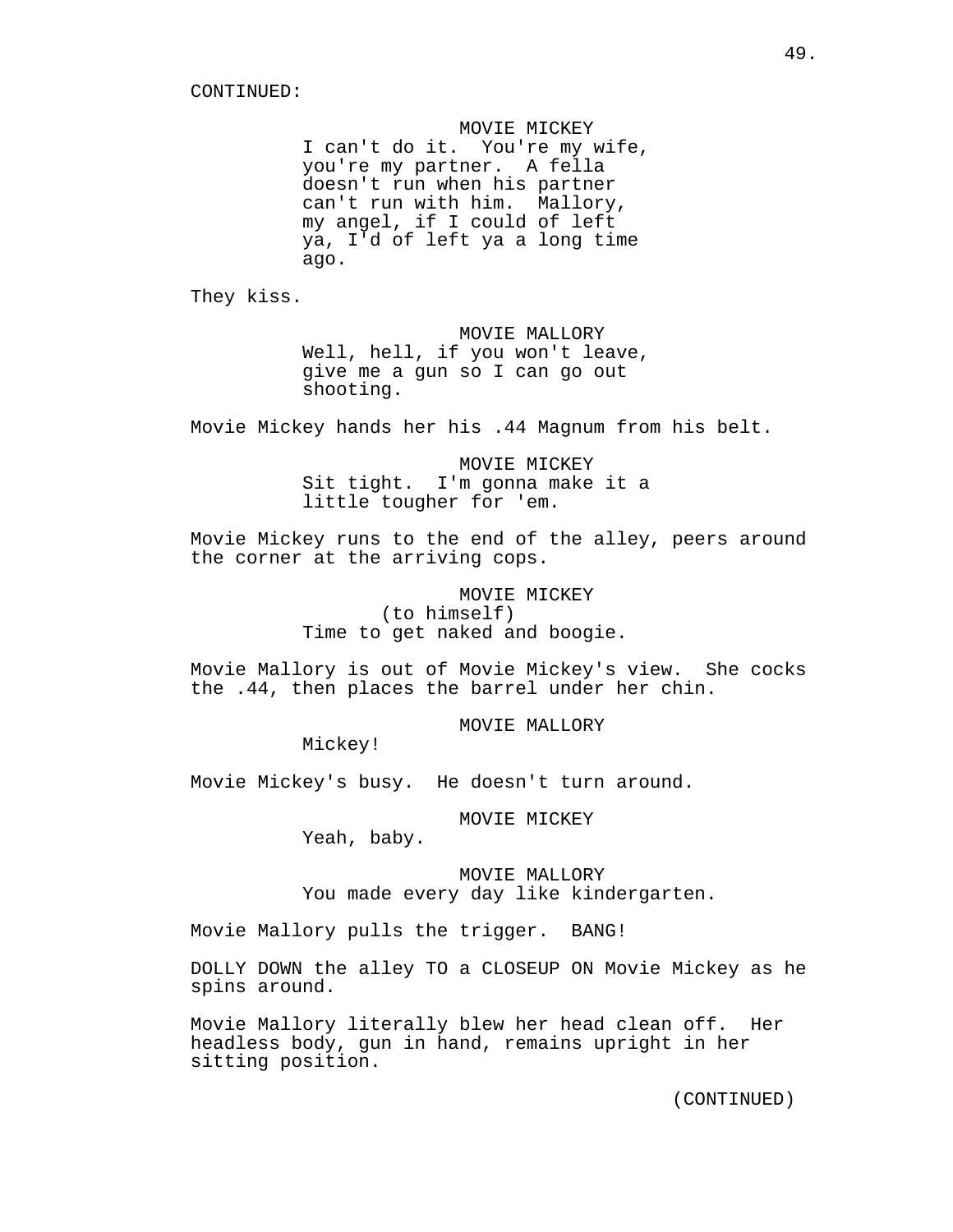Movie Mickey runs toward her, screaming her name in SLOW MOTION.

MOVIE MICKEY

Mallory!

CUT BACK TO:

POPE INTERVIEW

WAYNE (O.S.) Why did you kill Mallory? Both of them are still alive.

NEIL POPE It was dramatic license, no doubt. But I felt an operatic love story needed an operatic ending. The two of them kill for each other. They offer the death of their victims to each other like other lovers offer flowers or bon bons. So what more natural, what more organic, what more poetic than Mallory offering her death to Mickey? It's where it's been leading since day one. We worked it in the movie by using a what if they escaped situation. I think it works beautifully. You'd be surprised. People come up to me at the end of the movie in tears.

EXT. PARKING LOT - DAY

Actor JESSIE ALEXANDER WARWICK sits on his motorcycle and talks TO the CAMERA. He's dressed in a Levi jacket, jeans, a bandana is wrapped around his head, and as he talks he bogarts a smoke. His name appears at the bottom of the SCREEN.

> JESSIE (MOVIE MICKEY) One thing about Mickey fer sure, he's definitely a man who has his moments. It was wild playin' him. It was one of those get-it-out-ofyour-system performances.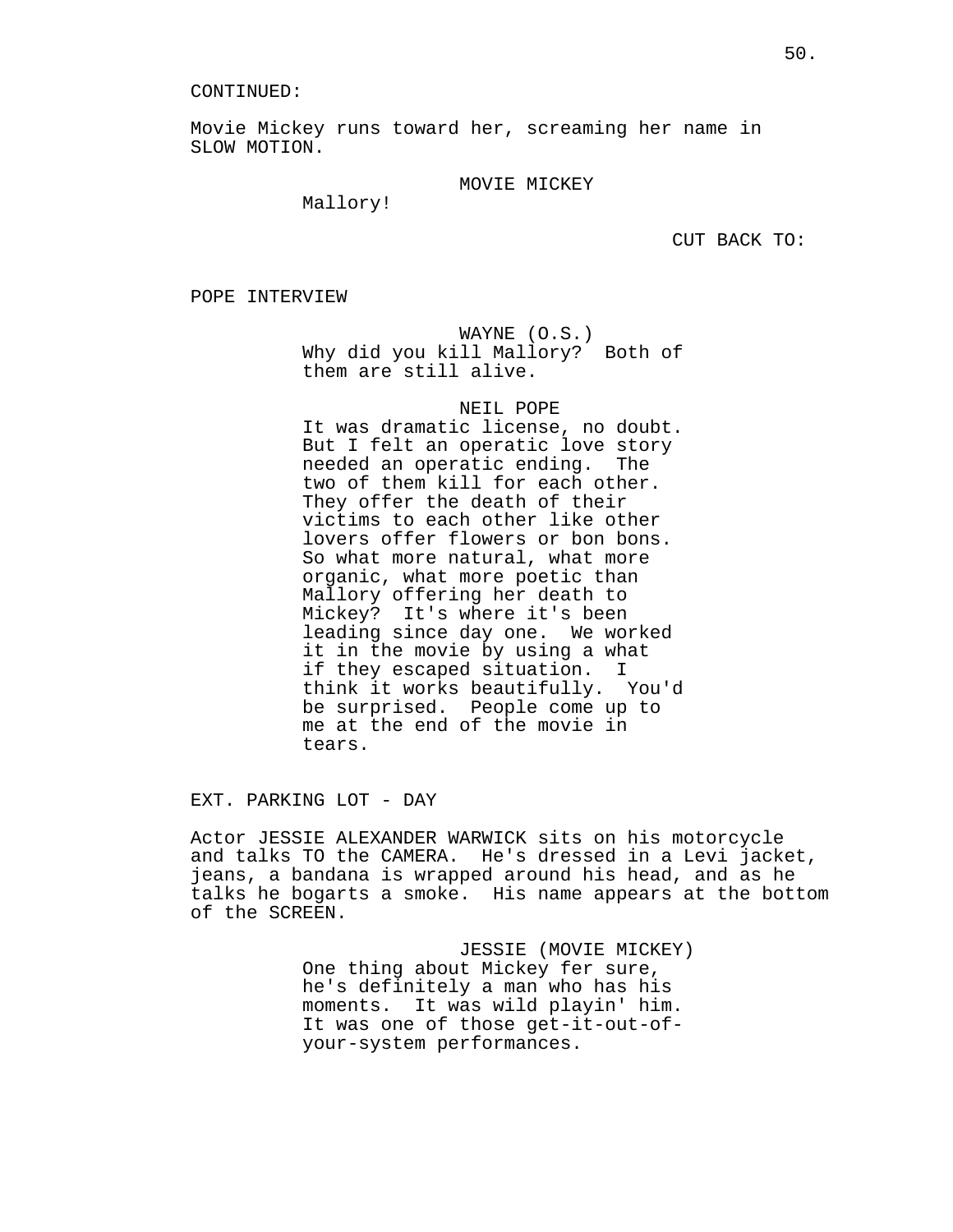This interview is shot in Buffy's house a la Barbara Walters. BUFFY sits on the couch in her living room with a cat in her lap. From time to time, she sips from a coffee cup. Her name appears at the bottom of the SCREEN.

> BUFFY (MOVIE MALLORY) I didn't play Mallory, the murderer. I didn't play her as a butcher. I played her as a woman in love, who also happens to murder people. I didn't want her to be at arm's length from the audience or myself. If you play her as this wild maniac, the audience never has to deal with her. If you see a decapitation in a movie, you just say 'Oh wow, a neat special effect.' Because you can't relate to a decapitation. It doesn't mean anything to anybody because it's not personal. Decapitations don't fall into most people's realm of life experiences. But if you show somebody in a movie getting a paper cut, the whole audience squirms. Because everybody can relate to a paper cut.

WAYNE (O.S.) Did you meet the real Mallory Knox?

### BUFFY

I tried to, but she wouldn't see me. But I read some letters she wrote to Mickey before the murder spree. They helped me out a lot.

EXT. PARKING LOT - DAY

Jessie talks TO CAMERA.

WAYNE (O.S.) You met Mickey Knox, didn't you?

### JESSIE

Yeah, I visited him when he was up in Susanville. He's a little cerebral for my taste, but all in all, we got along.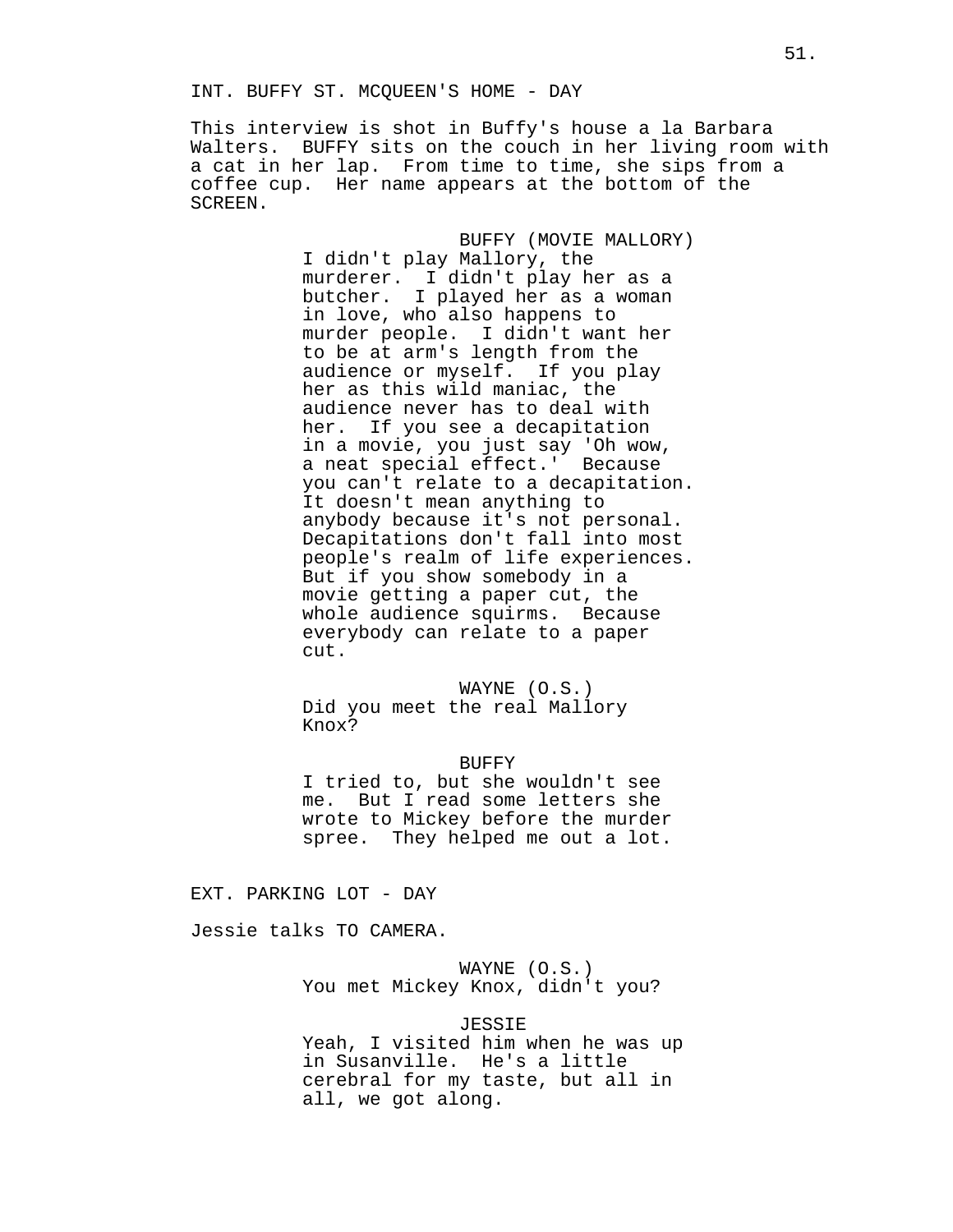Wayne, sitting in a chair in front of a desk, interviews DR. REINGHOLD, who sits behind the desk.

> WAYNE (V.O.) To get a psychiatric view on the strange attraction Mickey and Mallory seem to have, we talked with Doctor Emil Reinghold, noted psychologist and author.

Wayne begins his interview.

WAYNE

Can you shed some light, Doctor Reinghold, on why the public has taken a pair of sociopaths so close to their bosom?

DR. REINGHOLD Well, for one, the media has done a tremendous job of turning the husband and wife mass murderers into celebrities. But it's the country's youth who have turned the couple into the ultimate antiheroes. Basically, the very thing that makes them most lethal is the exact same thing that captures the public's hearts and minds -- Mickey and Mallory's operatic devotion to each other. In a world where people can't seem to make the simplest relationships work and the slightest emotional commitment is considered devastating, Mickey and Mallory have a do-or-die romance of a Shakespearean magnitude. To the country's youth, 75 percent of which are coming from broken homes, that's appealing. They have an 'us against the world' posture which always appeals to youth. And they've taken that posture seventeen steps beyond. It's not 'us against the world,' it's 'we're gonna kill the world.' They're exciting. I read their file and I find myself turning the page like it was a paperback. Why do disillusioned youths get into Mickey and Mallory? (MORE)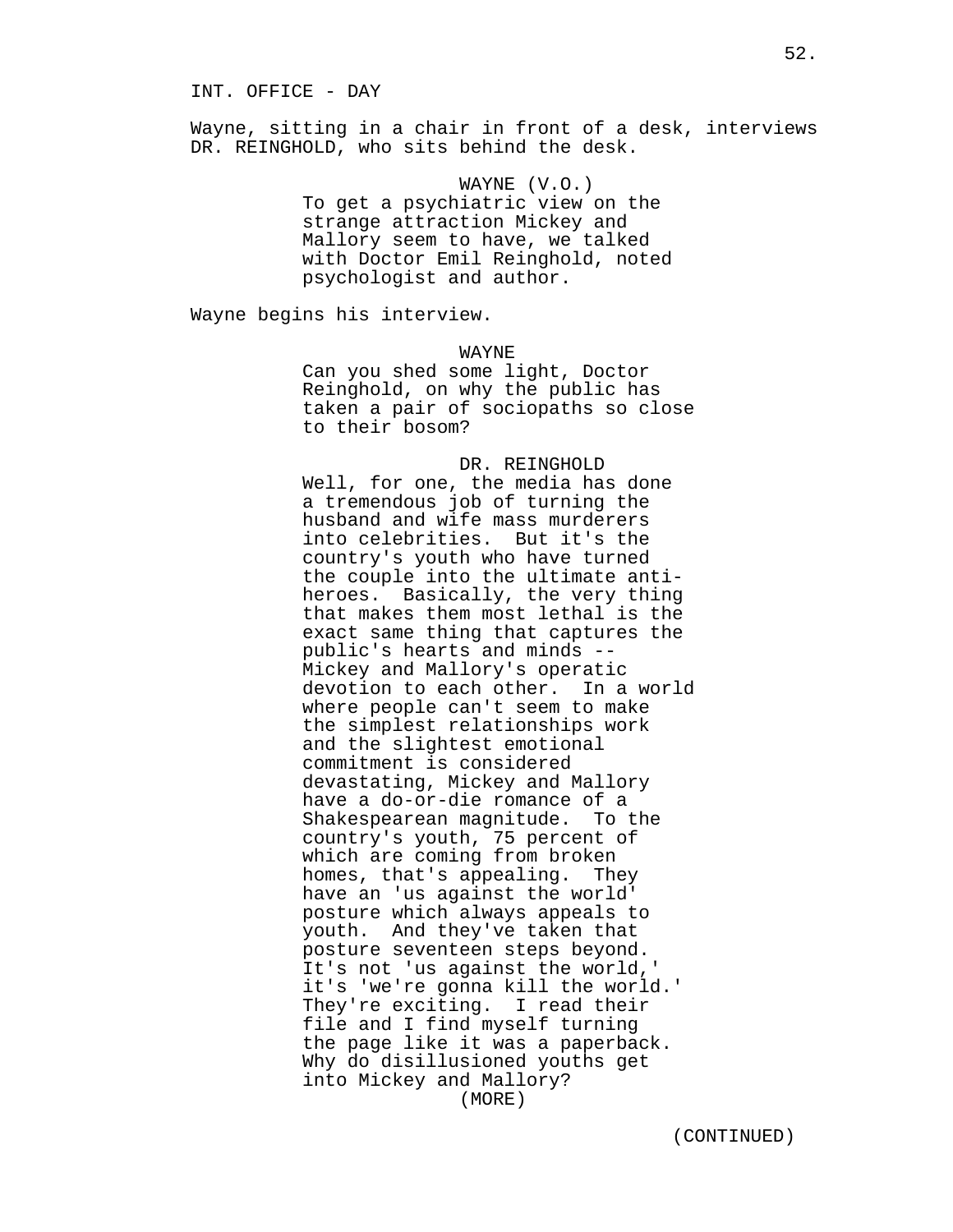DR. REINGHOLD (CONT'D) Why do disillusioned housewives read romance novels? Why are you filming this special? Because you know as well as I do, you say, 'Tonight at nine Charles Manson speaks,' everybody's going to tune in to hear what he says. Mickey and Mallory have shocked a country numb with violence. They've created a world where only two exist and anybody who inadvertently enters that world is murdered.

EXT. COURTHOUSE - SHOTS OF CROWD - DAY

WAYNE (V.O.) This attitude from the young towards their ultimate anti-heroes is nationwide. And spreading.

TWO LONDON TEENS

BOY and GIRL, dressed like the Knoxes.

TITLE CARD: "LONDON"

LONDON BOY

You take all the great figures from the states... Elvis, Jack Kerouac, Bukowski, James Dean, Jim Morrison, Angela Davis, Jack Nicholson, Jim Thompson, Martin Scorcese... add a bloody pale of nitro and you got Mickey and Mallory. They're like rebels without a cause, except they have a cause. Only nobody knows what it is.

LONDON GIRL (screaming) Their cause is each utter!

TWO JAPANESE TEENS

a BOY and GIRL, dressed like the Knoxes. They speak in Japanese, which is translated in English.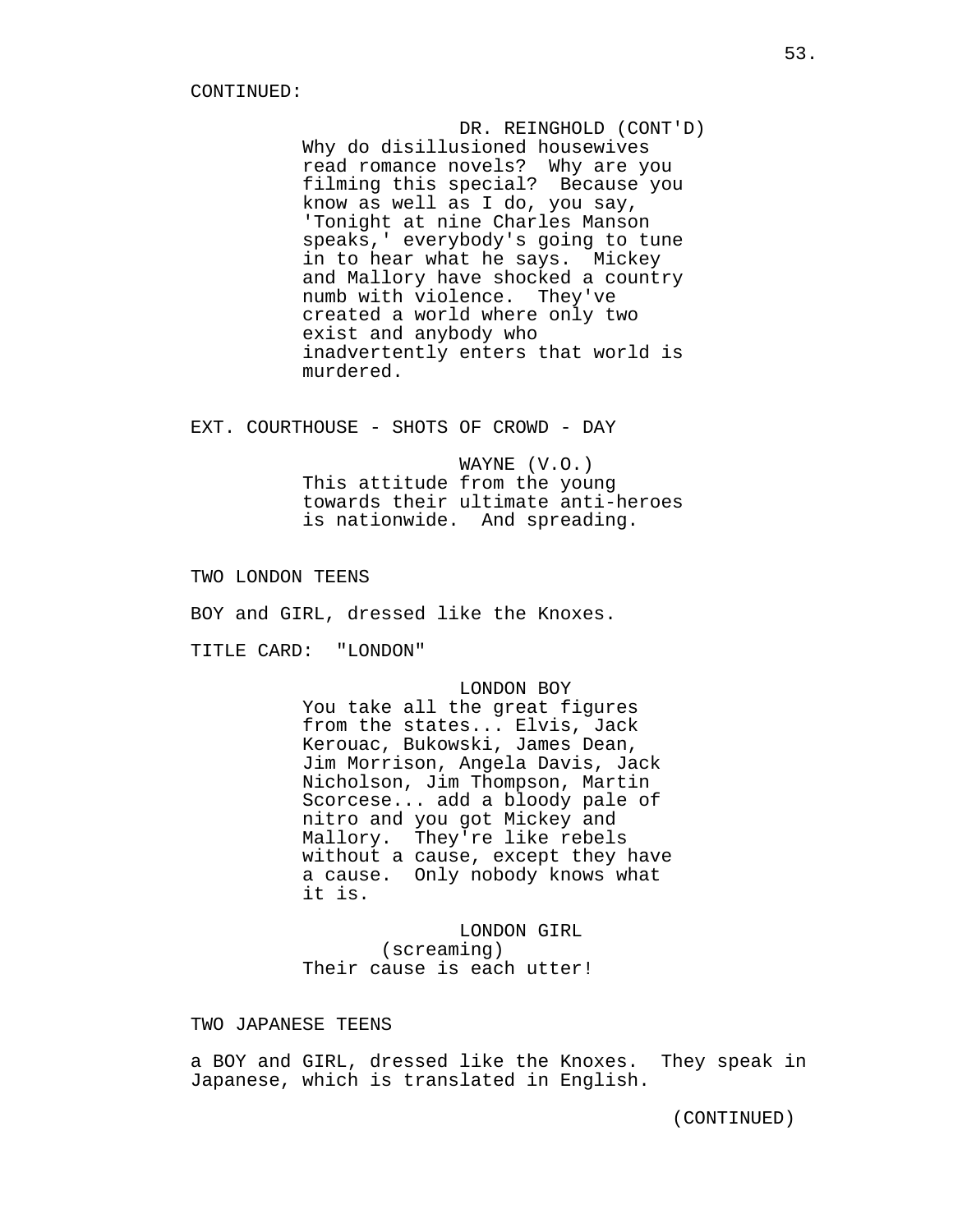#### CONTINUED:

TITLE CARD: "JAPAN"

As Japanese Boy and Girl speak, we hear:

TRANSLATOR (V.O.) Keep the faith, Mickey and Mallory, keep the faith.

TWO FRENCH TEENS

a BOY and girl, dressed like the Knoxes. They speak in French, and we hear the translation in English.

TITLE CARD: "FRANCE"

TRANSLATOR (V.O.) Mickey and Mallory have a love that's L.A.M.F.

FRENCH BOY (in English) They are super cool!

INT. WAYNE'S STUDIO - DAY

WAYNE

And as to almost give this whole misplaced admiration scenario a cherry on the top, the rock band Redd Kross entered the charts last week at number 13 with their song 'Natural Born Killers, The Saga of Mickey and Mallory.'

CUT TO:

CLIP

from the Redd Kross video of "Natural Born Killers."

CUT BACK TO:

WAYNE'S STUDIO

WAYNE The third wicked twist to this story is Grace Mulberry.

54.

CUT TO: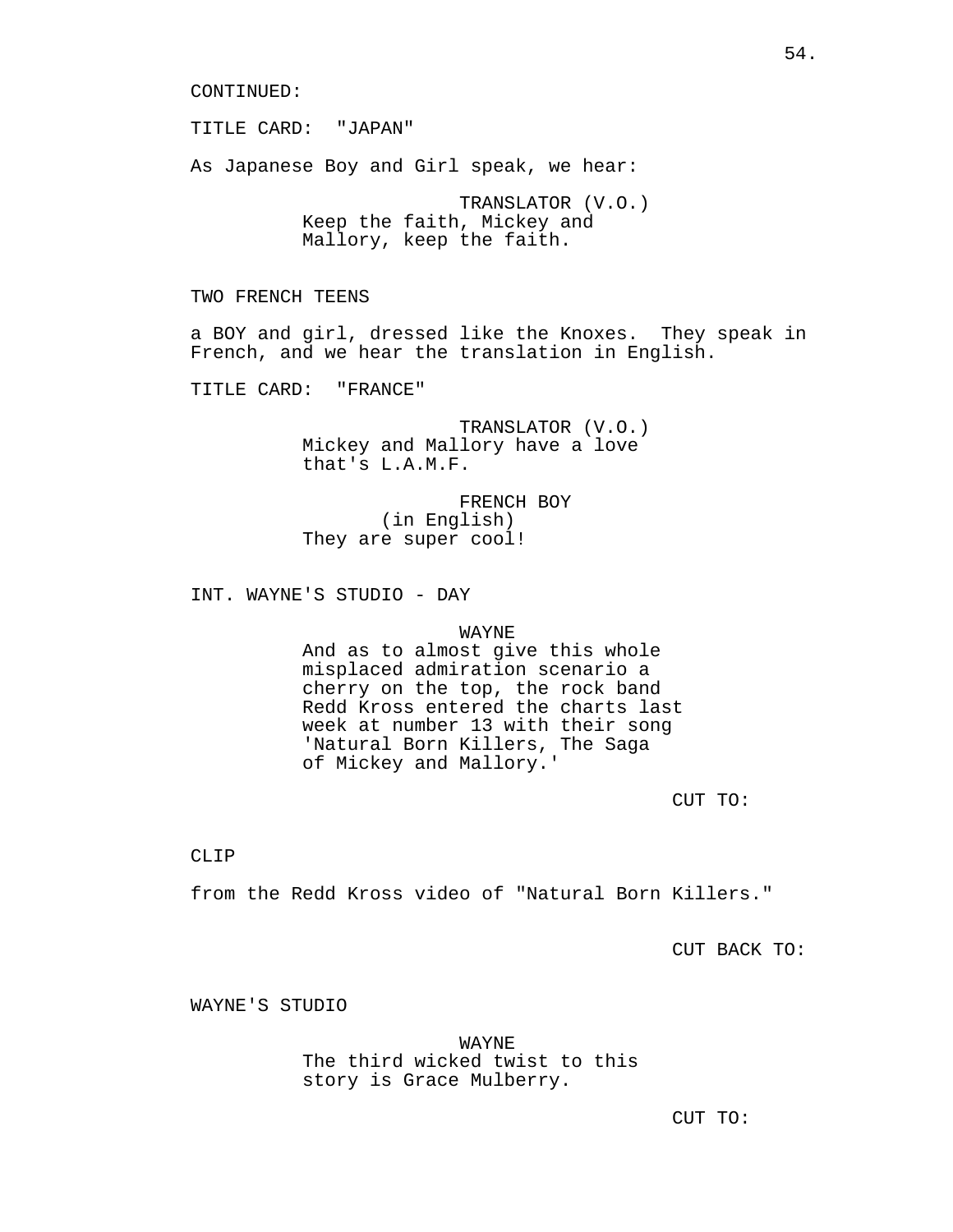# FRONT PAGE NEWSPAPER

Headline reads: "MICKEY AND MALLORY KILL SIX TEENS DURING SLUMBER PARTY!" In smaller bold face under it: "One Teen Escapes Killers' Clutches." On the front page is a photo of the teen who escaped. It's seventeenyear-old Grace Mulberry. CAMERA MOVES INTO CLOSEUP of the photo.

> WAYNE (V.O.) Of the six teens murdered that night, seventeen-year-old Grace Mulberry was the lucky one left to tell the tale. And this haunted young lady summoned up the courage to take the stand, tell what she saw that horrible night, and then allow herself to be cross-examined by the man who killed her brother and girlfriends.

EXT. COURTHOUSE - DAY

All kinds of people are gathered around. It's a real media event.

Grace's sedan pulls up to the courthouse. The many spectators and reporters surround the car.

Grace, her father, and Bisbing emerge from the sedan, and start walking up the courthouse steps.

Microphones and cameras are thrust at her as REPORTERS ask questions.

Grace is afraid to face the crowd. Her head darts in the direction of each question, but she doesn't answer.

She remains silent and scared.

FEMALE ORIENTAL REPORTER Miss Mulberry! How does it feel to be the only survivor of Mickey and Mallory's reign of terror?

FAT MALE REPORTER Miss Mulberry! Has the experience marked you?

Some scruffy TRANSIENT sticks his head in Grace's face.

TRANSIENT Did ya watch your brother get stabbed up?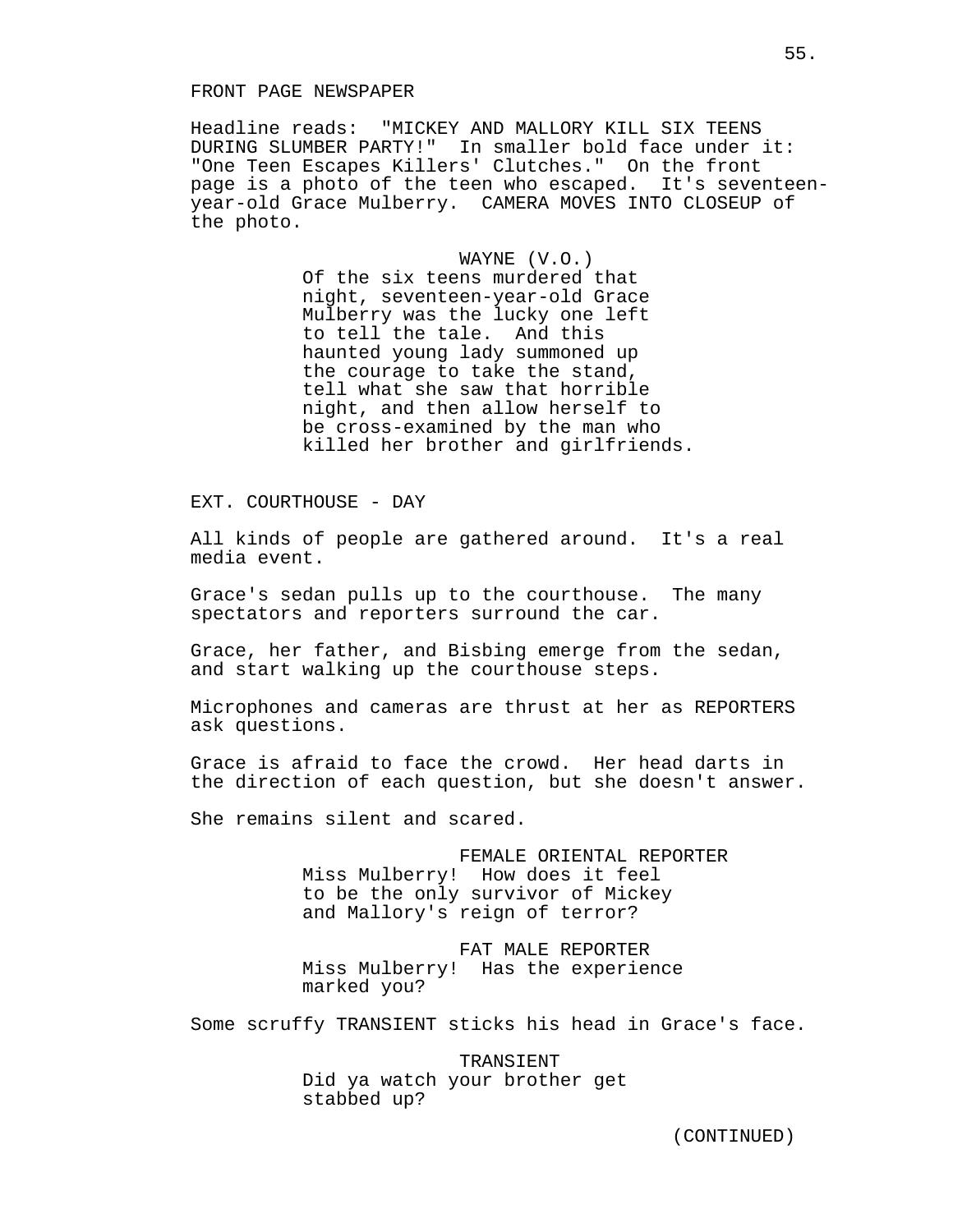CONTINUED:

#### WAYNE

How do you feel about Mickey crossexamining you?

Grace, her father, and Bisbing shove their way through the crowd. After Grace and her entourage enter the courthouse, we hear the cry of:

> VOICE (O.S.) Mickey and Mallory!

CAMERA WHIPS toward the bottom of the steps as the car carrying Mickey and Mallory pulls up. The reporters race down the steps they just raced up. The Mickey and Mallory fans go ape shit.

Mickey and Mallory, handcuffed, are being led up the steps by SHERIFF'S DEPUTIES. Wayne Gayle and other reporters film them and shoot out questions. Microphones are thrust into their faces.

> WAYNE Mickey, how do you feel about cross-examining Grace Mulberry?

**MICKEY** I'm keen with anticipation.

FEMALE ORIENTAL REPORTER What do you think of this turnout, Mallory?

MALLORY I ain't never had so much fun.

A CUTE REPROTER, a Tawny Little type, steps forward.

CUTE REPORTER Do you have any regrets?

MALLORY

Not a one.

## MICKEY

Yeah, I always regretted we never got around to looking up my old history teacher, Miss Bainbridge. Now there's a big bad bitch not good for herself or nobody.

BLACK REPORTER What's your favorite pastime?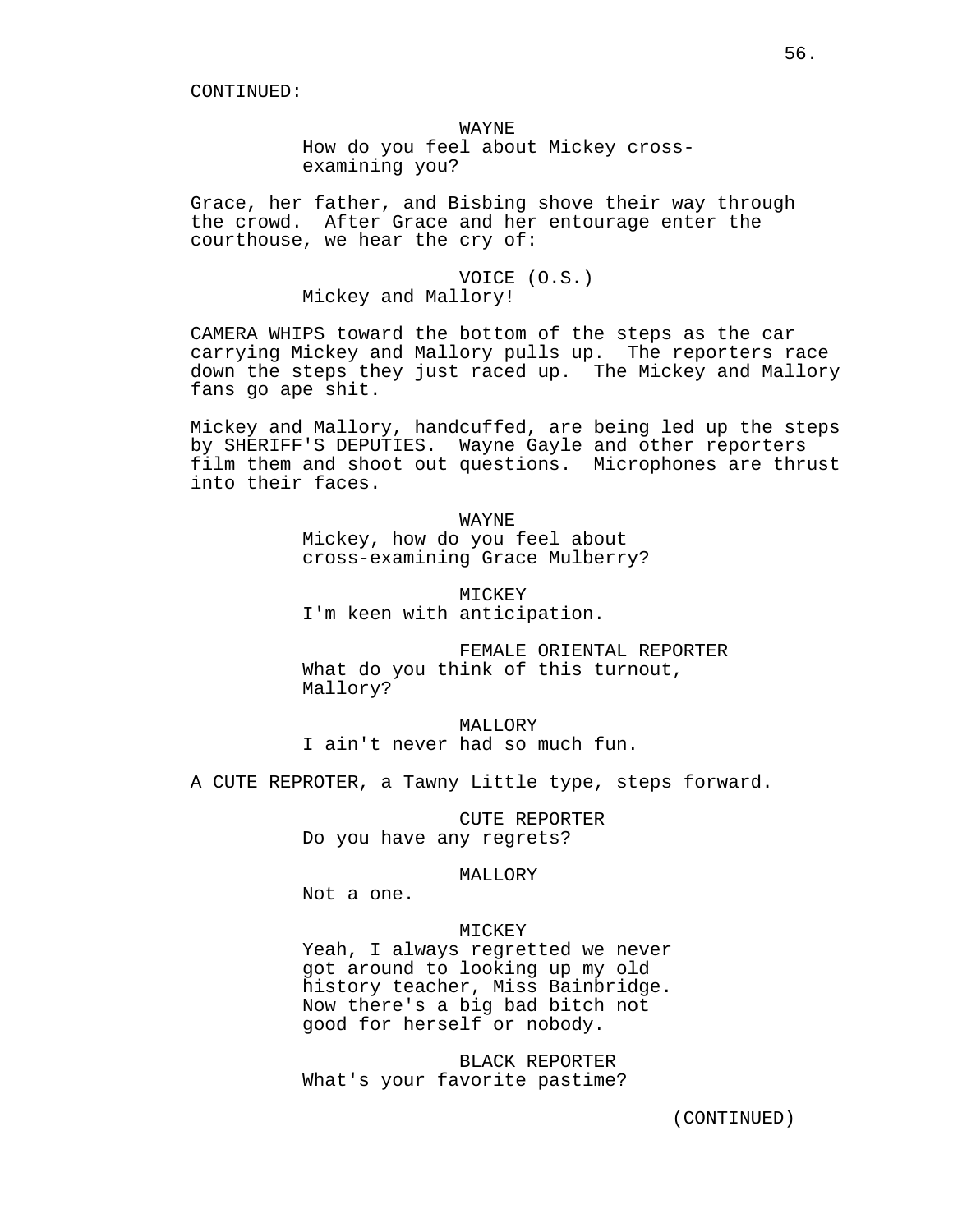CONTINUED:

#### MICKEY

You mean aside from what I'm being tried for?

Mallory playfully elbows Mickey in the ribs.

MICKEY Oh, Id say watching TV.

All the reporters in unison:

REPORTERS What's your favorite show?

MICKEY 'Have Gun, Will Travel.'

CUTE REPORTER Do you have anything to say to your fans?

MICKEY (looking INTO CAMERA) You ain't seen nothin' yet.

CUT TO:

EXT. COURTHOUSE - DAY

Wayne by himself standing on the courthouse steps.

## WAYNE

(TO CAMERA) No, apparently we had not seen everything. Grace Lovelace gave her tearful testimony. Then it became Mickey Knox's turn for cross-examination.

CUT TO:

SERIES OF COURT SKETCHES

An artist's sketch of Mickey cross-examining Grace on the stand.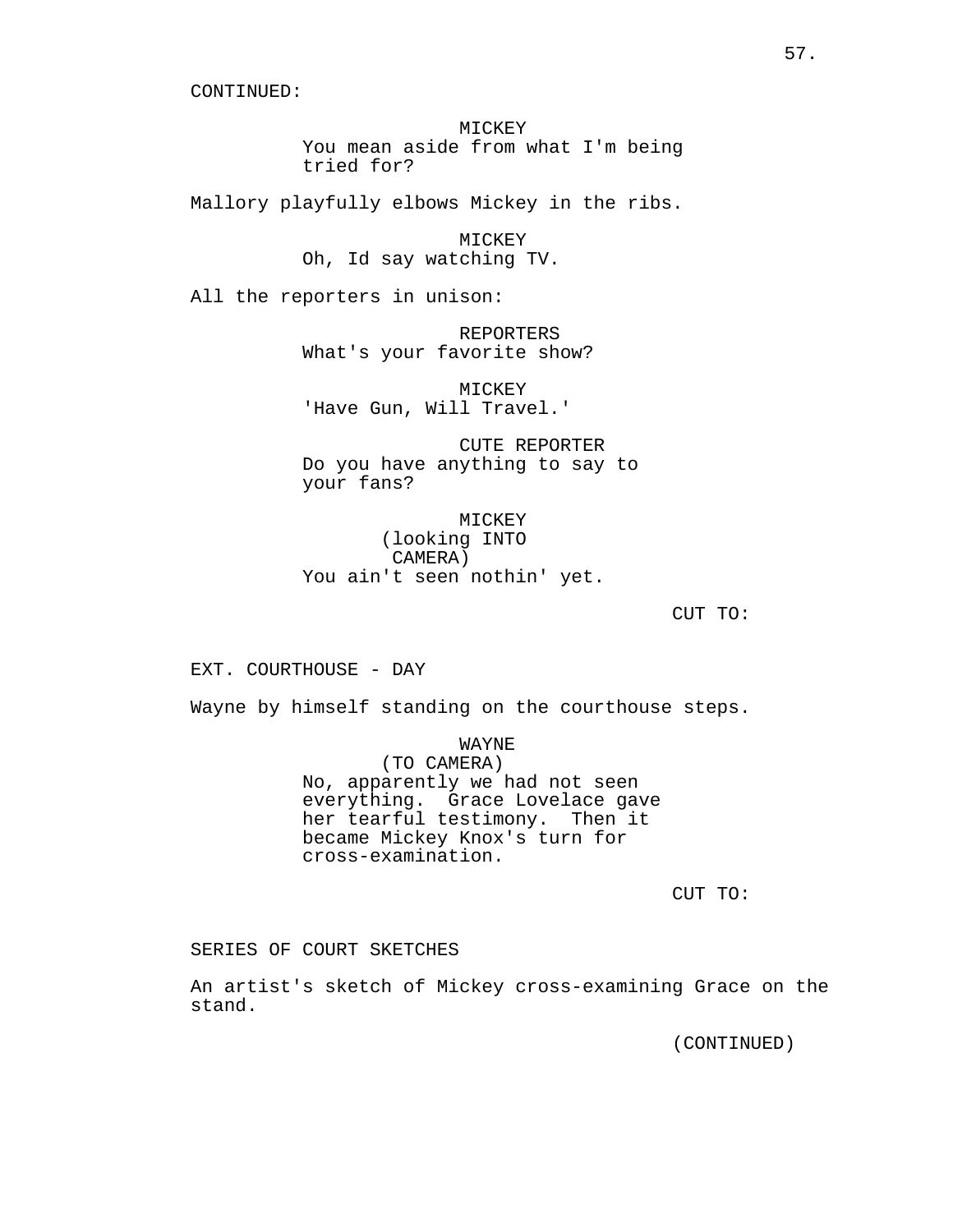BISBING (V.O.) Grace was terrified of Mickey. You have to understand most of their victims were normal people with normal lives that nothing out of the ordinary ever happens to.

Mickey looking like the devil himself.

BISBING (V.O.) Then out of the blue, they're dealing with the devil incarnate. It was extremely difficult for us to find survivors who would take the stand and testify when they knew Mickey would be crossexamining them.

A terrified Grace. CAMERA CLOSES ON Grace's face.

BISBING (V.O.) Grace was every bit as terrified, every bit as haunted. But she felt her brother Tim and her five girl friends were counting on her.

CUT TO:

INT. COURTROOM - COURT SKETCH - DAY

Close on Grace staring intently. CAMERA WIDENS to include Bisbing standing before the bench as Mickey sits with Mallory at the defense table. Judge Steinsma looks down at Grace. The distinct SOUNDS of a COURT IN SESSION can be heard in the b.g.

The COLOR of the scene FADES to black & white as the CAMERA CRANES UP to reveal the court artist drawing while court is in session.

O.S.: Bisbing is wrapping up her examination of Grace who is at the witness stand. Judge Steinsma resides at his bench.

CAMERA DOLLIES into a MED. OVERHEAD TWO-SHOT of Mickey and Mallory who are sketching on a pad of paper. CAMERA REVEALS the drawing of a man stabbing a woman. Mickey is doing the actual drawing, but every once in a while Mallory takes the pencil and adds some touches, as Grace finishes her tearful testimony.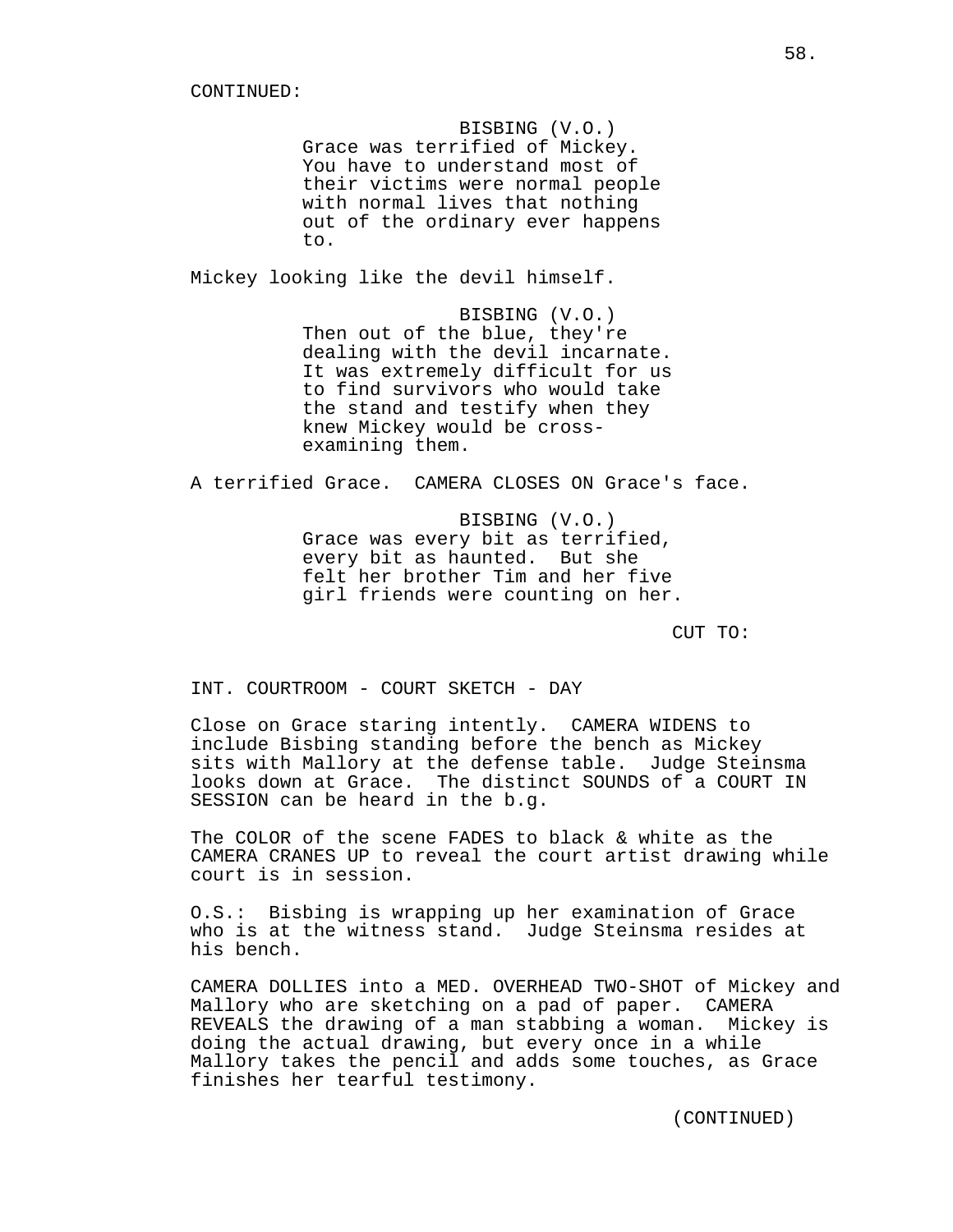CONTINUED:

BISBING (O.S.) No further questions, your honor.

An emotional pause, then silence.

JUDGE STEINSMA (O.S.) Would you care to cross-examine the witness, Mr. Knox?

Mickey scratches out the drawing. Still holding the pencil, he stands and LEAVES FRAME.

> MICKEY (O.S.) As a matter of fact, your honor, I would.

NOTE: The following scene is to be played in extreme closeups. Not once is the courtroom seen in detail. However courtroom sound can be heard vividly in b.g.

CLOSEUP - MALLORY

who grins at Mickey like a Cheshire Cat.

CLOSEUP - GRACE'S EYES

as they look downward.

CLOSEUP - JUDGE STEINSMA

as he shuffles paper on his bench.

CLOSEUP - MICKEY'S FEET

crossing the court floor.

CLOSEUP - BISBING

as her eyes follow Mickey across the court. Mickey ENTERS the FRAME, with a pencil pressed to his lips in thought. Mickey is looking straight INTO the CAMERA.

MICKEY'S POV

of Grace sitting on the witness stand, staring into her lap.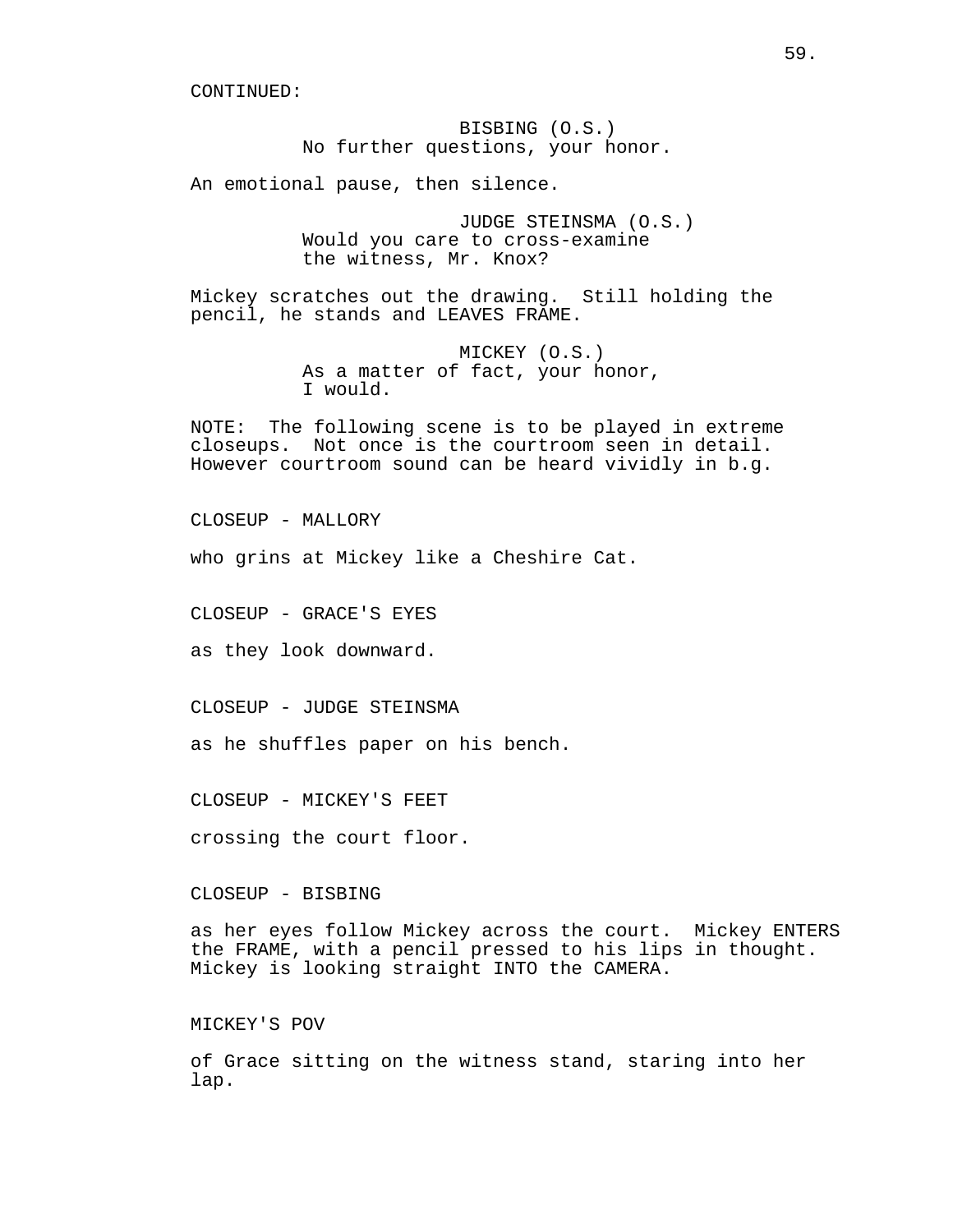EXTREME CLOSEUP - GRACE'S FINGER

rolling a large, male-style, high school class ring around her palm.

CLOSEUP - MICKEY

glancing to the ring. Mickey smiles.

MICKEY'S POV

Grace as she pulls from a reserve of strength. Clenching the ring tight in her fist, her eyes come up and lock hatefully on Mickey.

CLOSEUP - MICKEY

as he walks forward towards Grace.

**MICKEY** That's one helluva story, Miss Mulberry.

CLOSEUP - GRACE

## GRACE

Yes. It is.

At this point, Mickey begins to pace from right to left, but always remaining in CLOSEUP.

MICKEY

Grace... I hope you don't mind if I call you Grace...

BACK TO GRACE

as we DOLLY FROM a MEDIUM CLOSEUP INTO an EXTREME CLOSEUP.

**MICKEY** Grace. I'd like to talk to you about your late brother Tim, if you feel up to it.

CONTINUE DOLLY: Once locked onto her eyes, her head drops forward and we...

CUT TO: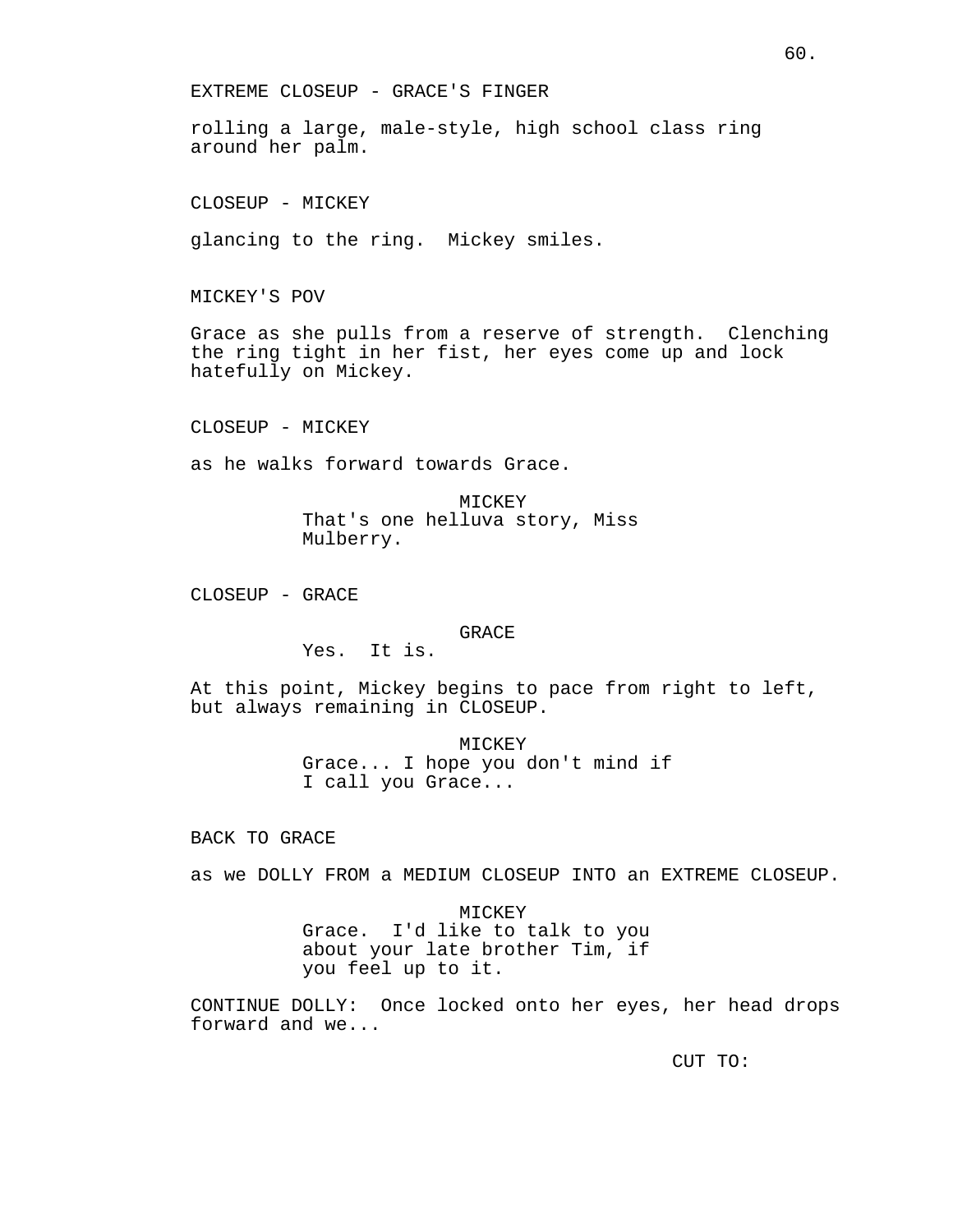INT. GRACE'S HOME - NIGHT

EXTREME CLOSEUP of Grace's eyes as her head is pulled back INTO FRAME. Her eyes are wide with fear. The CAMERA PULLS BACK to reveal a gag in her mouth and a knife pressed against her throat.

She's back at the night of the murder.

Mickey's wearing a black leather jacket over a white Tshirt, which is covered with blood. Blood is smeared on his face, and he's holding a knife pressed to his lips, also covered with blood. But he's walking and talking with the same manner and poise as in the courtroom.

> **MICKEY** Grace... I hope you don't mind if I call you Grace...

TWO SHOT REVEALING that Grace is bound and gagged with Mallory right behind her, holding the knife and cracking gum.

> MALLORY Naw, she don't mind.

MICKEY Grace. I'd like to talk to you about your murdered brother Tim, if you feel up to it.

CUT TO:

INT. COURTROOM - DAY

CLOSEUP of Grace in a daze.

MICKEY (O.S.) Did you get along?

MICKEY

waits for an answer that doesn't come.

MICKEY Miss Mulberry?

BACK TO GRACE

GRACE

More or less.

MICKEY (O.S.) More or less...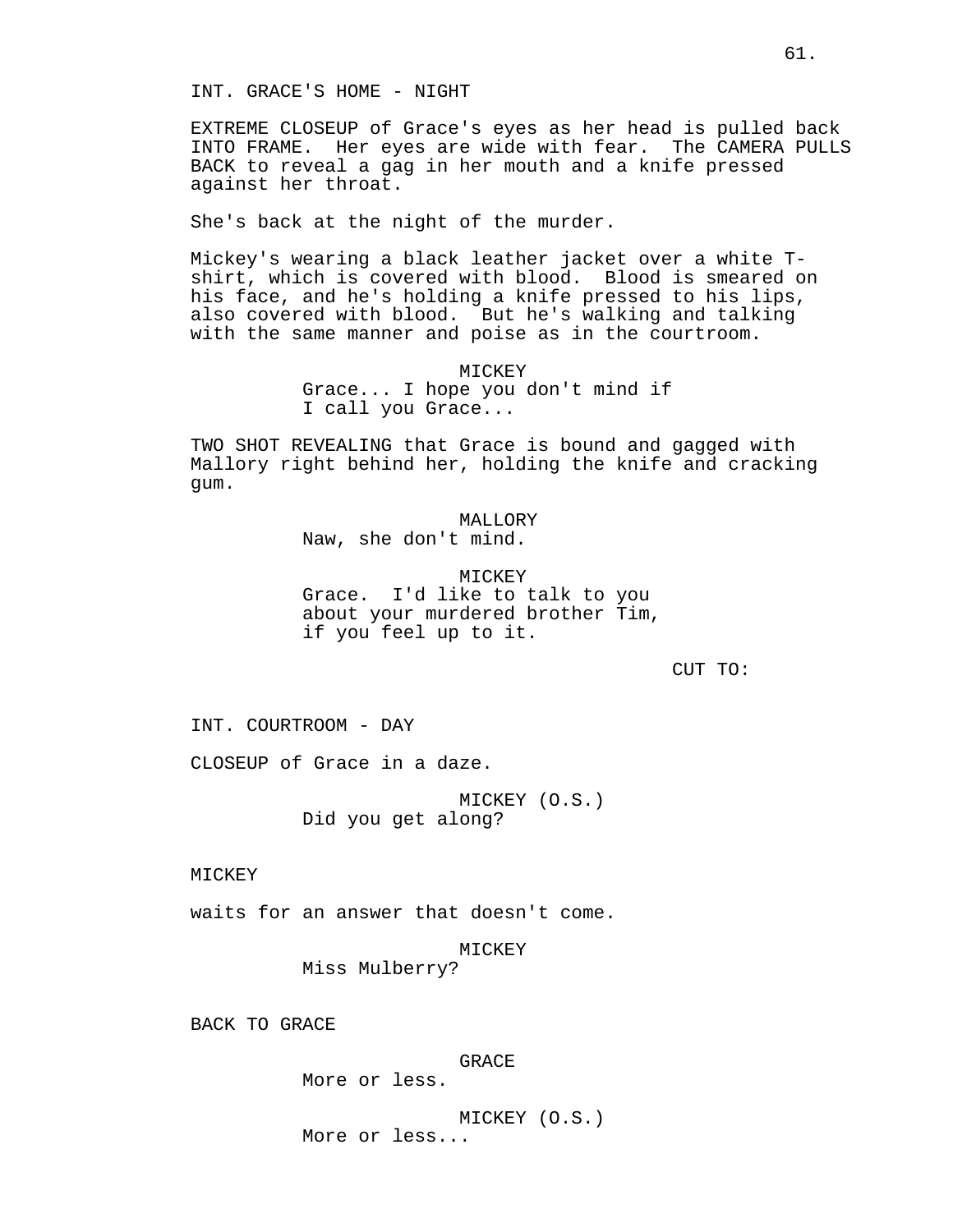What do you mean by that?

BACK TO GRACE

# GRACE

Well, he's my older brother. When we were growing up, there were times we could of done very well without each other. But when it counted, we were close.

CLOSEUP - BISBING

listening. Grace is doing better than she thought.

CAMERA PANS FROM shadows to find Mickey. PAN CONTINUES through his line.

> MICKEY I'd like to talk about Tim's martial arts abilities. How long had he been studying?

PAN CONTINUES back INTO shadows, then 180 DEGREES to find Grace.

> GRACE He started when he was in the seventh grade, so that would make it nine years.

PAN CONTINUES back INTO the shadows, then...

DISSOLVE TO:

INT. MARTIAL ARTS SCHOOL - DAY

CAMERA PANS FROM darkness INTO a well lit martial arts' classroom in full session. TIM MULBERRY, an expert martial artist, is competing against a lesser opponent while their master looks on.

CAMERA PANS INTO darkness.

DISSOLVE TO:

INT. COURTROOM - DAY

CAMERA PANS FROM darkness and LOCKS ON a CLOSEUP of Mickey.

62.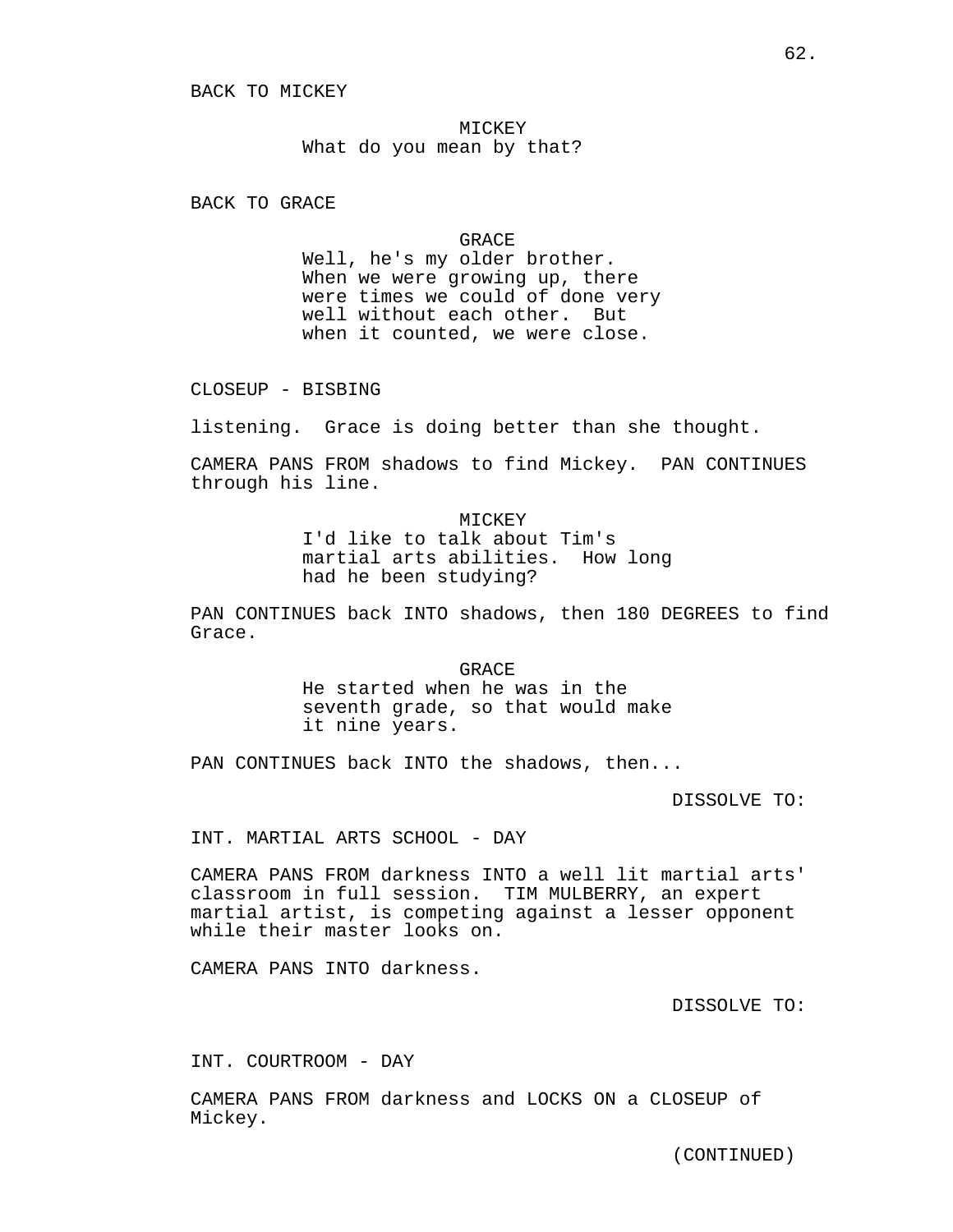When you study the martial art, they give out belts that come in different colors to signify what level you're at in your training. Am I correct on that point?

#### GRACE

Yes, you are.

## MICKEY

What was the color of Tim's belt?

**GRACE** 

The style of fighting that Tim studied didn't believe in belts.

#### MICKEY

Is that a fact? Well then, Grace, could you tell us what form of martial arts it was that Tim was schooled in?

#### GRACE

Tim studied several styles, but his favorite was Jeet Kune Do.

#### MICKEY

Jeet Kune Do... Now, I did some research on that form of fighting, and I found out that Jeet Kune Do was a style developed by Bruce Lee. Did you know that?

### GRACE

Yes, I did. That's why Tim studied it. Because it was Bruce Lee's fighting style.

CLOSEUP of court clerk's hands typing in SLOW MOTION.

#### MICKEY

Now, while I freely admit total ignorance on the subject, I have heard of Bruce Lee. And I was under the impression that Bruce Lee was one of the, if not the greatest fighter in the history of martial arts.

### GRACE

That's what Tim said.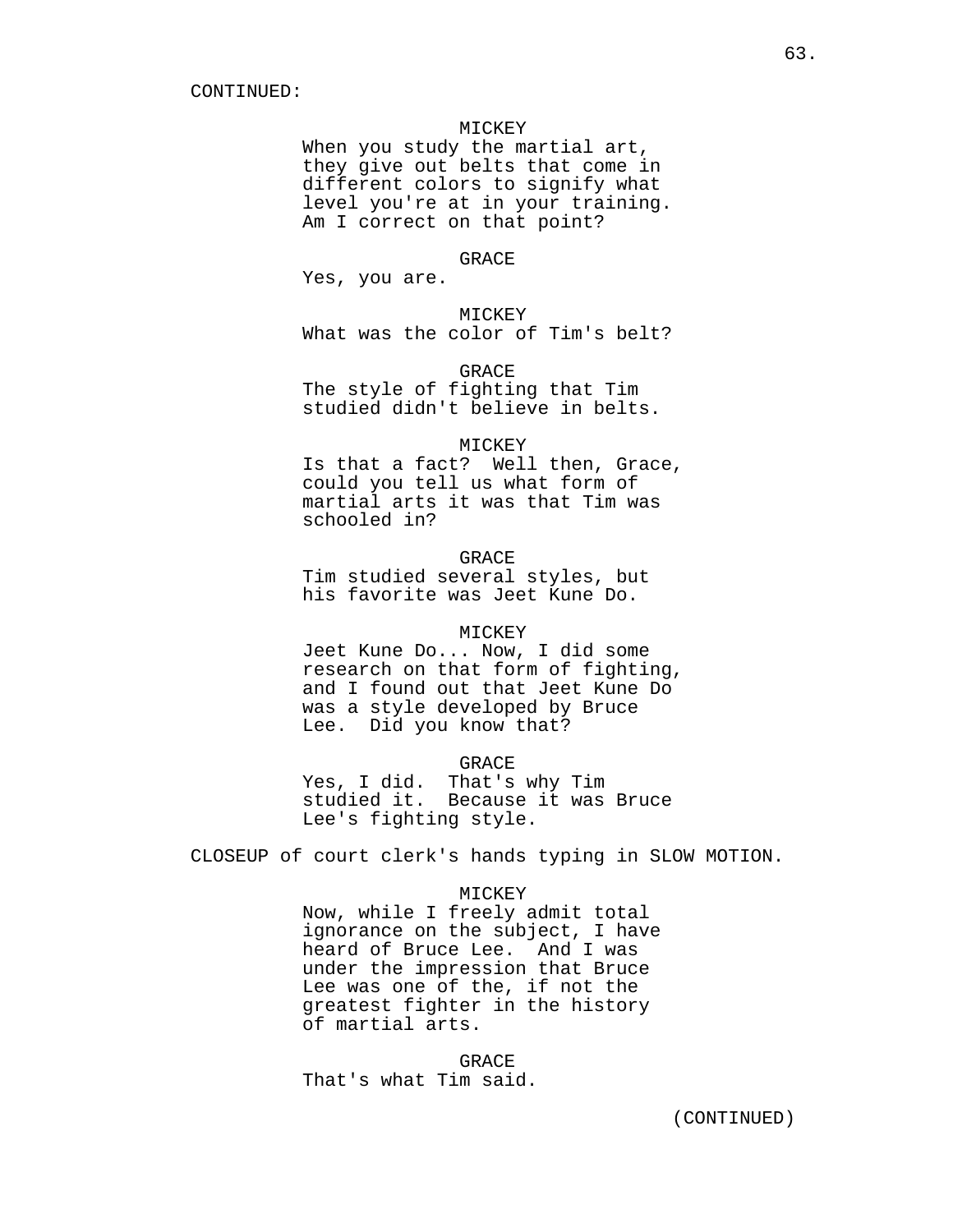So, I think it would be safe to say that anybody who studied the fighting style that Bruce Lee, arguably the greatest martial artist of all times, developed for nine years, that would be a fella who could defend himself. Would you describe Tim that way, Grace?

# GRACE

Yes, I would.

Mickey points at Grace with the pencil in his hand.

MICKEY Point of fact, weren't Tim's hands registered as lethal weapons?

#### GRACE

Yes, they were.

CLOSEUP of Mickey's hand holding the pencil.

MICKEY

That means his hands are considered a weapon like a gun or a knife. Am I correct on that point?

#### GRACE

Yes, you are.

CLOSEUP of Mallory cracking a slight smile.

MICKEY (O.S.) Yet, in your testimony just now, you described that Tim...

CAMERA MOVES INTO a TIGHT CLOSEUP of Grace. Her eyes widen.

> MICKEY (O.S.) ... kicked me four times in the head.

> > CUT TO:

INT. GRACE'S HOME - NIGHT

The night of the murder. Tim cuts loose and hammers Mickey with four punishing kicks to the head.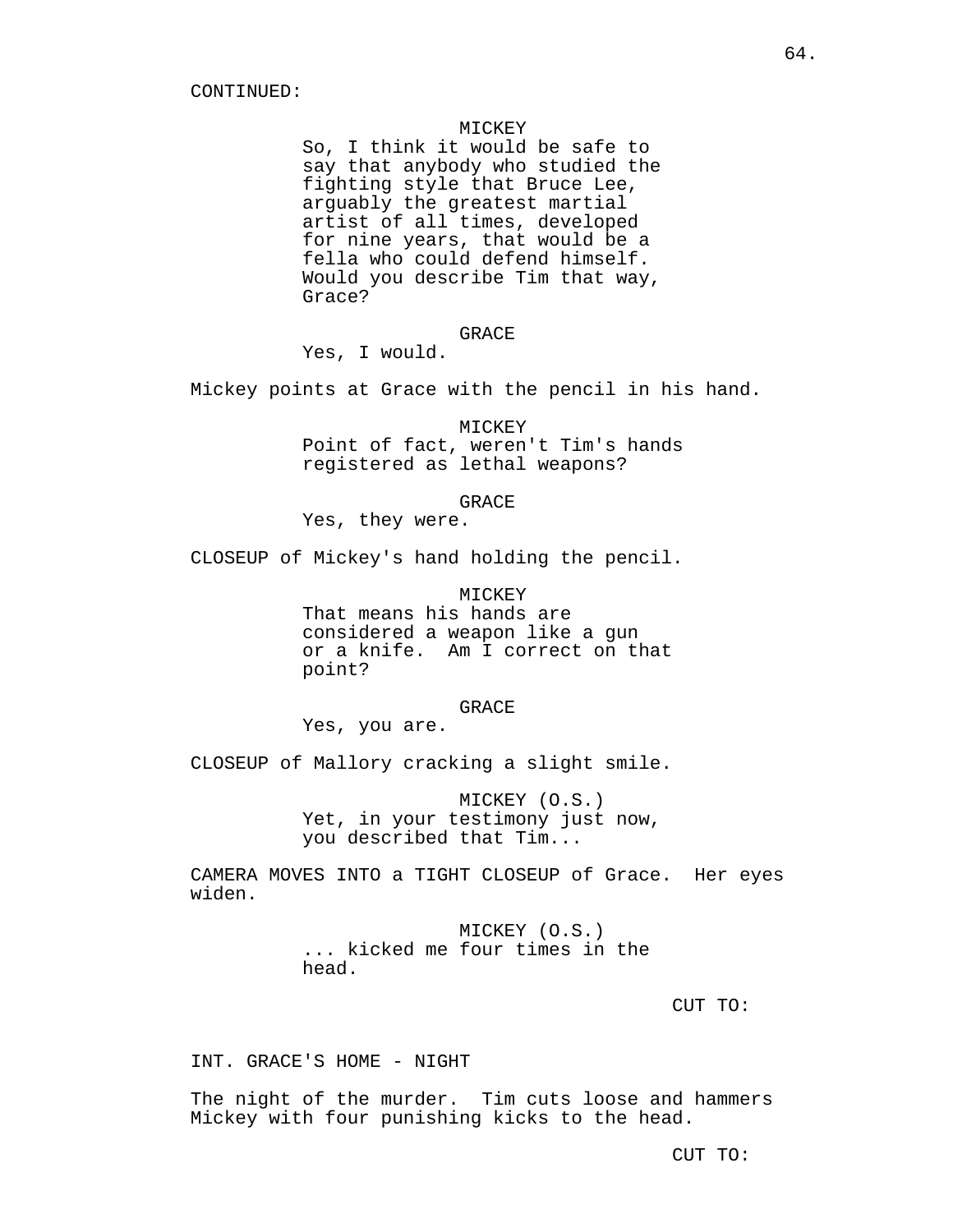**MICKEY** And his trained martial artist's kicks had little to no effect.

CUT TO:

## INT. GRACE'S HOME - NIGHT

CAMERA is LOW ANGLE as Tim backs up after his attack. We notice the high school ring he wears on his right fist as he steps into a fighting stance, ready for Mickey to drop.

Mickey, however, spits out a stream of blood, and smiles at him.

CUT TO:

INT. COURTROOM - CLOSE ON MICKEY - DAY

MICKEY

Then, after shrugging off four blows to the head like I was Superman, I lifted Tim-nineyears-of-Jeet-Kune-Do-Mulberry off the ground and threw him across the room.

Mickey, with arms raised over his head, pantomimes throwing Tim's body.

CUT TO:

INT. GRACE'S HOME - NIGHT

WIDE SHOT as Tim flies INTO FRAME, crashing into the living room wall.

CUT TO:

INT. COURTROOM - DAY

We quickly PAN DOWN a number of items with white evidence tags on them. We STOP AT Mickey's buck knife. Mickey's hand comes INTO FRAME and picks up the knife.

MICKEY

Then I took...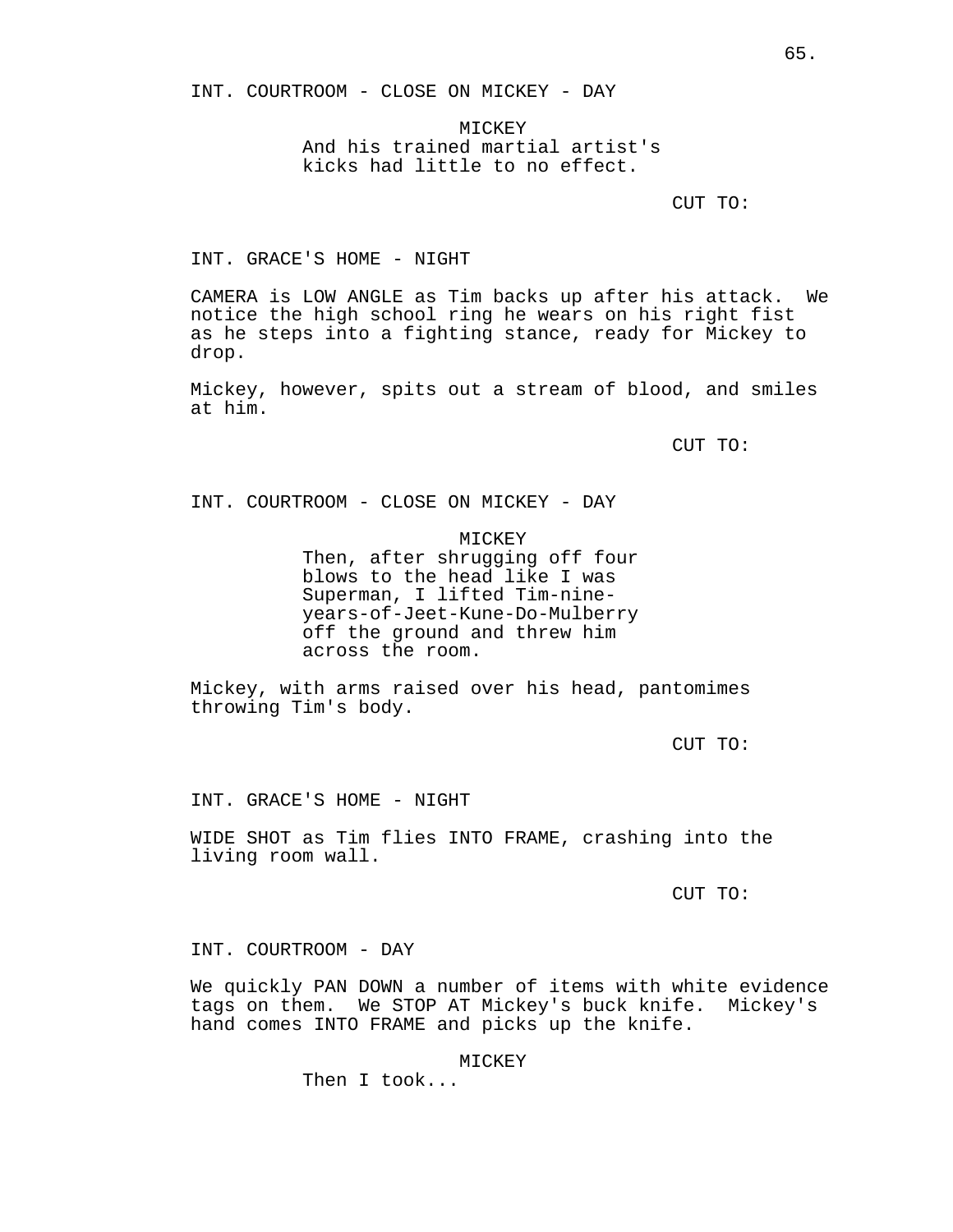## CLOSE ON MICKEY

as he brings the knife INTO FRAME.

MICKEY ... this knife and proceeded to tear him limb from limb. And this man, whose hands are lethal weapons --

CLOSE ON BISBING

as she stands.

BISBING

Objection, defense is intimidating the witness with the murder weapon.

JUDGE (O.S.) Sustained. Mr. Knox, put the knife down.

BACK TO SCENE

Mickey is locked on Grace.

MICKEY -- Had little to no defense.

GRACE

(yelling) I don't know how you did it, but you did it!

JUDGE STEINSMA Mr. Knox! The knife!

Mickey glances to the Judge, then slowly places the knife back on the table.

> MICKEY How do you think a human being could possibly be capable of doing something like that?

Mickey locks eyes with Grace.

GRACE (yelling) I don't know!

Mickey is on top of her.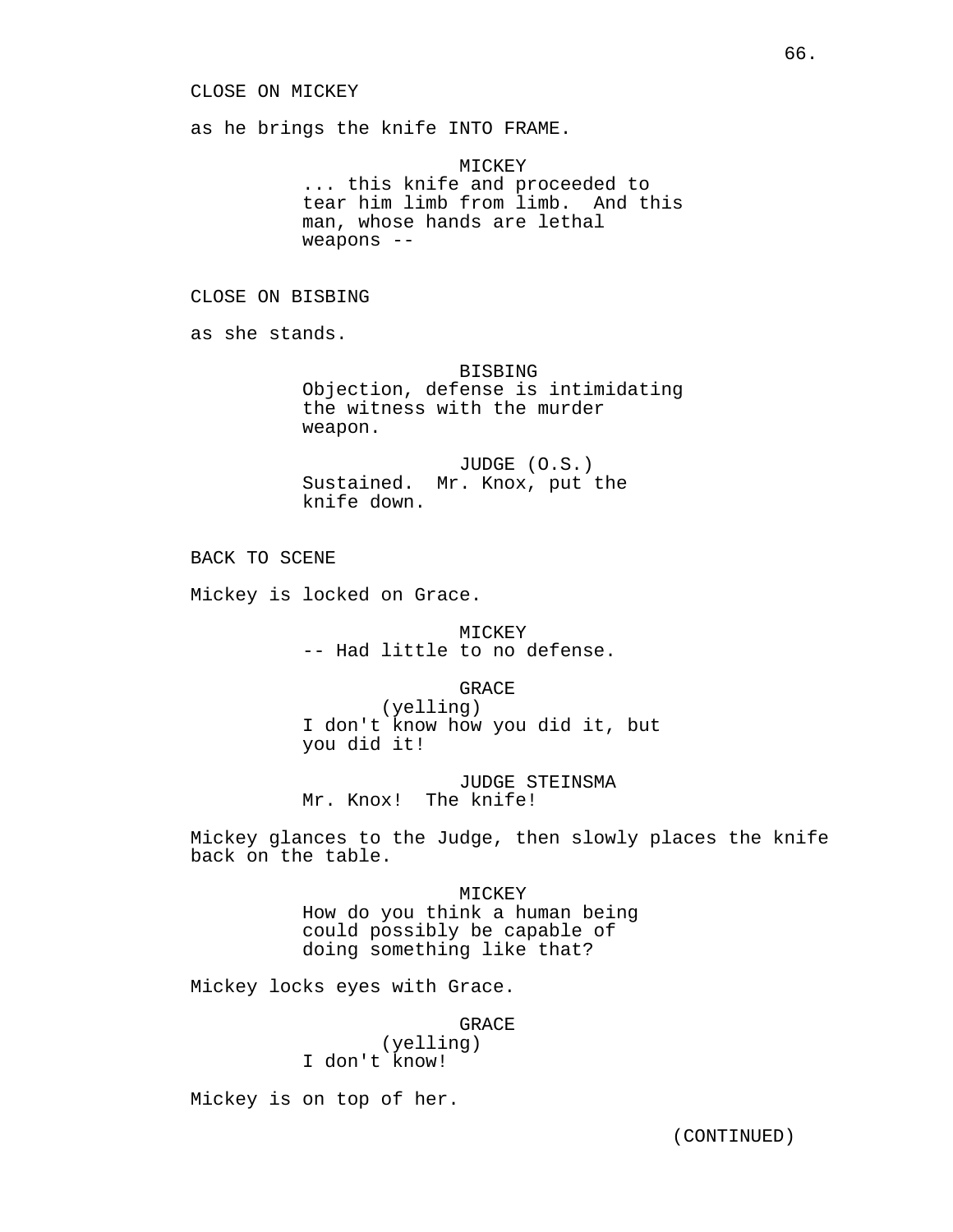Now... I don't believe that, Grace. I think you have a definite opinion on how I was able to do those things you described. Now, I'm going to ask you again. And I want you to remember you are under oath.

Grace collects herself.

MICKEY (O.S.) In your opinion, Miss Mulberry, how was I able to murder your brother Tim in the manner you described?

CLOSE ON BISBING

looking on for an answer.

The Judge looks down at Grace. Grace looks back into her open palm.

CLOSEUP - RING

BACK TO MICKEY

bearing down on her, waiting for an answer.

BACK TO GRACE

as we slowly DOLLY CLOSER she looks up at Mickey timidly.

GRACE (softly) You're not human.

Mickey smiles.

## GRACE

I thought about it a lot. And the only thing I could figure is that you're not human.

Bisbing hides her disappointment by looking down.

Mickey straightens up as Grace continues.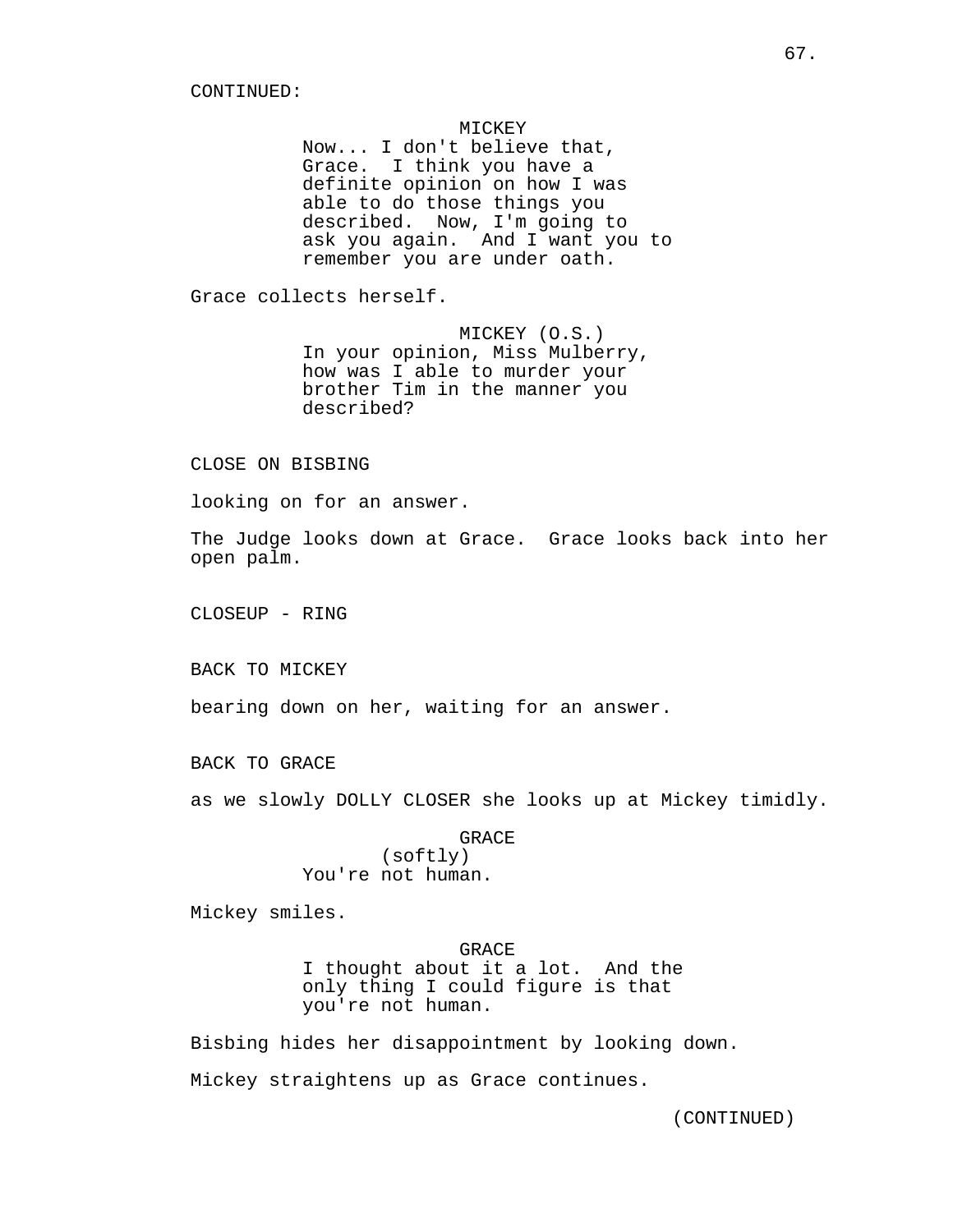CONTINUED:

## GRACE

You're a vampire, or the devil, or a monster, or cyborg, or something like that. But you're not human.

Grace breaks down. Putting her hands to her head to stop the pain.

CLOSEUP - MICKEY

smiling down at her.

CLOSEUP - MALLORY

smiling proudly at Mickey.

CLOSEUP - JUDGE STEINSMA

betraying no emotion looks down at Grace.

CLOSEUP - GRACE

sobbing, she tries to collect herself by clutching the ring tighter.

## MICKEY

rolls his pencil in his hand then CAMERA TILTS UP as he leans INTO a CLOSEUP.

> MICKEY (softly) Thank you. Grace, there is one other thing...

BACK TO SCENE

GRACE (softly into her lap) What...

Mickey smiles.

### MICKEY

You're right.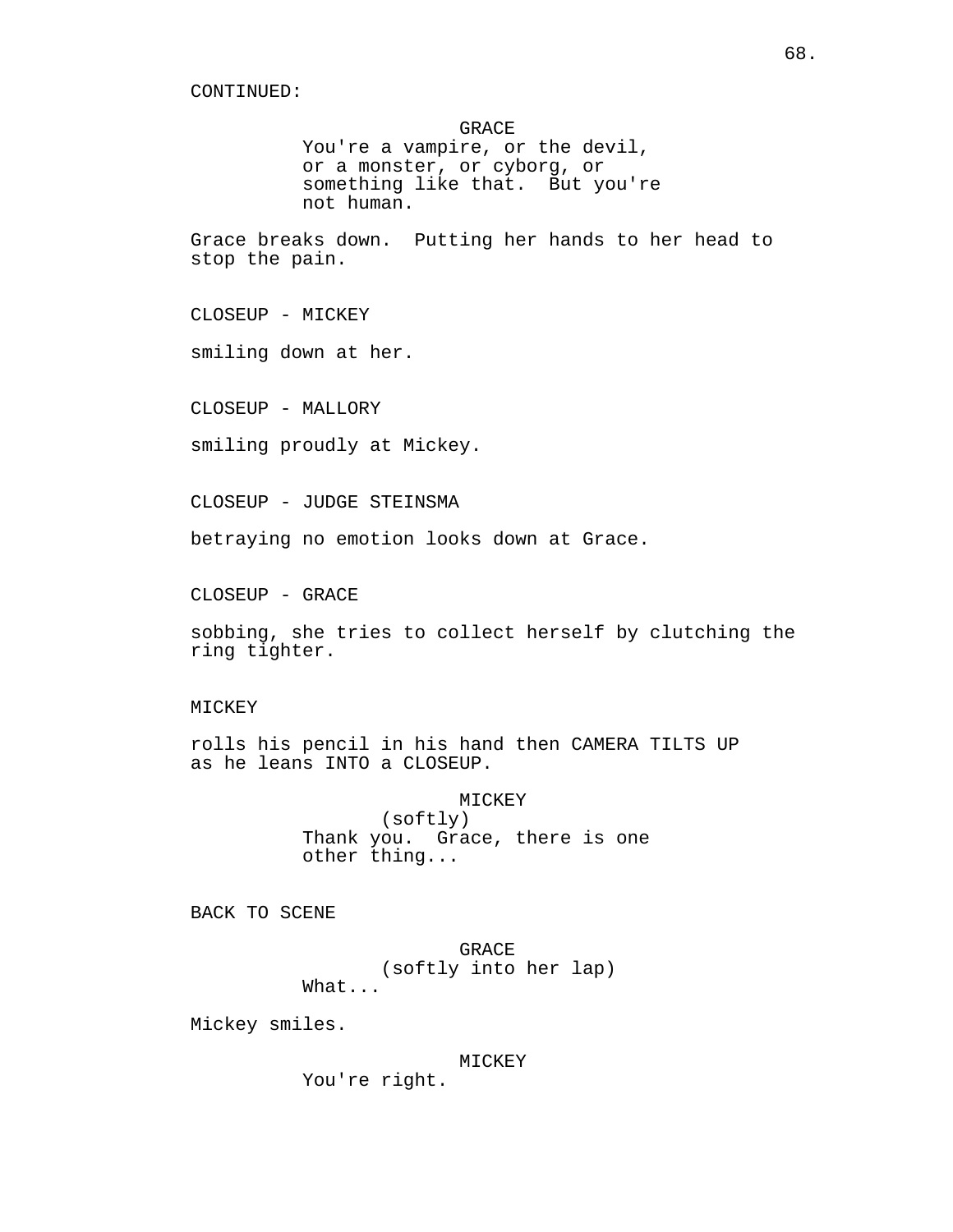#### **GRACE**

tearfully looks up and meets Mickey's demonic glare as he plunges his pencil deep into her chest. Grace's eye's go wide as Mickey's vicious attack continues.

CAMERA WHIPS TO CLOSEUP of Bisbing jumping up screaming as pandemonium breaks out behind her in SLOW MOTION.

CLOSEUP - PENCIL

puncturing Graces' blood-soaked chest in SLOW MOTION.

CLOSEUP - JUDGE STEINSMA

slams his gavel while directing the Sheriff Deputies in SLOW MOTION.

CLOSEUP - SHERIFF DEPUTIES

are running to Mickey in SLOW MOTION.

EXTREME CLOSEUP - GRACE

A tear rolls out of her widen eye in SLOW MOTION.

CLOSEUP - MICKEY

His attack is unending in SLOW MOTION.

MEDIUM SHOT

Grace goes limp. As the Sheriff Deputies reach Mickey from all sides the pencil breaks off inside Grace in SLOW MOTION.

CLOSEUP - BLOODY ERASER

End of the pencil in Mickey's hand in SLOW MOTION.

SIDE ANGLE

as Grace's head falls back into a CLOSEUP. Her mouth plops open and as her eyelids close, they pinch out a tear that rolls down her cheek in SLOW MOTION.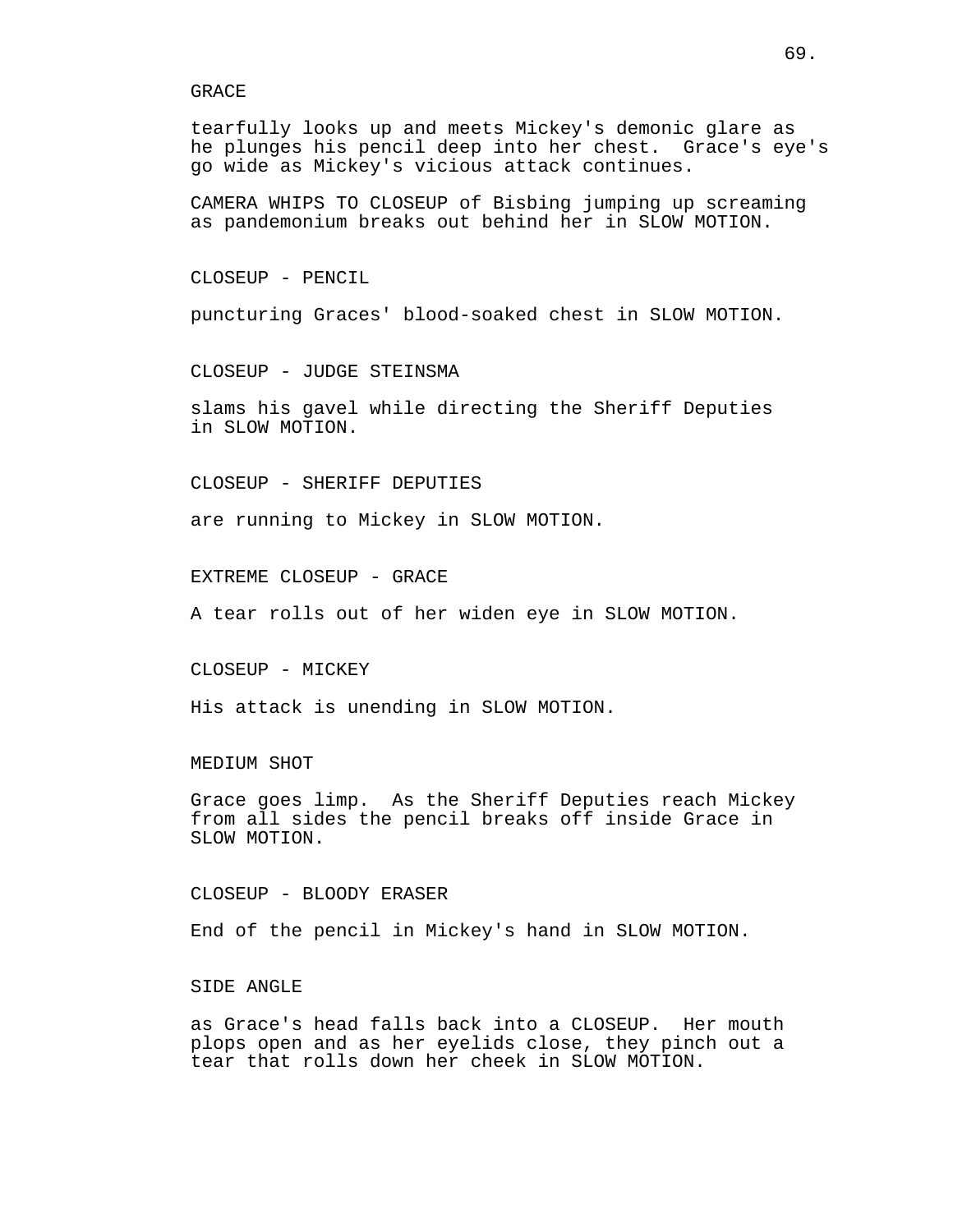CLOSEUP - MICKEY'S TORSO

as the Sheriff Deputies wrestle him away from Grace. Mickey still has the bloody end of the pencil.

CLOSEUP - GRACE'S HAND

dropping INTO FRAME and as her fist opens, the ring falls in SLOW MOTION.

CLOSEUP - RING

hitting the floor and rolling OUT OF FRAME.

DOLLY ALONGSIDE the rolling ring on the floor until it hits a shoe and stops.

EXTREME CLOSEUP - MICKEY'S EYES

looking down at his feet.

EXTREME CLOSEUP - MICKEY

dropping the bloody pencil stub. CAMERA FOLLOWS it in SLOW MOTION.

EXTREME CLOSEUP - BLOODY PENCIL STUB

hitting the floor next to the ring in SLOW MOTION.

CLOSEUP - MICKEY

looking over to Mallory.

CLOSEUP - MALLORY

surrounded by Sheriff Deputies. She smiles at Mickey.

## MALLORY

Show off.

Mickey smiles and glances toward judge.

MICKEY No further questions, Your Honor.

Mickey turns forward still wrestling the Deputies.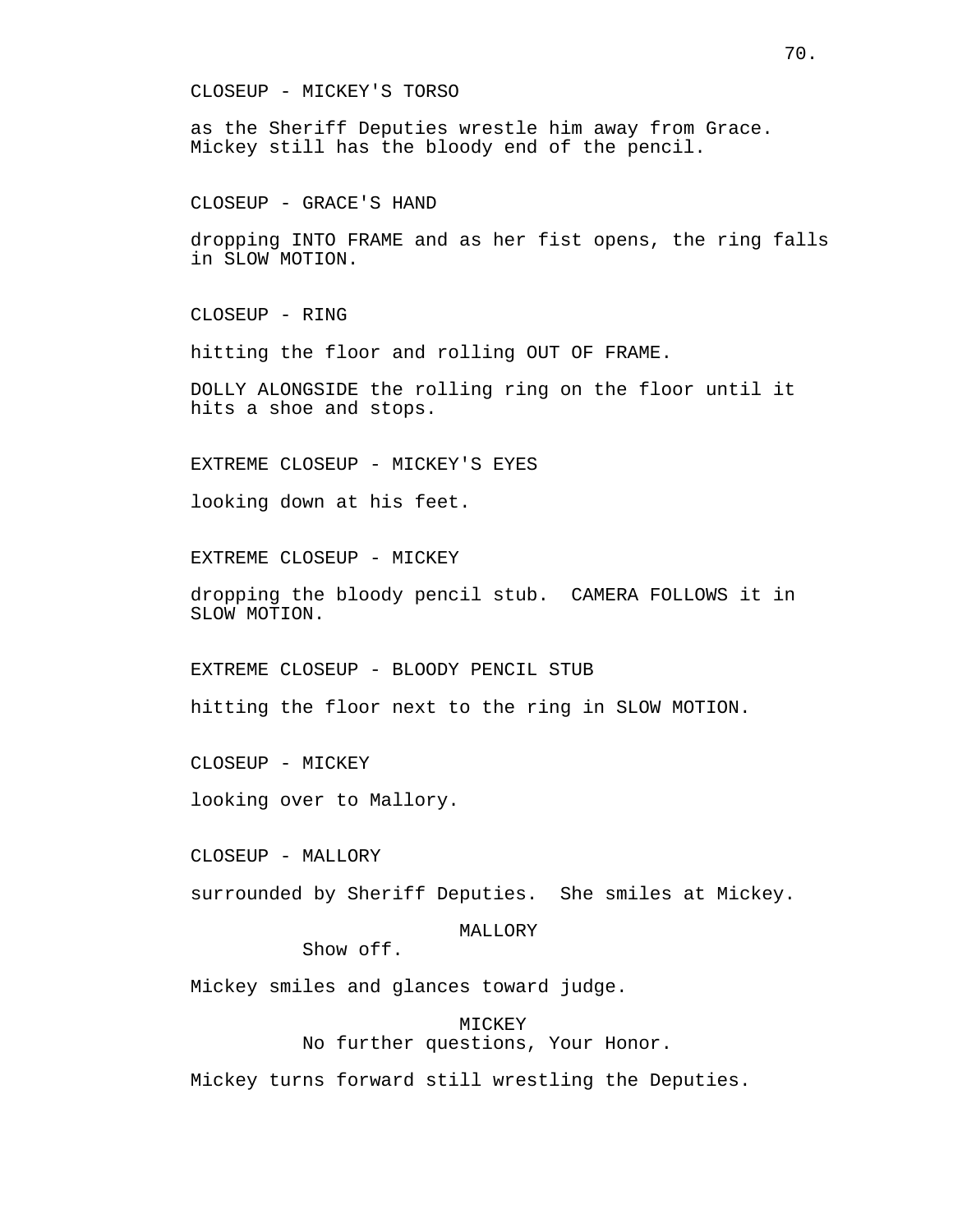MICKEY'S POV

of a Sheriff Deputy stepping in front of him with a riot club.

> DEPUTY #1 Lights out, Prick.

Deputy swings the club.

CUT TO BLACK:

FADE IN:

EXT. COURTHOUSE REAR - DAY

Mickey, dressed in county blues, is led out of the courtroom by sheriff's deputies. He's cuffed hand and leg. Reporters throw out questions, photographers shoot photos, Mickey is somewhere else, no mugging to the crowd this time.

> WAYNE (V.O.) After the deadly brewhaha in the courtroom, the judge, honorable Burt Steinsma, passed down a sentence that was to make legal history.

INT. JUDGE'S DEN - DAY

Interview with Judge Steinsma in his den at home.

MOS SHOT of Wayne and Judge talking.

WAYNE (V.O.) We spoke with retired Judge Steinsma at his home in Baltimore, Maryland.

BACK TO SCENE

The interview:

## WAYNE

Was there any vengeance on your part with your unique sentence?

JUDGE STEINSMA Yes, unquestionably. After they did what they did in my court, any judge worth his robe will tell you the same thing. (MORE)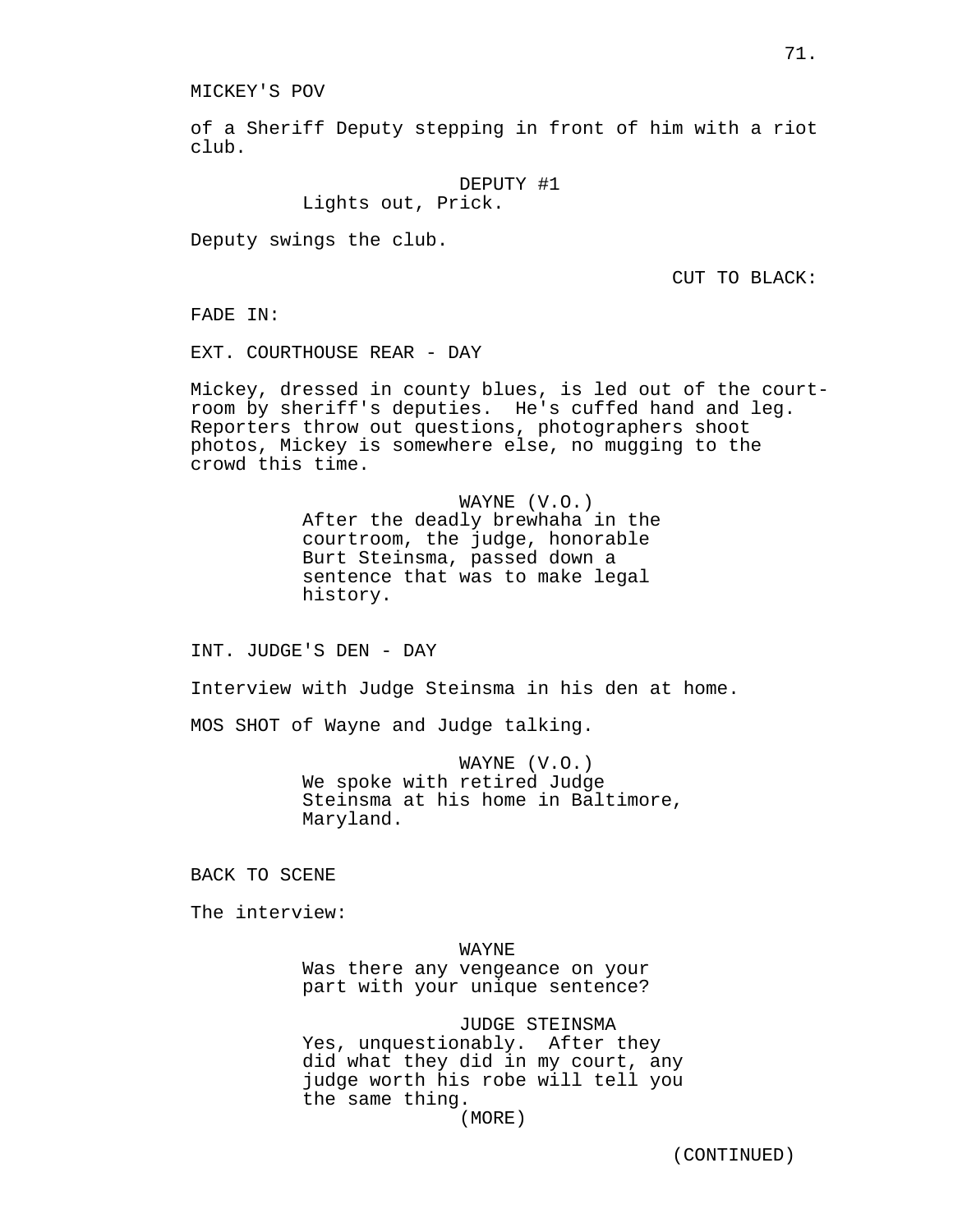JUDGE STEINSMA (CONT'D) It couldn't help but affect my decision. That's why they have judges. We're supposed to be fair to a fault, but when it's showtime, we have to make a decision. That's why we don't just input all the facts into a computer for the appropriate punishment. I couldn't give them the death penalty. See, California hops back and forth on that issue. Mickey and Mallory went to court when it was out of favor, which is actually good because it leaves more room for the imagination. Anybody can give somebody the chair. When you have someone who deserves to die and you can't kill them, you have to be creative. And if the bastards had let it stand, it would've been the perfect sentence. It hit 'em right where they lived. Far more punishing than the death sentence.

### WAYNE

Would you please describe for our viewers what your sentence was?

### JUDGE STEINSMA

Well, in a rogue's gallery of killers, Mickey and Mallory are very unique. I've seen a lot of killers in my day, and they're a cold lot. They have no more feelings about taking a person's life than squashing a tiny bug. It's all the same to them. Well, Mickey and Mallory were that 'kill 'em to watch their expression change' attitude personified. Except with each other. And, since they lived only for each other, I wanted to attack that, at its very root. So, in a nutshell, my sentence was double life for each without any possibility for parole. That would be fairly standard in their case.

(MORE)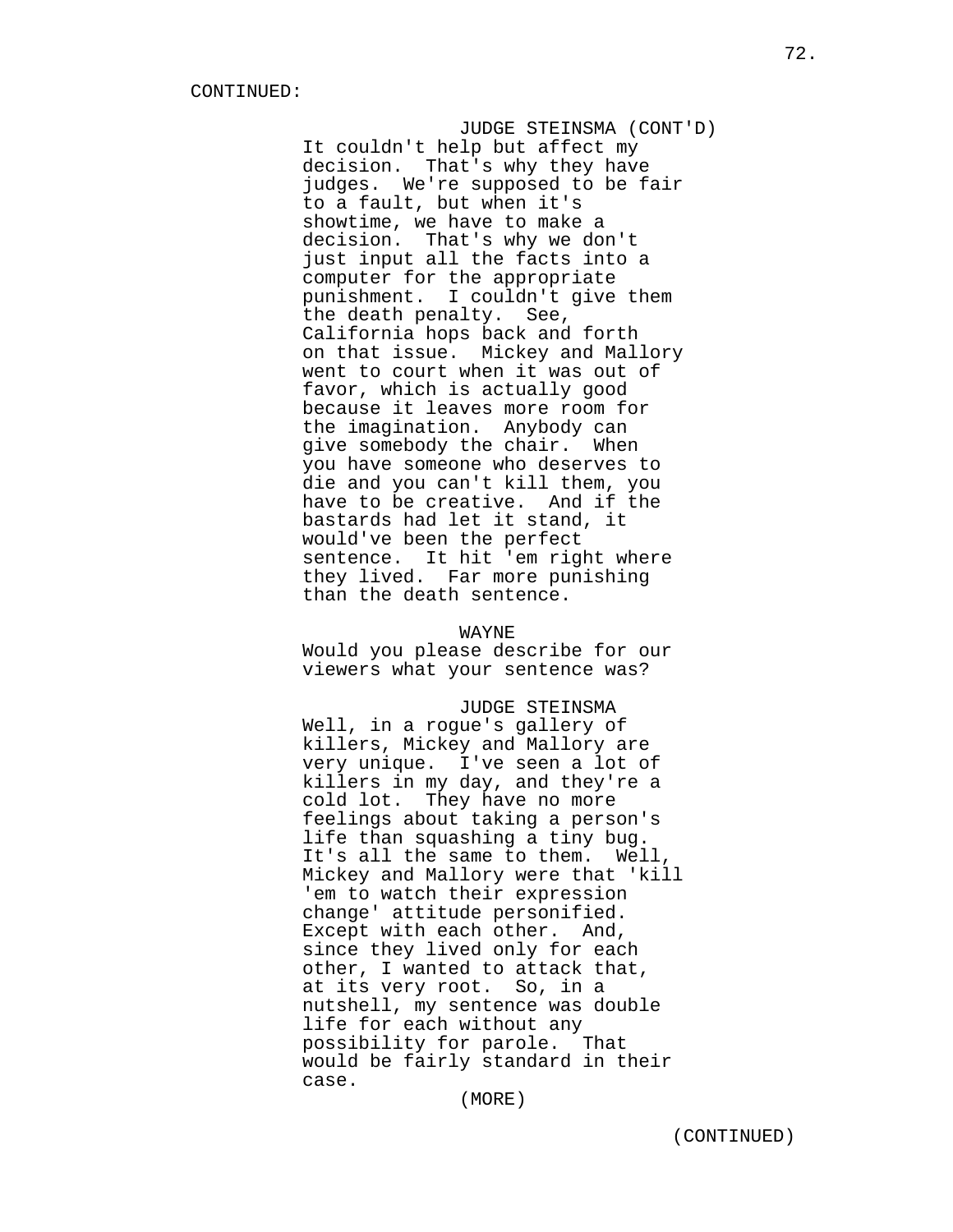JUDGE STEINSMA (CONT'D) The twist I added was that the husband and wife would have no contact or correspondence with each other for the rest of their lives. And they would never receive any word or information about the other. So, basically, once the cell door slams shut, Mickey and Mallory will completely disappear from each other's life. They'll never even know when the other dies. But alas, the best laid plans of mice and men...

CUT TO:

EXT. COURTHOUSE REAR - DAY

Mallory, in tears, hysterical actually, is cuffed hand to foot, and being dragged by sheriff's deputies into the prison bus. Reporters throw out questions, photographers shoot photos, TV news people capture the moment on video.

The bus pulls out onto the street.

CUT TO:

INSERT - PHOTO

Mickey in prison uniform being led by guards.

INSERT - PHOTO

Shot through bars of Mallory in her cell. Her back is to the camera.

> WAYNE (V.O.) The sentence was never to reach that point. Because after only a year, Mickey and Mallory created so much mayhem that it was decided...

INSERT - FRONT PAGE OF NEWSPAPER

"MICKEY AND MALLORY TO BE TRANSFERRED TO ASYLUM."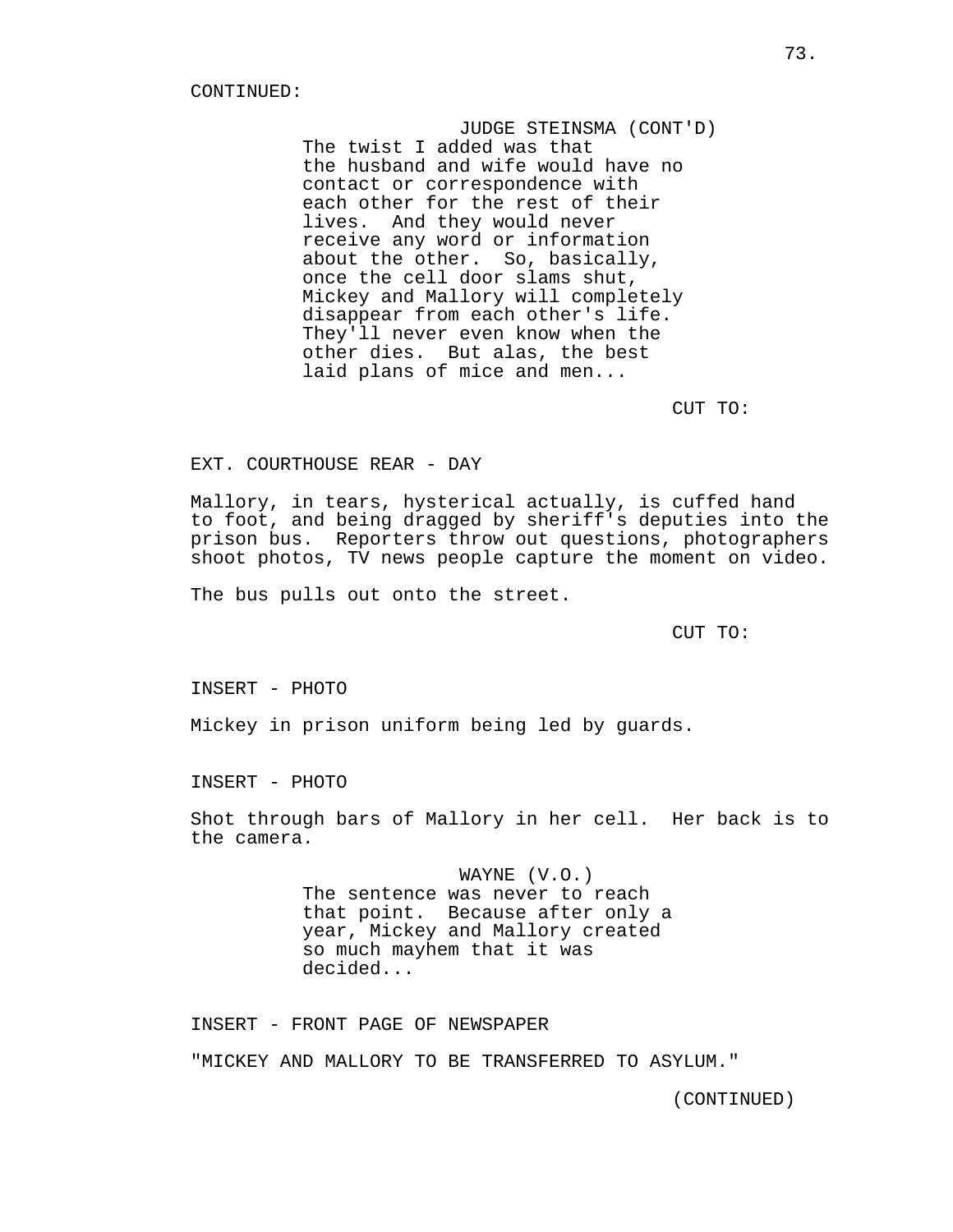# WAYNE (V.O.) ... that they were mentally ill and needed to be transferred to a state mental hospital.

CAMERA MOVES INTO the picture of Mickey and Mallory on the front page of the newspaper.

CUT TO:

INSERT - PHOTO

of Dewight McClusky.

### WAYNE (V.O.)

We talked with Dewight McClusky, chairman of the California State Prison Board, about this curious turn of events in the Mickey and Mallory case.

INT. MCCLUSKY'S OFFICE - DAY

Wayne's interviewing McClusky.

#### WAYNE

Why are Mickey and Mallory being moved to an asylum? And who made the decision?

#### MCCLUSKY

The prison board made the decision. A board to which I belong. We're the who. The why is simple. Mickey and Mallory are mentally ill and need to be under a doctor's care, where hopefully they'll receive the help they need.

#### WAYNE

Mickey and Mallory were deemed competent in a mental examination before their trial. I'm confused. What's changed?

#### MCCLUSKY

Well, since that time, they've killed one person during their trial.

(MORE)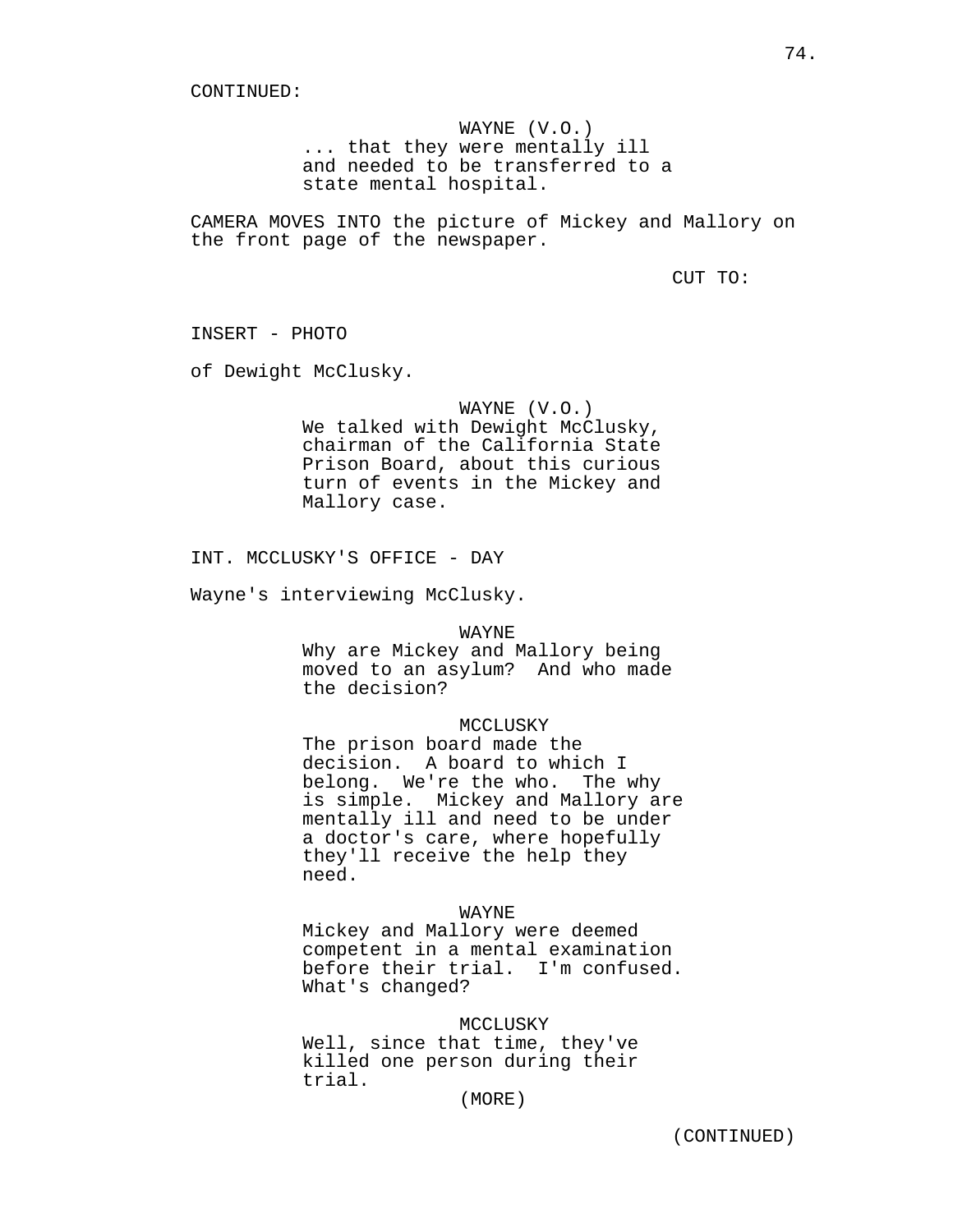# MCCLUSKY (CONT'D)

And since their incarceration, they've killed one psychologist along with several guards and inmates.

## WAYNE

When they were found competent before, they had already killed fifty people. Other than the fact they're a disciplinary problem, which frankly shouldn't surprise anyone, I still don't see where the situation is any different then it was before. So, I ask you again, Mr. McClusky, what's changed?

#### MCCLUSKY

What's changed, Mr. Gayle, is our minds. We felt they were competent a year ago. A year has passed, sir, a year where they were under close observation, day in and day out, and their behavior has led us to believe we were wrong.

#### WAYNE

Who is we?

MCCLUSKY The prison board and the doctors who examined them.

### WAYNE

Were any of the doctors who made the first evaluation on the Knoxes mental state asked to re-examine them?

#### MCCLUSKY

Using the same doctors is not common practice.

#### WAYNE

I take it by your answer it was a whole new team?

#### MCCLUSKY

Now that you bring it up, yes. They were different men. I hadn't really thought that much about it. (MORE)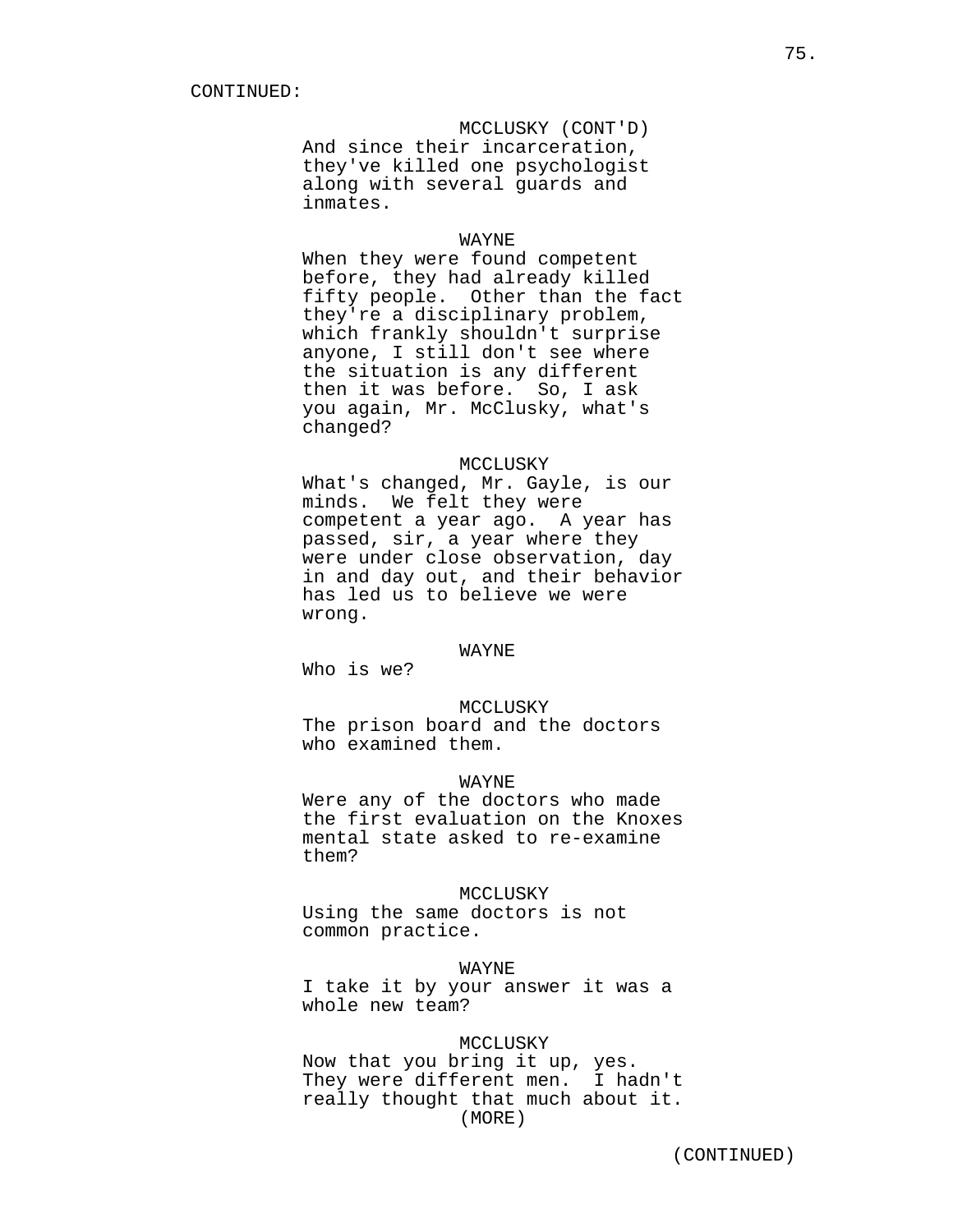MCCLUSKY (CONT'D) Since many psychiatric opinions are, by a rule, sought out for this kind of situation. What do you think normally happens? The Knoxes are assigned a family psychologist that takes care of them throughout the rest of their lives? The state doesn't work like that.

INSERT - PHOTO

of Dr. Albert Rodriquez.

WAYNE (V.O.) The two psychiatric opinions the board sought were those of Albert Rodriguez...

INSERT - PHOTO

of Dr. Felix Vargus.

WAYNE (V.O.) ... and Dr. Felix Vargus. Both of the good doctors, for whatever reason, refused to be interviewed.

INT. DR. RHEINGOLD'S OFFICE - DAY

Back with Dr. Rheingold. He's laughing.

DR. RHEINGOLD It's a funny situation actually. If anyone besides Mickey and Mallory give a damn, what the prison board is doing would be considered an outrage. The prison board is basically saying, 'We can't handle these guys.' They've moved 'em around twice since their sentence started. They were a handful everywhere they went. Now the prisons they're at now want them out of there. But no other prison's gonna be stupid enough to take 'em. (MORE)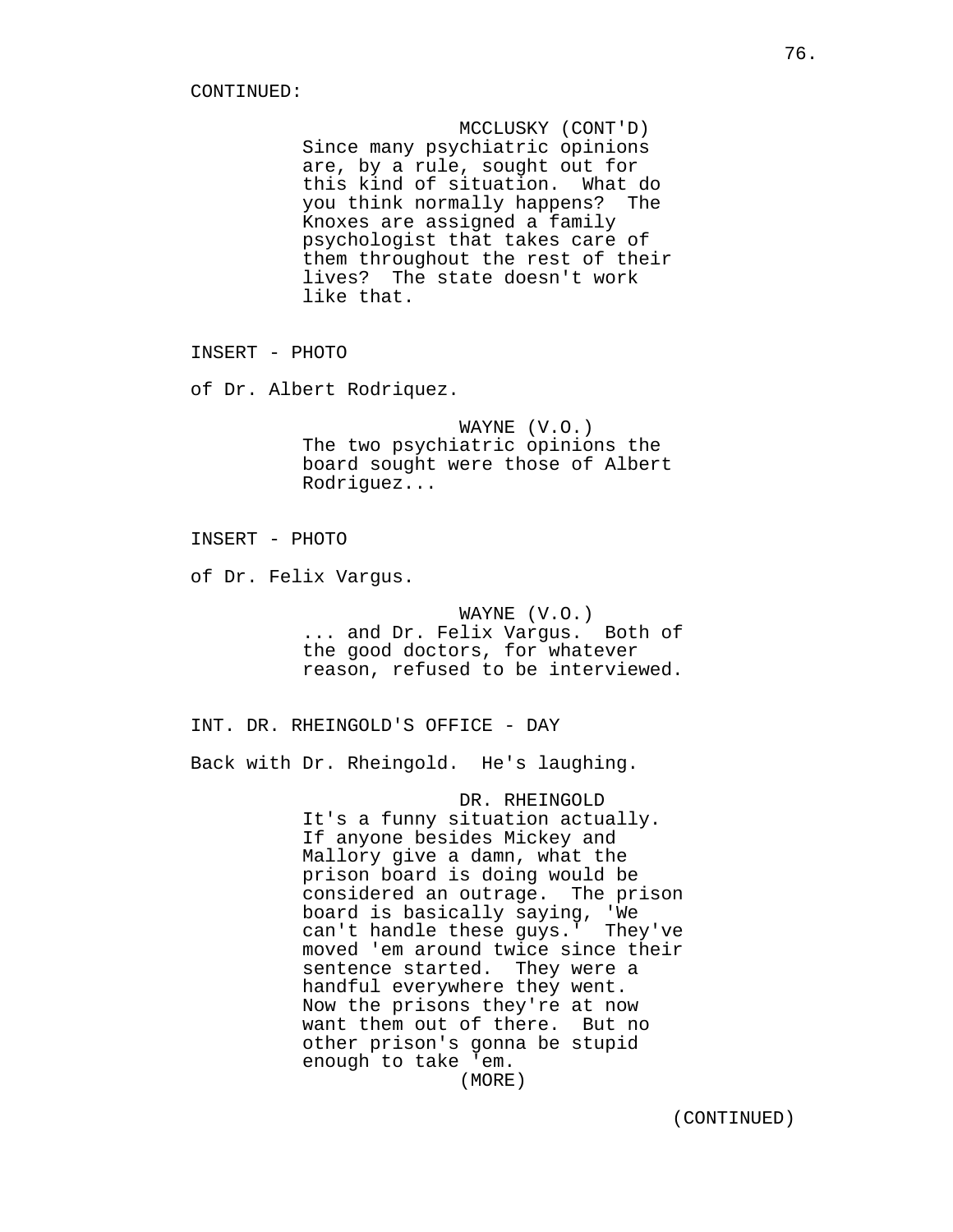DR. REINGHOLD (CONT'D) So the prison board is left scratching their heads wondering what they're gonna do. Well, what they decided to do was to set up a kangaroo medical court that found them crazy. Then they get them transferred to Nystrom Medical Asylum or Lobotomy Bay as it's referred to in the psychiatric circle. Put 'em on a strict dope and electro shock diet, and Mickey and Mallory cease to be a problem to anybody except the orderlies who clean out the bedpans, which, if you want to see them get theirs, that's all well and good. But there's something being said here. Forget the immorality for a second. Forget the corruption and the skullduggery involved. What the board is saying is 'we give up.' Mickey and Mallory ran amuck there, too. All the powers that be can't deal with these two kids. And whatever can't be assimilated has to be terminated.

WAYNE

So, in your opinion Mickey and Mallory are not insane?

DR. REINGHOLD Insane, no. Psychotic, yes. A menace to living creatures, yes. But to suggest that they're insane gives the impression that they don't know right from wrong. Mickey and Mallory know the difference between right and wrong. They just don't give a damn.

FREEZE FRAME ON Dr. Reinghold.

### INT. EDITING BAY - DAY

Wayne's just finished viewing the show. He puts his hands on Scott and Roger's shoulders.

77.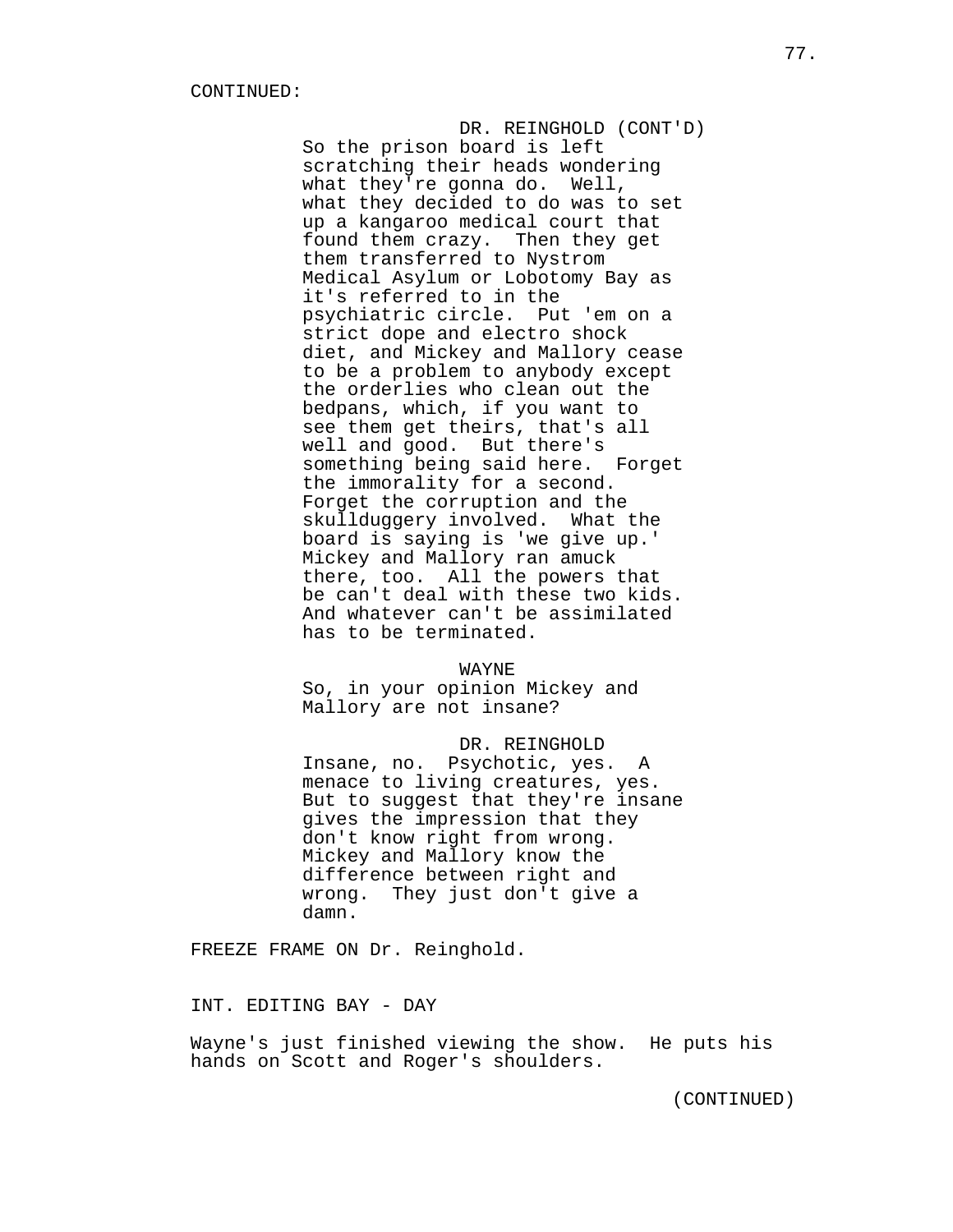Good work, my brothers. Fanfucking-tastic! I think that interview stuff's too long, we can lose some of that. Keep the girls, keep the long hairs, keep the Hun brothers, keep the black guy, keep the movie shit, and keep the cop at the donut shop. Lose the rest. And cut the interview with the prison board fellow before that. Cut it after I ask, 'I take it by your answer it was a whole new team.' Don't even let him answer. Fuck him. Then cut to me talking about the two chicken shit psychiatrists and straight into Dr. Reinghold laughing.

#### SCOTT

Okay.

Wayne puts his arm around Unruly Julie.

#### WAYNE

Children, we have a show. (to Scott & Roger) You two get some long well overdue sleep. 'Cause tomorrow, bright and early, county jail and then journey's end... Mickey Knox.

CUT TO:

TITLE CARD: "TOMORROW -- BRIGHT AND EARLY."

INT. MICKEY'S CELL - DAY

Mickey's pacing back and forth in his cell, trying out different jokes.

> MICKEY There's this Italian guy, a French guy, and a Polish guy. And they're all talkin' about how they fuck their wives --

> > JUMP CUT TO: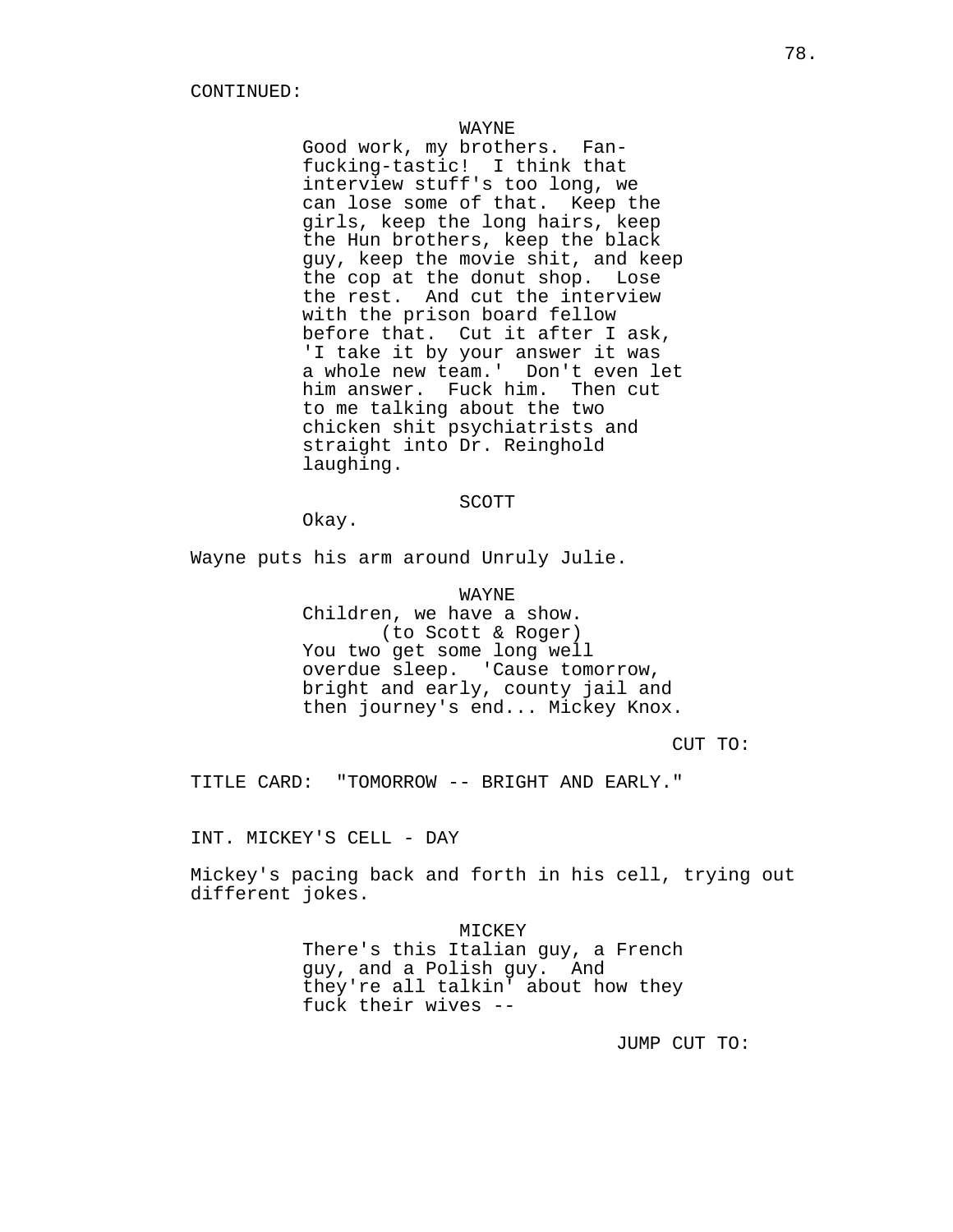#### MICKEY

... You know, I'm gonna just rip off your dress and squeeze your titties. Then Little Red Riding Hood whips out her .357, sticks it in the Big Bad Wolf's face, and says, 'No you're not. You're gonna eat me... just like the story says.'

JUMP CUT TO:

MICKEY - LATER

#### MICKEY

(with a lisp) ... Fairy boat! I knew things were good in here, but I didn't know we had our own navy.

JUMP CUT TO:

MICKEY - LATER

#### MICKEY

... So this guy wants to take little Johnny's sister to the drive-in. But the mother says, 'Only if you take little Johnny along--'

JUMP CUT TO:

MICKEY - LATER

#### MICKEY

... And the Polish guy says, 'That's nothing. When I get through with my Hanna, I get up, wipe my dick on the curtain, and she hits the roof!'

JUMP CUT TO:

MICKEY - LATER

pretending he's calming down a hysterical audience.

MICKEY No... please... thank you... you're too kind... no... please...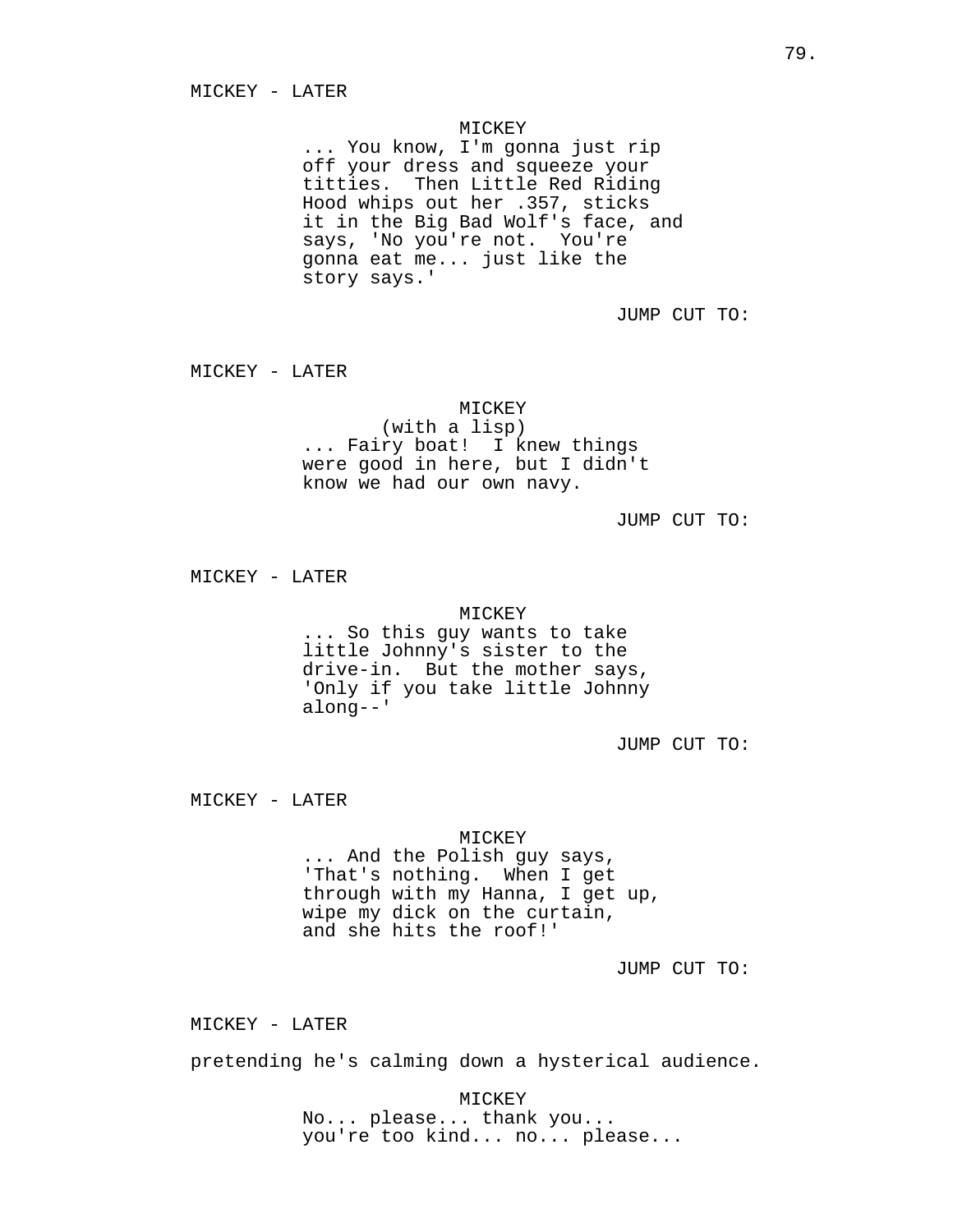THROUGH Scott's CAMERA, we're filming this in black and white 16mm.

(NOTE: Everytime we're viewing through Scott's camera, we are filming handheld in 16mm black and white. Until otherwise specified, the shots stay in Scott's camera.)

Scott's filming the back of the newsvan. Roger's sitting in the back eating donuts as is Wayne. Unruly Julie's up front driving.

# WAYNE (with mouthful of donut) How's it working, Scotty?

### SCOTT (O.S.)

Pefecto!

Roger's picking through a box of donuts. Scott PANS OVER TO him, then SLOWLY ZOOMS IN ON him.

ROGER

Where the fuck's the chocolate cream-filled? Did anyone get my chocolate cream-filled? If you did, it's mine.

CLOSEUP - ROGER

looking INTO CAMERA.

#### ROGER

I pointed at a chocolate creamfilled. You saw me do it, didn't you?

Wayne starts talking. We PAN FROM Roger TO a CLOSEUP of Wayne.

WAYNE

You were there. Did you see him put it in a box?

We PAN BACK TO CLOSEUP of Roger.

ROGER At the time, I was too busy explaining to Scott the finer points of film.

We ZOOM BACK TO a WIDE SHOT.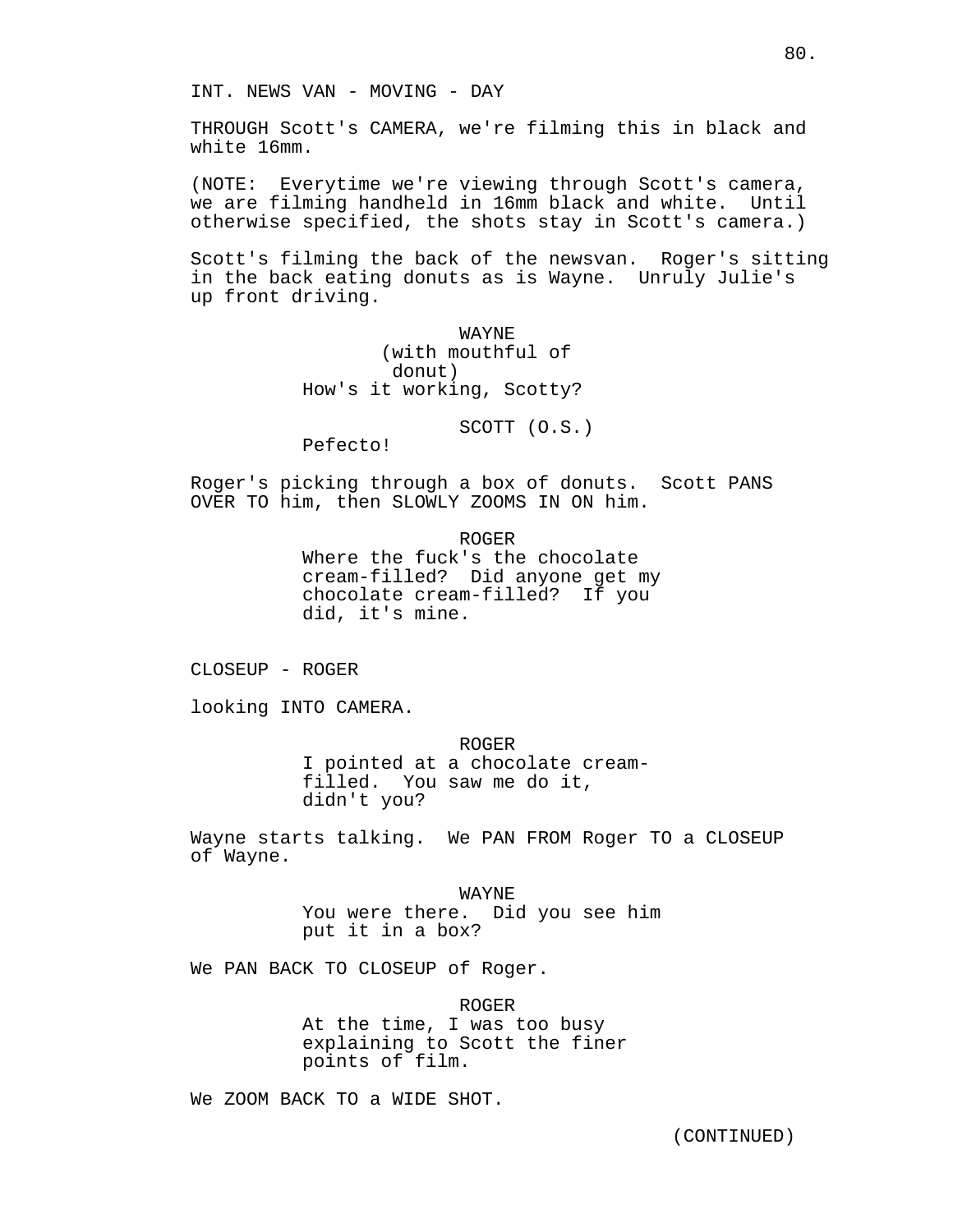# SCOTT (O.S.)

Yeah, right. You know what he said? He said, Indiana Jones And The Temple Of Doom is Spielberg's best film.

Wayne starts laughing. We hear SCOTT LAUGH, too.

#### WAYNE

(to Roger) You can't be serious?

### ROGER

(preoccupied) I'm as serious about that as I am about going back to that donut store, and dipping that stupid Mexican's head into the batter for forgetting my chocolate creamfilled. Gimmie that other box.

#### WAYNE

Huh-uh. This dozen is for Mickey.

#### ROGER

That dumb-ass probably put my chocolate cream-filled in there by mistake.

#### WAYNE

Roger, no.

# ROGER

What's the big deal? Take out my chocolate cream-filled, put one of these roasted coconut --

### WAYNE

Roger, do you understand what the word 'no' means? It's important we establish a rapport. Something as simple as a dozen donuts can mean the world to somebody who hasn't had a donut in a year.

### ROGER

So you're giving a man who butchers whole families, little babies included, my chocolate cream-filled?

Unruly Julie HONKS the HORN. Wayne gets up and looks out the windshield.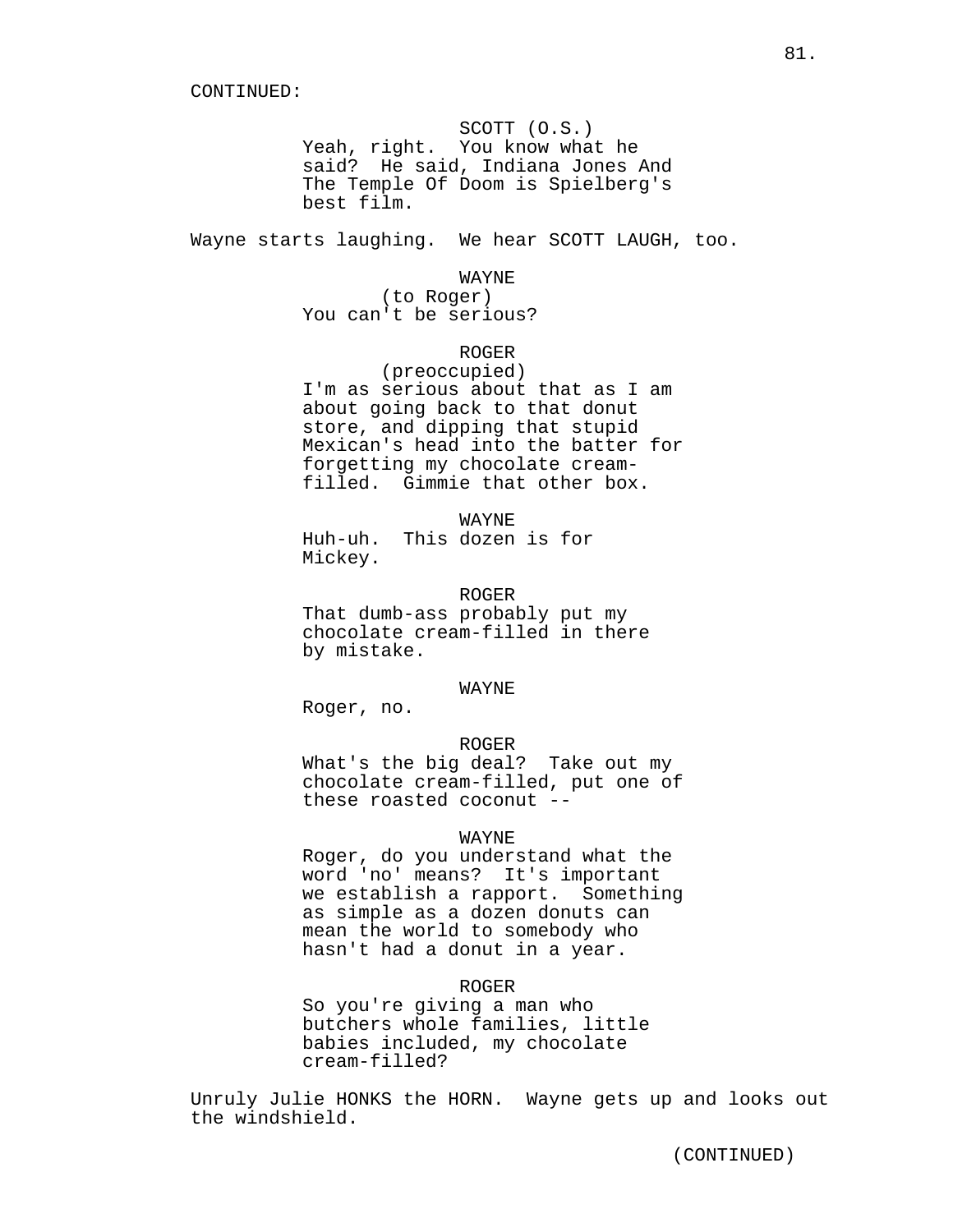Okay, guys, we're here. L.A. County Jail. Julie, just park in the front.

# ROGER

Wayne --

WAYNE

Roger, I'm starting to get pissed. Just drop this fuckin' donut shit, and gather your gear.

The van stops. Wayne slides open the panel door, and steps out.

EXT. LOS ANGELES COUNTY JAIL - DAY (BACK TO COLOR 35MM)

Wayne hops out of the van and is approached by Superintendent Phil Wurlitzer who's followed by two deputy sheriffs.

> WAYNE (aside to Scott) Here's the welcome wagon.

Wurlitzer reaches them and shakes Wayne's hand.

#### WURLITZER

Hello, Mr. Gayle. I'm Phil Wurlitzer. We talked on the phone. It's a pleasure to meet you.

### WAYNE

Same here. Let me introduce my crew. Scott... Roger... and Unruly Julie... this is... I'm sorry. What's your title again?

### WURLITZER

I'm the superintendent here at L.A. County Jail. Me and my deputies are who you'll be working with while you're here.

#### WAYNE

That sounds great. Look, I don't want any of this to intimidate you. This is not going to be a big deal. This is going to be very easy.

(MORE)

82.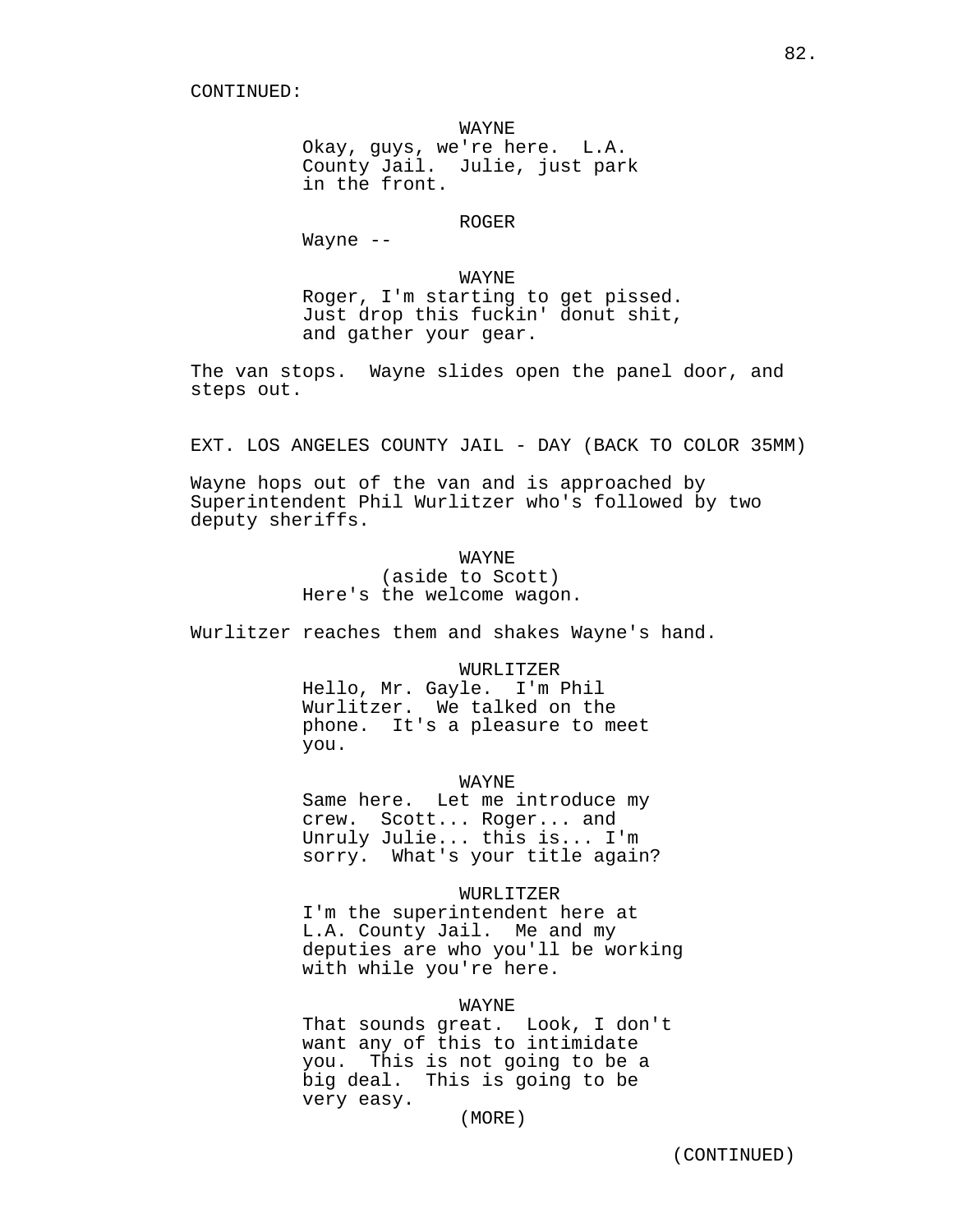# WAYNE (CONT'D)

(to his crew) I need to talk with Mr. Wurlitzer. You guys get the equipment ready, power up the van and confirm a transmission code for the remote. Julie, come with me.

Julie tosses the keys to Roger and shadows Wayne as he speaks confidentially to Wurlitzer.

WAYNE

The main thing I need is a big room, shut off from the population, so we can get some privacy... with a few electrical outlets.

INT. SUPPLY ROOM - DAY

Wayne and his crew have set up in the food supply room off from the cafeteria. Being big, roomy, and unpopulated, it's perfect for an interview. There's eight L.A. County deputy sheriffs around the room along with Wurlitzer. Roger's setting up his sound equipment while Unruly Julie is checking her notebook.

Wurlitzer and a few deputies talk among themselves. CAMERA MOVES FROM person TO person without cutting.

WURLITZER

(to two deputies) This is just for an interview. I was on the set of 'Dukes Of Hazzard' once. It was a much bigger deal than this. They had a crew of maybe seventy-five people.

CAMERA MOVES TO Wayne and Scott.

WAYNE

We're gonna be talking over here. But I want enough freedom so if I wanna get up and move around, we can.

Wayne grabs Scott and walks him to the left.

WAYNE Take him and walk him over this way.

(MORE)

83.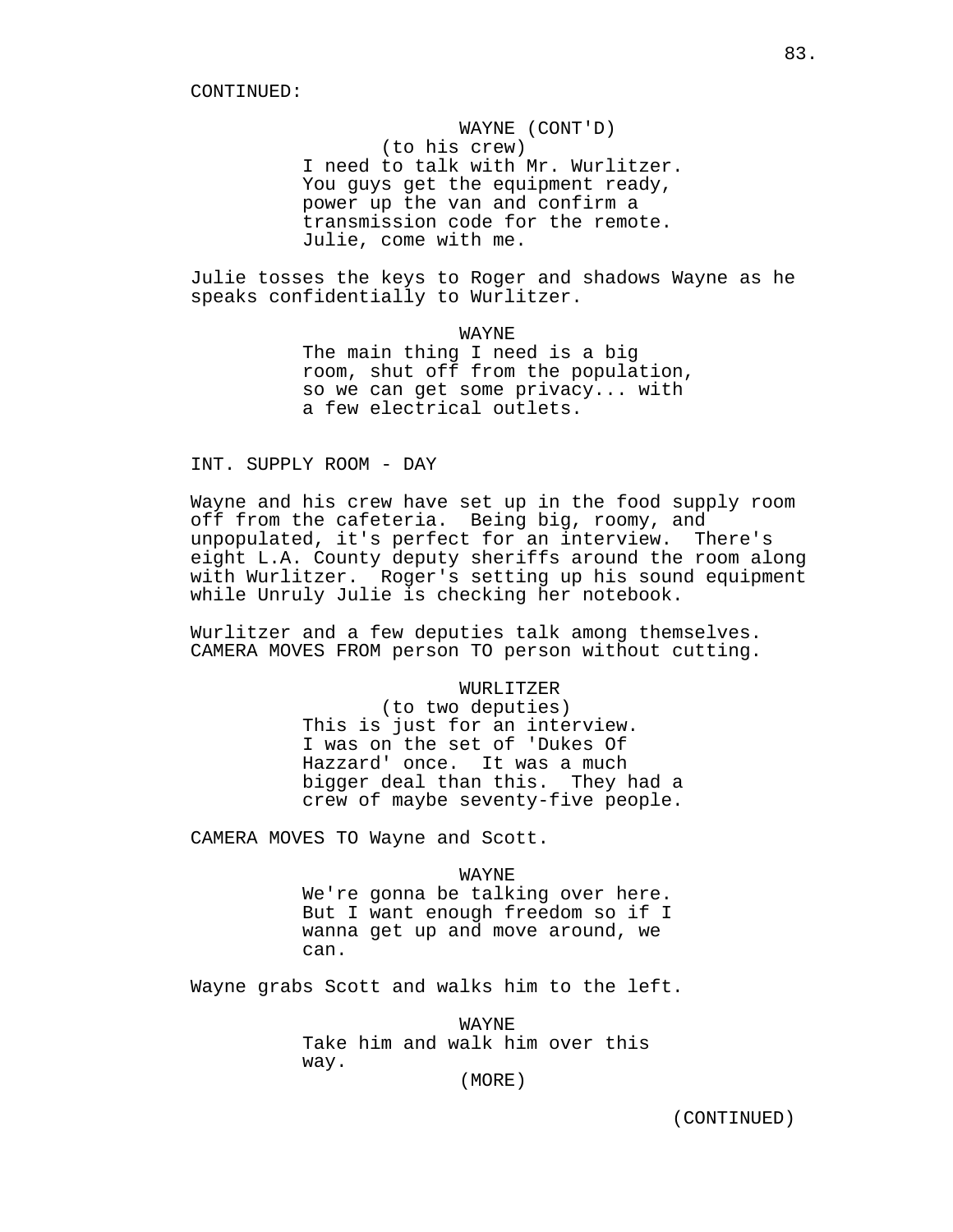WAYNE (CONT'D) (pretending Scott's Mickey) So, Mickey, killing Mallory's parents, what the hell was that all about? (pause; to Scott) Then maybe take him to the window.

He walks Scott to the window.

WAYNE (pretending Scott's Mickey) So, Mickey, if you were let outa jail today, what's the first thing you'd do? (pause; to Scott) Little shit like that. I don't wanna have to feel I gotta stay in the chairs. We're after a cinema verite, anything can happen, truth twenty-four times a second kinda feel.

END of a SINGLE SHOT.

Wulitzer's talking with deputies.

WURLITZER And when it's lunchtime, they don't just go to McDonald's. They got cooks there servin' great food. Swedish meatballs...

Wayne walks over to Wurlitzer and deputies.

WURLITZER How's everything coming, Mr. Gayle?

#### WAYNE

Everything's coming along just fine. Phil, I wanted to know if I could have a small word with you.

# WURLITZER

By all means.

Wayne puts his hand on Wurlitzer's shoulder. They walk around the room.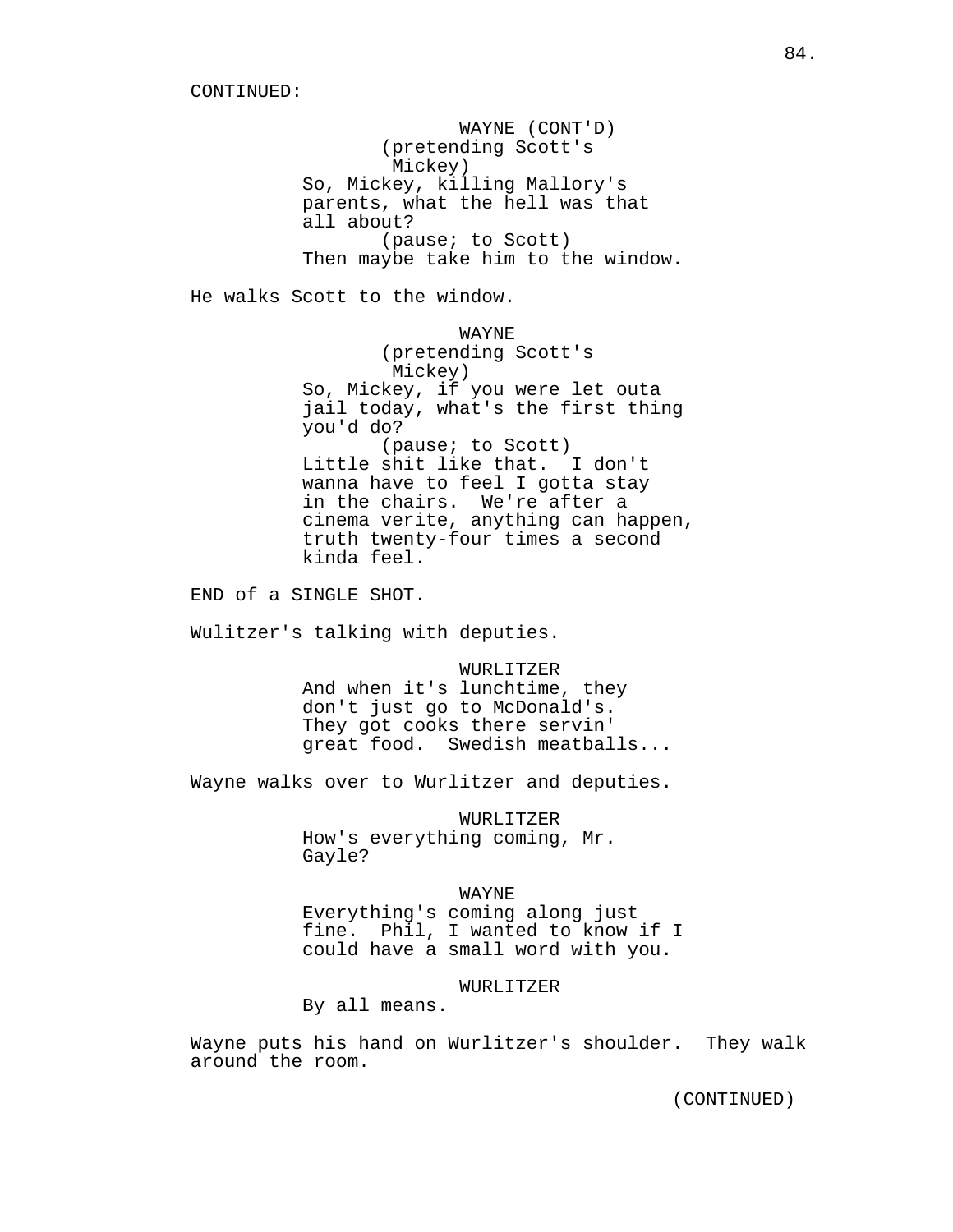You met the kids I have working for me? Great bunch, aren't they?

WURLITZER

Oh yes, indeed. Top flight.

#### WAYNE

Scott, genius cameraman. Roger, magician with sound. Unruly Julie, I could sooner do without my arm than Unruly Julie.

### WURLITZER

Is that her real name?

#### WAYNE

Just a little nickname. Yep, they're my kids and they're all I need. After working together these past coupla years, we're like well-oiled machinery. No, more like a formula race car. No, scratch that one, too. What we're really like is a Swiss watch. Small, intricate, compact ... it shouldn't work as well as it does, but it does. Because of the craftsmanship, the expertise, and the artist's loving hand.

Wayne gives Wurlitzer a moment to digest this.

WURLITZER

I see.

WAYNE Now, Phil, I don't know if you've ever been on a set before --

#### WURLITZER

(proudly) Ya know, I was.

WAYNE (acting surprised) Really?

#### WURLITZER

I was on 'The Dukes Of Hazzard' set about eight years ago.

85.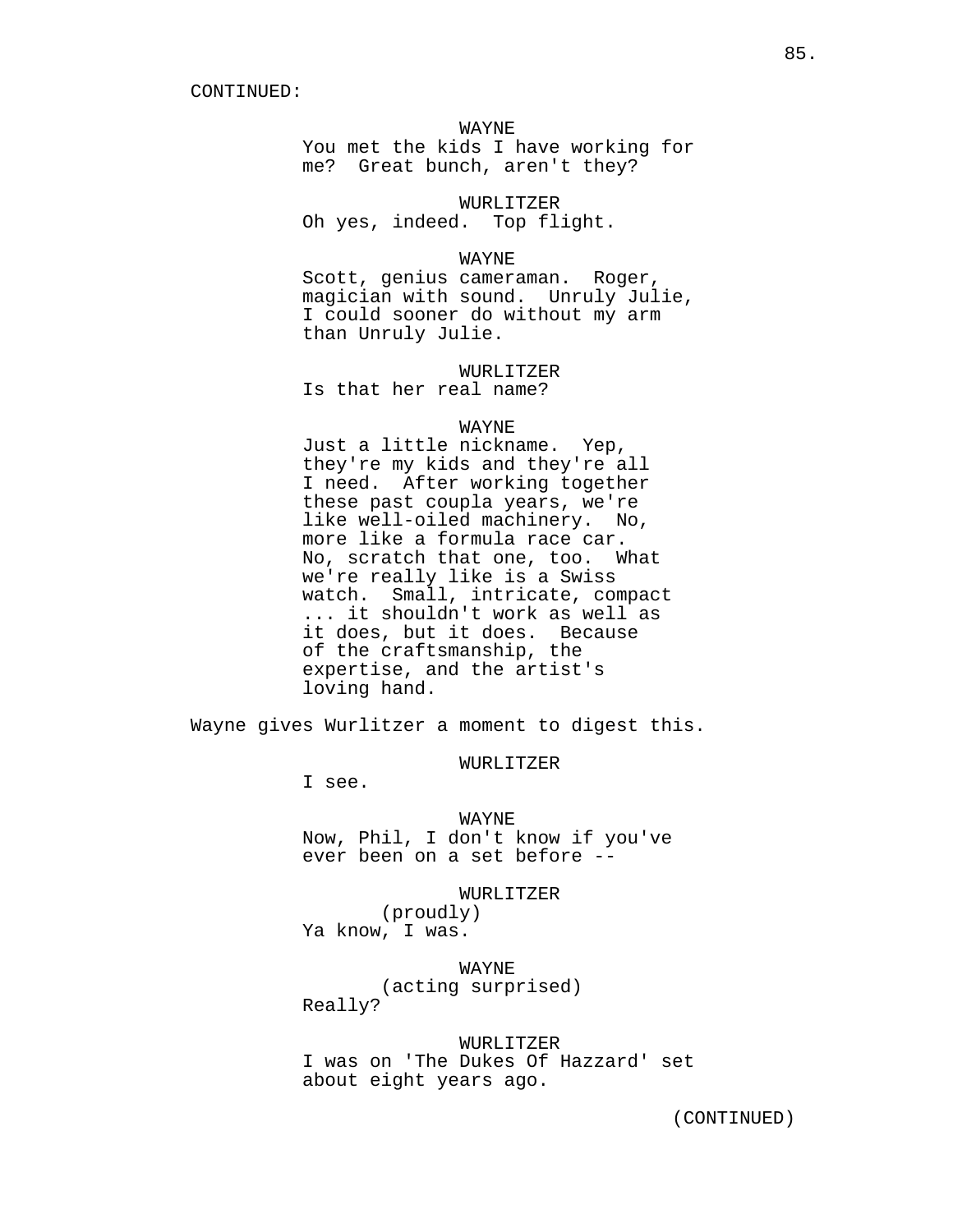# (still acting surprised)

Well... small world. Well, then, you know first-hand how Hollywood does things. Lights all over the place, generators, a hundred and fifty crew members --

WURLITZER Oh, that 'Dukes Of Hazzard' show, there was probably ninety-five people there, maybe more.

WAYNE See what I mean? It's a funny business, isn't it?

WURLITZER

It sure is.

WAYNE They got an asshole over here. (pointing to his left) An asshole sitting down reading a magazine over there. (points to his right) An asshole perched up there. (points straight up) Assholes everywhere. Hey, maybe if we were doin' that kiss, kiss, bang, bang stuff we'd need all those assholes, too. What we're about is intimacy. We're about two people having a conversation. Say I was interviewing you. All I want you to worry about is what I ask you. I want a trust to develop. If you're thinking about all this... (indicates the hustle and bustle of a set) ... you're not going to relax, a trust won't develop, we'll be talking at each other instead of to each other, there will be no chance for intimacy.

Wayne gives Wurlitzer a chance to take this in.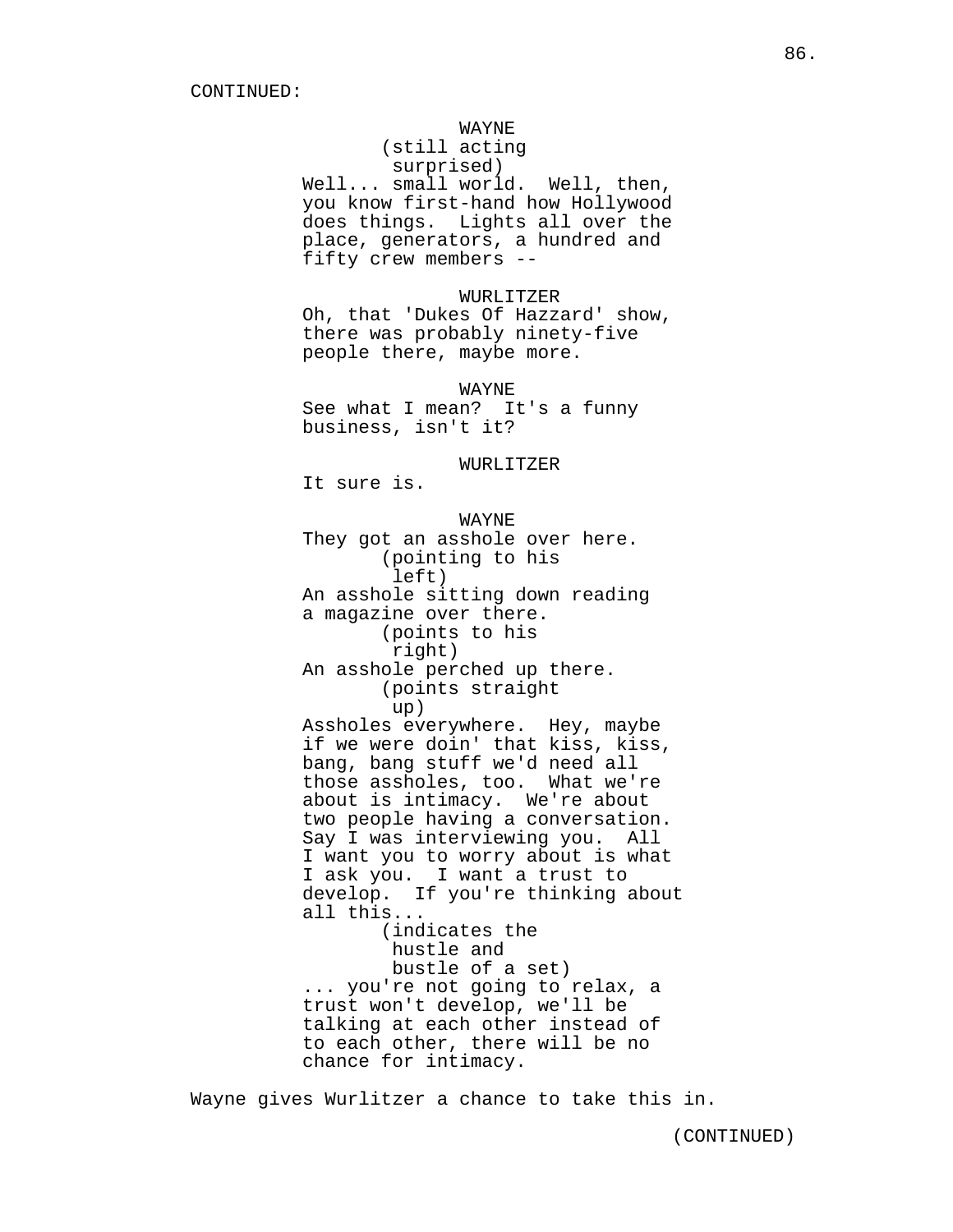That's why my crew is only three... an invisible three. (switching gears) Which brings me to what I wanted to talk to you about. I have to get Mickey Knox to relax... Mickey Knox to share what he's never shared before... Mickey Knox to open doors which till today have been closed. Well, how can we expect him to do that when we got Los Angeles County deputy sheriffs up the ass.

Suddenly, things get short between the two men.

#### WURLITZER

(snorts) Well, just what the hell do you expect me to do?

## WAYNE

Lose 'em.

#### WURLITZER

Mr. Gayle, do you have the slightest idea how dangerous Knox is?

WAYNE

Mr. Wurlitzer, I assure you, I am very familiar with Mickey Knox's career.

Now they're out and out angry.

#### WURLITZER

Since he and his wife have been in custody, they've killed --

#### WAYNE

Don't recite the facts to me. I'm sure I know 'em better than you do.

### WURLITZER

Well, let me let you in on one fact you obviously don't know. If I were to take my men away, Mickey Knox would snap your neck like a twig.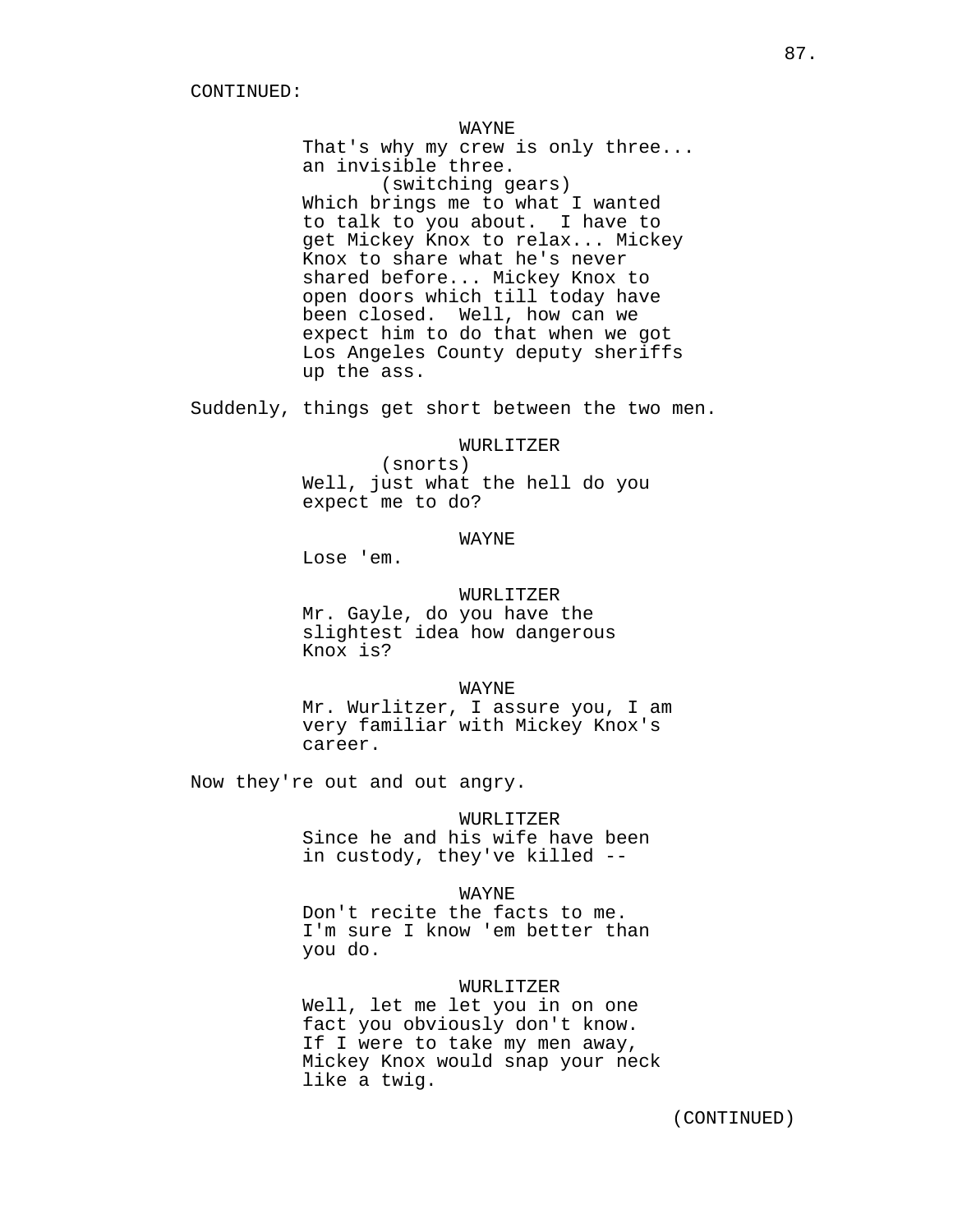One... I can take care of myself. I grew up in a tough neighborhood, and I've handled some pretty rough customers in my day. Mickey Knox doesn't scare me. Two... I'm a journalist, and I'm prepared to take that risk. Three... it ain't gonna happen. Believe me when I tell you, it is in Mickey Knox's own best interest to play this game according to Hoyle. (pause) Wait a minute. We've gotten into an adversary relationship here, which is not what I want. (pause) But seriously, Phil, look at this.

Wayne scans the room, counting the deputy sheriffs.

WAYNE

(counting) We got one... two... three... four... five... six... seven... eight. I mean Jesus Christ, Phil, that's too much. Let's lose some of these guys.

WURLITZER Wayne, if it was anybody else --

### WAYNE

Phil, I'm just scared he's gonna clam up on me with all these sheriffs all over the place. They hate him. He hates them. What kinda intimacy am I gonna create with all this hate in the air. Even you and I feel it.

WURLITZER What are we talking about?

#### WAYNE

Two guys?

WURLITZER Okay. I'll take two guys off.

### WAYNE

No, no, no, no, no, no, I mean only two guys.

88.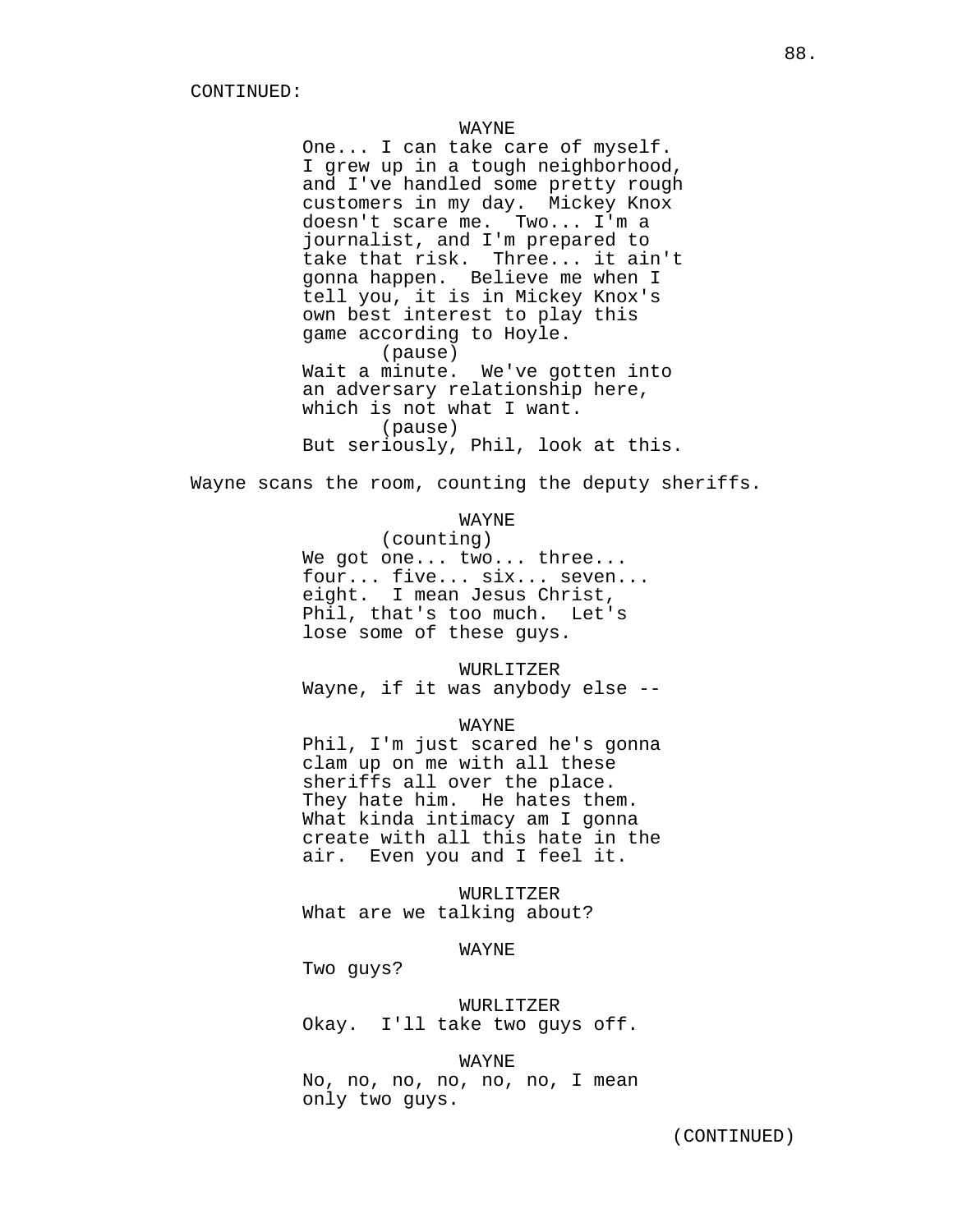## WURLITZER I can't do that. Five guys.

WAYNE

Three.

WURLITZER I'll cut it in half. Four guys, but that's it.

INT. MICKEY'S CELL - DAY

Mickey lays on his bed with his hands behind his head.

CAMERA DOLLIES BACK to include the bars of Mickey's cell door in the f.g. as TWO DEPUTY SHERIFFS ENTER FRAME and slide it open. The Deputies each carry shotguns and a shit load of chains and shackles.

> DEPUTY #1 On your feet! Turn your face to the wall.

Mickey gets up.

### MICKEY

Now what you're supposed to say is: 'Five minutes, Mr. Knox.'

O.S. the CELL DOOR SLAMS closed.

CUT TO:

INT. MALLORY'S CELL - CLOSEUP OF MALLORY - DAY

asleep in her bunk. The ECHO of Mickey's CELL DOOR wakes her with a jolt.

> SCAGNETTI (O.S.) Rise and shine, Mallory!

Mallory springs out of bed, and into a fighting stance.

CAMERA WHIP PANS to Scagnetti, inside her cell, flanked by two deputies with shotguns. The deputies are Bingham and Washington.

> SCAGNETTI Beautiful day for a drive, isn't it?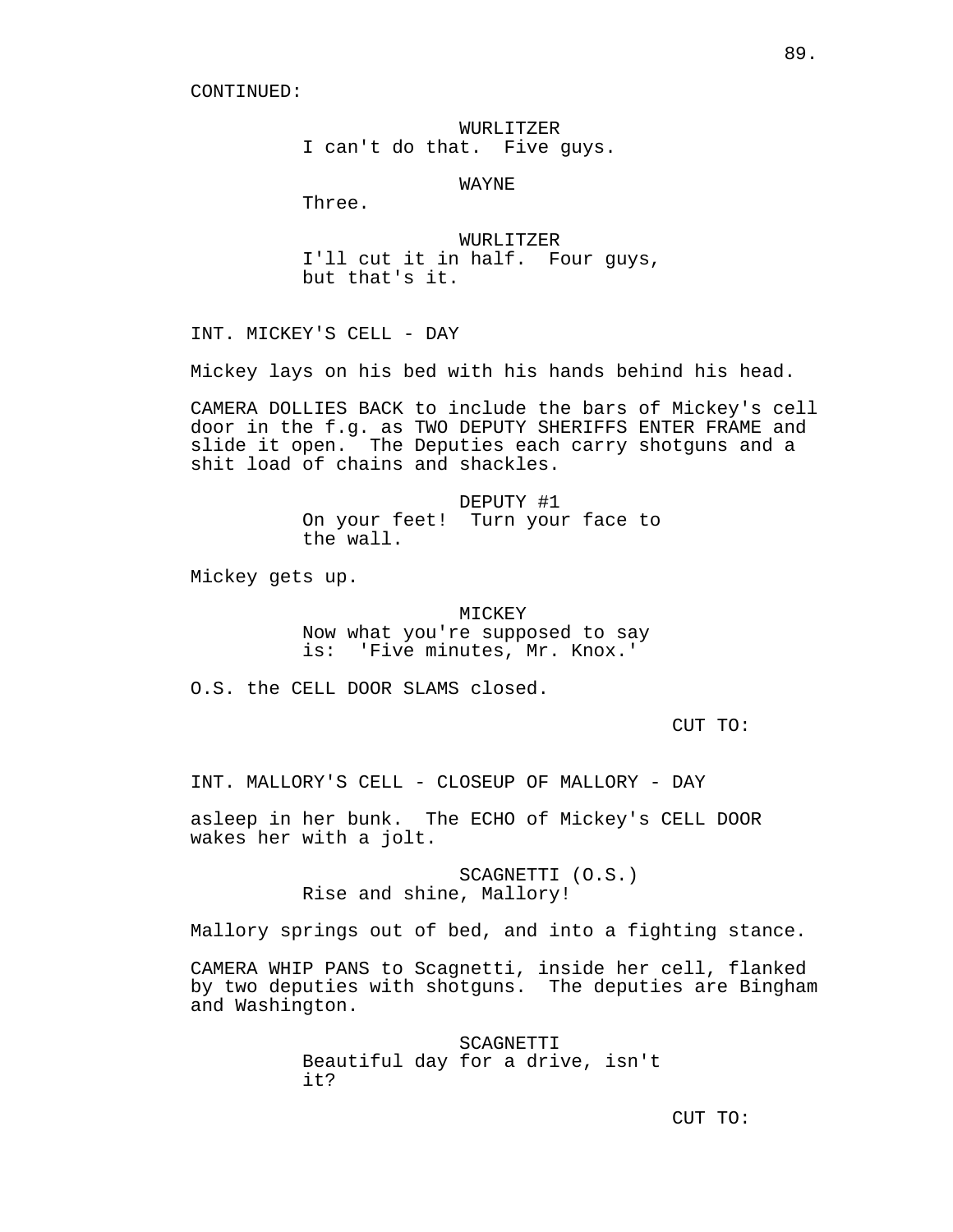CLOSEUP of Mallory's bare feet walking in front of Bingham and Washington's shiny black shoes.

The sound of Mallory's BARE FEET SLAPPING the CONCRETE floor, along with the CLIP-CLOP-CLIP-CLOP of the deputies' shoes, reverberates throughout the scene.

Mallory walks slightly ahead of the two shotgun-wielding deputies, when Scagnetti slips in beside her. He lights up a cigarette with his Zippo, and takes a long drag.

> SCAGNETTI It's a long trip to Bakersfield. Long and hot. Ever been to Bakersfield?

Mallory looks straight ahead.

SCAGNETTI See, I've been there twice. And I'm not lookin' forward to goin' back. But I'm in and out. You, on the other hand, sweetheart, are gonna spend the rest of your life there. Now that's what I call cruel and inhuman punishment.

Mallory shows no emotion, just keeps on walking.

SCAGNETTI Course you're not gonna give a shit. 'Cause when the good doctors get through givin' you the zap... (puts his finger next to his temple, pantomimes being electrocuted) ... you won't know where the hell you are. They'll just put you on a window sill, and water you every other day.

Mallory lets out a big yawn.

INT. SUPPLY ROOM - DAY

Wayne stands at the window speaking to Scott, Roger and Unruly Julie. On the other side of the room, Wurlitzer and his entourage of deputies are yucking it up, and occasionally bursting into laughter.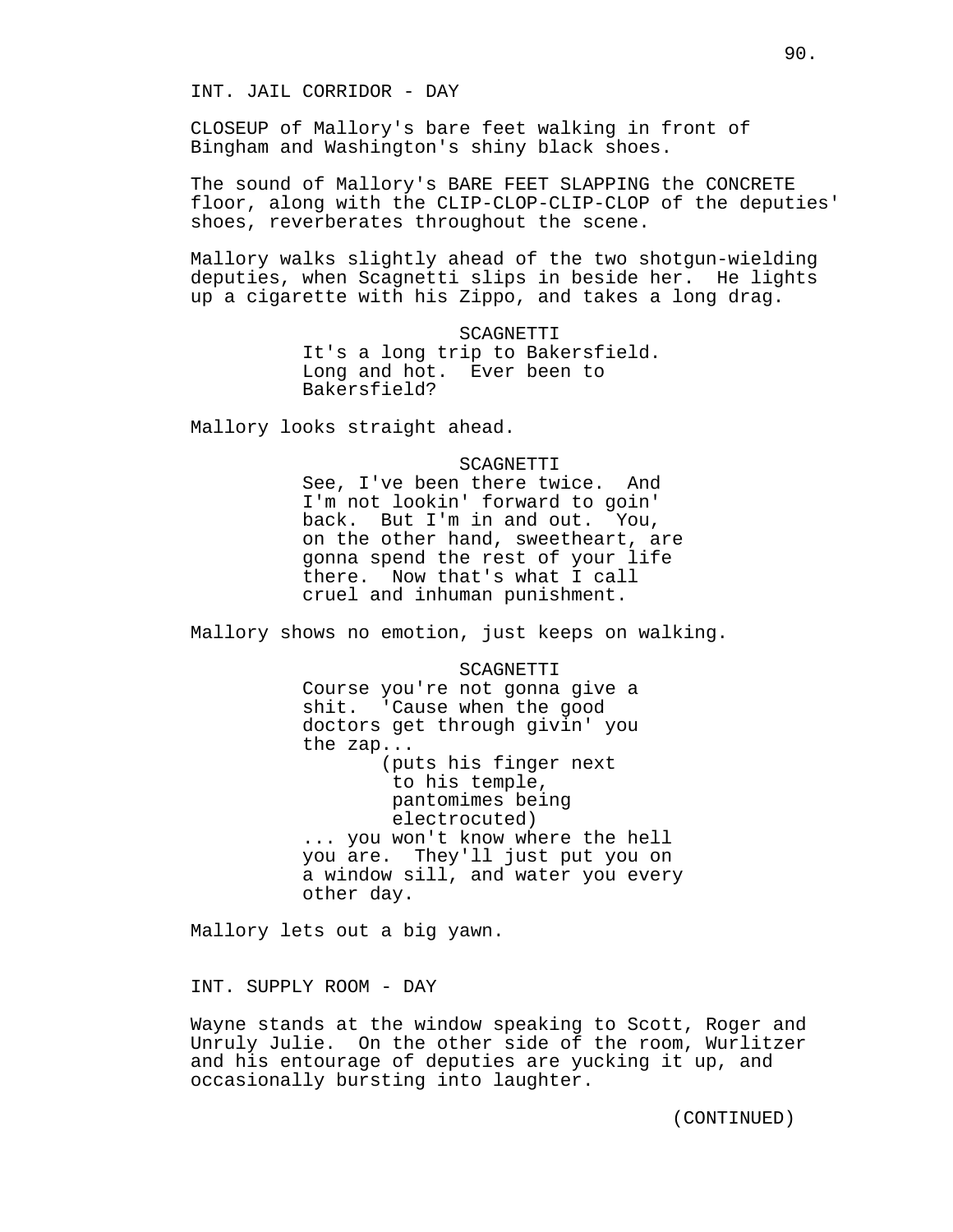(to his crew) And when he gets here, it's no dickin' around time. Make him up, clip a mike on him, then leave him alone. I don't want you talking to him. I don't want you getting into his face. I want you hiding behind your gear. You are invisible.

CAMERA PANS tO the door as two deputies lead Mickey into the supply room. Mickey is shackled head to toe, it's a wonder how he can still walk.

> WAYNE (to his crew) Okay, break.

Wayne's team disburses.

WURLITZER Okay, boys, lets start undoing him.

Two deputies hold shotguns to Mickey's head, while two others start unlocking the chains. As they do, Mickey looks at Wayne.

Wayne approaches Mickey.

MICKEY

(to Wayne) Okay now, before we get started here, there's a few things we have to get clear about.

WAYNE

All right, Mickey.

MICKEY Let's discuss it when I'm unbound.

CAMERA HOLDS ON Mickey standing still as the two deputies remove the chains.

INT. HOLDING CELL - DAY

CAMERA IS INSIDE a holding cell FIXED ON the cell door. The cell door is unlocked, then opened. The two deputies bring Mallory inside. Scagnetti wanders in, trailing behind.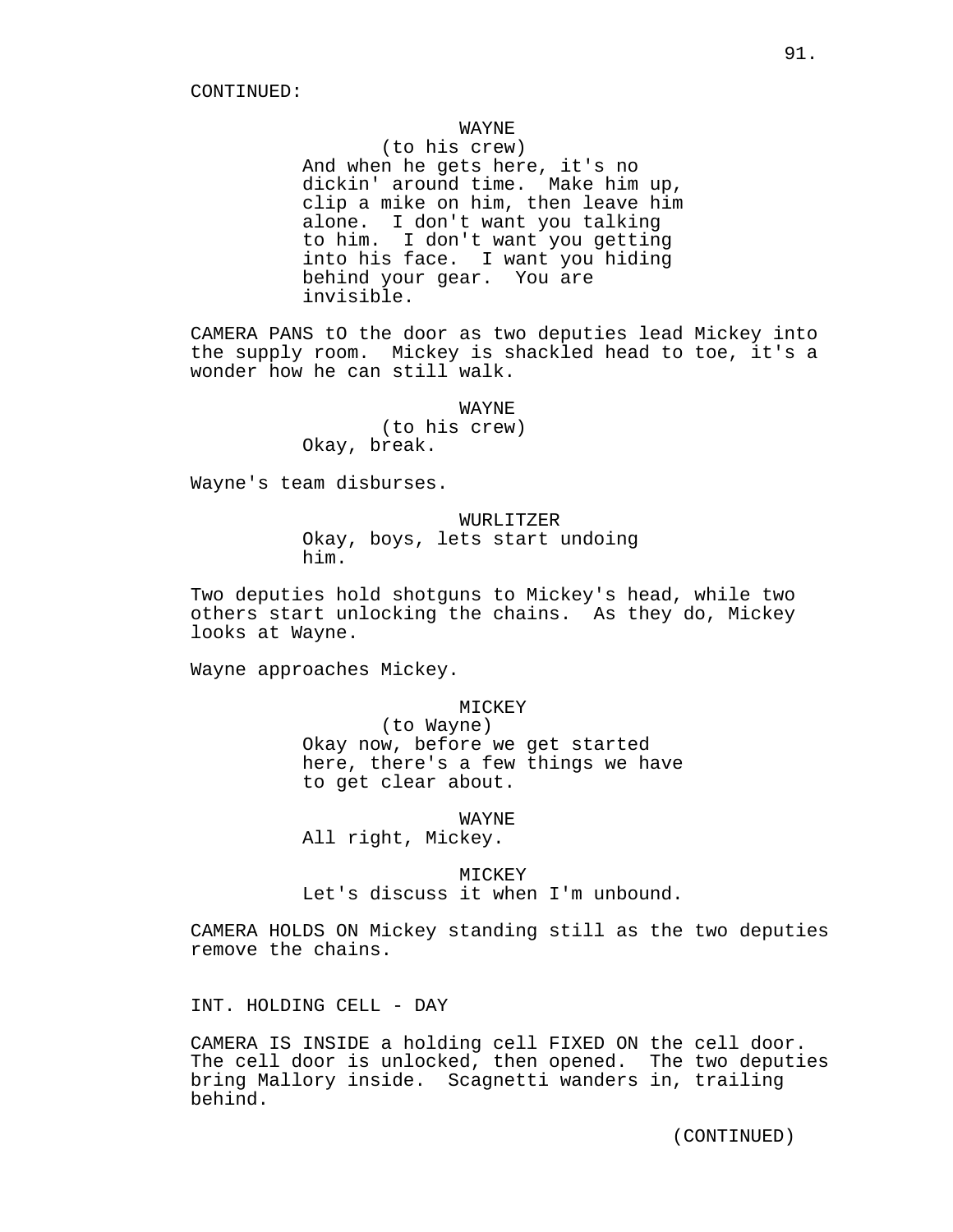Bingham pumps his shotgun slide and places the barrel next to Mallory's head. Washington unlocks the cuffs around Mallory's wrist.

Mallory's silent.

Scagnetti leans up against the wall, smoking his cigarette.

> BINGHAM Turn around and face the wall!

Mallory does.

Binghim and Washington move to the door.

SCAGNETTI Wait outside for a second, fellas.

BINGHAM

We're not supposed --

SCAGNETTI Don't worry about it.

Bingham and Washington move outside.

Scagnetti takes out his gun and tosses it to Washington. Before they can protest, Scagnetti closes the door.

Mallory stands in the middle of the cell, motionless, her back to him.

Scagnetti walks up behind her.

Mallory doesn't move.

SCAGNETTI

Want a smoke?

Mallory's steel eyes glare at Scagnetti.

SCAGNETTI C'mon, I already lit one for you. I know you smoke.

Mallory doesn't respond. Scagnetti takes the cigarette from his mouth puts it between Mallory's lips. HOLD ON CLOSEUP of Mallory.

> SCAGNETTI I was reading the file on you. You know what it said? (MORE)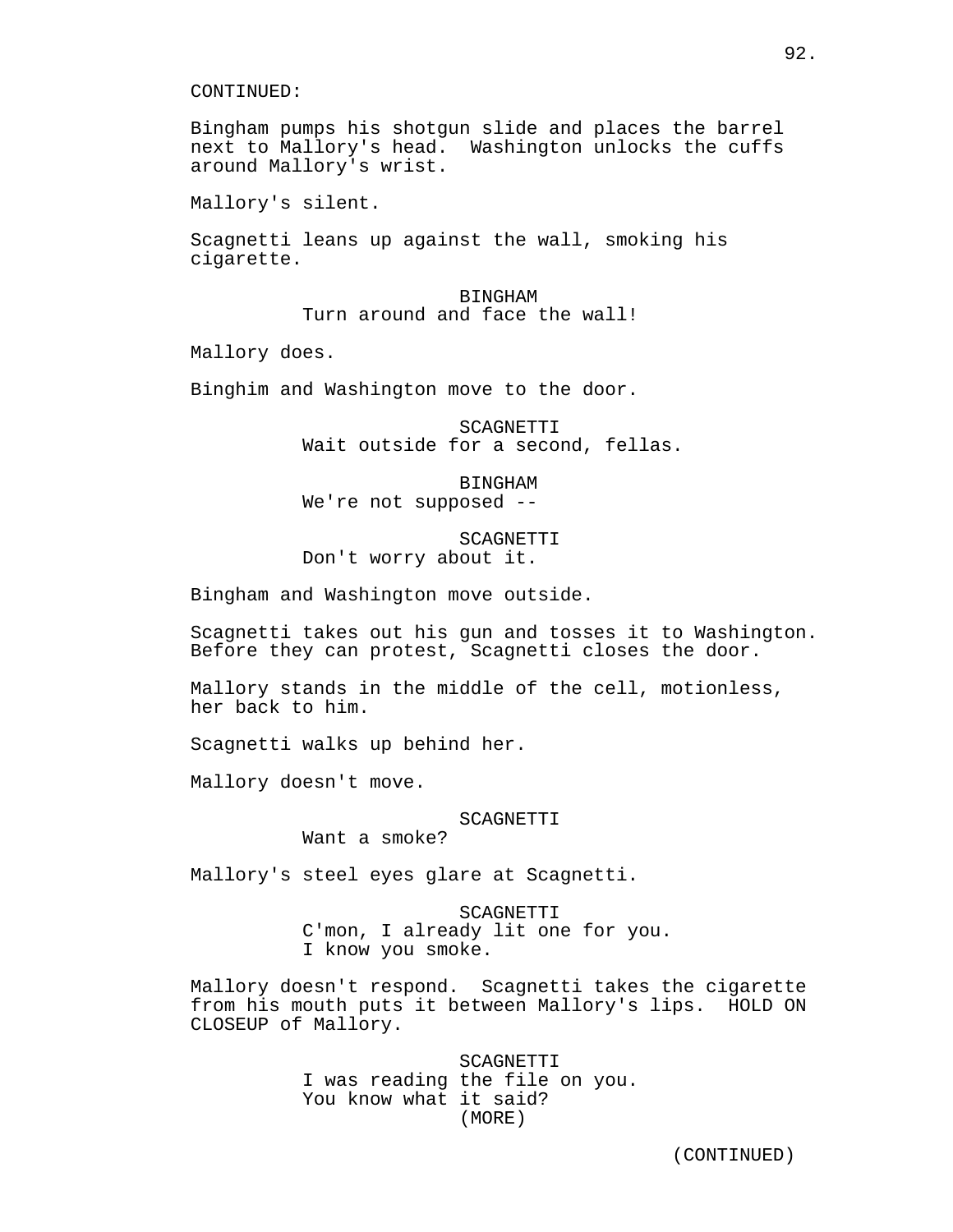SCAGNETTI (CONT'D) It said during your trial, whenever they put you on the stand, no matter what they asked, your answer was always the same... 'I love Mickey.' It also says that when they gave you a polygraph, 'I love Mickey' was the only thing you said that registered as the truth.

Scagnetti appears AT the SIDE OF FRAME next to Mallory.

SCAGNETTI Who are you supposed to be? Squeaky Fromme? Is that it? Is Mickey your Charles Manson? Is Mickey Jesus? Is that the attraction? Or does he just got a big dick?

Scagnetti changes to Mallory's other ear.

SCAGNETTI That's it, isn't it? Mickey's got a big donkey dick.

Scagnetti presses closer.

### SCAGNETTI

Can you remember the last time you fucked? Huh? What I want you to do is close your eyes and remember... remember the last time ol' Mickey gave you the high hard one. Are ya thinkin' about it? Good. Remember it. Don't ever forget it cause it ain't never gonna happen again. Cause when they get through with all that electroshock shit they got lined up for you two, Mick's dick ain't gonna be worth shit.

Mallory spits the lit cigarette into Scagnetti'e face. Scagnetti spins her around and slaps her.

#### SCAGNETTI

Look. You're gonna sit here for a couple hours while I finish up the arrangements. The reason they picked me to be your chaperone is they know I won't hesitate to put a bullet in you.

93.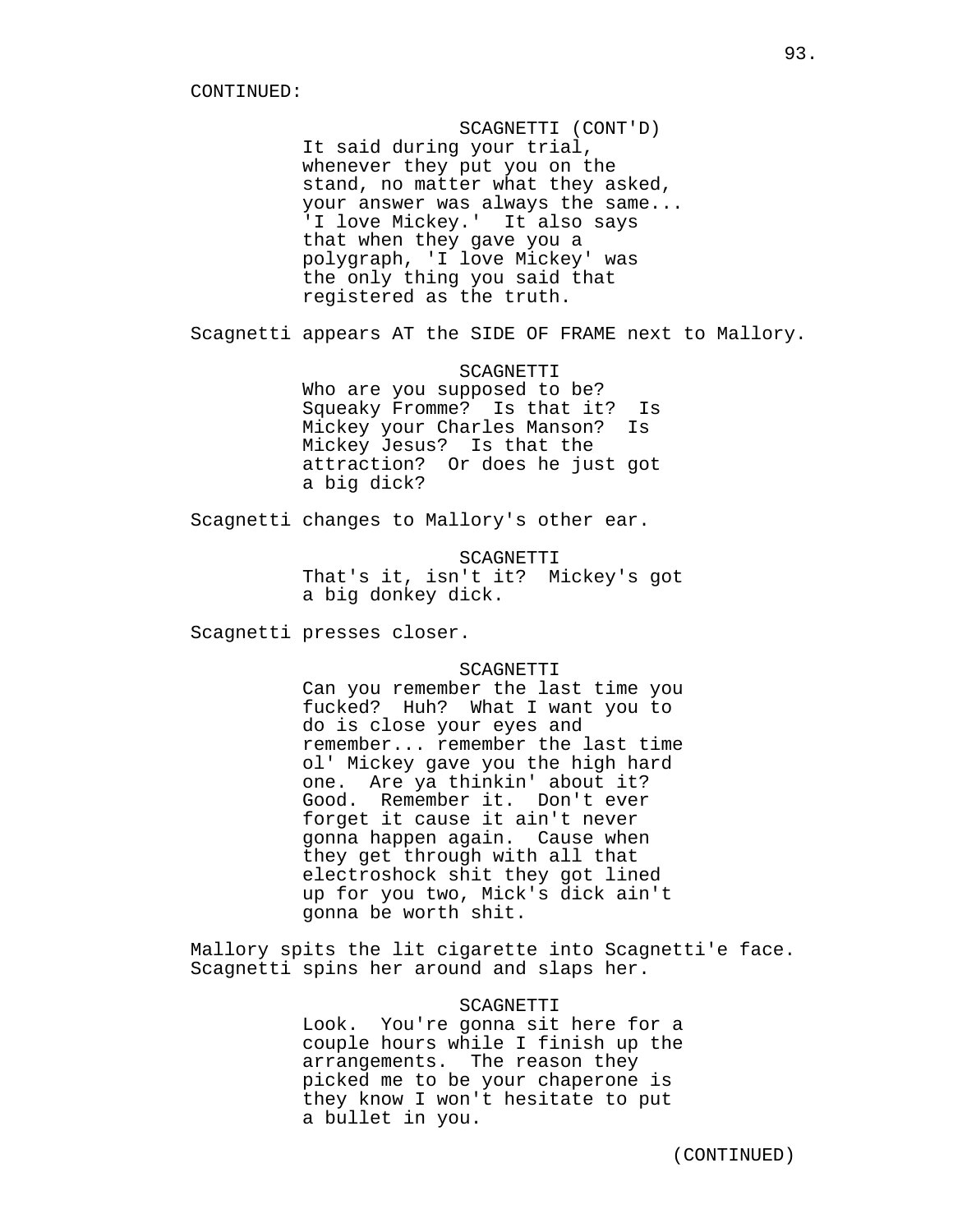Scagnetti has Mallory clutched tightly by her shoulders.

SCAGNETTI So, during our journey, if any wild hairs spring up on your ass, you'd better slap a muzzle on 'em! Fuck with me, bitch, even a little bit, you're gonna get accidentally shot! Comprende?

Mallory looks at him for a moment, then gives him a massive head butt. As we hear the CRACKING of his NOSE, Scagnetti lets out a horrible scream.

EXT. HOLDING CELL - DAY

Bingham and Washington fumble with the keys to open the cell door.

INT. HOLDING CELL - DAY

Bingham and Washington burst through the door to find Scagnetti face down on the ground.

Mallory's standing, her foot pressed against the middle of Scagnetti's back, pulling his arms behind him trying to break his back. His body is bending like a branch, and he's screaming.

The two deputies proceed to beat the shit out of her with their shotguns.

Scagnetti rolls around in the b.g., holding his bloody nose, screaming.

> SCAGNETTI She broke my fucking nose! That bitch broke my nose!

Washington comes over to him and helps him up.

SCAGNETTI (blood down his face) She broke my nose.

WASHINGTON

I'll fix it.

He grabs Scagnetti's nose, then snaps it back into place. Scagnetti lets out another horrible scream, and hops up and down from the pain.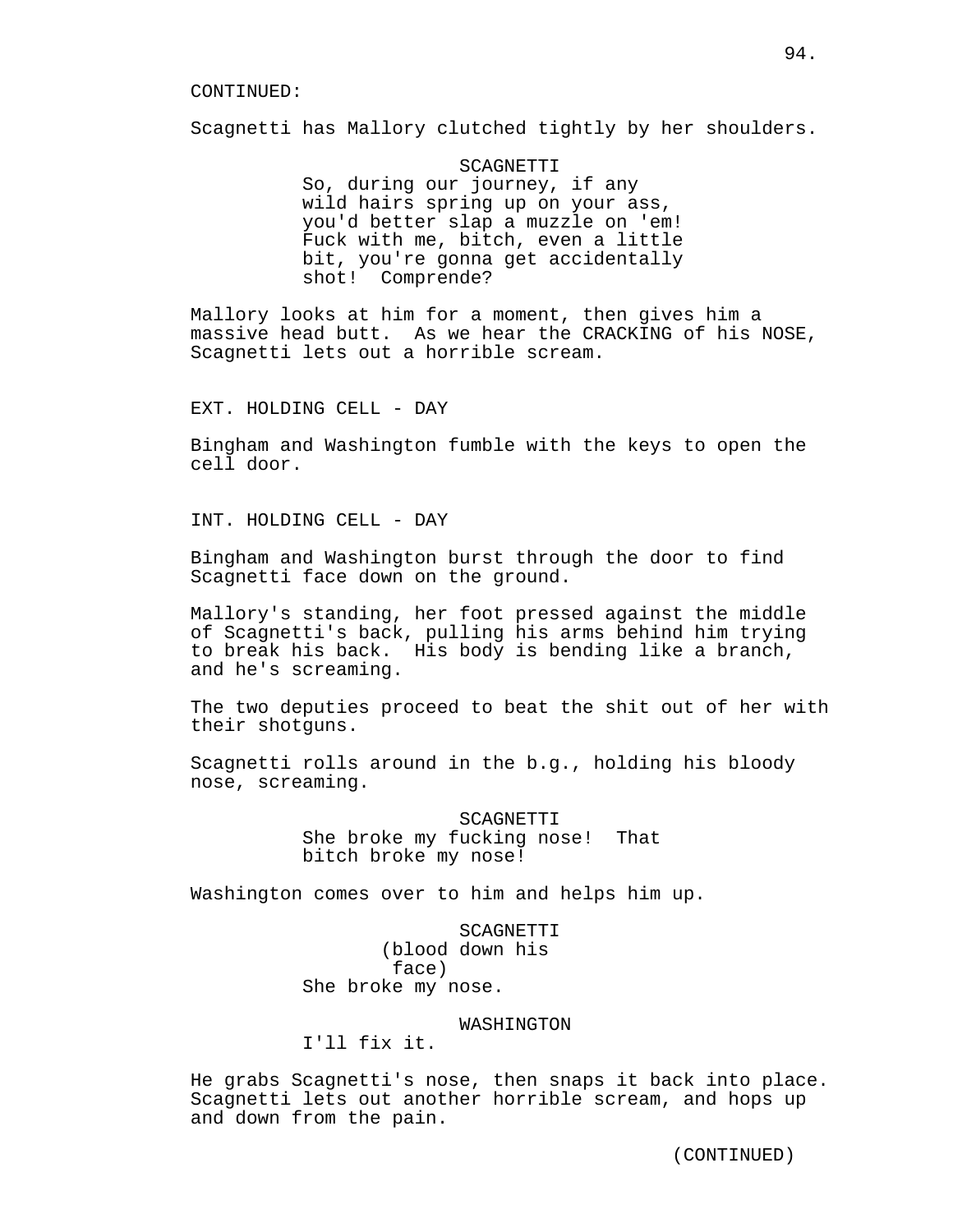When the rush of pain passes, Scagnetti brings his hands down from his face, looking over at Mallory.

Bingham has Mallory in the corner of the cell with the shotgun barrel placed in her mouth.

CLOSEUP - SCAGNETTI

He's a hand grenade with the pin pulled.

### SCAGNETTI

Hold her, boys.

Scagnetti walks to the corner where Mallory is. The shotgun barrel's out of her mouth. Bingham and Washington stand on either side of her, holding her in place.

Scagnetti grabs a can of mace from Washington's belt, and brings it up to Mallory's face.

Mallory and Scagnetti trade looks.

Scagnetti gives her an intense blast of mace right in the face, eyes, and all down her body.

Mallory crumples to the floor, screaming in agony.

TWO SHOT - BINGHAM AND WASHINGTON

looking down at Mallory on the ground. We can hear Scagnetti still SPRAYING her. They can't look at this anymore.

Mallory wiggles on the floor as Scagnetti continues spraying her all over her body.

CLOSEUP - SCAGNETTI

His bloody face smiling. We hear the sound of the CAN of mace RUNNING EMPTY. It SPURTS to a stop.

Scagnetti rises up to the two deputies. He hands the empty can back to Washington.

> SCAGNETTI I want this filled before we leave.

The three men walk out of the holding cell, closing and locking the door behind them. We can still hear Mallory's SCREAMS of excruciating pain.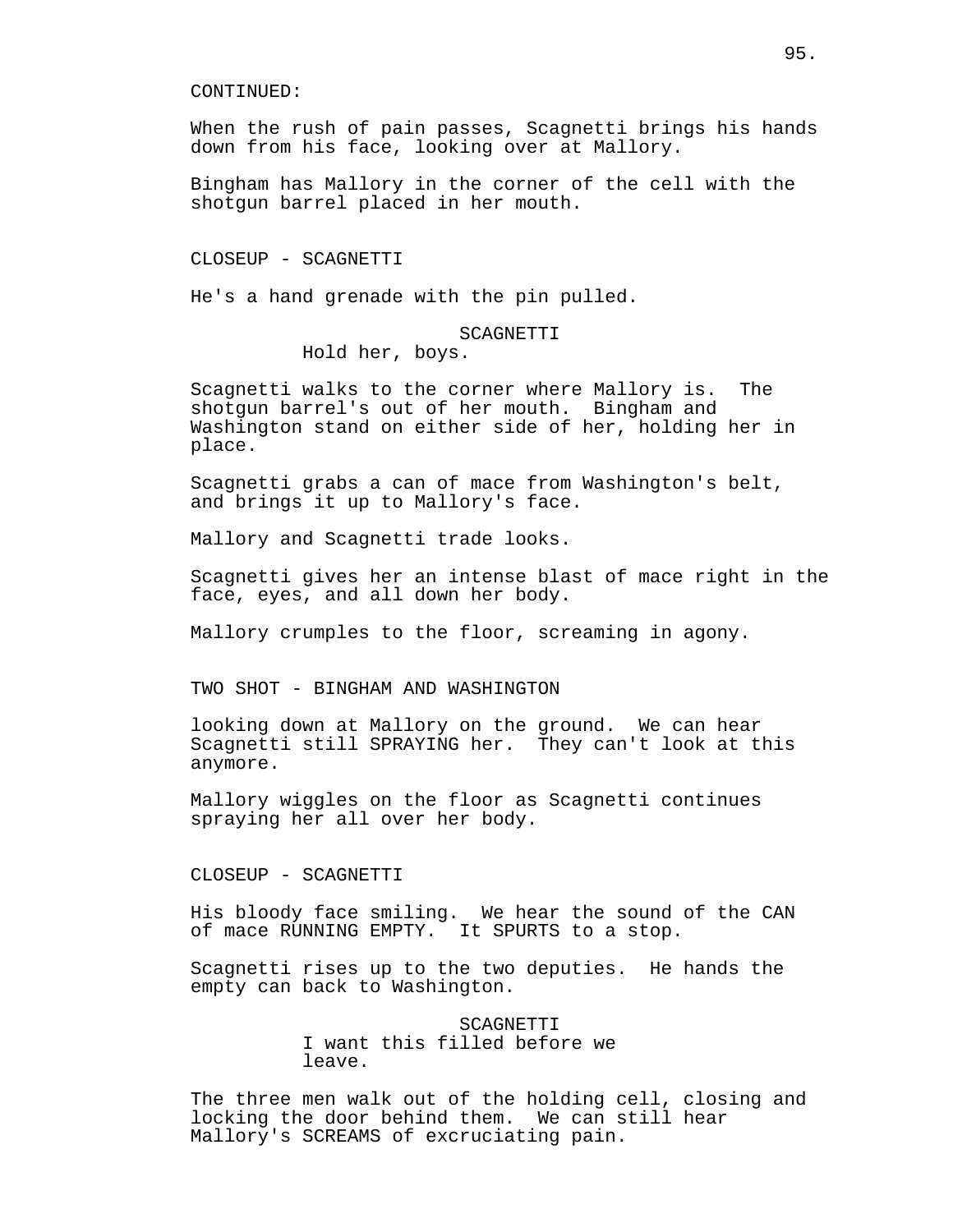INT. SUPPLY ROOM - DAY

Mickey's sitting in a chair eating a donut. Roger's attaching a microphone to his shirt. Unruly Julie's applying make-up to Mickey's face.

> MICKEY (to Unruly Julie) How come you never talk?

ROGER She was born without a tongue.

MICKEY (repulsed) Oh my God! (to Unruly Julie) Sorry.

Unruly Julie shrugs her shoulders like "what ya gonna do" and continues applying pancake.

Wayne and Wulitzer talk.

WAYNE So we got a deal. Four deputies --

WURLITZER

And me.

WAYNE Why don't we make it three

deputies and you?

WURLITZER Why don't I have Mickey thrown back into his cell and we can forget the whole thing?

### WAYNE

Chill out, Phil. Four deputies and you, I can live with that. We're about ready to go here, so let's get rid of these other assholes.

WURLITZER Don't call my men assholes.

WAYNE

I didn't mean they were assholes. I mean if they're leaving, get 'em outta here.

96.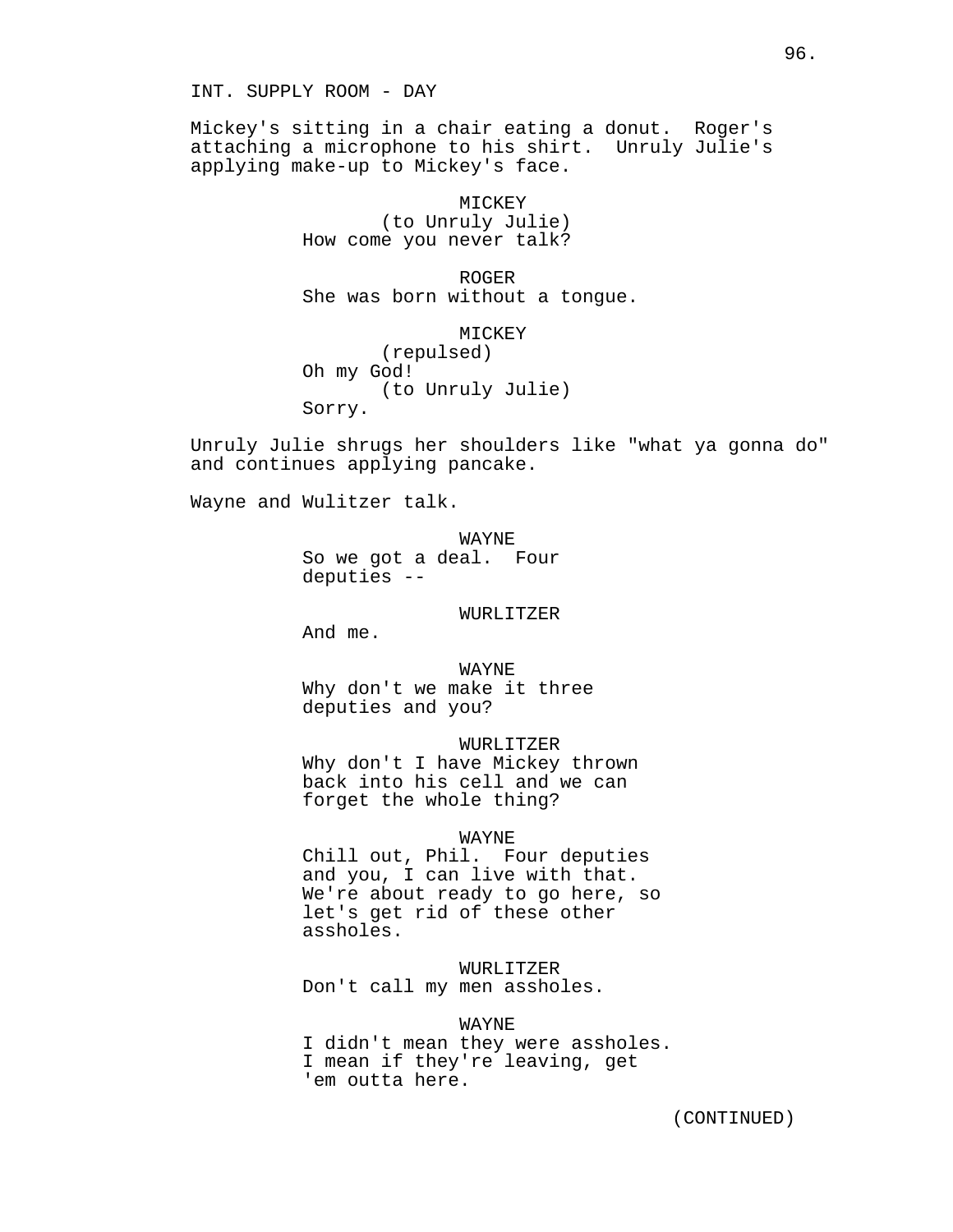Wayne leaves Wurlitzer and goes over to Scott, who's setting up a light stand.

WAYNE

Okay, Scotty, we're stuck with four of these assholes. Now I want to create the illusion that this is just Mickey and I chewin' the fat all by ourselves. So make sure you don't film these assholes. I don't want to see 'em on film ever. Oh, and 'Live at Five' slated our spot as human interest which means we'll go live at just after five-thirty.

Wayne exits to reveal Mickey in b.g.

Wurlitzer's speaking with his four deputies.

#### WURLITZER

This asshole's tryin' to tell me what I'm gonna do in my jail. Fuck him! This nanderfuck doesn't know what he's dealin' with here, but we do. And if shit happens, he ain't gonna be responsible, we are. So keep your shotguns out, your fingers on the triggers, and be ready to fire at a moment's notice.

BACK TO MICKEY

alone IN FRAME, sitting in a chair and eating a donut. He takes a big bite.

### ROGER

Say something.

MICKEY (mouthful of donut)

What?

#### ROGER

Anything.

Mickey swallows the bite the donut, pauses, then recites a poem.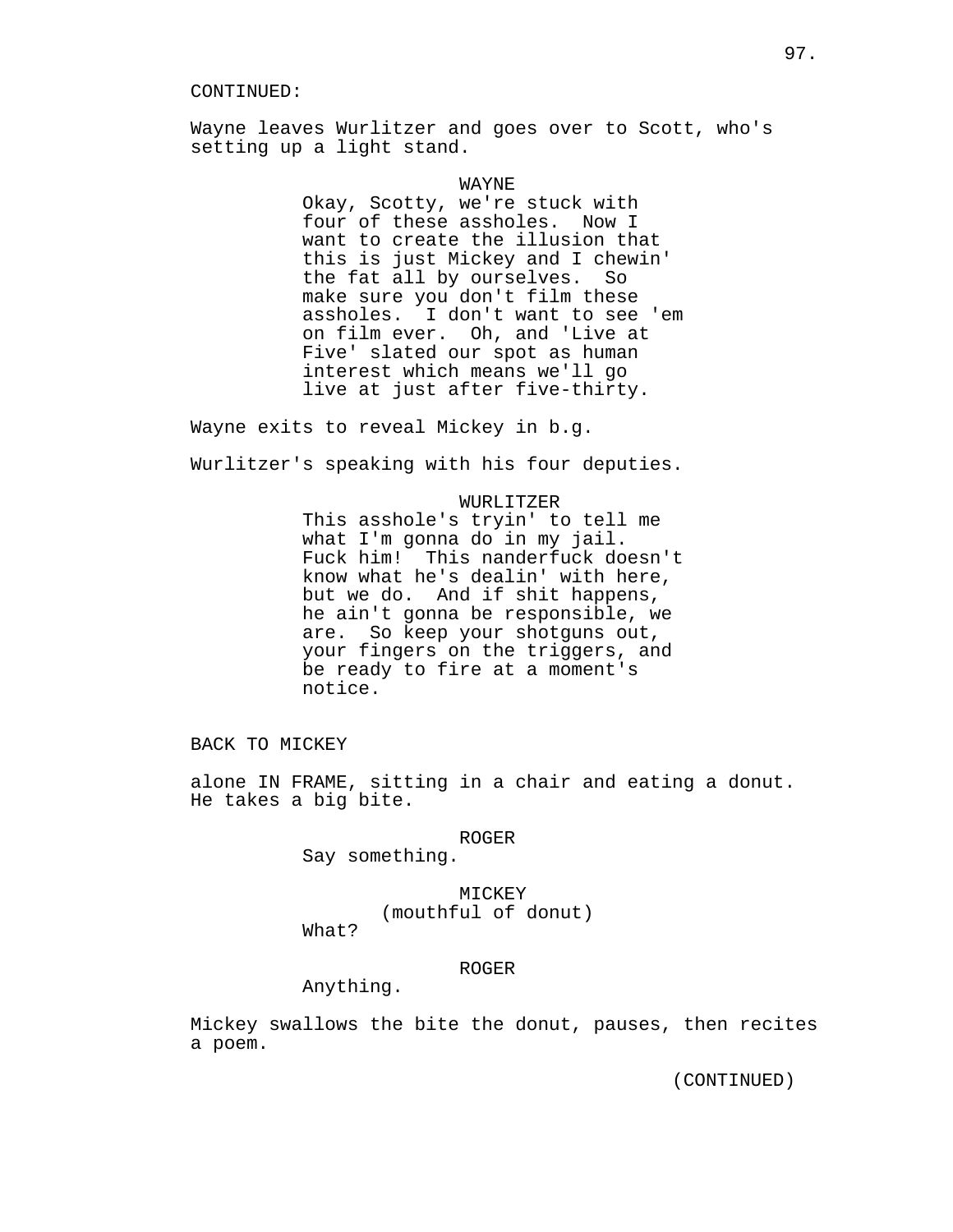#### MICKEY

(talking in rhyme) I stand amid the roar Of a surf tormented shore, And I hold within my hand Grains of the golden sand -- How few! Yet how they creep Through my fingers to the deep, While I weep -- while I weep! O God! Can I not grasp Them with a tighter clasp? O God! Can I not save One from the pitiless wave? Is all that we see or seem But a dream within a dream?

Mickey bites into the donut.

MICKEY (mouthful of donut) How was that?

Roger joins him IN FRAME and adjusts the mike.

ROGER

Ah... fine. Let me make an adjustment here, and we'll be ready to rock 'n roll. Oh... uh, the dumbass at the donut place put a chocolate cream-filled in I asked for in your box.

MICKEY

There's a chocolate cream-filled in there?

ROGER Yeah. Ya see, I ordered that special.

MICKEY Tough titty, it's mine now.

ROGER Look, I'll trade you.

Wayne ENTERS FRAME.

#### WAYNE

Roger, enough with the fucking donuts! What did I tell you. Stop bothering Mickey, and get behind your nagra.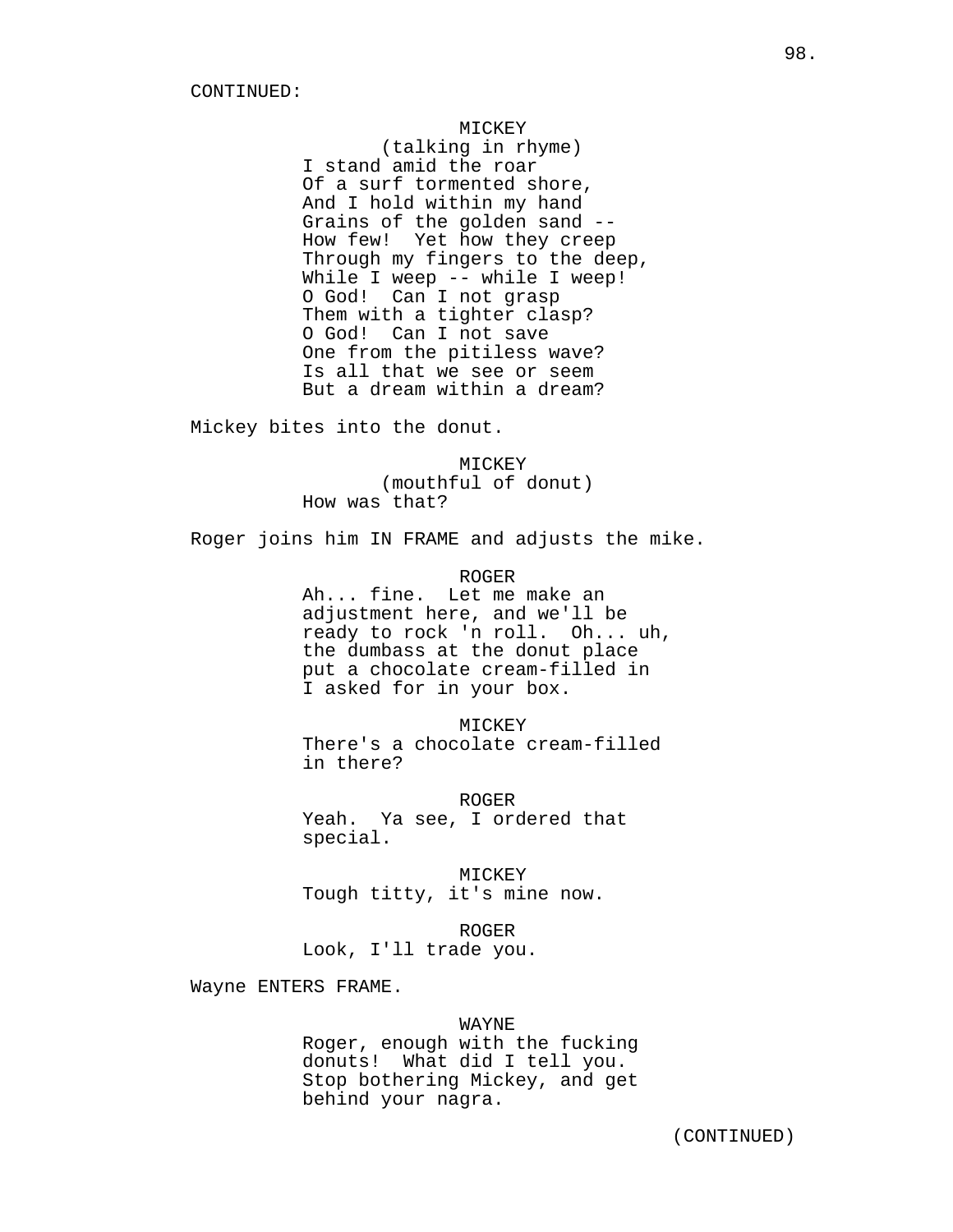## ROGER

(to himself) Fine. Roger, what the hell are you doing? You're bothering the serial killer.

Roger EXITS FRAME.

Wayne grabs a chair and sets it in front of Mickey.

WAYNE

Sorry about that.

**MICKEY** 

Don't worry about it.

WAYNE

We're about ready to go here. Are you ready?

MICKEY

Let's do it.

Wayne smiles and EXITS FRAME.

WAYNE (O.S.) Okay people! Let's start to settle down here.

CUT TO:

INT. SUPPLY ROOM (16MM - BLACK & WHITE) - DAY (MINUTES LATER)

Scene is now SHOT THROUGH Scott's CAMERA which holds an EXTREME CLOSEUP of Mickey's eye. CAMERA FOCUSES then PULLS OUT to include his whole face.

> WAYNE (O.S.) Are you comfortable?

Mickey looks to Wayne OFF SCREEN and nods.

Roger?

ROGER (O.S.)

Rockin'!

WAYNE (O.S.)

WAYNE (O.S.)

Scotty?

SCOTT (O.S.) Rollin'... and speed!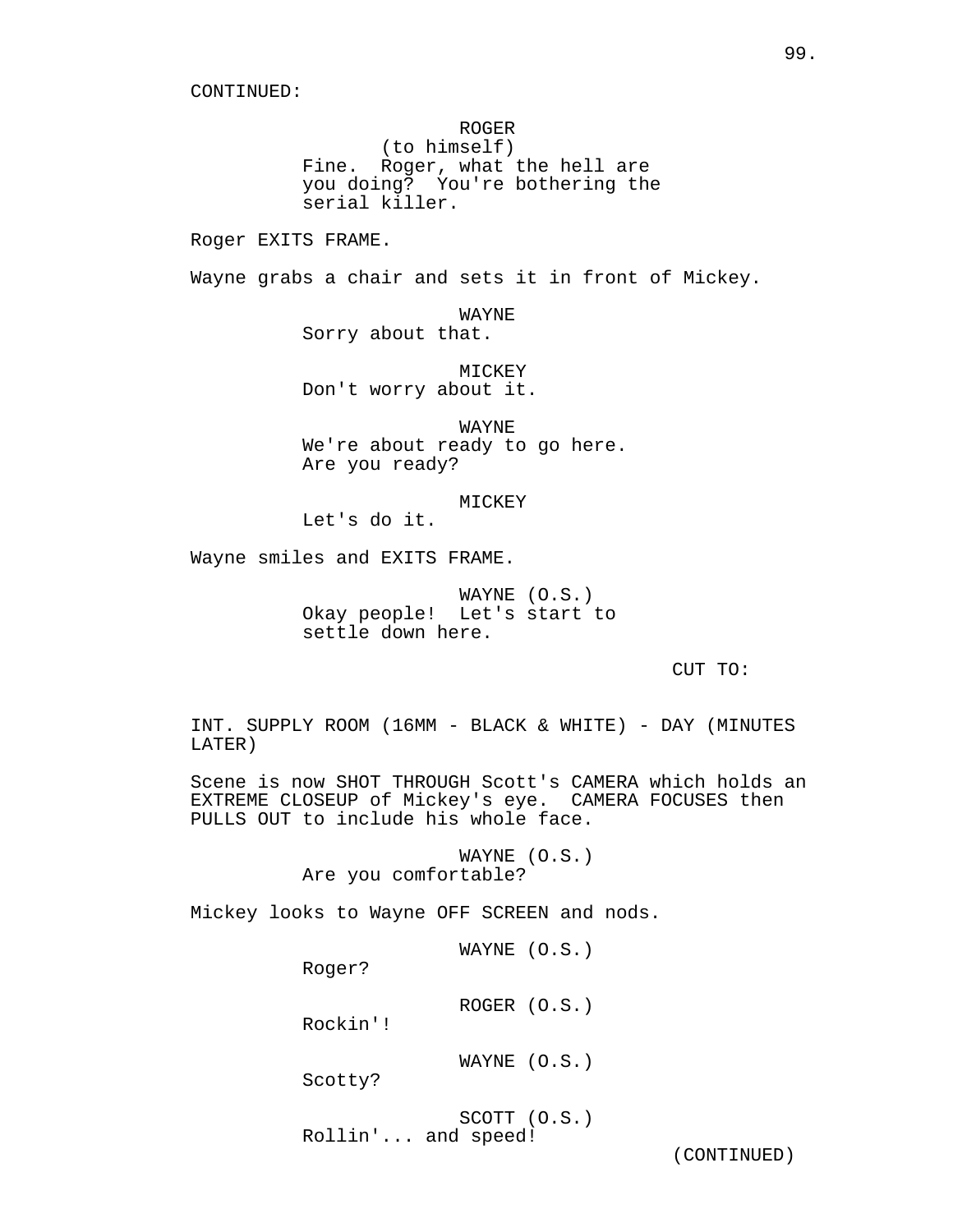# WAYNE (O.S.)

Slate it.

Camera slate reading "KNOX INTERVIEW -- ROLL #1" is thrust INTO VIEW and clapped. The CAMERA ZOOMS OUT to include Wayne IN the FRAME.

> WAYNE So, Mickey, tell us what you do for fun.

MICKEY Aside from the obvious?

Mickey breaks out laughing.

WAYNE

(not amused) Yes. Aside from the obvious.

Mickey's laughing slowly runs its course.

MICKEY

Okay, let me see now. What do I do for fun? (to people O.S.) Does anybody got a smoke? You guys are drivin' me crazy with your cigarettes. (TO CAMERA) Sorry out there in TV land. I'm just sittin' here lookin' at these deputies smokin' up a storm, and it's really doin' it to me.

A deputy comes INTO FRAME, hands Mickey a cigarette, then lights it. Deputy EXITS FRAME.

MICKEY

Much obliged. What do I do for fun? Do you want to know what I do for fun or what I did for fun?

WAYNE What? Oh, aaahhh, what you did for fun for starters.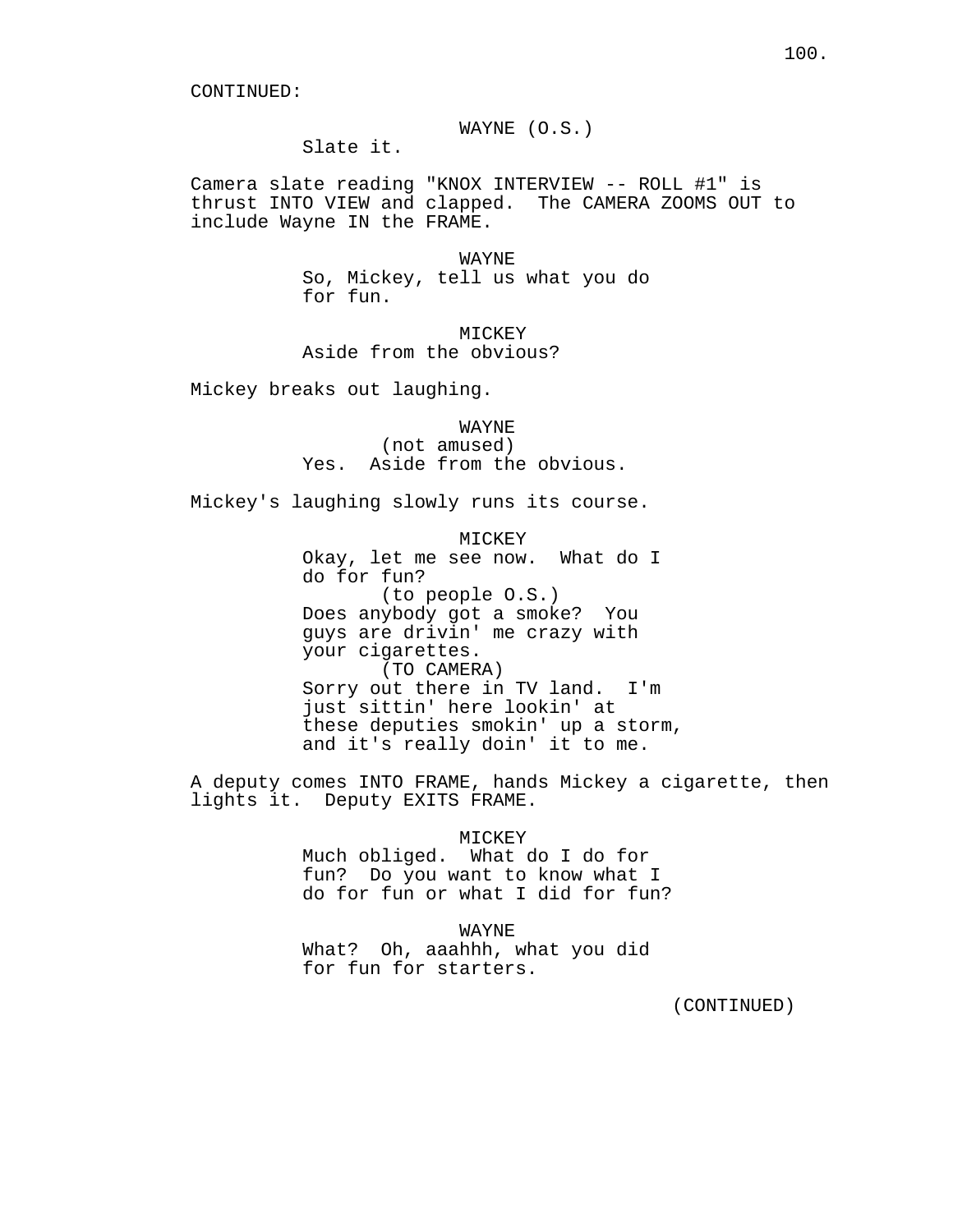### MICKEY

What I did for fun for starters. (thinking) Well, something I use to do... always was a lot of fun... (pause) No, scratch that. Let me think of something else. In fact, why don't we come back to that question. Ask me something else.

#### WAYNE

Do you miss Mallory?

#### MICKEY

Of course, I miss Mallory. She's my wife. I haven't seen her in a long time. What a stupid question.

WAYNE

Then was it worth it?

MICKEY

Was what worth it?

#### WAYNE

Was massacring all those people worth being separated from your wife for the rest of your life?

Mickey takes a drag from his cigarette.

### MICKEY

Do you think up these questions or the girl with no tongue?

#### WAYNE

No, Mickey, I can't let you get away with that shit. Answer the question. Was it worth it? You haven't seen, heard, or smelled Mallory in a year. Was it worth it?

#### MICKEY

Was an instant of purity worth a lifetime lie? Yeah, it was.

### WAYNE

Excuse me, did you say an instant of purity? What was the instant of purity? The bodies you left behind on your bloody trail?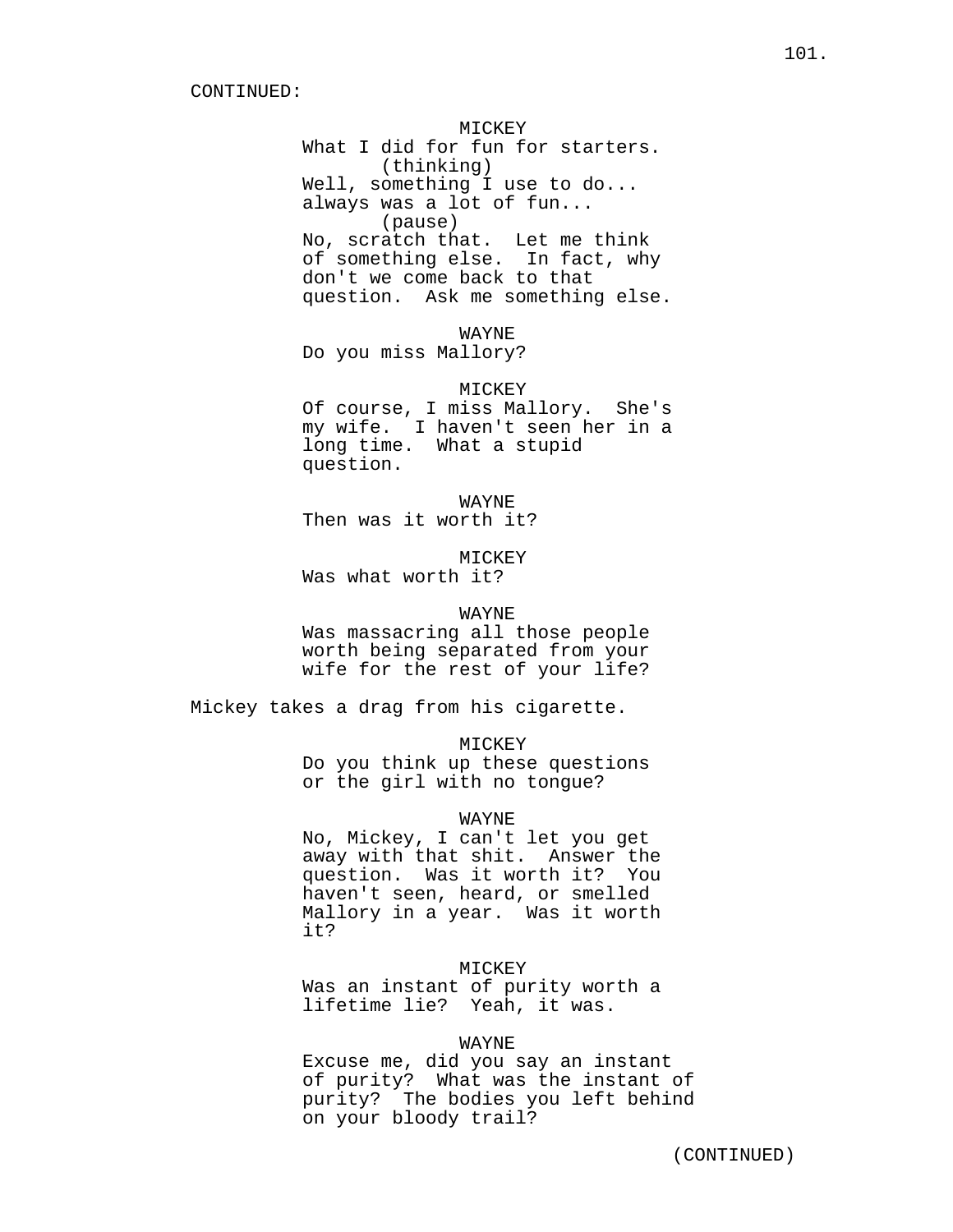### MICKEY

That's only part of it. I mean, it's a big, big, big part. But it's only the chorus, it's not the whole song.

# WAYNE

(passionately) Please explain to me, Mickey, where's the purity that you couldn't live without in fiveyear-old Danny Hillhouse's blown off head? Where's the purity in forty-eight people who are no longer on this planet because they met you and Mallory? What's so fucking pure about that?

CAMERA ZOMMS IN ON Mickey's face. Mickey looks at Wayne, takes a slow drag off his cigarette.

> MICKEY Where the purity comes into play --

The image on the screen begins to flutter, and then jams.

White leader fills the screen.

SCOTT (V.O.) Camera Jam! I'm sorry, Wayne. God.

WAYNE (V.O.) Fucking dammit! Mickey hold onto that thought. Reload, quick!

INT. HOLDING CELL - DAY

We're BACK TO COLOR 35 mm.

WHITE LEADER FADES to reveal the wall of the holding cell. CAMERA PANS ONTO Mallory on the floor, splashing water on her face from the holding cell toilet. The pain has started to subside.

All wet, she lies down on the ground and sings:

MALLORY (singing) Love is a hurtin' thang, and it leaves a fiery sting.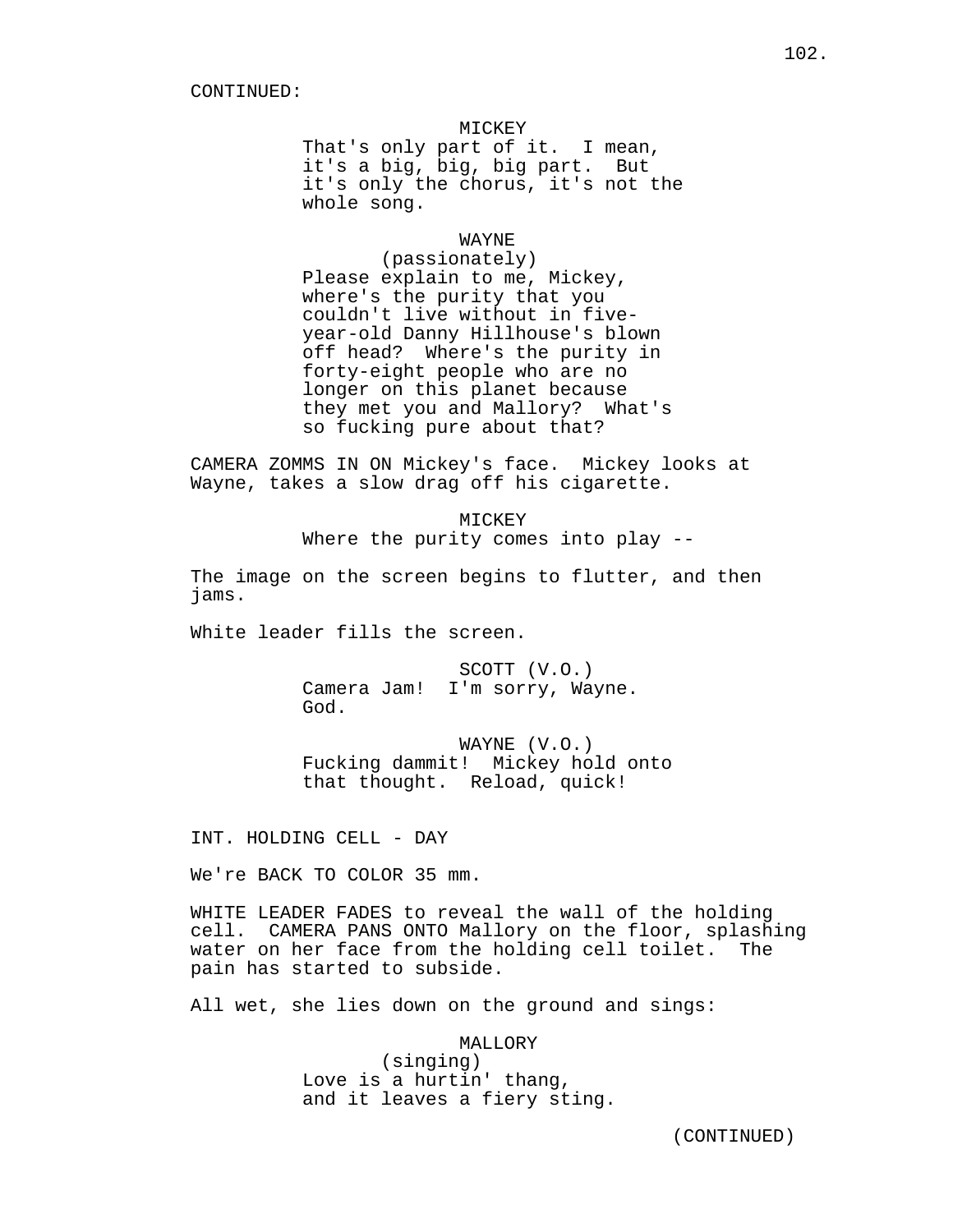SCOTT (V.O.) Okay. Okay, we're up again.

WAYNE (V.O.) Roll it. Save the slate.

CUT TO:

INT. SUPPLY ROOM (16MM - BLACK & WHITE)

We're looking THROUGH Scott's CAMERA again on a new roll of film.

#### WAYNE

You just said an instant of purity was preferrable to a lifetime lie. I don't understand. What's so pure about forty-eight dead bodies?

#### MICKEY

You'll never understand. Me and you, Wayne, we're not even the same species. I used to be you... then I evolved. From where you're standing, you're a man. From where I'm standing, you're a ape. I'm here... I'm right here... and you ... you're somewhere else, man. You say why? I say why not?

WAYNE

Tell me about the purity.

### MICKEY

(laughing) It's not that easy, Wayne. Donuts and a smoke only get you so far. You're gonna have to do your job.

### WAYNE

(laughs) Okay... okay... I'll buy that. We'll move on and come back later.

#### MICKEY

I'm sure we will.

WAYNE

Describe Mallory.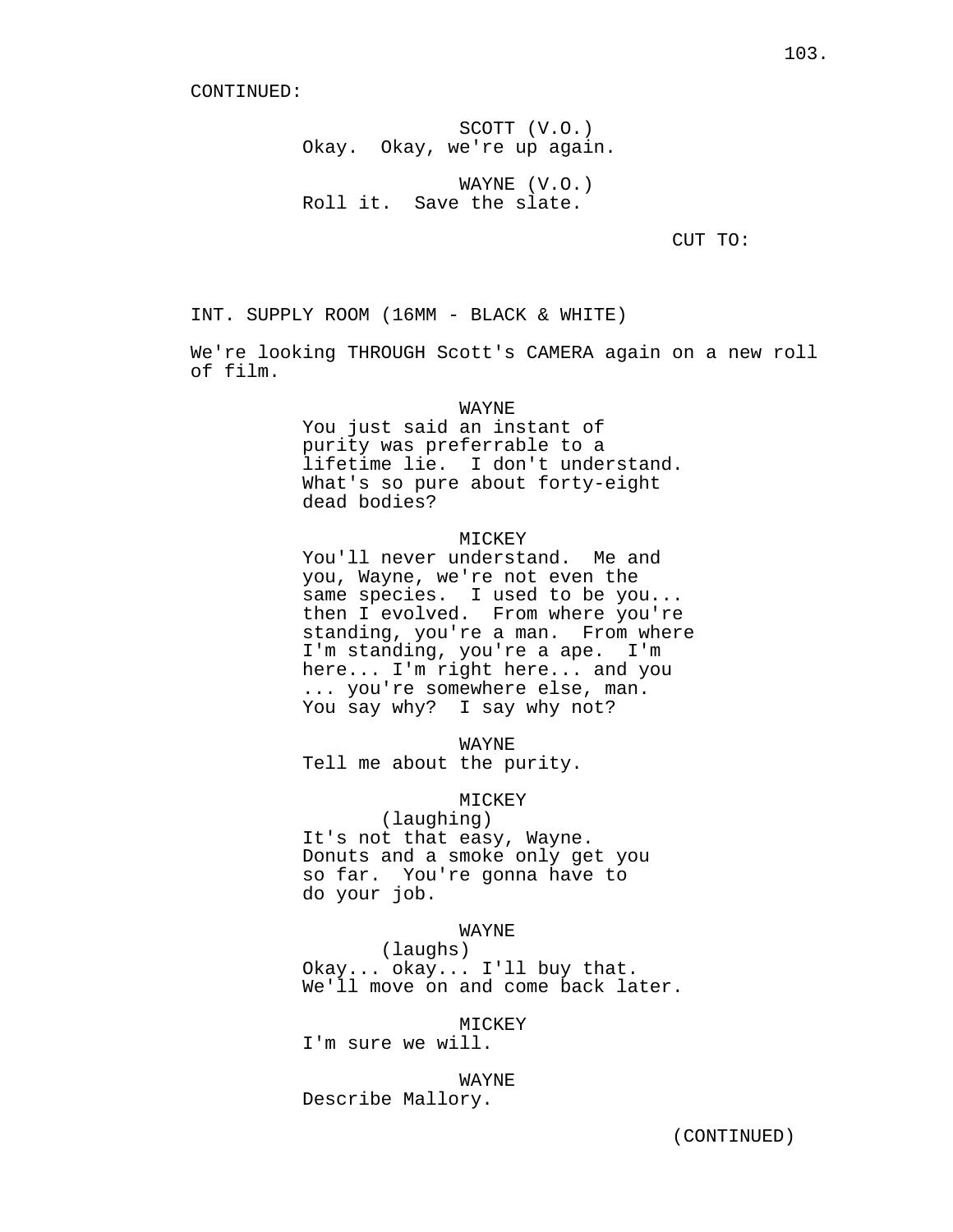#### MICKEY

Describe Mallory? Okay. She's pretty, she's got blonde hair, two eyes, two feet, two hands, ten fingers...

#### WAYNE

Don't play dumb with me, Mickey. You know what I mean. Describe Mallory. (points at his head) What's up here? (points at his heart) What's in here?

**MICKEY** That's indescribable.

#### WAYNE

Well, riddle me this, Batman. How do you feel about the fact that you're never gonna see Mallory again?

# MICKEY

(smiles) Says who?

WAYNE Says the United States of America.

#### MICKEY

(laughs) When have they ever been right?

The crew laughs (O.S.)

MICKEY (laughs) Hey, just like Soupy Sales.

INT. JAIL CORRIDOR - DAY

Scagnetti walks down the hallway leading to the supply room. His face is a patchwork of medical tape, to set his broken nose. Bloody cotton protrudes from each nostril.

INT. SUPPLY ROOM - DAY

Scagnetti walks into the supply room. Mickey is explaining to Wayne "Why he's killed all those people."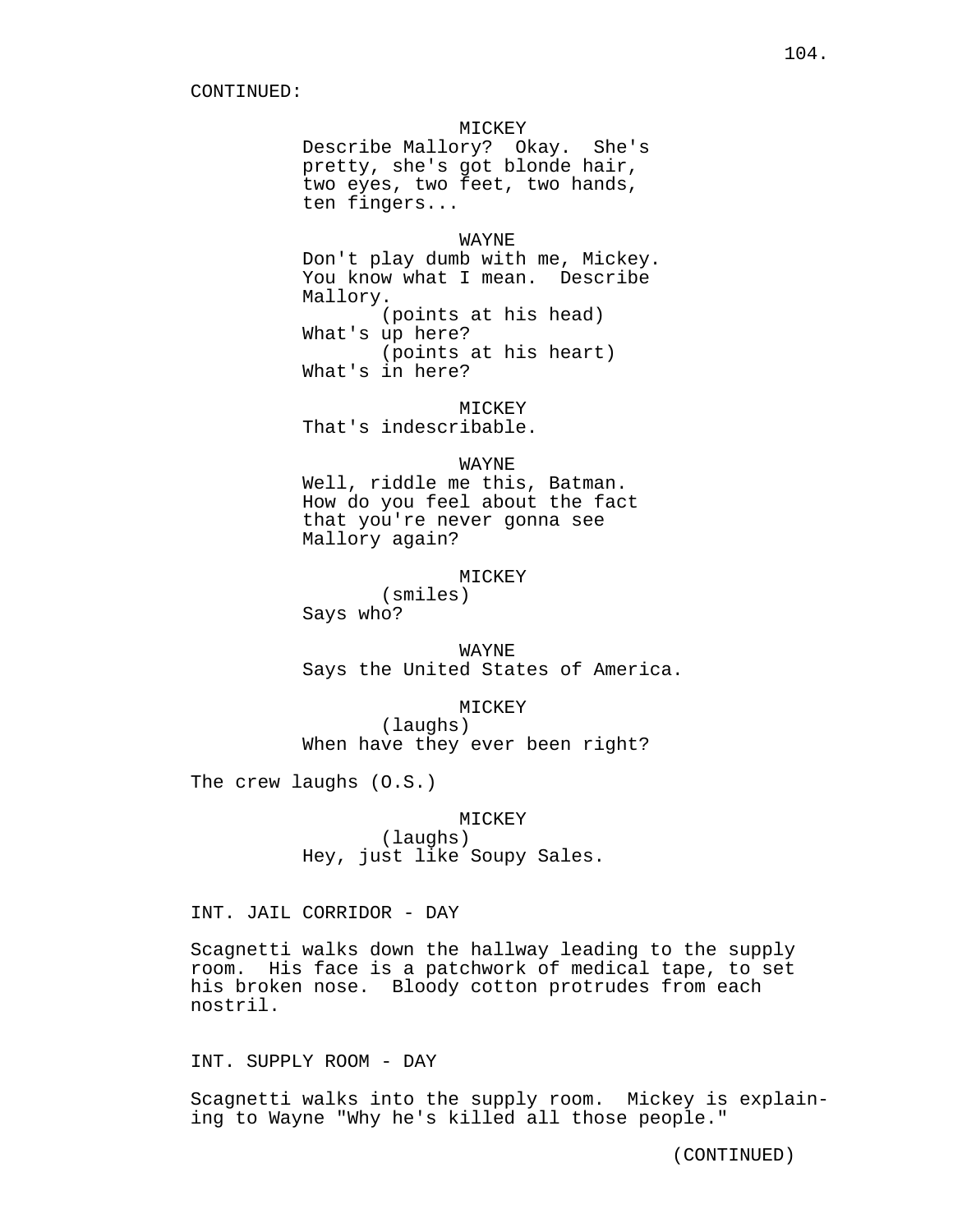Scagnetti can't believe what he's seeing; the entire room is in rapture.

### MICKEY

... one night I was asleep, and a noise wakes me up. I thought, 'Oh shit, somebody's broken in.' I didn't own a gun, so I go into the living room with a fucking umbrella. Okay, it turned out to be nothing. God made the noise. Who knows?

SCAGNETTI

(whispers) How's it goin'?

WURLITZER (whispers) Shhh! I wanna hear this.

Wurlitzer sees Scagnetti's bandaged face.

WURLITZER What the hell happened to you?

SCAGNETTI You should see the other bitch. What time you got?

WURLITZER Two-thirty. Shhh...

CAMERA LEAVES THEM AND TRAVELS the room, studying the faces of the deputies, Unruly Julie, Roger, and Wayne as they listen to Mickey's story.

#### MICKEY

But I came to the decision I need a gun. So, the next day I started off early for work, and I'm gonna stop by a gun shop and pick up a little home protection. I walked into the place and had never seen so many guns in all my life. So, I'm lookin' around, then this really nice sales guy comes up to me. His name was Warren. I'll never forget his name. He was really nice. Anyway, Warren showed me all these different models of guns. Magnums, automatics, pistols, Walters. And I ask to see a shotgun.

(MORE)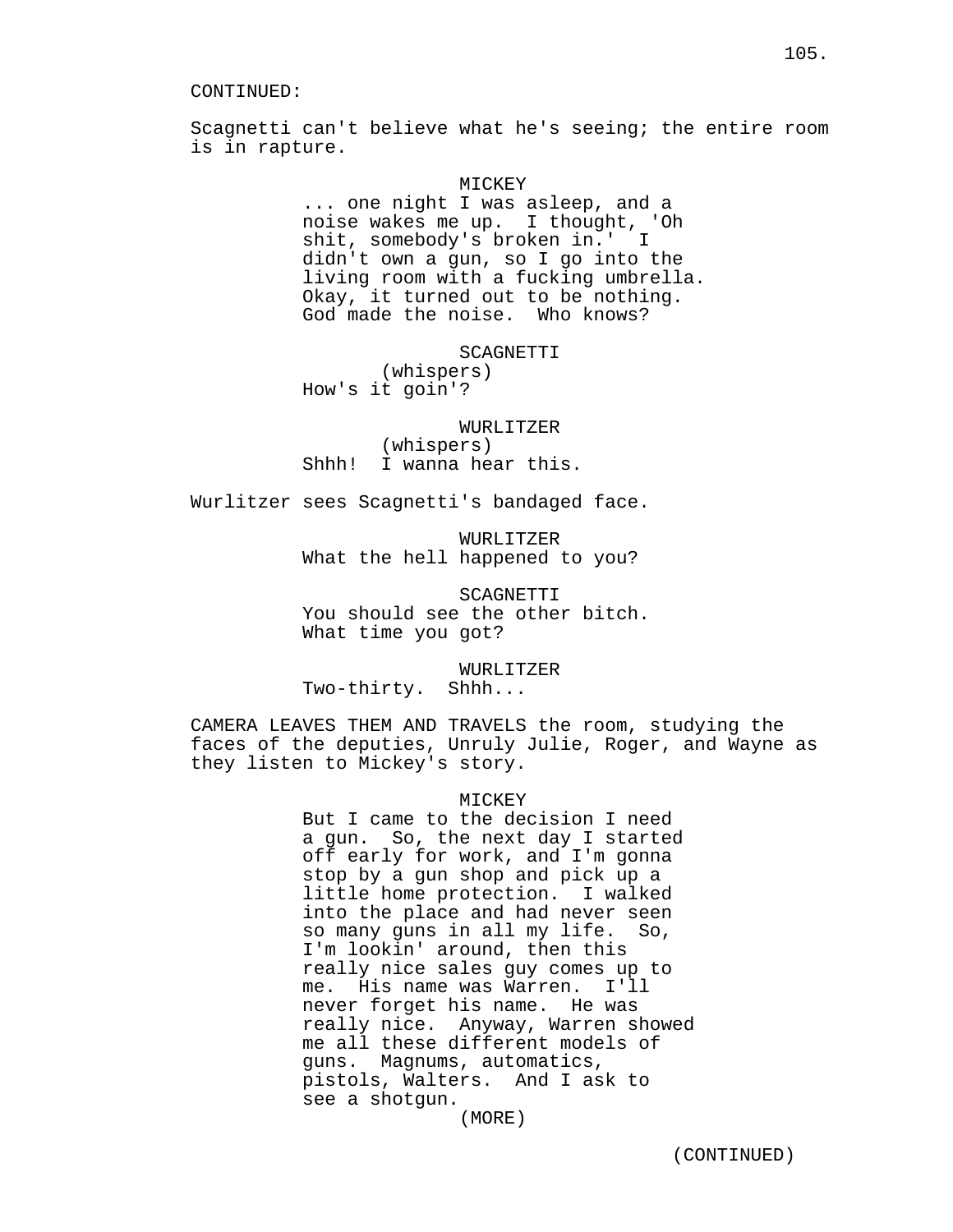# MICKEY (CONT'D)

He brings me a Mossberg pump action shotgun. As soon as I held that baby in my hands, I knew what I was gonna do. It felt so good. It felt like it was a part of me. They had a mirror in the store. I looked at myself holding it, and looked so fuckin' good, I immediately bought it. Bought a bunch of boxes of ammo. Turned my car around, drove to Mallory's house, we took care of Mallory's parents, packed up the car, and we were off.

DISSOLVE TO:

### SAME SCENE

SHOT THROUGH Scott's CAMERA.

MEDIUM CLOSEUP ON MICKEY

### MICKEY

Everybody thought I'd gone crazy. The cops, my mom, everybody. But you see, they all missed the point of the story. I wasn't crazy. But when I was holding the shotgun, it all became clear. I realized for the first time my one true calling in life. I'm a natural born killer.

WAYNE

Okay, let's cut it.

BACK TO color 35 mm.

### WAYNE

(to Scott) Did ya get that?

Unruly Julie hands Wayne a notebook. He starts flipping pages.

> SCOTT It's gonna be beautiful.

106.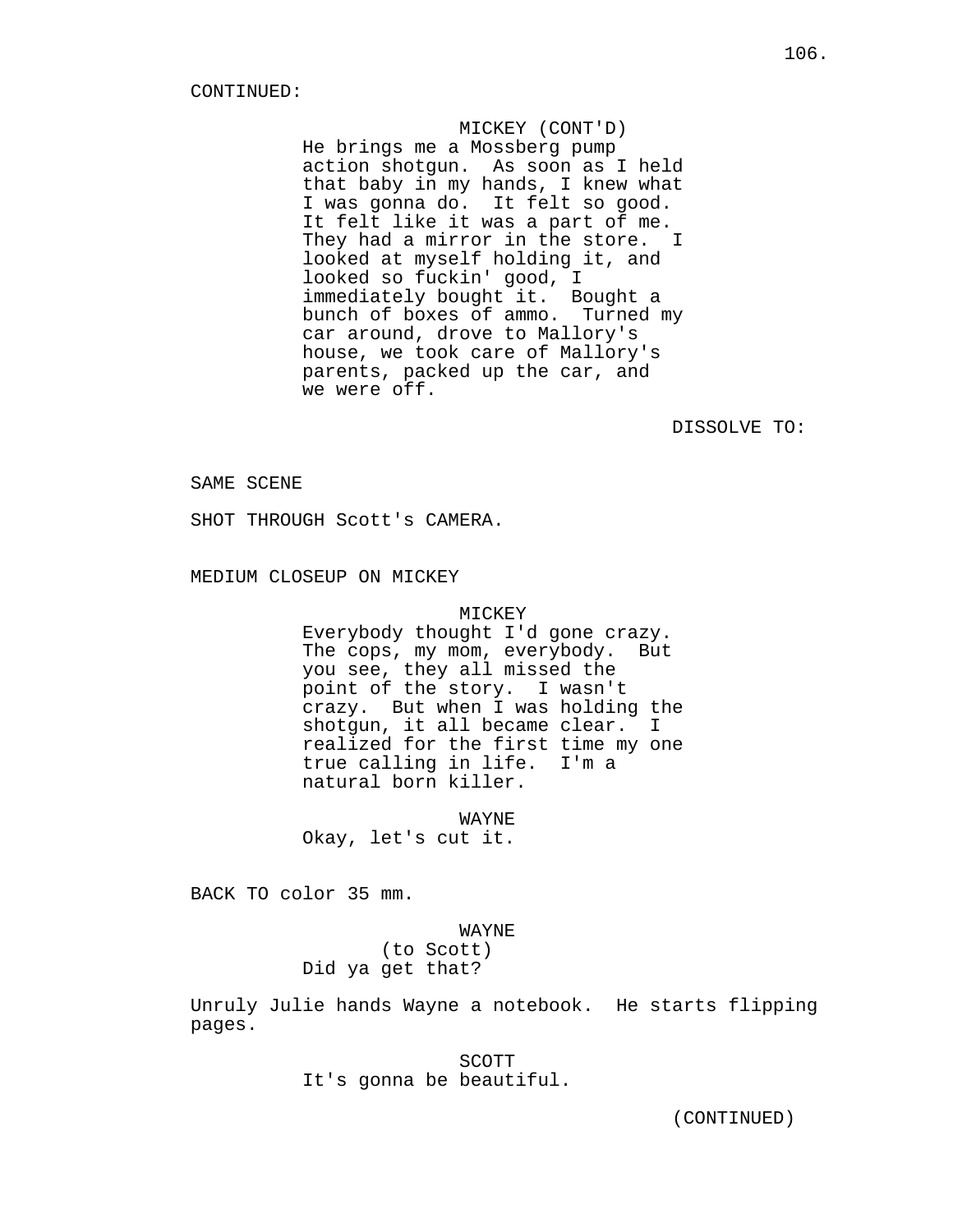### WAYNE

Super cool. (to Mickey) This is great stuff. How ya doin'?

MICKEY I could go for a Coke.

WAYNE

(yelling) Could I get a Coke for Mickey?

WURLITZER I'm not running out and getting that piece of shit a Coke.

### WAYNE

Fine. (to Unruly Julie) Julie, why don't you make a food run? (to the room) What's around here?

DEPUTY SHERIFF

There's an In and Out Burgers about a block away on Olive. It's walking distance.

WAYNE

Okay, Julie, take everybody's order. I'll have a double double with cheese, French fries, and a large Coke.

Unruly Julie writes down Wayne's order in her notebook, then goes from person to person collecting their orders.

Scagnetti and Wultizer talk to each other.

WURLITZER

Are you all set?

SCAGNETTI Yeah. Bus is all gassed up and ready to roll.

WURLITZER I assigned you Bingham and Washington to go along.

In b.g., Unruly July takes Scott's and Roger's orders.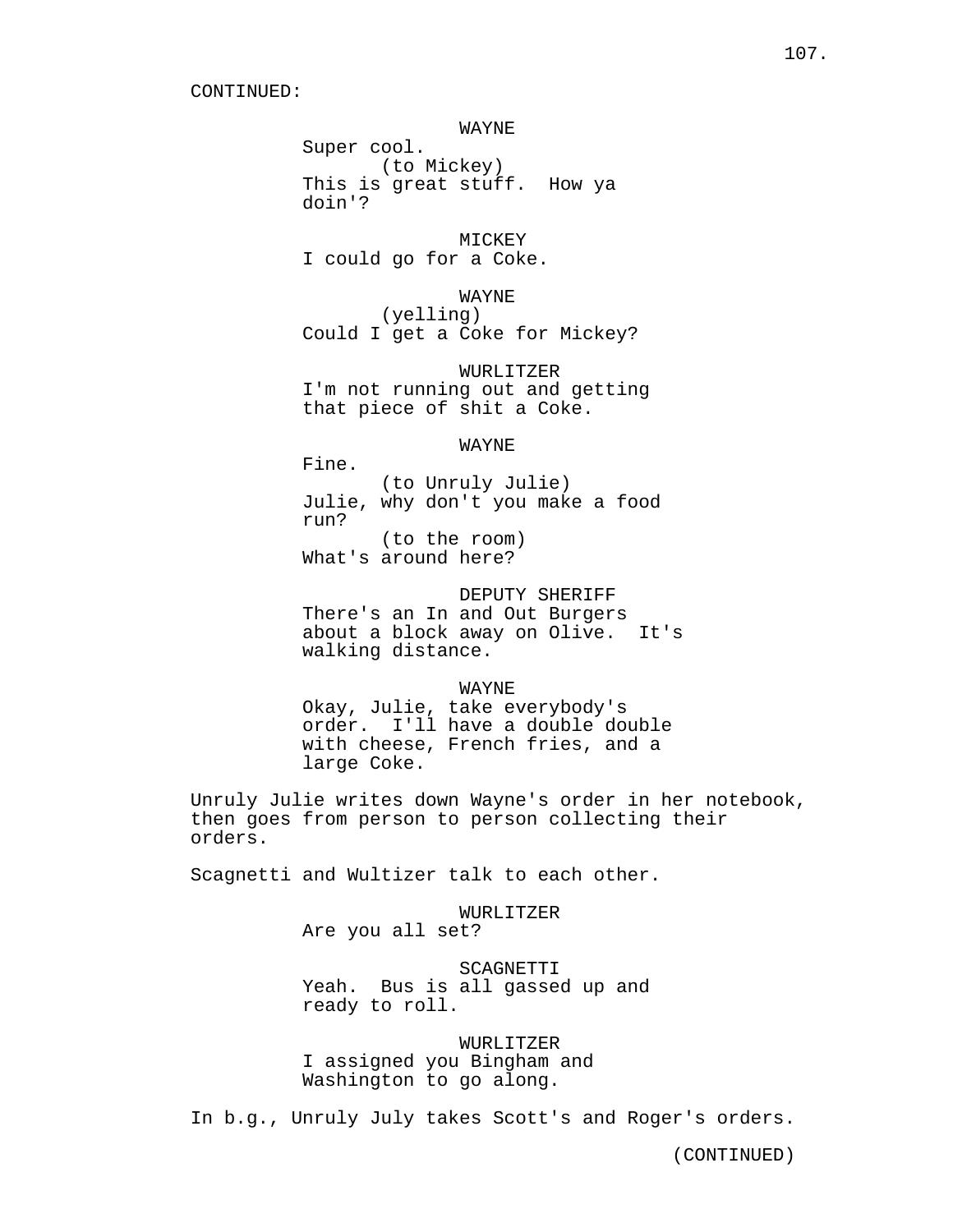SCAGNETTI Yeah, we met. They're good men.

WURLITZER They're real Goddamn good. They'll be there for ya when ya need 'em. Where are they?

SCAGNETTI Waitin' in the lounge.

WURLITZER How 'bout Mallory?

SCAGNETTI Coolin' her jets in a holding cell.

Unruly Julie walks up to the two men to take their order. In the b.g., we hear the wall PHONE BUZZ.

> SCAGNETTI Nothing for me. I'm leavin'.

WURLITZER Me, neither. I don't eat meat.

Unruly Julie walks away. A deputy yells for Wurlitzer.

DEPUTY SHERIFF

Capt'n!

#### WURLITZER

Yeah?

The deputy holds the receiver of the wall phone in his hand.

> DEPUTY SHERIFF They need you. Emergency!

Wulitzer rushes to the phone, grabs the receiver.

DEPUTY SHERIFF They need you. Emergency!

Wulitzer rushes to the phone, grabs the receiver.

WURLITZER (into phone) Talk to me. (pause) Where? (MORE)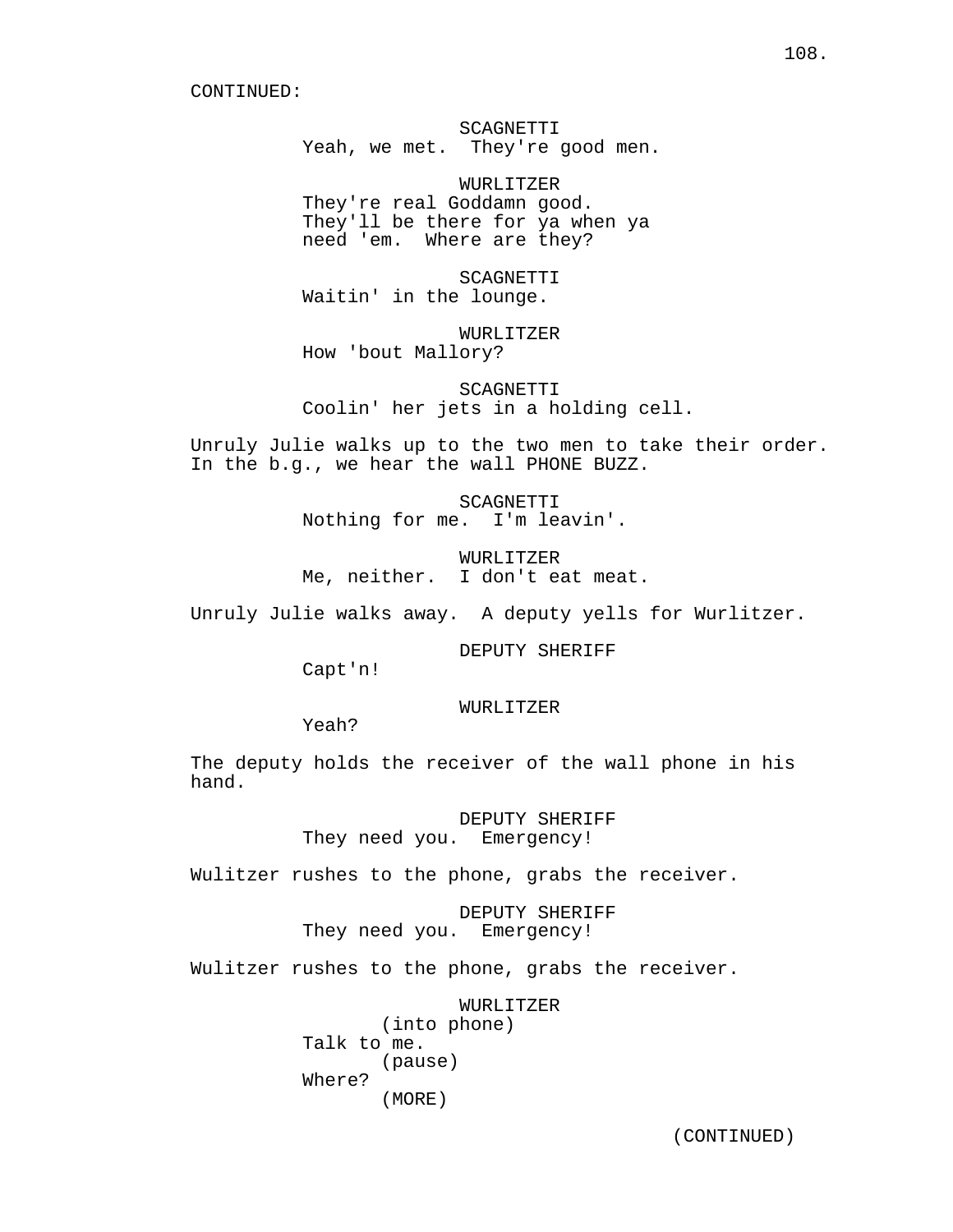WURLITZER (CONT'D) (pause) For the love of Pete... okay... okay... okay. Mobilize the men. I'm on my way.

CAMERA PANS AWAY FROM Wurlitzer TO the extremely curious eavesdroppers.

CAMERA GLIDES BY all of them: Scagnetti, Wayne, Scott, Roger, Unruly Julie, and finally ENDS up ON Mickey.

CAMERA HOLDS ON Mickey as he contemplates Wurlitzer's conversation.

O.S. the PHONE RECEIVER being SLAMMED down.

WURLITZER (O.S.) I'll be a son of a bitch. There's a riot going on in the laundry room.

DEPUTY SHERIFF (O.S.) Is it serious?

WURLITZER (O.S.) It sure as hell is. They got guns, hostages, and explosives.

The room reacts.

WURLITZER (O.S.) Jack, could you stay up here for a while?

SCAGNETTI (O.S.) Yeah, sure.

WURLITZER (O.S.) I'm taking one of these men. Yates, come with me.

WAYNE (O.S.) Could we go with you and film it?

WURLITZER (O.S.) Stay up here and finish your interview. I've got to see what the hell's going on down there before I can take responsibility for you to film there.

We hear Wurlitzer and Deputy Yates walk out.

109.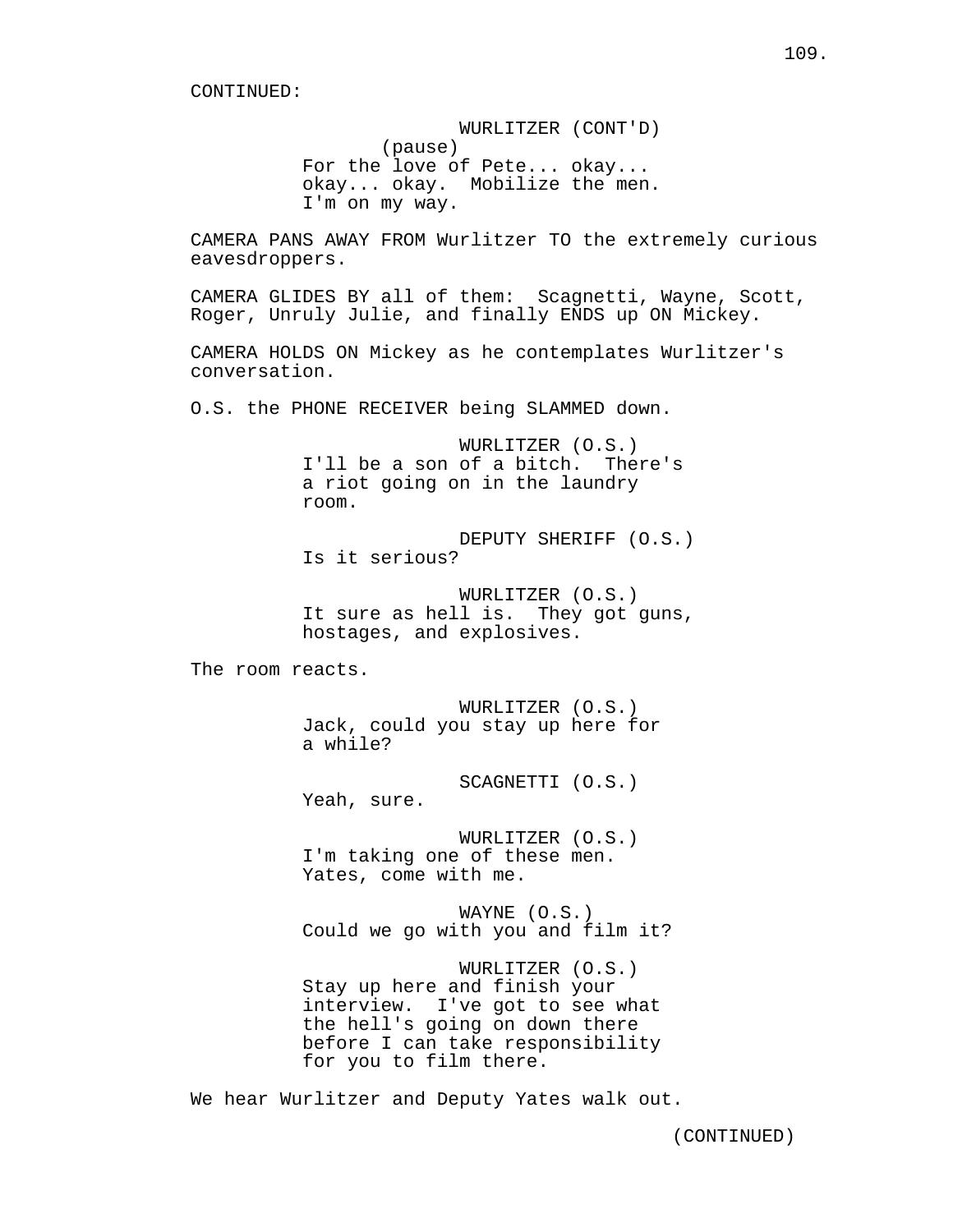Unruly Julie walks INTO FRAME next to Mickey. She has her notebook.

#### **MICKEY**

I'll have a four by four. That's four patty burgers. Now they don't have that on the menu, but if you order a four by four, they'll know what you're talking about. A large Coke and two orders of fries.

When she finishes writing down Mickey's order, Julie walks off silently.

CAMERA FOLLOWS Julie out the door and INTO...

INT. JAIL CORRIDOR - DAY

CAMERA DOLLIES WITH Julie as she walks down the corridor.

As deputies with shotguns and riot gear speed down the hall, the CAMERA PASSES Julie and SPEEDS DOWN the corridor, following the deputies INTO blackness.

CUT TO:

INT. LAUNDRY ROOM - DAY

CAMERA PANS FROM blackness TO WIDE ANGLE of a dark jail wall masqued with shadows of prison bars. The surreal ECHOING sounds of a RIOT swell until...

A shadow of a prison guard stumbles INTO FRAME, followed by a mob of other shadows carrying nightsticks and bars.

The mob catches the prison guard and beats him mercilessly before moving on.

CAMERA TILTS DOWN TO a CLOSEUP OF a thin stream of blood crawling across the floor.

FADE TO BLACK.

INT. SUPPLY ROOM - DAY

SHOT THROUGH Scott's camera:

FOCUSING ON Mickey, who's standing in a MEDIUM SHOT.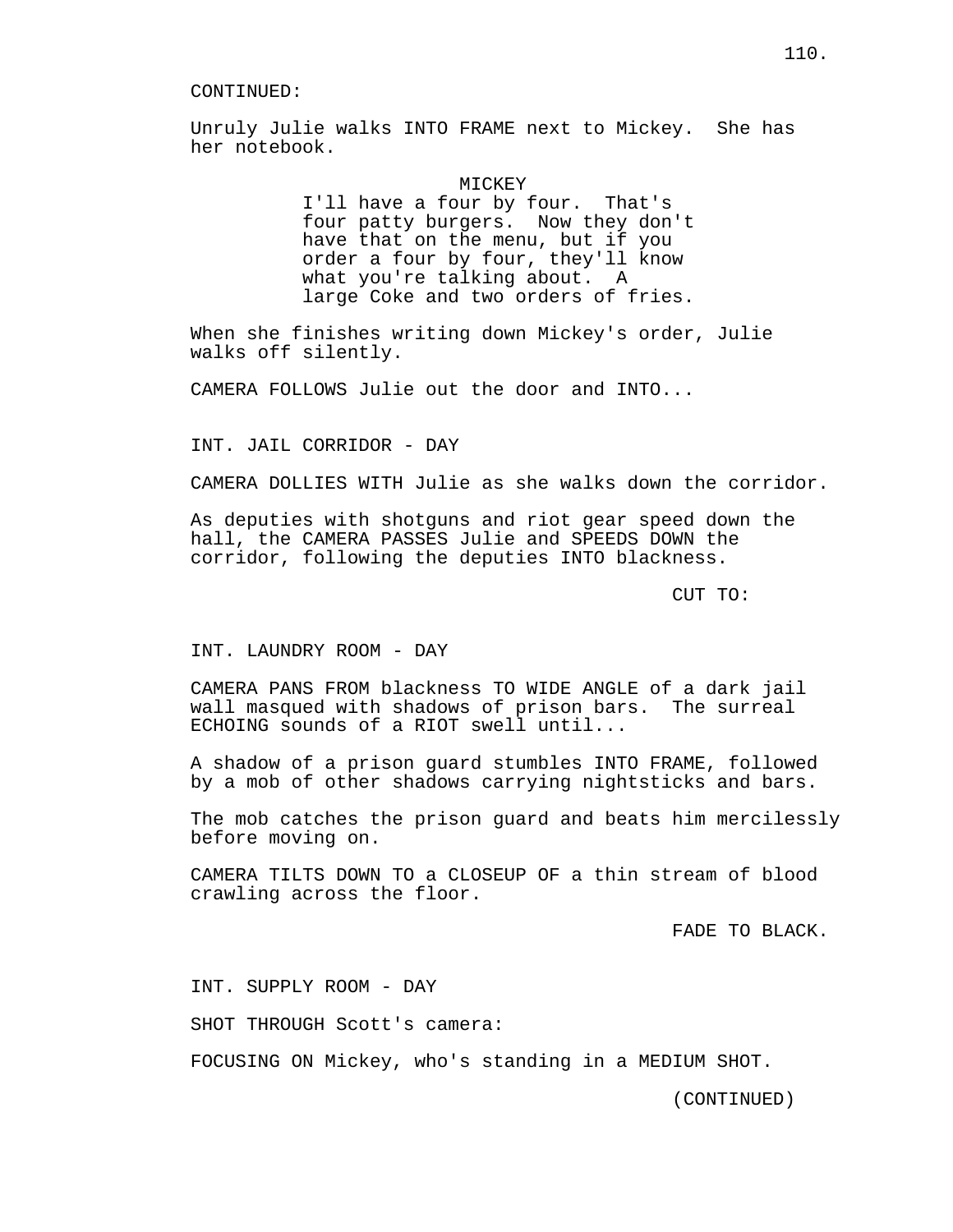You guys wanna hear a joke I heard?

WAYNE (O.S.)

Sure.

# MICKEY

Now, I'm no comedian, but it's pretty funny. It's a Little Johnny joke. Now in the joke, Little Johnny can't talk. And Little Johnny's teenage sister asks her mother if she can go out on a date.

As Mickey tells this joke, he moves around the room. Scott's CAMERA FOLLOWS.

#### MICKEY

The mother asks, 'Where's he taking you?' The sister says, 'The drive-in movie.' The mother tells her she can only go if she takes Little Johnny with her. She says okay. They go to the drive-in, they come back. The mother gets Little Johnny and says, 'Okay, what happened? Where did ya go?'

Mickey, as Little Johnny, draws a square in the air, and acts like he's driving.

> MICKEY Mother says, 'The drive-in movie. What did they do?'

Mickey, as Little Johnny, acts like he's kissing.

# MICKEY 'They kissed. What else?'

Mickey, as Little Johnny, starts squeezing imaginary breasts.

> MICKEY (surprised) 'He felt her up? What else?'

Mickey, as Little Johnny, acts like he's undressing.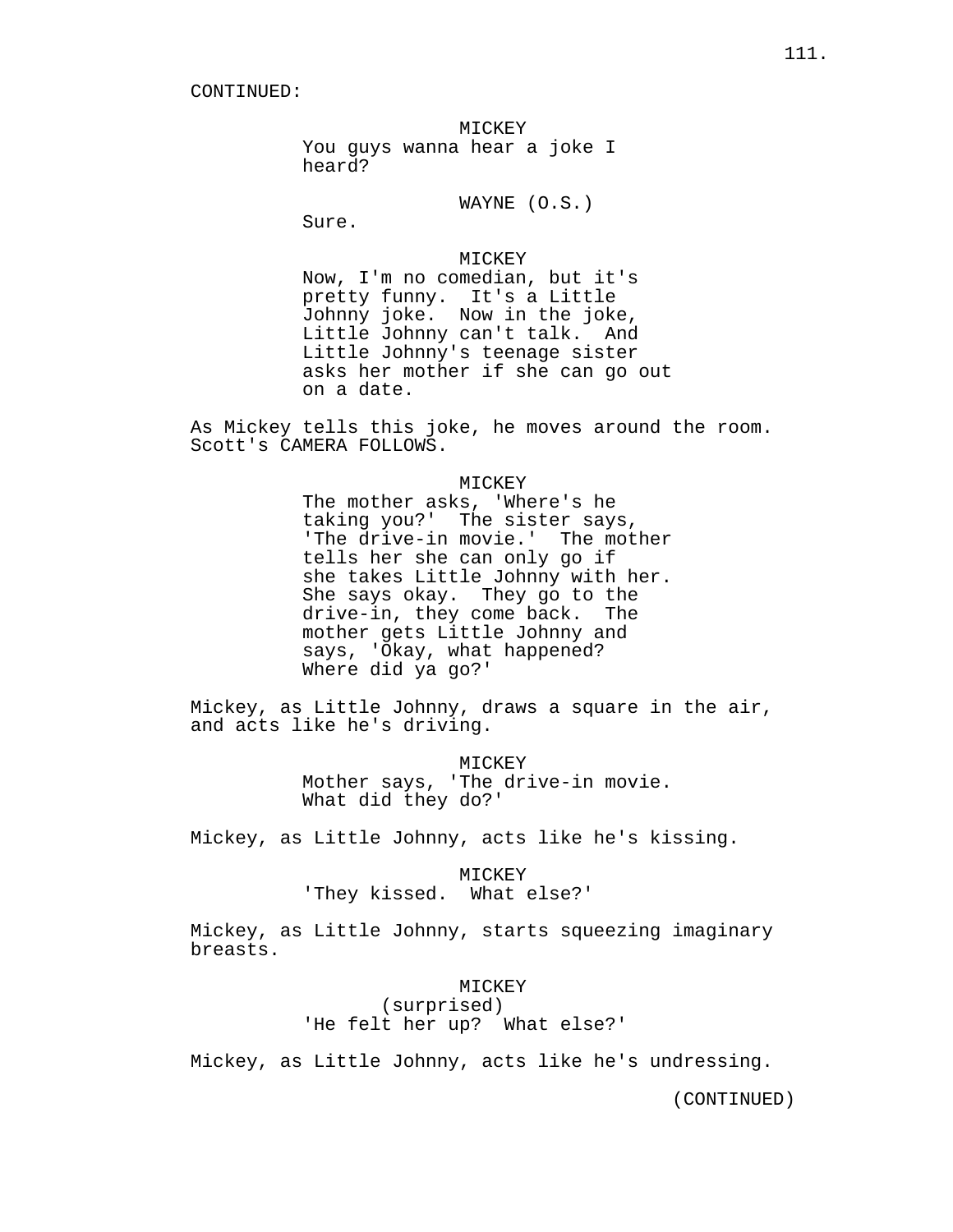(dumbfounded) 'They took off their clothes? What else?'

Mickey, as Little Johnny, vigorously acts as if he's having sex.

> MICKEY 'They did it? What were you doing?'

Mickey, as Little Johnny, vigorously acts as if he's jacking off.

Everybody in the room breaks up. Wayne, the boys, the deputies, even Scagnetti cracks a smile.

As Mickey was telling the joke, he stopped in front of Deputy #4 during the punchline.

While everybody's laughing, Mickey slams his elbow in Deputy #4's face. Mickey grabs hold of the shotgun, rips it from Deputy #4's grasp, then bashes him in the face three times with the butt.

Deputy #4 drops, ugly and unconscious.

Scott's CAMERA GOES WILD.

BACK TO: COLOR 35mm.

The other deputies react.

Mickey pumps the shotgun slide and SHOOTS, hitting Deputy #5 in the chest, blowing him off his feet. He lands on his back with a thud.

Deputy #3 raises his shotgun. Mickey drops to a crouching position and FIRES, blasting Deputy #3 in the groin.

Deputy #3 crumples into the wall, FIRING his GUN -- SLOW MOTION.

The stray BULLET THUNKS Scott right in the chest, blowing him OUT OF FRAME.

Deputy #3 drops to the floor, firing his shotgun straight up -- SLOW MOTION.

CLOSEUP - CEILING

being blasted.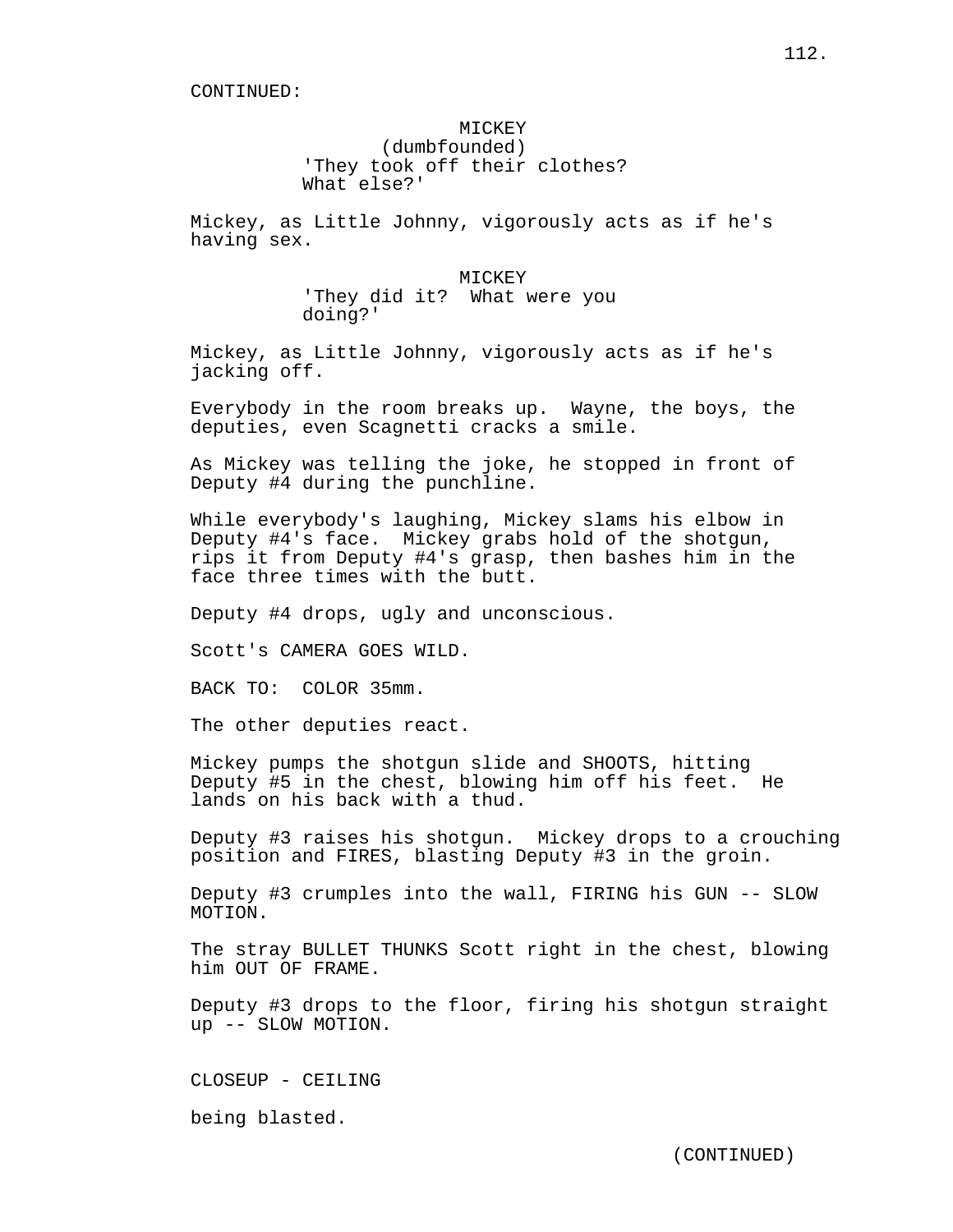Chunks of plaster and rock rain down on Sheriff #3.

Scagnetti has whipped out his gun and is bringing it up to fire -- SLOW MOTION.

Mickey, still crouched down, spins around toward Scagnetti -- SLOW MOTION.

Scagnetti has his gun aimed at Mickey.

Squatting, Mickey has the shotgun trained on Scagnetti.

They're positioned across from each other on opposite sides of the room.

Nobody fires.

We DOLLY PAST the faces of both Wayne and Roger, who are flat on the ground, scared to death.

CLOSEUP - SCAGNETTI'S FACE

CLOSEUP - MICKEY'S FACE

CLOSEUP - SCAGNETTI'S FINGER

Putting pressure on the trigger, then CAMERA MOVES UP to  $a$   $-$ 

CLOSEUP - PROFILE OF SCAGNETTI

OVERHEAD SHOT - MICKEY

CAMERA MOVES DOWN in front of him INTO a --

CLOSEUP - SCAGNETTI'S FACE

MICKEY Looks like we got a Mexican standoff.

SCAGNETTI Slide the shotgun over here, put your hands behind your head, put your forehead on the floor.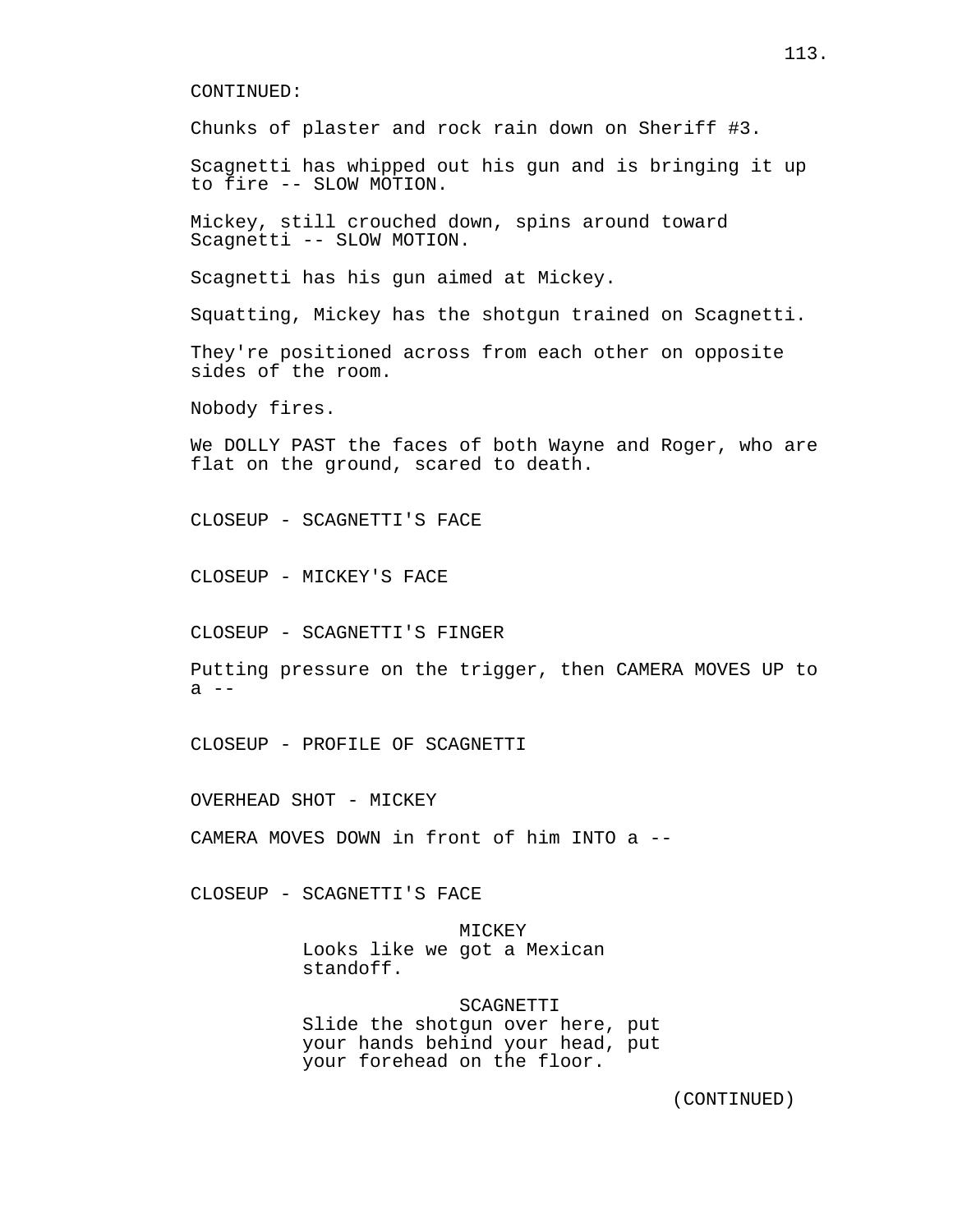Or what? You'll wound me? I can blow you in half and you know it.

SCAGNETTI I've never wounded anything in my life. I got you locked right between the eyes.

Mickey rises.

#### MICKEY

If you don't drop that toy, I'm blowin' you in half on three. So, if you got me locked, take the shot. One...

DOLLY IN ON Scagnetti's gun in f.g., past the gun, to his face.

CLOSEUP - BARREL OF SHOTGUN

MICKEY (O.S.)

Two...

DOLLY CONTINUES CLOSING IN ON Scagnetti's face.

Wayne watches, wide-eyed.

EXTREME CLOSEUP - MICKEY'S FACE

# MICKEY

Three!

MEDIUM SHOT - SCAGNETTI

SCAGNETTI Hold it! Don't shoot!

He CLICKS the HAMMER back into place on his gun, then points the gun up.

> MICKEY Open the chamber. Empty the shells.

Scagnetti does. The shells fall out.

The shells fall on the floor at Scagnetti's feet -- SLOW MOTION.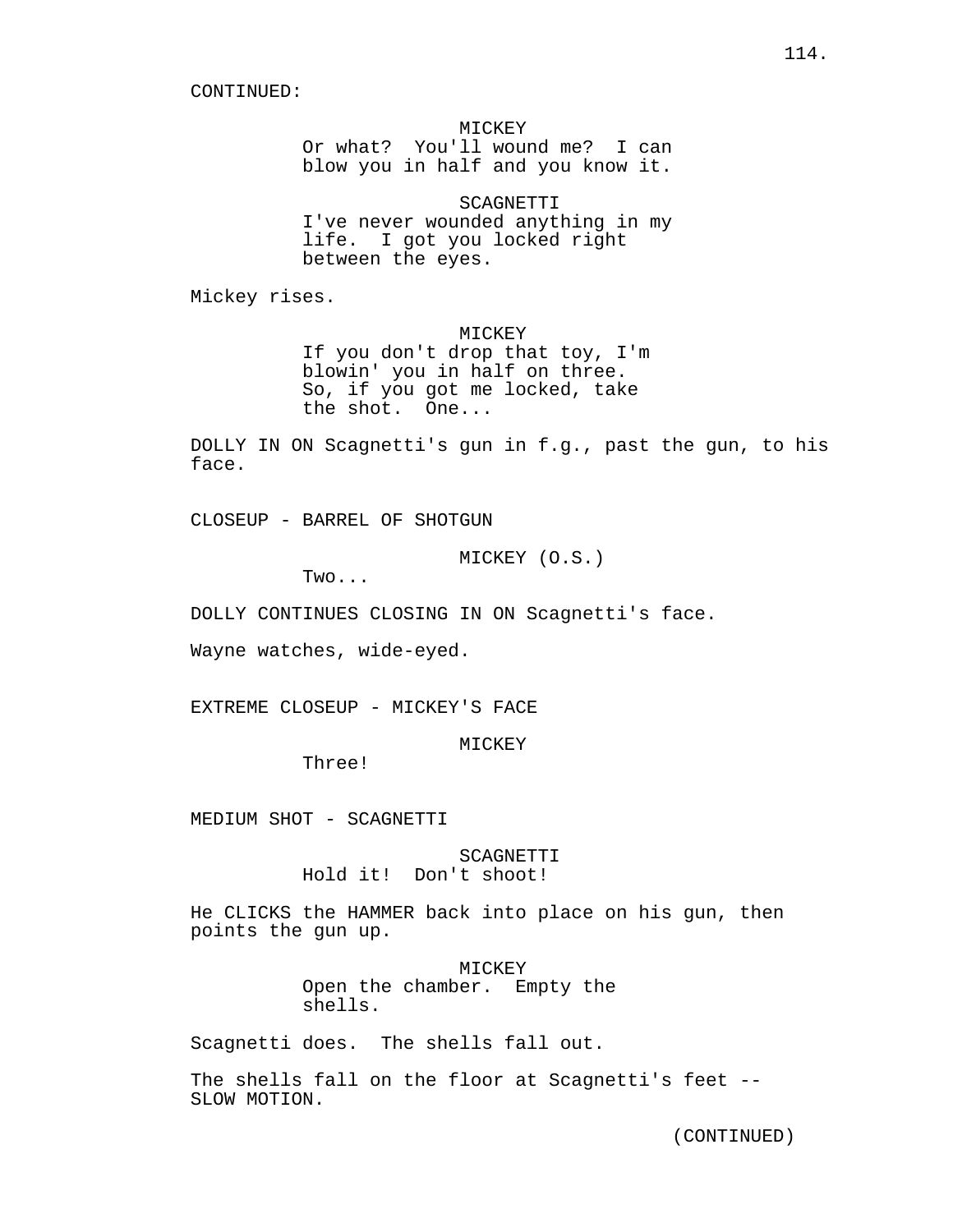# MICKEY

Toss it.

Scagnetti does.

# MICKEY

Now put your hands behind your head.

Scagnetti does.

Mickey, holding the shotgun, walks up to Scagnetti. They stand, facing each other.

# MICKEY Did you ever see Eldorado?

# SCAGNETTI

What?

Mickey clouts him across the face with the shotgun. Scagnetti hits the ground. Blood coughs from his broken nose.

Mickey looks at Wayne and Roger on the ground.

#### MICKEY

You guys stay on your bellies.

# ROGER

Yes, sir.

Mickey bends over Scagnetti and takes hold of his right hand.

# **MICKEY**

I am the most dangerous man in the world.

Mickey snaps the trigger finger on Scagnetti's right hand.

Scagnetti screams.

# MICKEY

And when the most dangerous man in the world tells you to do something, you oughtta think twice before refusing.

Mickey snaps the trigger finger on Scagnetti's left hand.

Scagnetti screams.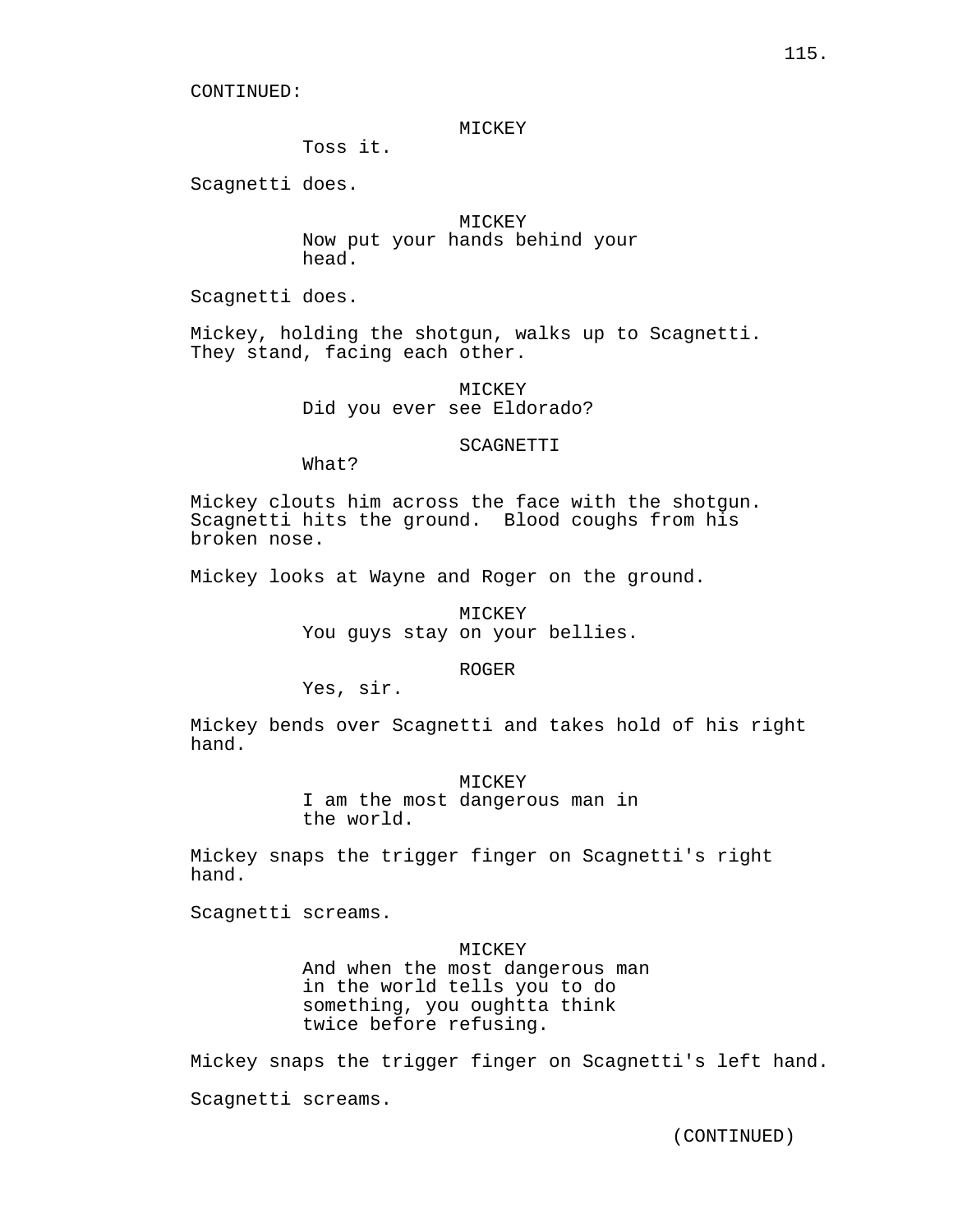Mickey's still bent over Scagnetti.

MICKEY (points at Scagnetti) You're the law. (points at himself) I'm the law breaker.

Scagnetti's not going to give Mickey any more trouble.

Mickey stands straight, looks toward Wayne and Roger.

MICKEY Donut, get your camera. See if it's broke.

WAYNE Let me check on Scott. He's hurt bad.

MICKEY Scott's dead. And unless you wanna play follow the leader, shut up and do as you're told.

Roger's checking the camera. He TURNS ON the MOTOR. It sounds like a lawn mower.

MICKEY

How is it?

ROGER

Not good.

MICKEY Do you have a backup.

ROGER

It's video.

MICKEY

Even better. Wayne, call your station, tell 'em we're going live a little early today. Make it happen!

CUT TO BLACK: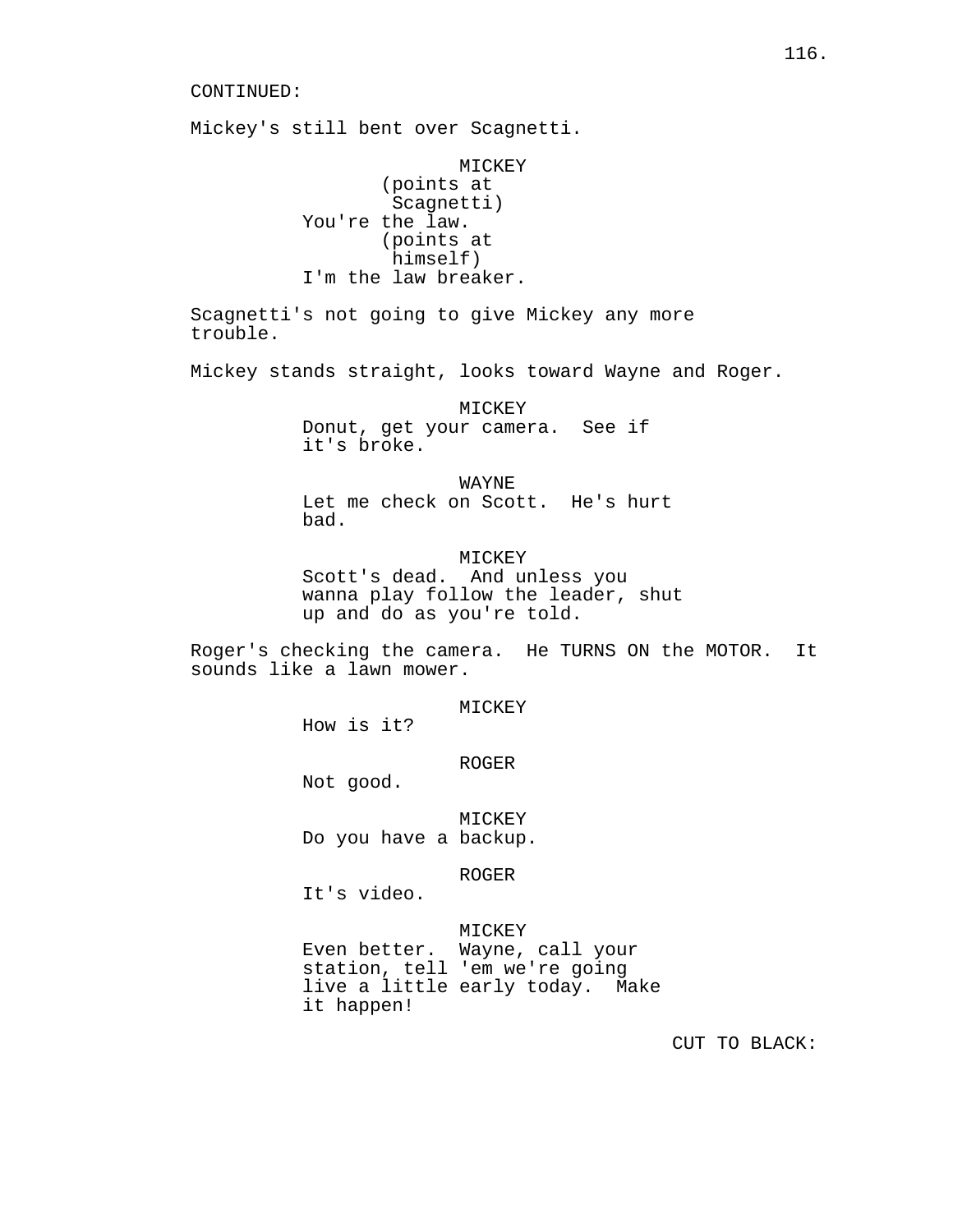INT. JAIL LAUNDRY ROOM - DAY

Wurlitzer steps INTO the BLACK FRAME. This scene becomes a...

TRAVELLING CLOSEUP - WURLITZER

that never leaves Wurlitzer. Although we'll only see Wurlitzer, we can make out activity in the edges of the FRAME and we can vividly hear the sounds of CHAOS around us.

> WURLITTZER I want two men stationed in that tier, and I want men with rifles all along the walkway.

> > PITNEY (O.S.)

Capt'n!

Wurlitzer walks over to a table and looks down.

PITNEY (O.S.) Here's the layout of the laundry room.

WURLITZER Where do the air ducts lead?

PITNEY (O.S.)

Here.

SMITHY (O.S.) Problem is they'll hear somebody approaching that way.

PITNEY (O.S.) We turned off the power when they took over the room.

WURLITZER We turn it back on. The machines go back on supplying us with the cover noise we need. Smithy, do it.

SMITHY (O.S.) Right away, Capt'n.

CAMERA FOLLOWS Wurlitzer as he heads another direction.

WURLITZER Jonesy, are the sharpshooters in place?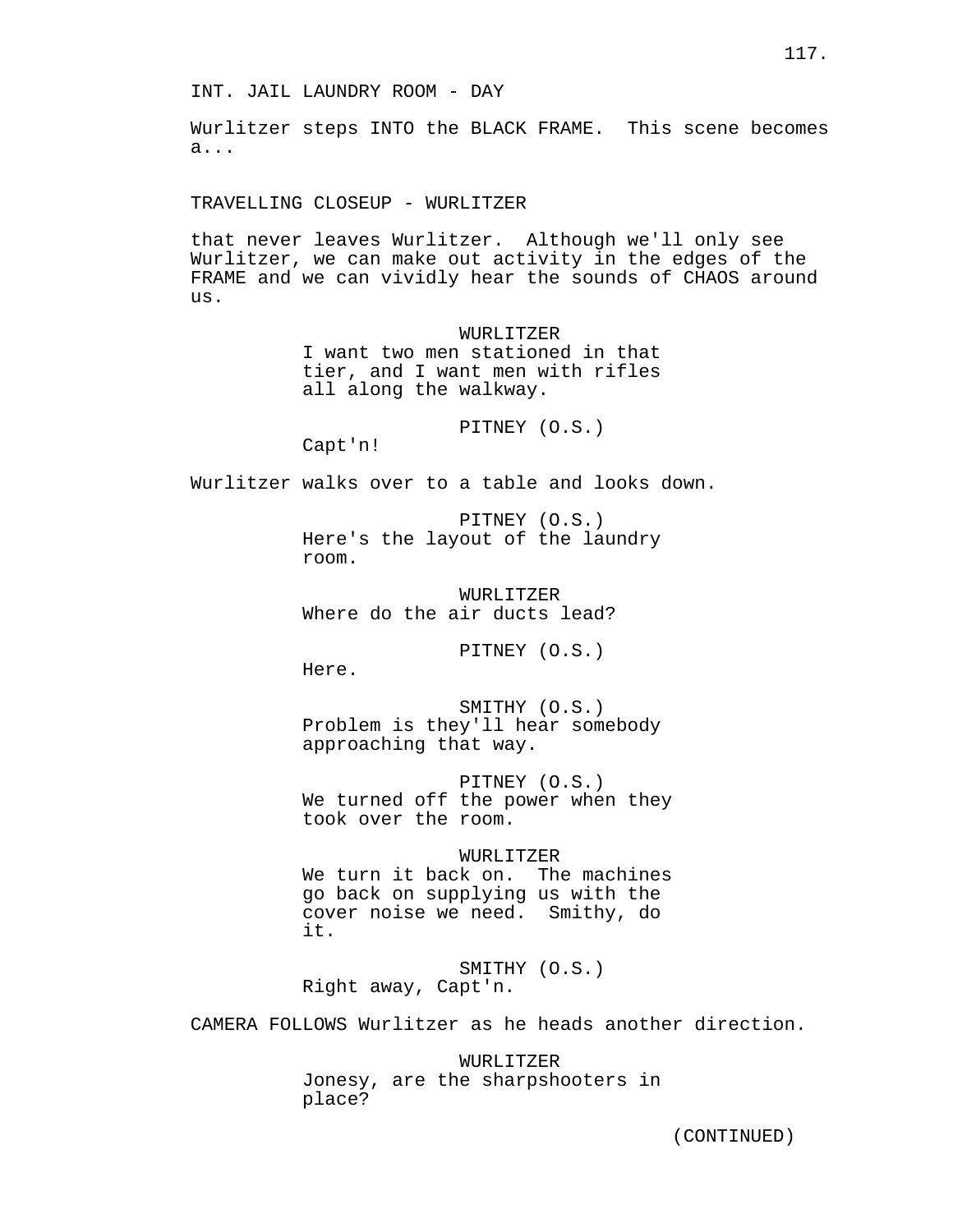Yes.

WURLITZER

You sure?

JONESY (O.S.)

I think --

WURLITZER Never say you think when you know, or you know when you think.

Wurlitzer snatches a walkie talkie.

WURLITZER (into walkie talkie) Bergman, you in place?

BERGMAN (V.O.) (from walkie talkie) Sure am, Capt'n. Nothin' clean yet.

WURLITZER (into walkie talkie) Pass this to your team... the second they get a lock on a blue, they're to take the shot. Do you understand?

BERGMAN (V.O.) (from walkie talkie) That's a big ten-four, Capt'n.

Wurlitzer looks to his right.

WURLITZER What do you think, Pitney? How much explosives do you think that they really have in there?

PITNEY (O.S.) It's hard to say, Capt'n.

WURLITZER Take a wild stab!

118.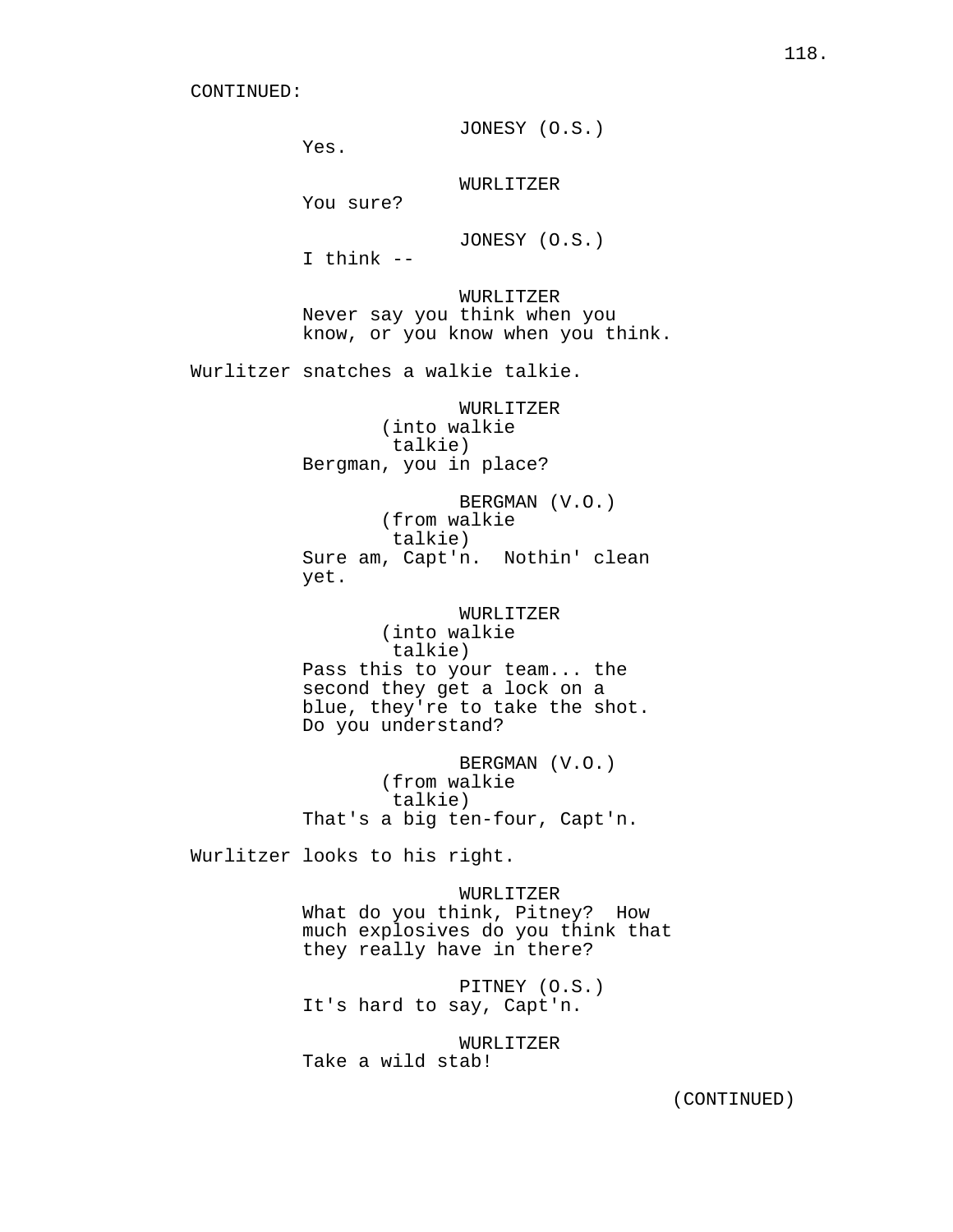PITNEY (O.S.) I'll say enough to destroy this wing.

WURLITZER The entire wing?

PITNEY (O.S.) That's my opinion.

WURLITZER

Jesus...

CUT TO:

SCREEN FILLS WITH STATIC.

INSERT - TITLE CARD

"SPECIAL REPORT"

TV ANNOUNCER (V.O.) We interrupt this program to bring you a special report.

INT. NEWS ROOM - DAY

Title card RECEDES IN FRAME to expose an active news room in the b.g. News anchor TONY CHAVEZ is lowering himself behind a desk while adjusting his earphone.

> CHAVEZ Good afternoon, I'm Tony Chavez and this is a KKTV special report. At this moment we are receiving preliminary reports of a hostage -- (fingering earphone) I... I'm sorry. I'm being told that we're now taking you live to L.A. County Jail where Wayne Gayle is standing by.

> > CUT TO:

INT. SUPPLY ROOM (VIDEO FOOTAGE) - DAY

(NOTE: The video footage is all HAND-HELD and harshly lit, until otherwise specified.)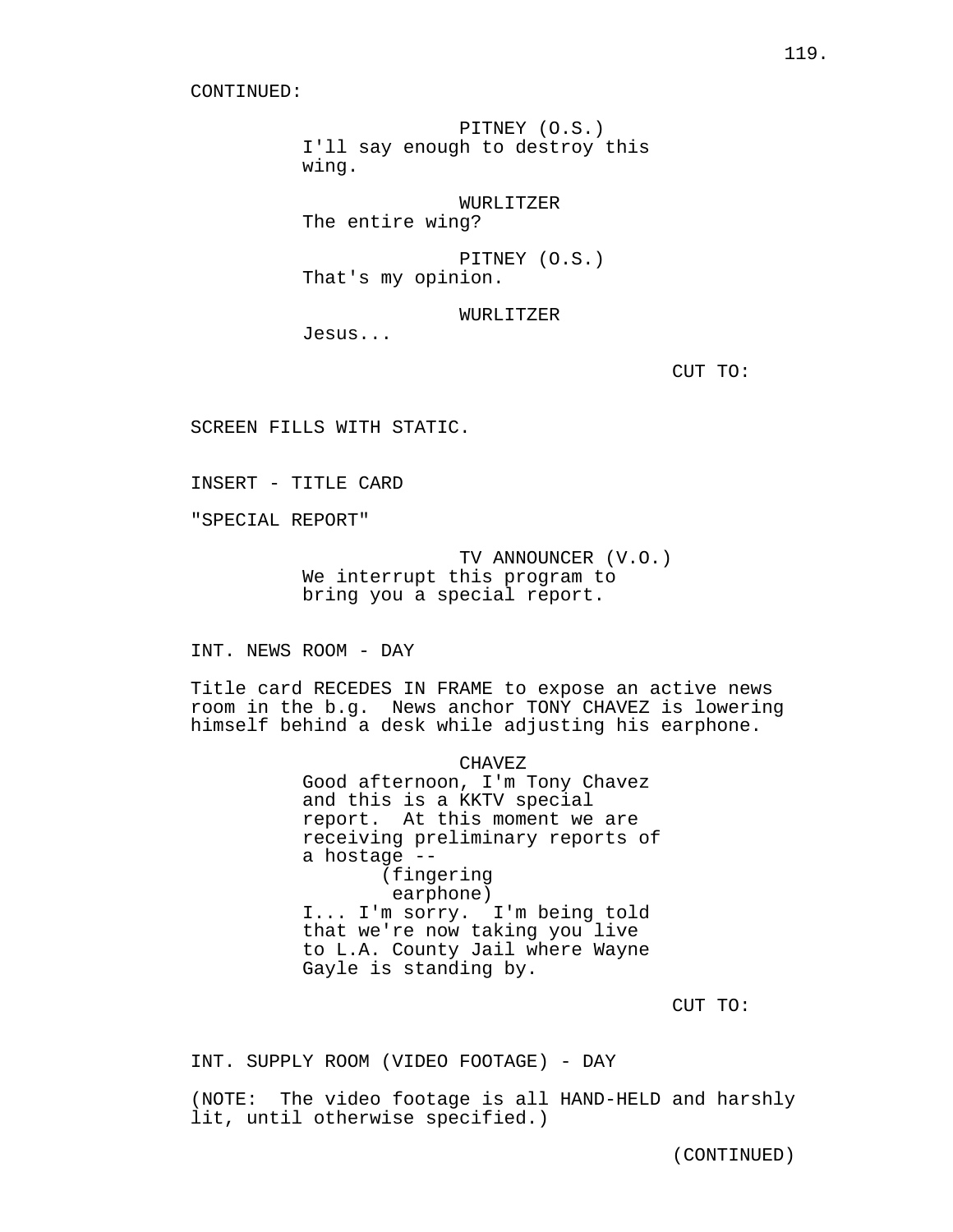Wayne stands alone IN FRAME, moments from when we last saw him.

## WAYNE

This is Wayne Gayle reporting live from the Los Angeles County Jail, where you can tell by the bloody carnage behind me that the final chapter in the book called Mickey and Mallory has not yet been written.

Mickey ENTERS the FRAME with shotgun in hand, pushing Wayne OUT.

#### MICKEY

Thank you, Wayne, but our little movie just underwent a title change. It's now called 'The Escape of Mickey and Mallory.' Starring me, you, Mallory, and special guest accomplice, Jackfucked-up-fingers-Scagnetti. (into camera) Okay, Donut, move in for a closeup. I want this for prosperity.

CAMERA ZOOMS INTO a...

CLOSEUP - SCAGNETTI

MICKEY (O.S.) Okay, buddy boy, where ya keepin' Mallory? I know she's still here, and I know you know where. So, start talking or my first work as a director will be your death scene.

SCAGNETTI (slightly out of it) She's in the holding cell, on this floor.

MICKEY (O.S.) You're taking us to that holding cell now.

(MORE)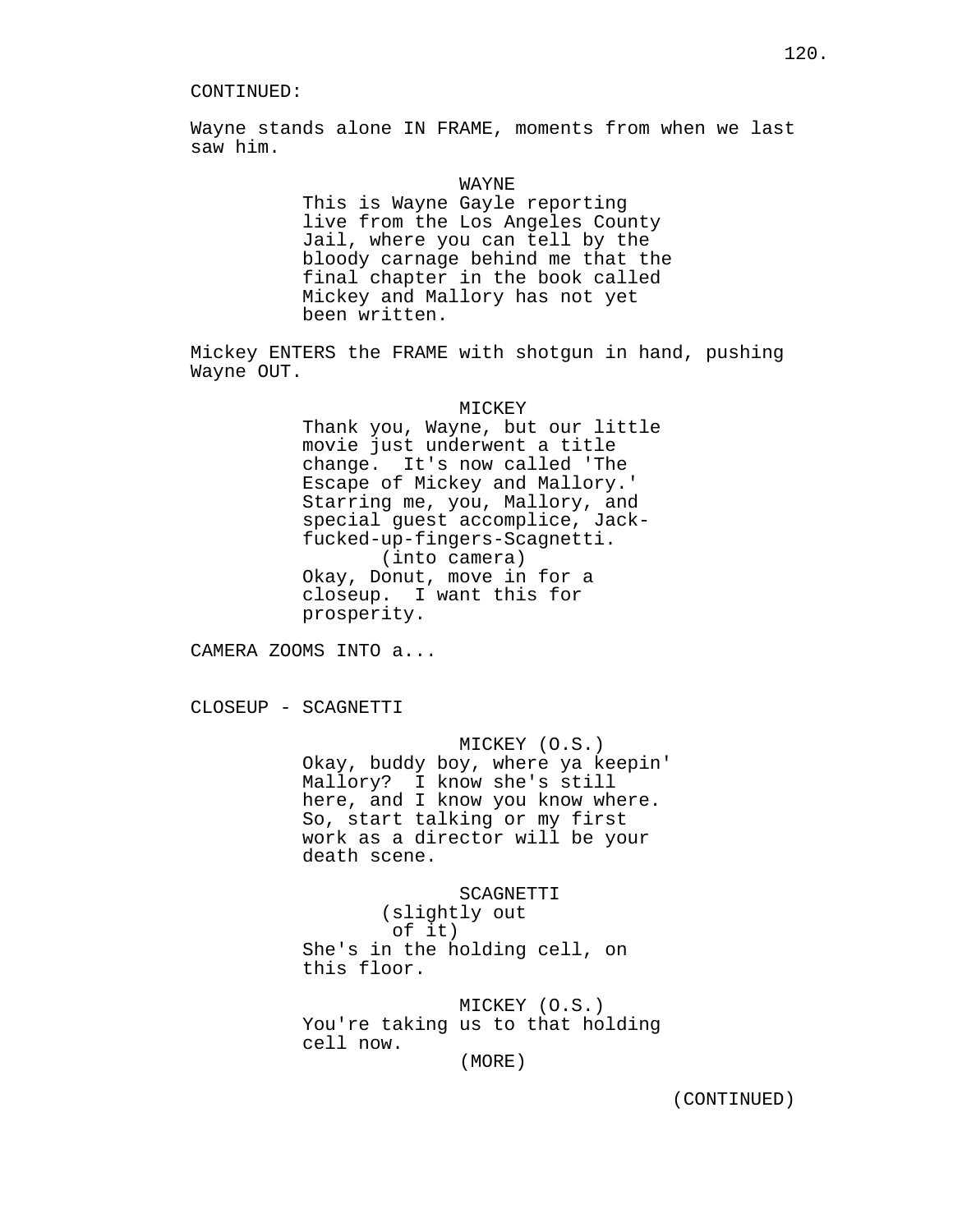MICKEY (CONT'D) (INTO CAMERA) All right, cut!

The CAMERA shuts off. SCREEN FILLS with STATIC.

CUT TO:

INT. NEWS ROOM - DAY

Tony Chavez speaks INTO CAMERA.

CHAVEZ

Ladies and gentlemen, in case you have just tuned in, it appears that a hostage situation involving Mickey Knox is developing presently at the Los Angeles County Jail. We have seen that he is armed and apparently there has been some loss of life. We will try to re-establish contact with Wayne Gayle and bring you more on this late-breaking story. Please stay tuned.

INSERT - TITLE CARD

"SPECIAL REPORT"

TV ANNOUNCER (V.O.) This has been a KKTV Special Report.

CUT TO:

INT. SUPPLY ROOM (BACK TO COLOR 35 mm) - DAY

WIDE SHOT - MICKEY

Holding his shotgun. He walks over and grabs the shotgun from dead Deputy #5. Deputy #5 won't let go of the gun from his dead man's grip. Mickey finally yanks it loose. He extracts all the shells from the gun, picks them off the floor, and puts them in his pocket.

Mickey picks up Scagnetti's gun, inserts the loose bullets, and slips it into his pants.

121.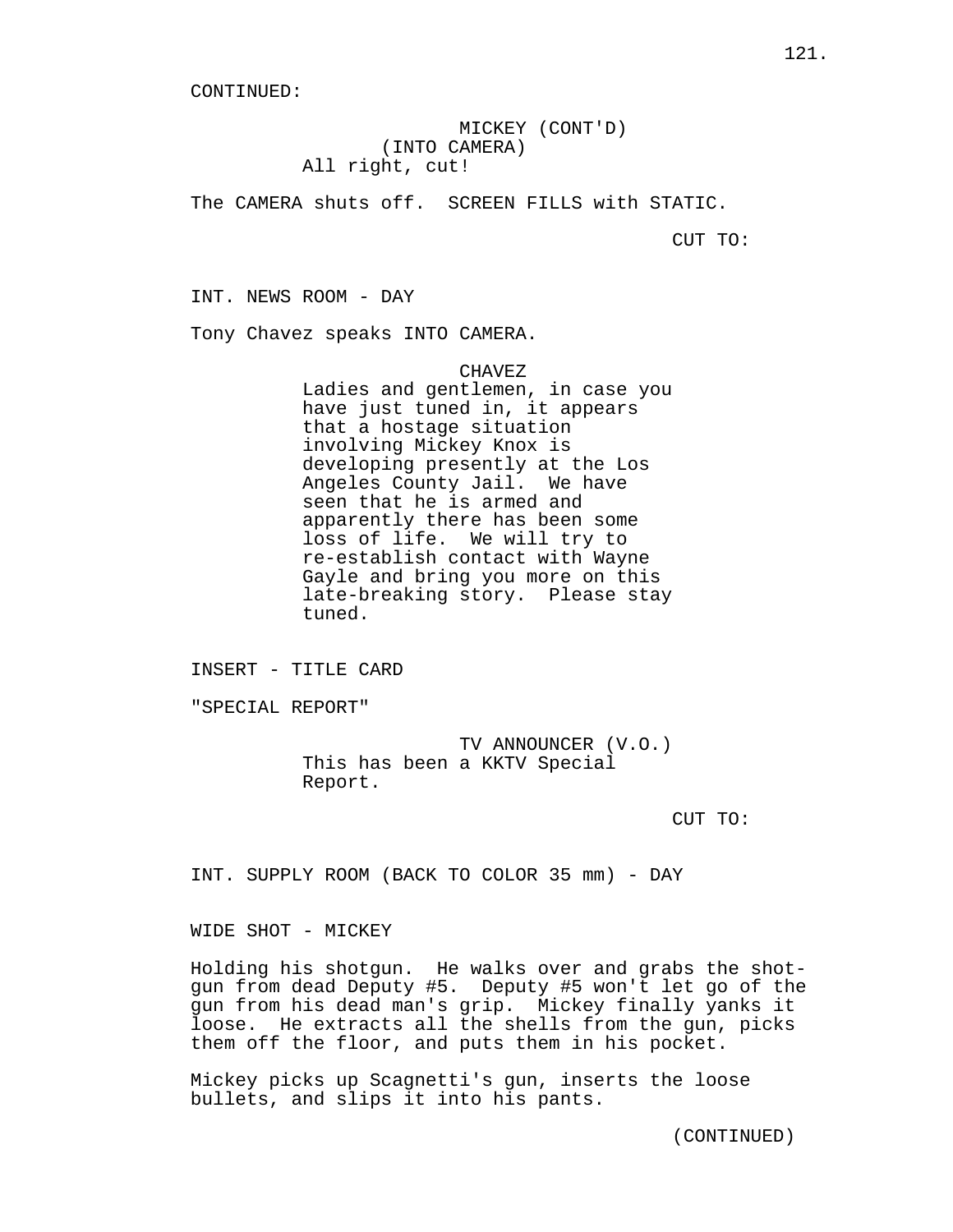#### MICKEY

Okay, Jack, this is what we're doing. Stand behind me, put your back against mine and extend your arms behind you.

Scagnetti rises, insecurely. He presses his back against Mickey's.

> MICKEY Now if I feel your back move away from mine, you're gonna be ripped apart. Got it?

Scagnetti's back-to-back with Mickey. His arms flank Mickey.

# SCAGNETTI

Yeah.

MICKEY Okay, Wayne, step forward.

Wayne ENTERS FRAME. Mickey extends the shotgun.

MICKEY Keep comin'. Put your solar plexus against the barrel.

Wayne does.

#### MICKEY

Grab his arms.

Wyane does and Mickey quickly binds their arms together with gaffer's tape, forming a two-man rind around him.

> MICKEY Either one of you two move, it's gonna be shotgun city. You understand?

> > WAYNE & SCAGNETTI

Yes.

Mickey tucks the tape roll into his shirt.

MICKEY You ready, donut?

ROGER

Ready.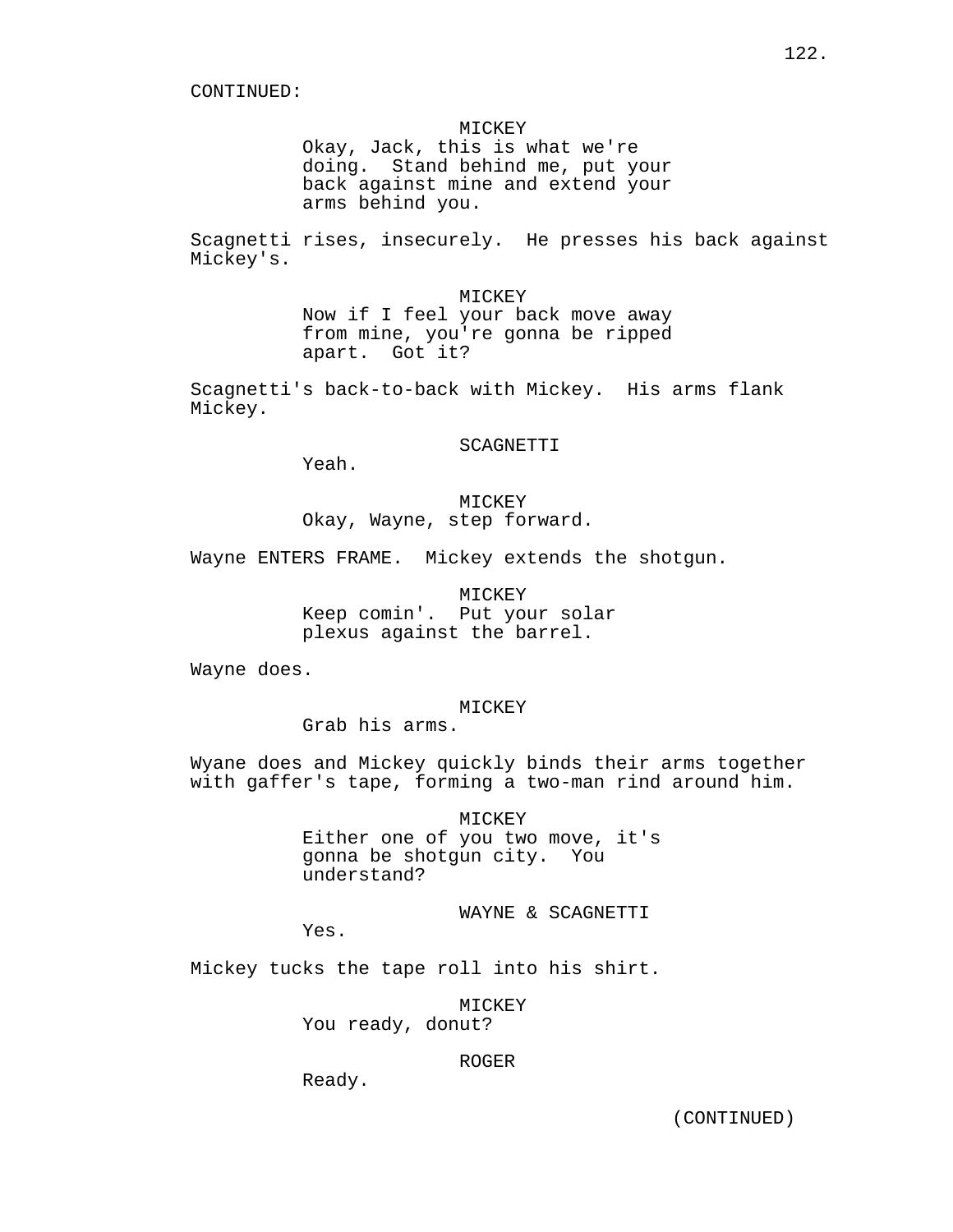Wagons, hooaaa!

The hostage train starts moving. Wayne's walking backwards with the shotgun barrel pressed against his midsection. Scagnetti's walking back-to-back with Mickey and his own pistol pressed to his neck.

Roger follows with the camera.

INT. HOLDING CELL - DAY

Mallory's sitting Indian style, singing Girl Scout songs to herself, and doing the hand motions.

MALLORY

(singing) Whataleeatcha, whataleeatcha dodaleedo, dodaleedo. Whataleeatcha, whataleeatcha dodaleedo, dodaleedo. Simplest thing there isn't much to it. All ya gotta do is dodaleedo it. I like the rest, but the part I like best is Whataleeatcha, whataleeatcha dodaleedo, dodaleedo, do quack, quack.

The cell door opens and the hostage train of Wayne, Mickey, Scagnetti, Roger and the camera, and two deputies they picked up along the way enters the room. The hostages are all wrapped with tape.

CLOSEUP - MALLORY

She can't believe her eyes.

#### MICKEY

(to Mallory) Honey, I'm home.

Mallory runs into Mickey's arms, passionately kissing. This kiss has been a year coming. Now they're doing something everybody told them they would never do again.

For this moment they are the only two people on earth. We are enraptured, too. CAMERA does a 360 AROUND the loving couple.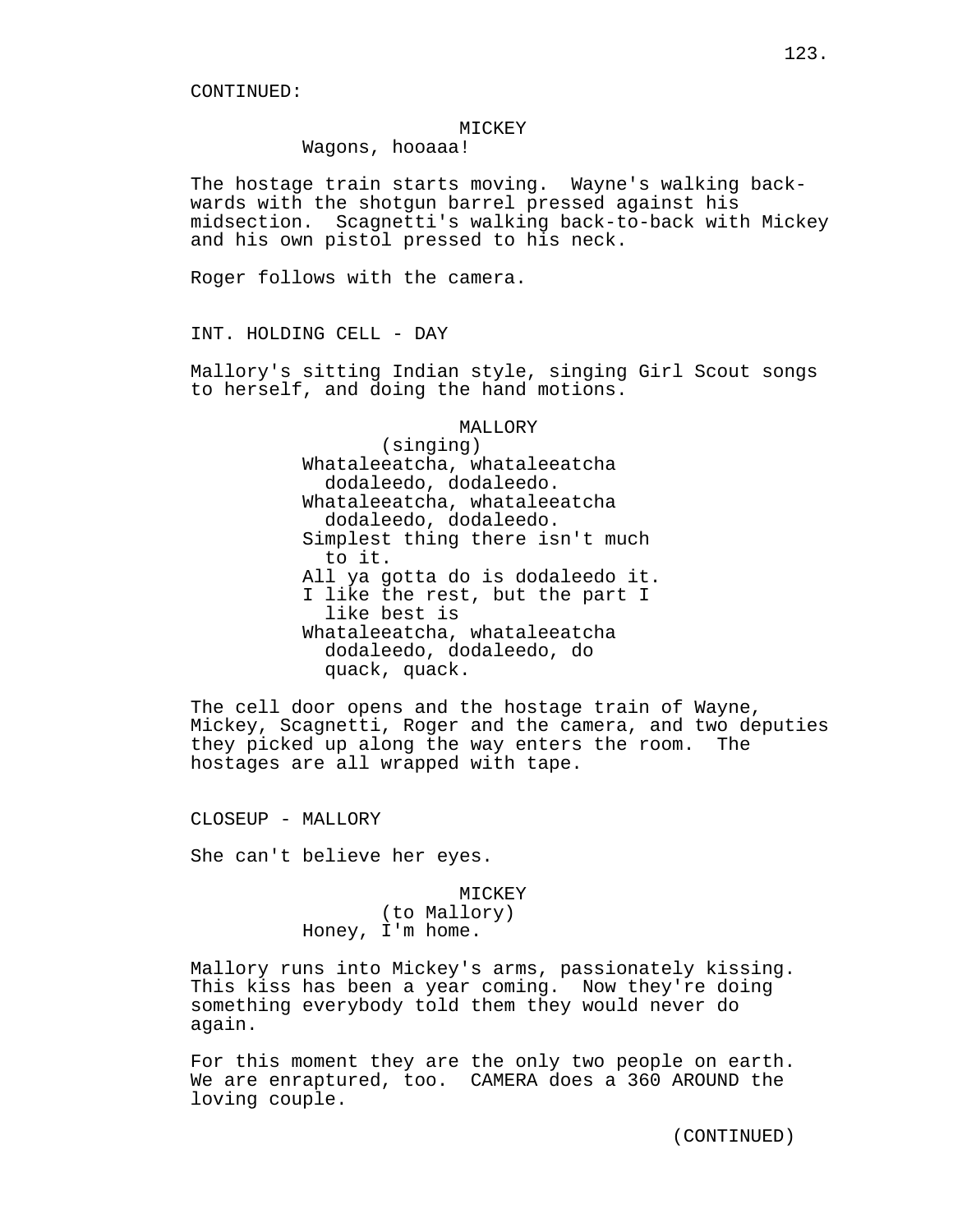MALLORY (in between kisses) It's taken you so long to come to me.

CUT TO:

INT. JAIL LAUNDRY ROOM - DAY

A sheet of paper flashes THROUGH FRAME.

BAILEY (O.S.) Here's the list of the rioters.

CAMERA TILTS TO Wurlitzer reading, then looking up.

WURLITZER Wait a minute, Bailey. Where's the list of the hostages?

BAILEY I'm working on it, Capt'n.

WURLITZER Keep on it, son.

Wurlitzer reads the list to himself as he paces.

WURLITZER (reading the names) Alvarado, Issacs, Julian, Martinez, Newendyke, Olvera, Pool, Ramos, Schmidt, Spivey, Walsh, Westerguard...

Wurlitzer drops into a chair, exhausted. He rubs his face with his hands.

NAPALATONI (O.S.)

Capt'n.

Wurlitzer looks up, then looks back down.

WAYNE What is it, Napalatoni?

NAPALATONI (O.S.) Mickey Knox is loose.

Wurlitzer looks up.

WURLITZER What do you mean he's loose?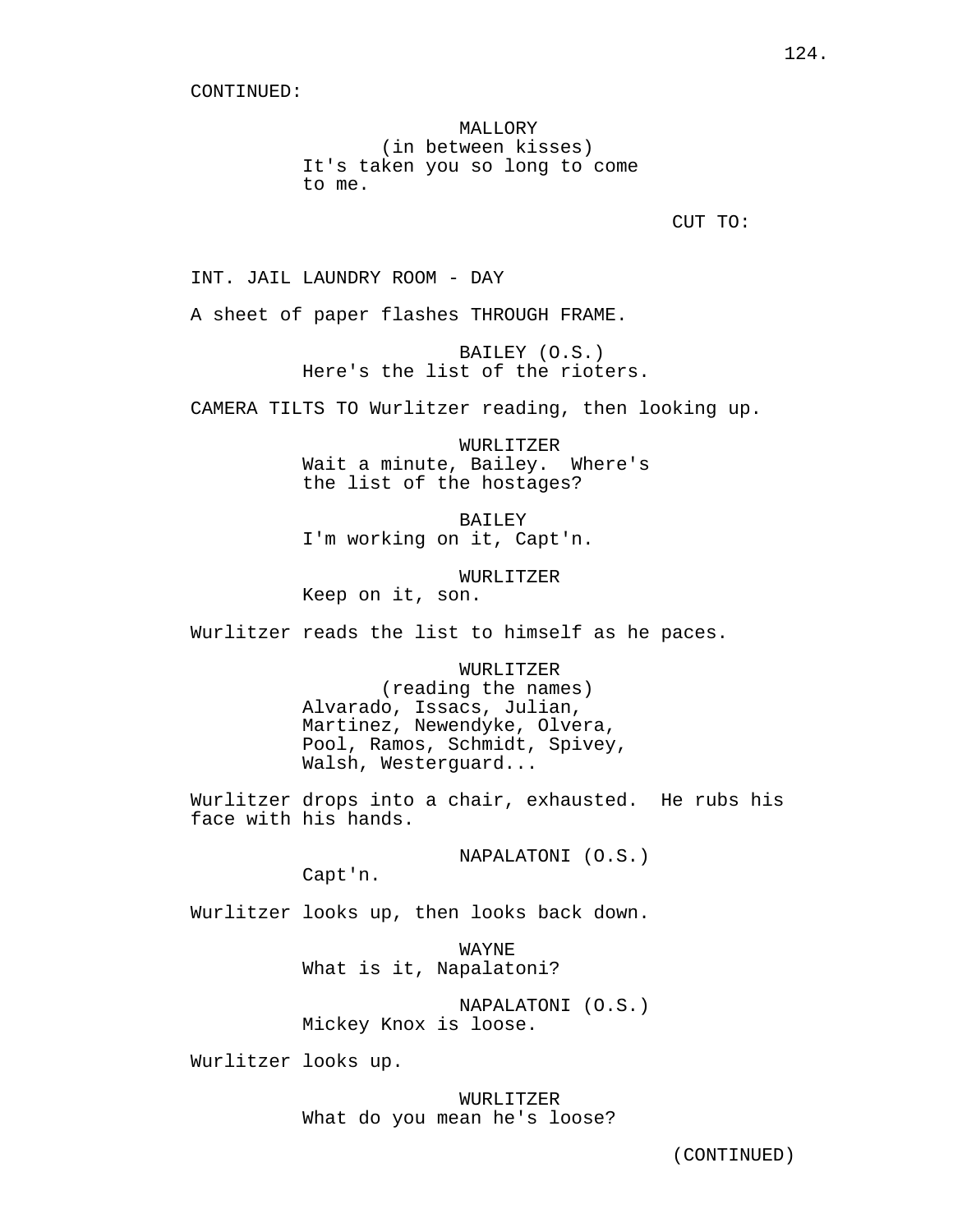NAPALATONI (O.S.) He's armed, he's killed three deputies and one of Wayne Gayle's guys. At the moment, he's holed up with Mallory Knox in her holding cell with Wayne Gayle, another TV guy, that cop fella, and two other deputies as hostages. And Capt'n, they have one of them news cameras goin' live to KKTV. They won't stop playin' it. What do you want us to do?

Wurlitzer holds a frozen look, as if a fuse has blown and his mind has shut down. If he were to open his mouth now nothing would come out. He just sits.

CUT TO:

INT. HOLDING CELL - DAY

The hostages have been cut free from each other and sit against the wall. Roger cradles the Betacam in his lap, rocking slowly as if in a trance, while Scagnetti feebly splints his broken fingers with tape that hangs from his wrists. Wayne is standing, alert and ready for action. As for the two deputies, Hostage Deputy #1 sits in anger, tight-lipped and stoic. The other, DEPUTY DUNCAN HOMOLKA is panicked and jumpy, one may never see a more nervous man.

Mickey and Mallory stand over them, with their weapons drawn.

> MICKEY Okay, we're going out the door, and we're gonna march down the hall and right out of the building. (to Wayne) Donut said something about a news van.

WAYNE Yeah, we have a van.

MICKEY Where's it parked?

# WAYNE

Out front.

**MICKEY** Let me have the keys.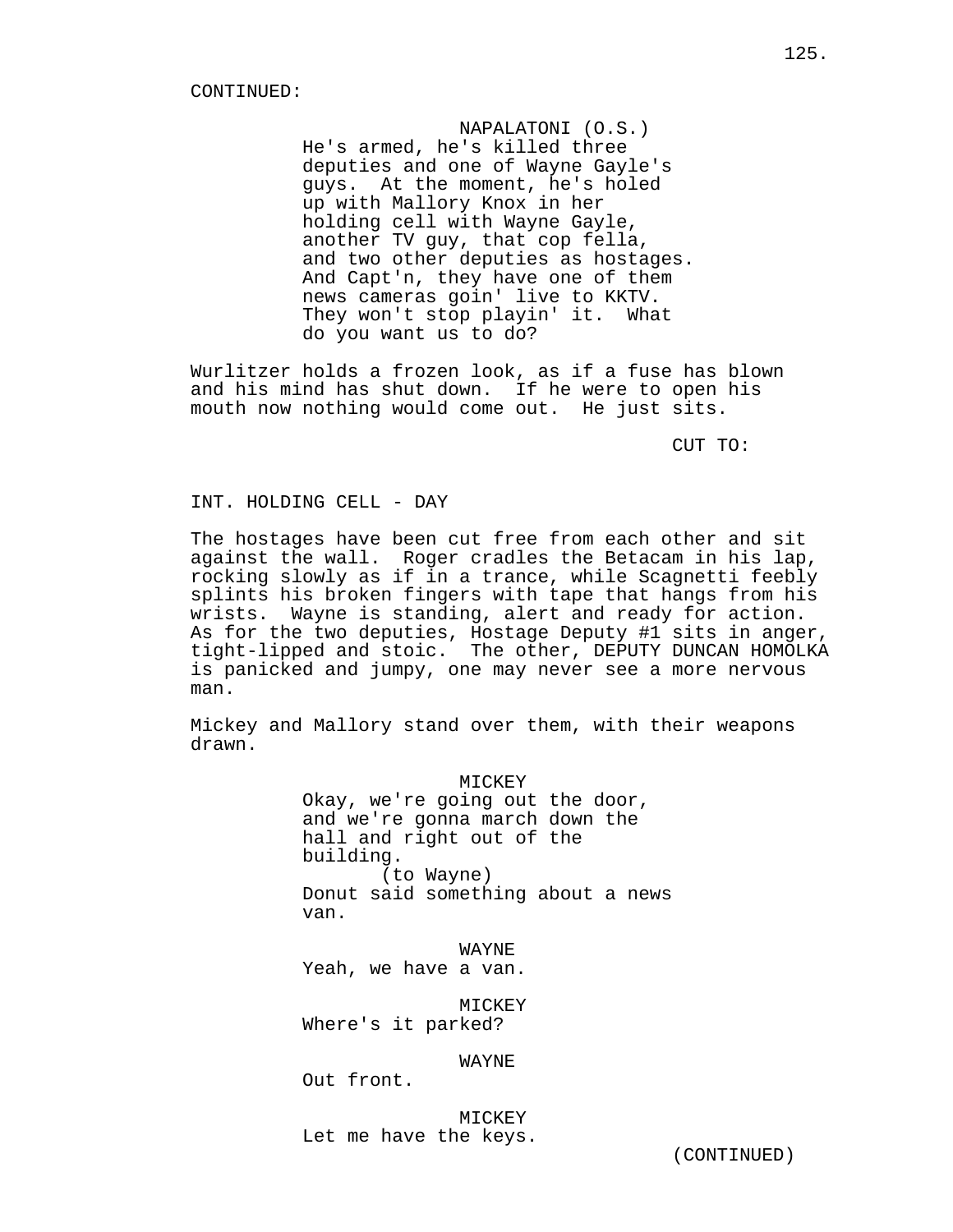Wayne points to Roger. Roger digs through his pocket and tosses the keys to Mickey.

> WAYNE Mickey, can I talk you you alone?

> > MICKEY

No.

WAYNE This is crazy. You can't escape like this.

MICKEY Probably not, but we're gonna give it the old college try.

WAYNE We'll all be killed.

MALLORY Exciting, isn't it?

Duncan begins to cry.

#### MICKEY

Now, when we get out there, you do what we say or it's curtains. If we say move, you move. If we say left, you move left. If we say right, you move right. If we say mole, you dig a hole. Got it?

MALLORY

Are we in a big hurry?

MICKEY You got something you want to do?

#### MALLORY

Yeah.

MICKEY By all means, knock yourself out.

MALLORY Thanks. Roll 'em, Donut.

Roger snaps up and hoists the camera to his shoulder.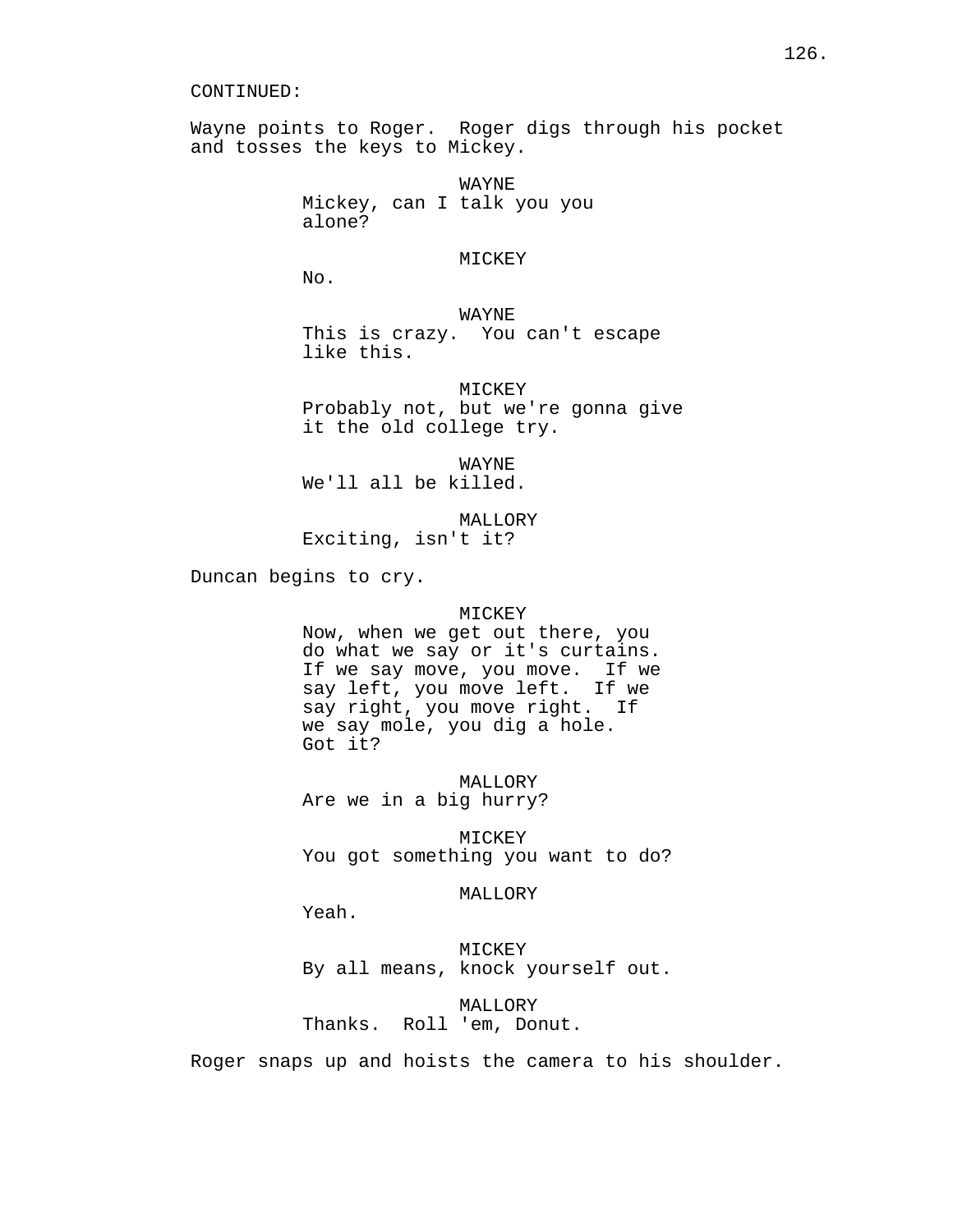VIDEO FOOTAGE

SHOT THROUGH Roger's CAMERA: IMAGE FOCUSES ON Mallory as she points to Scagnetti sitting on the floor.

MALLORY

You! Stand up!

Scagnetti gulps, then rises knowing that he has fucked with the wrong woman.

Mallory walks up to him with pistol in hand.

MALLORY You probably thought it was pretty funny, didn't ya?

She raises Scagnetti's pistol, aiming it at its former owner. Scagnetti flinches and squirms.

> MALLORY Can you remember the last time you fucked with me? Close your eyes and remember... Are ya thinking about it? Good.

Mallory FIRES three shots into Scagnetti's chest. Roger's CAMERA JUMPS, then FOLLOWS the body TO the floor. Roger HOLDS ON Scagnetti slumped on the floor.

> DUNCAN (O.S.) Oh God! Oh God! Ohhhh...

MICKEY (O.S.) We're sending out a hostage. Don't touch him!

OFF SCREEN the DOOR is KICKED open.

Roger's CAMERA WHIPS AROUND TO witness Mickey and Mallory jumping into the corridor, BLASTING with their GUNS while using the hostages for shields. Roger's CAMERA MOVES OUT OF the CELL and...

INT. JAIL CORRIDOR - OUTSIDE HOLDING CELL - DAY

There are even more Deputy Sheriffs in the corridor.

CROSS FIRE whistles by as Roger dodges to catch up with the caravan.

This footage is very similar to Vietnam footage. It's shaky, real, harsh, and it captures the pandemonium of battle.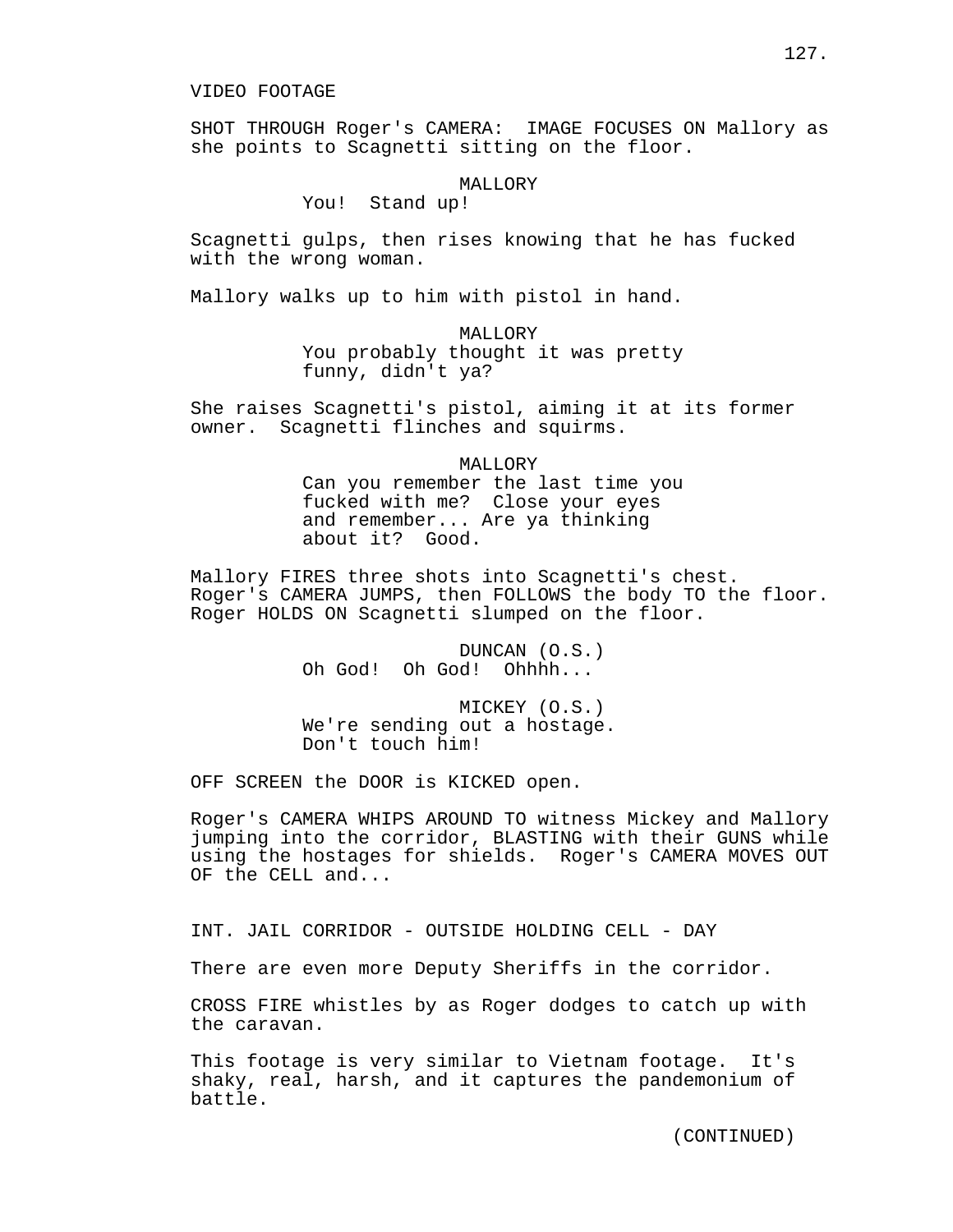The soundtrack is a mad mixture of YELLING, CRYING, LAUGHING, and GUNFIRE.

Hostage Deputy #1 is SHOT, and discarded by Mickey.

The wild caravan runs down the hallway, FIRING behind them.

Mickey's hit, but keeps on running and FIRING. Mallory sees this and screams.

# MALLORY

Mickey!

# MICKEY

Don't stop!

Roger's CAMERA RUNS along WITH them.

ROGER (O.S.) Man, oh, man... this is better than Vietnam!

More Deputies appear at the end of the hallway. Mickey and Mallory get back to back with each other, using Duncan as a shield in front of them and Wayne behind them. Mickey FIRES from the front, Mallory FIRES from the rear.

> DUNCAN Please don't kill me! Don't kill me...

CAMERA WHIP PANS to catch a Deputy hopping around the corner. The screen flashes white with a BLAST.

Roger's hit, and the CAMERA GOES HAYWIRE, REELING OUT OF CONTROL, then THUNKING to the ground. Roger SCREAMS O.S.

CAMERA LIES ON the floor, video still transmitting. Roger rolls INTO FRAME screaming.

> MICKEY (O.S.) Get the camera! Get the fucking camera!

BACK TO COLOR 35mm

As Mickey FIRES cover for her, Mallory swipes the camera from Roger's side.

The Knoxs start running again, still holding Wayne and one last hostage.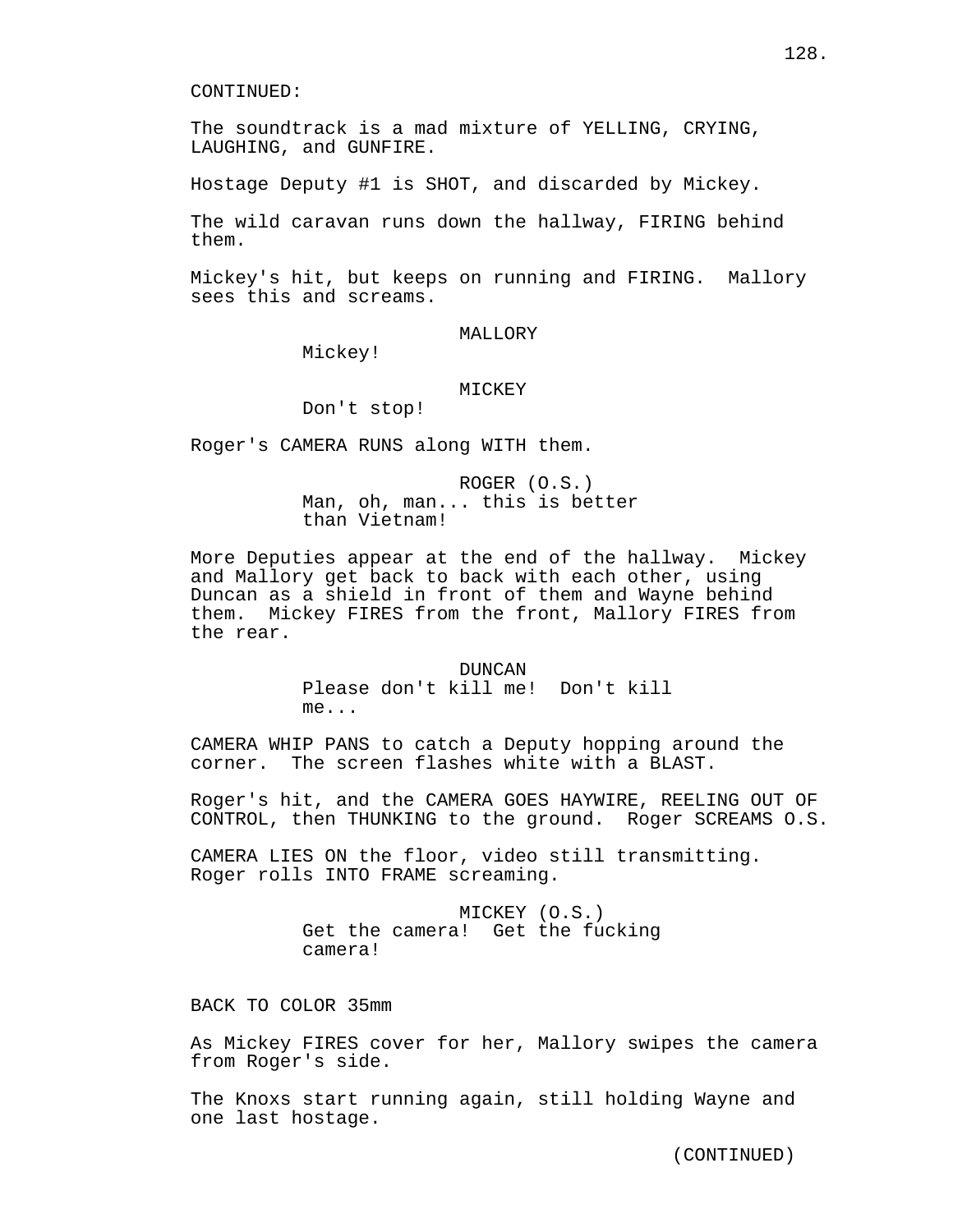Deputies are lying on the ground, wounded and screaming, or dead and silent.

> **MICKEY** (to Mallory) This way.

INT. STAIRWELL - DAY

The caravan bursts into the stairwell. Mickey turns to Duncan, the remaining hostage deputy.

> **MICKEY** (to Duncan) Where does this lead?

Duncan is hyper-ventilating. Mickey pushes him against the wall.

MICKEY

Where!?!

DUNCAN Th-- the ground floor.

MALLORY Is that the front door?

Duncan nods frantically.

# MICKEY

Let's go.

Mickey grabs Duncan and the caravan starts running down the stairs. They go down a few flights.

As they run down one last flight, they find Wurlitzer and a team of Deputies waiting for them on the ground floor. The deputies raise their guns.

Mallory grabs hold of Wayne, and gets behind him with one hand pressing the barrel of her gun against his temple and her other arm wrapped around his neck, holding him close to her.

> MALLORY Back off or I'll blast him! Back off or I'll blast him! Back off or I'll blast him!

None of the deputies lower their guns, but they appear less likely to start shooting.

Wayne screams.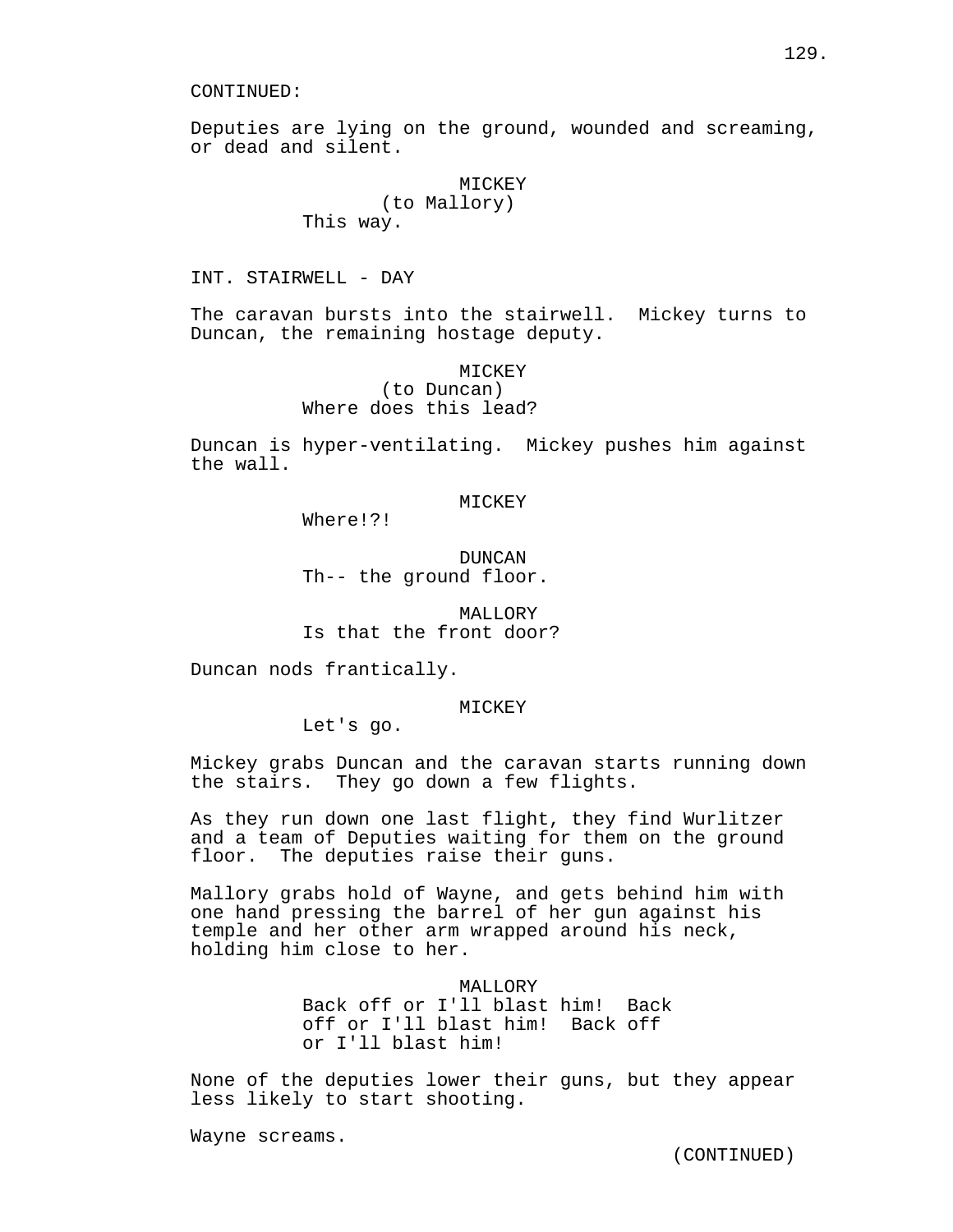WAYNE

Don't shoot! I beg you, don't shoot! Please, please, please...

Wayne continues begging.

Wurlitzer steps forward.

WURLITZER Now Mickey, Mallory, just let me say  $--$ 

MALLORY Shut up! Don't talk, I don't wanna hear it!

WURLITZER You have to know --

#### MALLORY

I said shut up...

Mallory quickly lowers her GUN from Wayne's head and SHOOTS him in the thigh. She whips the gun back up to his head.

Wayne's screaming in pain.

The deputies jump back.

MALLORY

... and I mean shut up!

There's a bit of a silent standoff.

Tears are streaming down Duncan's face as the caravan slowly retreats back up the stairs to the next flight.

The deputies hold their present position.

CUT TO:

INT. PRISON STAIRWELL - DAY

The caravan goes up one flight, then stops. Mickey and Mallory let their two hostages sit down.

Duncan is out and out hysterical, urine stains the front of his uniform.

Mickey's pacing.

MICKEY Think... think... think...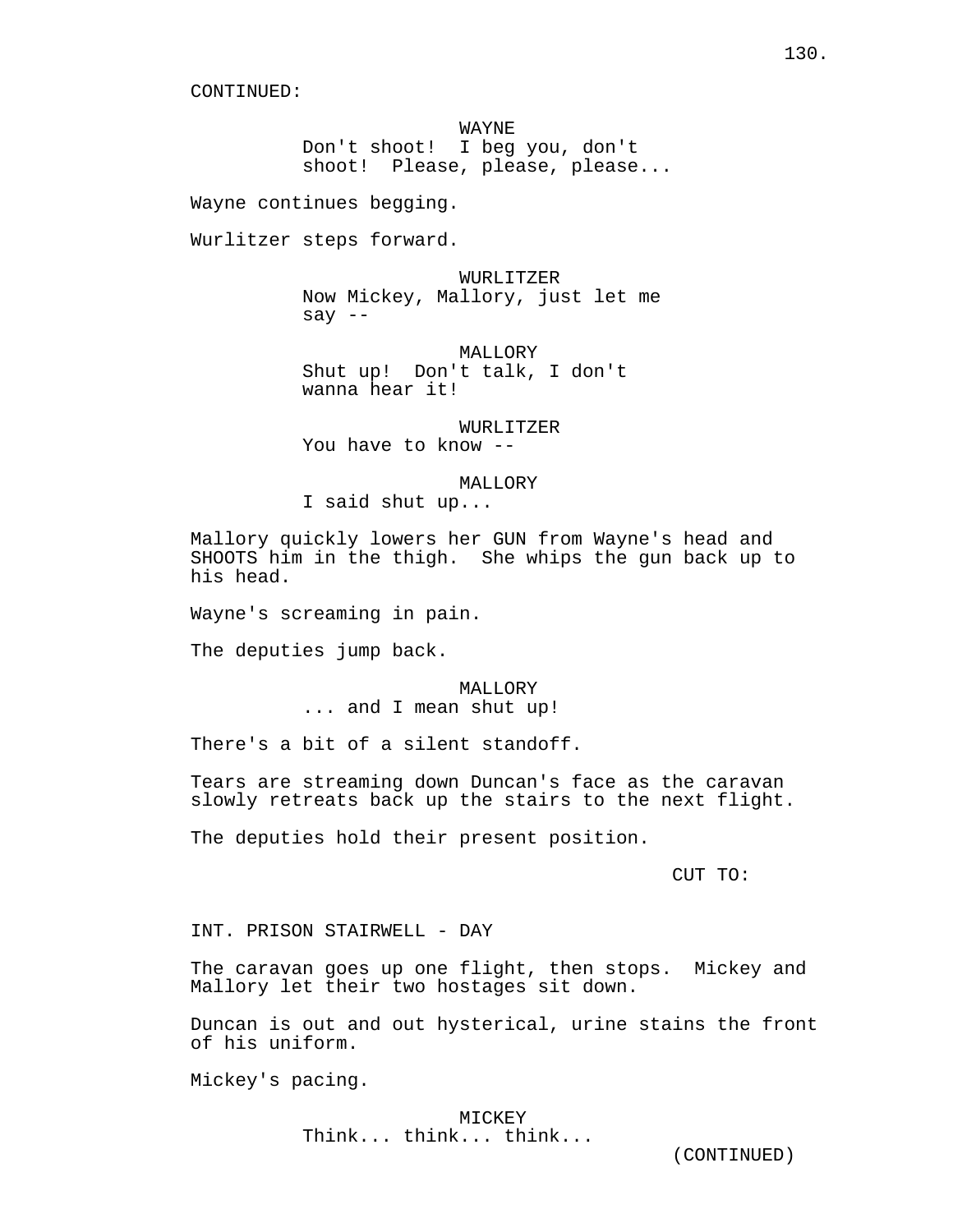Mallory leans up against the wall, holding her side with her hand. Blood trickles out between her fingers. We now see she's been shot.

Over Duncan's impassioned clamor they can hear Wurlitzer yelling from below.

> WURLITZER (O.S.) Give up! There's no other way out!

Mickey sits down, utterly exhausted. Mallory sits down next to him. She winces in pain. He puts his arm around her.

#### MALLORY

Look, lover boy, we're not getting outta here. So, I say the hell with going back to our cells. Let's do a Butch Cassidy and the Sundance Kid. Run down these stairs shootin', go out in a hail of bullets, but take as many of those motherfuckers with us as possible.

Suddenly, Mickey's exhaustion lifts. He has a plan.

MICKEY We'll do that when all else fails.

Mickey stands.

# MALLORY

Hasn't it?

MICKEY We still got a few tricks up our sleeves.

Mickey confronts the two hostages. He points at Duncan.

# MICKEY

You married?

DUNCAN Oh, I don't wanna die...

MICKEY Are you married? Do you have kids?

Duncan nods pathetically.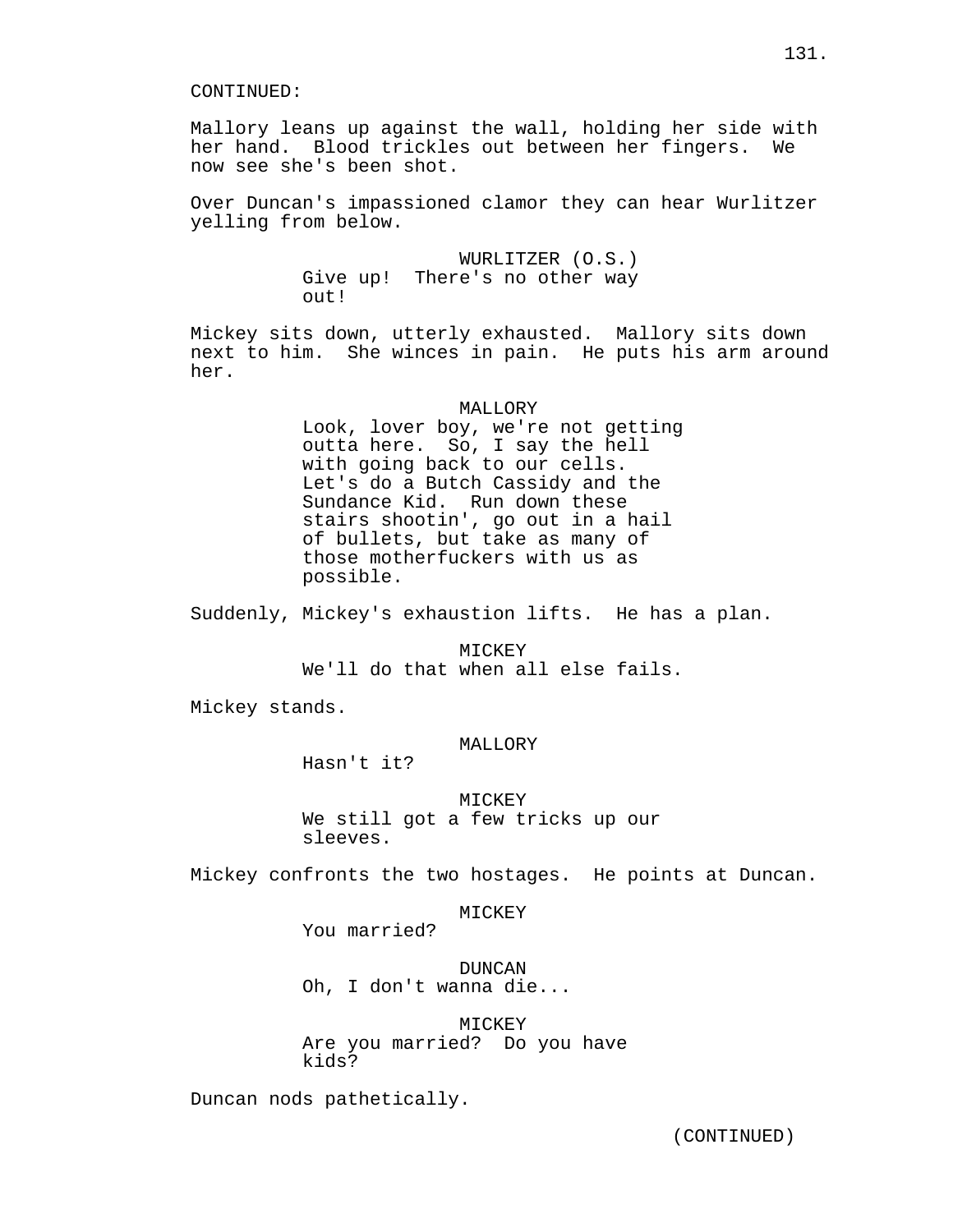Good. People, we're goin' all the way to the front door. Now, the only way we're gonna get there is if they don't want to kill you two more than they want to kill us.

# SERIES OF SHOTS

Deputies with guns in their hands, just itching to kill Mickey and Mallory. We hear Mickey's voice OVER this SHOT.

> MICKEY (V.O.) Right now I find that highly unlikely. So, let's help 'em out, shall we?

# BACK TO PRISON STAIRWELL

Mickey is squatting in front of Wayne.

MICKEY

Now, say I tell those guys down there if they shoot or make a move, I'm killin' Wayne Gayle. And they shoot or make a move anyway. Now say by some freak accident, you didn't die, you live through it. What would you do?

Mickey pulls the roll of gaffer's tape from his shirt and starts tearing strips of tape and sticking them to the wall.

#### WAYNE

What would I do? Me and my network would sue the entire Los Angeles County Sheriffs Department for flagrantly disregarding my safety. I'd go straight to my buddy, the mayor, and make sure everyone of those son of a bitches down there ends up on the unemployment line. In fact, I'd sue every man down there personally. I would make it my life's ambition to bring the LA County Jail to its knees. (MORE)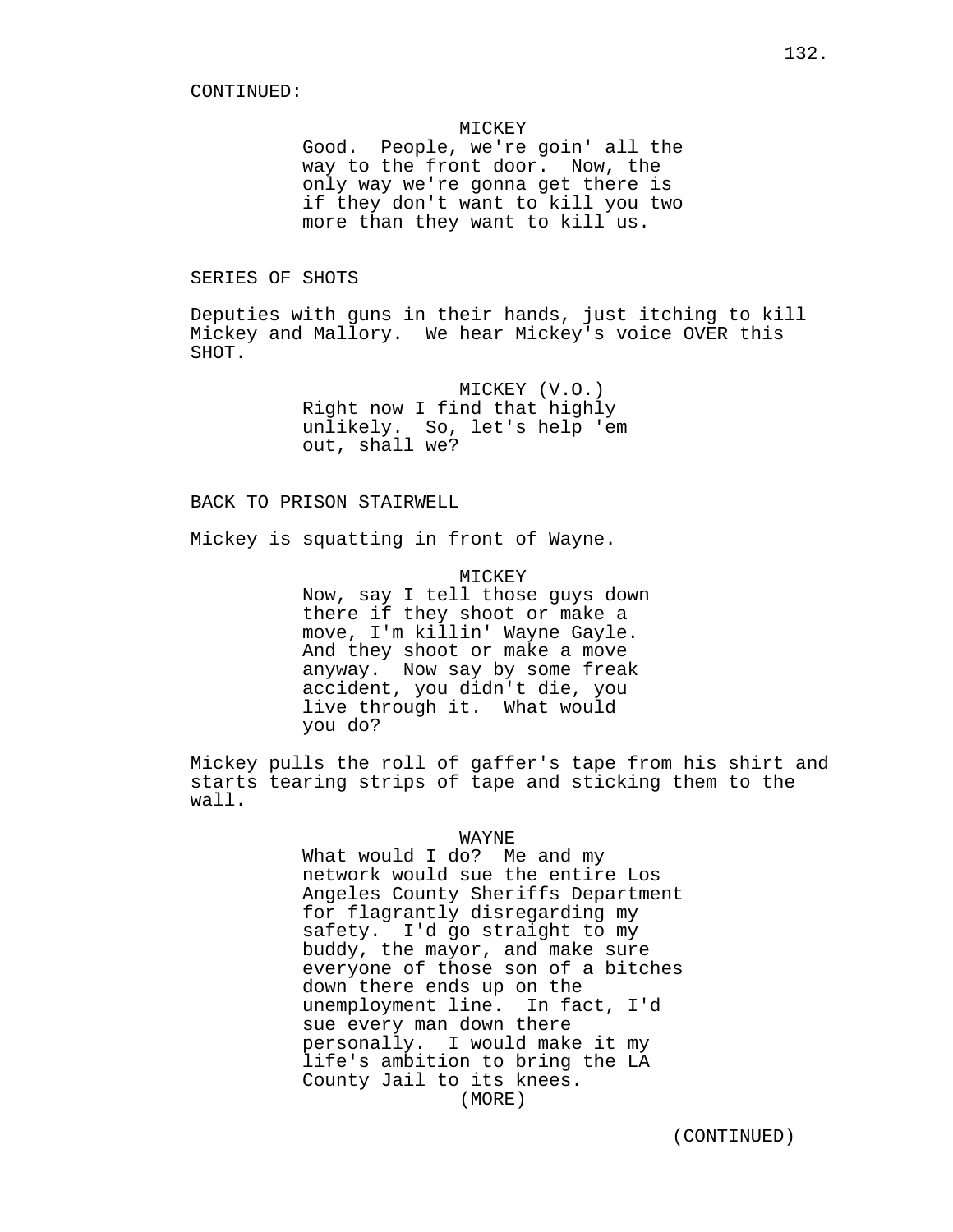# WAYNE (CONT'D)

I would do expose after expose on the brutality, and the conditions, and the inhumanity that exists here.

Mickey tosses the tape roll to Mallory and gestures to Duncan. Mallory winks at Mickey. Mickey smiles and begins wrapping tape around the barrel of his shotgun.

#### MICKEY

That's what I thought. You tell them that. When we go down those stairs, I want you to scream what you just told me. 'My name is Wayne Gayle! I am the star of American Maniacs watched every week by' -- how many people?

#### WAYNE

On average forty million.

# MICKEY

'Every week by forty million people. I am a respected journalist.' Have you won any awards?

# WAYNE

Are you kidding? The Golden Globe, The Edward R. Murrow Award...

# MICKEY

'Respected journalist' -- On your knees...

Wayne kneels in front of Mickey. While Mickey speaks he props his shotgun under Wayne's chin and wraps the tape from the barrel around his neck.

#### MICKEY

... 'Winner of the Golden Globe and the Edward R. Murrow Award among others.' Tell 'em the name of your personal lawyer, this firm, his address, and phone number. Tell 'em about the mayor and the unemployment lines. You getting the idea?

# WAYNE

Yes.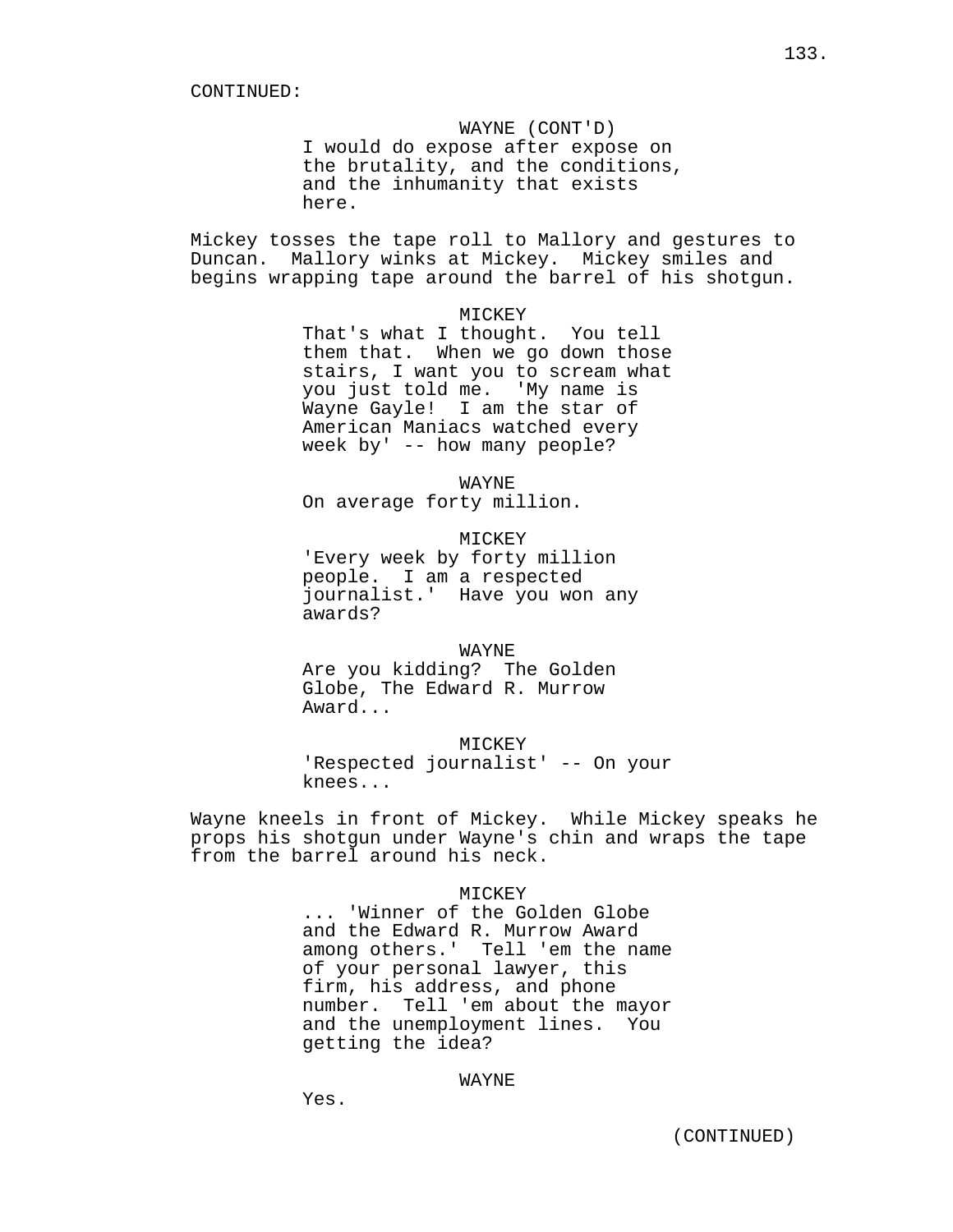Mickey stands with Wayne as he tapes his trigger hand to the stock of the shotgun.

> MICKEY Say it. Scream it. All the way out the front door and into your van. And if you stop screaming, I swear to God I'll blow your head off.

#### WAYNE

Got it.

Mickey grabs the camera, and lifts it to his shoulder before shouting to Duncan.

# MICKEY

You! What's your name?

Duncan can't answer, Mallory has gagged him with tape. Mallory grabs Duncan by the collar and lifts him off the floor before reading his name badge.

> MALLORY Duncan... Homolka?

> > CUT TO:

INT. PRISON STAIRWELL - GROUND FLOOR - DAY

Wurlitzer and the deputies are deciding their next move when they hear:

MICKEY (O.S.)

Start.

Wayne and Duncan come INTO VIEW with the Knoxs behind them.

The deputies quickly raise their guns, but soon realize if they take out either Mickey or Mallory that Wayne or Duncan would die.

Mallory's right hand is taped to the trigger and stock of the shotgun that's wrapped firmly to Duncan's neck. The pistol in her left hand is trained on Wurlitzer.

Mickey's left hand masters the shotgun leash on Wayne, while he monitors the deputies with the camera on his right shoulder.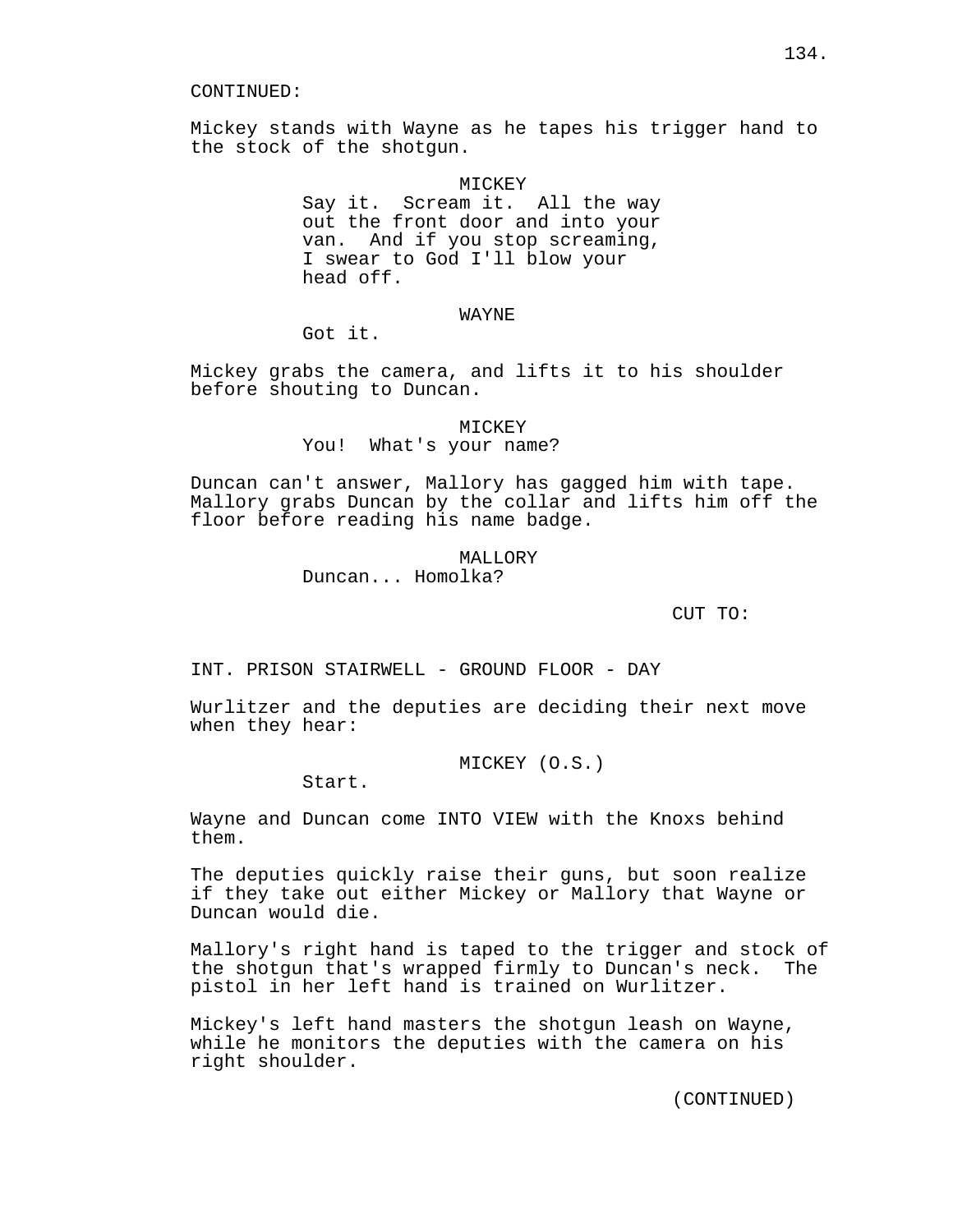NOTE: The following scene will INTERCUT between VIDEO FOOTAGE and COLOR 35mm.

Wayne starts belting out his speech as Mickey focuses the camera on Wurlitzer. Duncan simply cries and begs for his life to be spared.

# WAYNE

(yelling) My name is Wayne Gayle! I am the star of 'American Maniacs,' watched by forty million people every week! I am a respected journalist, winner of the Golden Globe Award, the Edward R. Murrow Awards among others! If anybody puts me in danger, my network will sue the Los Angeles County Sheriff's Department. My estate will sue every officer personally who fires. The network's law firm is Rowlands, Davis and Sinclair...

Mickey knew what he was doing. This has an effect on the deputies.

#### MALLORY

(yelling) Make a path!

The wall of deputies starts moving backward.

The Knoxs and their hostages start moving forward with Wayne yelling all the way.

The deputies keep their guns trained on the caravan, but they keep giving ground, until they reach the doors of the front lobby and they begin to part like the Red Sea.

Wurlitzer stands his ground.

WURLITZER How far do you think you're gonna get?

MICKEY Right out the front door.

WURLITZER That'll never happen.

## MICKEY

It is happening.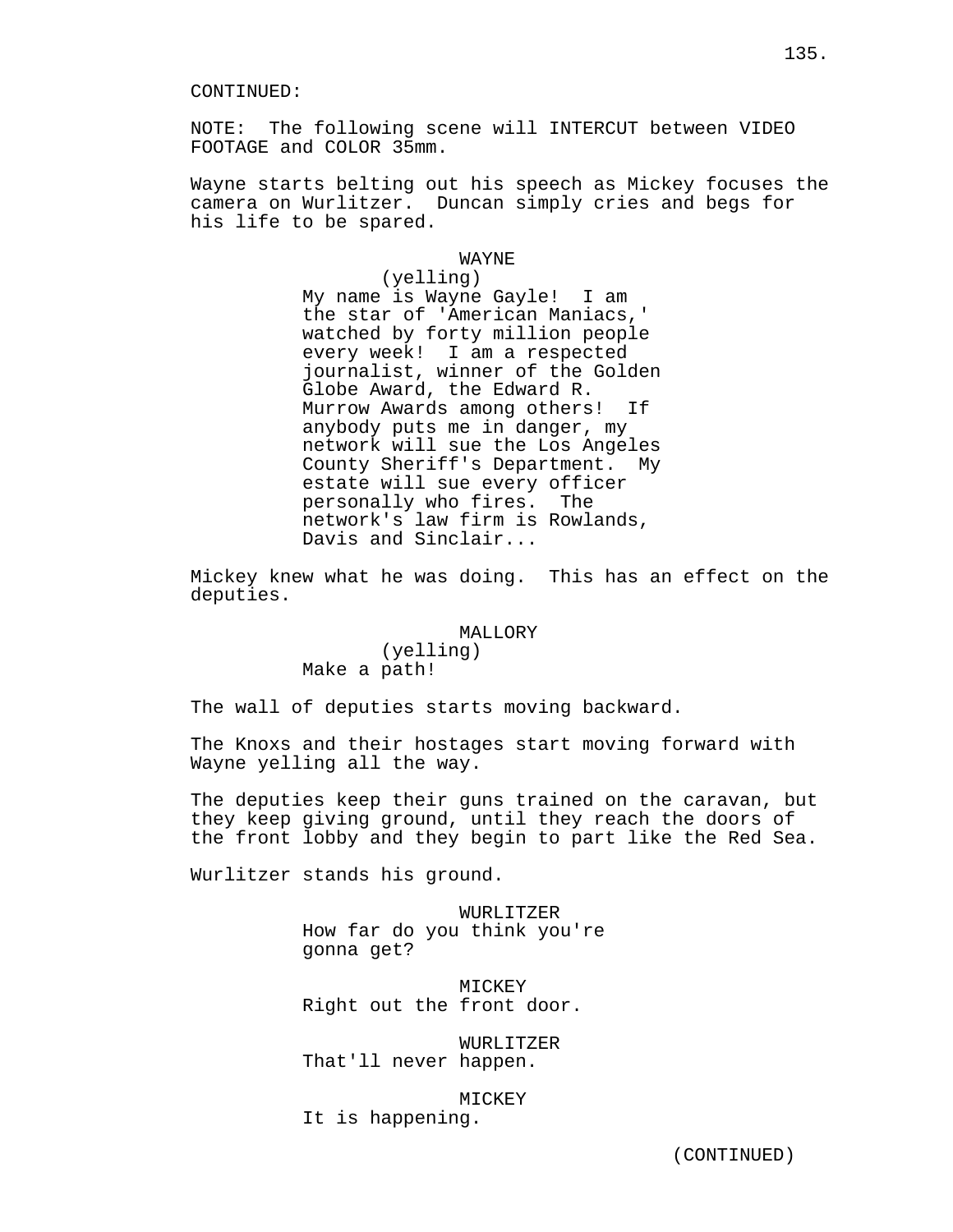The caravan marches forth. Wayne and Duncan keep shouting their speeches. Nobody dares to move on them, but the deputies keep their weapons ready.

Wayne stops his speech to take a breath.

# MALLORY

Don't stop!

Wayne starts up again.

The deputies are completely frustrated. Mickey and Wurlitzer are nose to nose.

# WURLITZER

(to Mickey) I will personally hunt you down, blow the head off your fuckingwhore-wife, and plant your sick ass in the ground all by myself.

# MICKEY

(calmly) Another day perhaps, but not today.

Mickey LEAVES FRAME.

CUT TO:

EXT. COUNTY JAIL - DAY

The doors swing wide in SLOW MOTION as the caravan of Mickey, Mallory, Wayne and Duncan take their first step into the open air.

A crescent of deputies frame the group in the b.g. while Wurlitzer stands, defeated, just behind Mickey.

FREEZE FRAME on:

WIDER ANGLE

Image...

DISSOLVES TO:

IMAGE (BLACK AND WHITE)

Before BURNING INTO WHITE LEADER.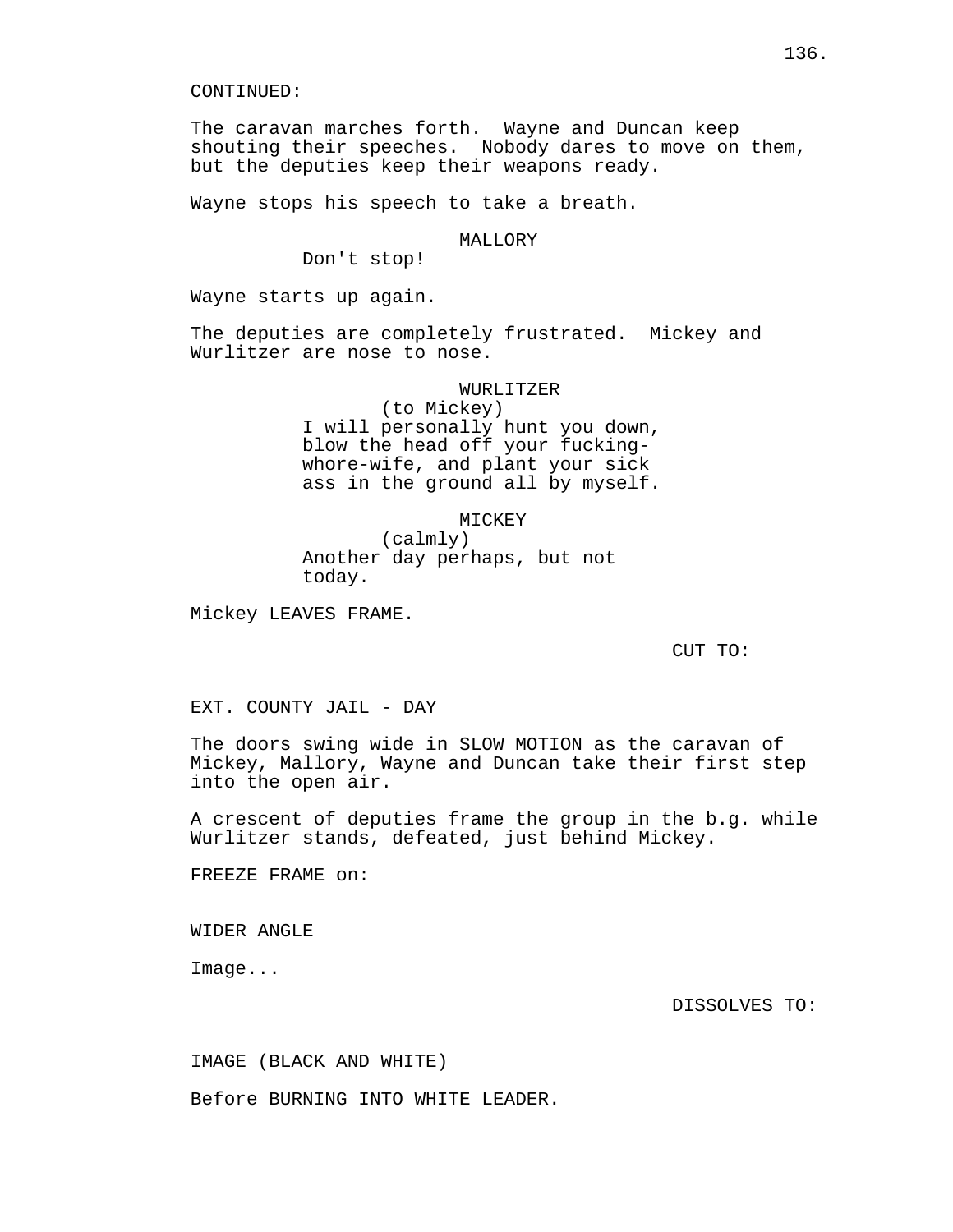EXT. WOODS - DAY

The WHITE LEADER is DISRUPTED by a:

FOGGED IMAGE (BLACK AND WHITE)

The image settles into an:

# EXTREME CLOSEUP - WAYNE

He's begin filmed by a 16mm CAMERA that he is presently balancing on a fence post.

NOTE: This entire scene is played out cinema verite. the sound is not in sync as Wayne steps back into a:

MED. SHOT - WAYNE

He looks directly INTO the CAMERA.

## WAYNE

This is Wayne Gayle. I'm wounded and my crew, Roger and Scott, are dead. This may be out of sync 'cause we are shooting with a wild camera and a standard recorder we found in the van. Mickey Knox's plan worked. We walked out the front door, into my news van and made our getaway. When we were followed by patrol cars, Mallory Knox killed Deputy Sheriff Duncan Homolka and tossed his body out the back. Mickey told authorities over my police band that I would surely be next if they didn't give up the pursuit. Why helicopters weren't employed, I don't know. My only thought is it all happened too fast for arrangements to be made. We've just pulled off to the side of the road to do this interview. Tensions run high --

Mickey screams O.S.

MICKEY (O.S.) We ain't got all fuckin' day!

WAYNE Without any further ado, Mickey and Mallory...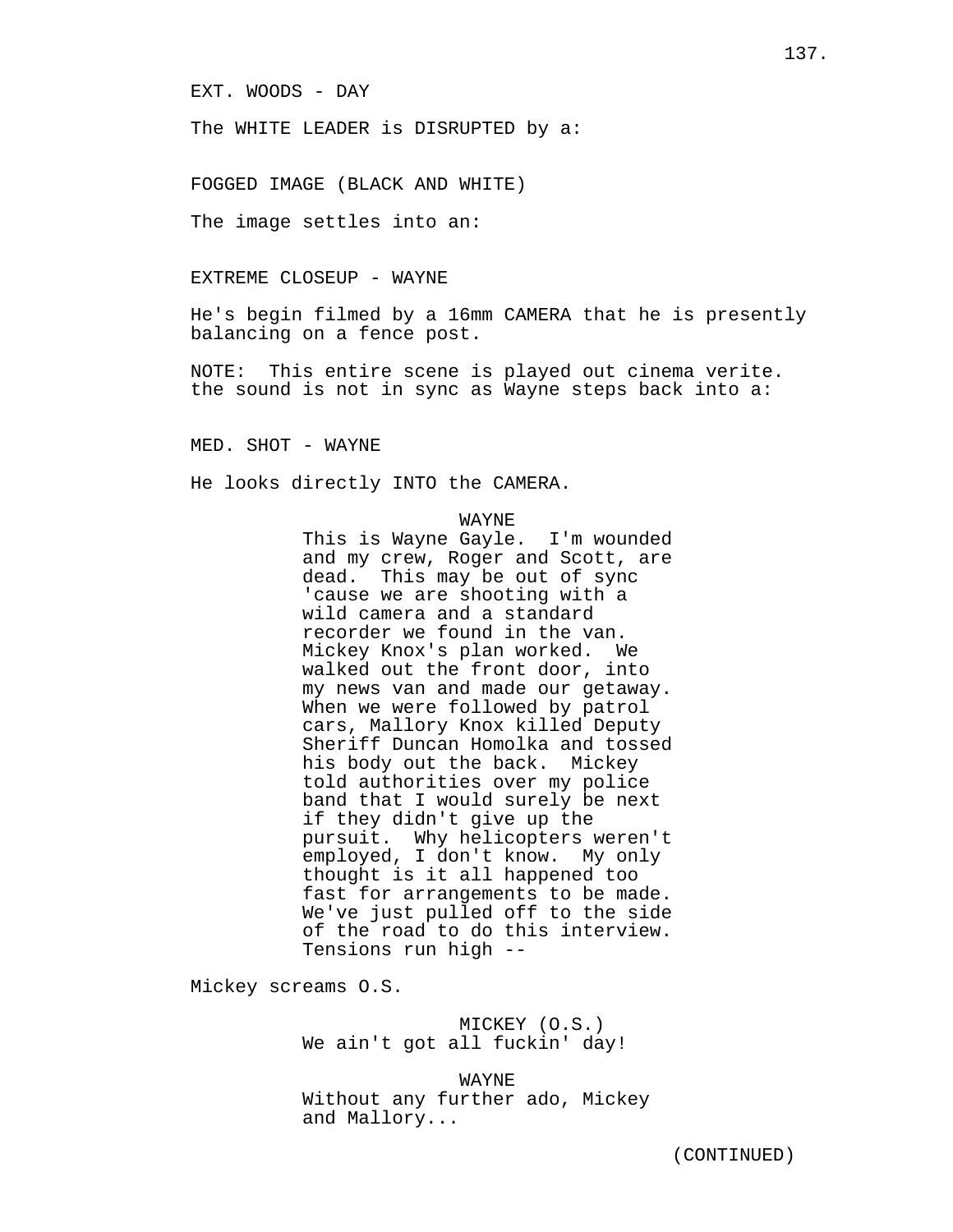Wayne steps forward and picks up the CAMERA and while conducting his interview, the CAMERA remains HAND-HELD.

CAMERA FOCUSES ON Mallory sitting on a stump, while Mickey paces IN and OUT of FRAME in the b.g.

# WAYNE (O.S.)

Mallory, what did you think of Mickey's plan? Did you think it would work?

# MALLORY

It wasn't 'til we got on the ground floor that I totally realized they weren't gonna shoot unless we shot first. When we got out of the stairwell, I remember thinking, 'Oh my God. This just might work.' But Mickey knew it would work all along. There wasn't any doubt in his mind. It's not like there was and he just didn't show it. He knew it would work.

WAYNE (O.S.) What did you think then?

# MALLORY

I wondered how long it would be before we'd get to be alone together. And I wondered if I could wait that long.

WAYNE (O.S.) Did you have anything to do with the riot in the laundry room?

# MALLORY

Haven't you been listening to a fuckin' word I said...? Oh, I'm sorry. Can I say fuckin'? I can't, can I?

WAYNE (O.S.) Try to keep it to a minimum.

#### MALLORY

We had nothing to do with that riot. That riot was just - whatchamacallit --

Mickey can be heard faintly in the b.g.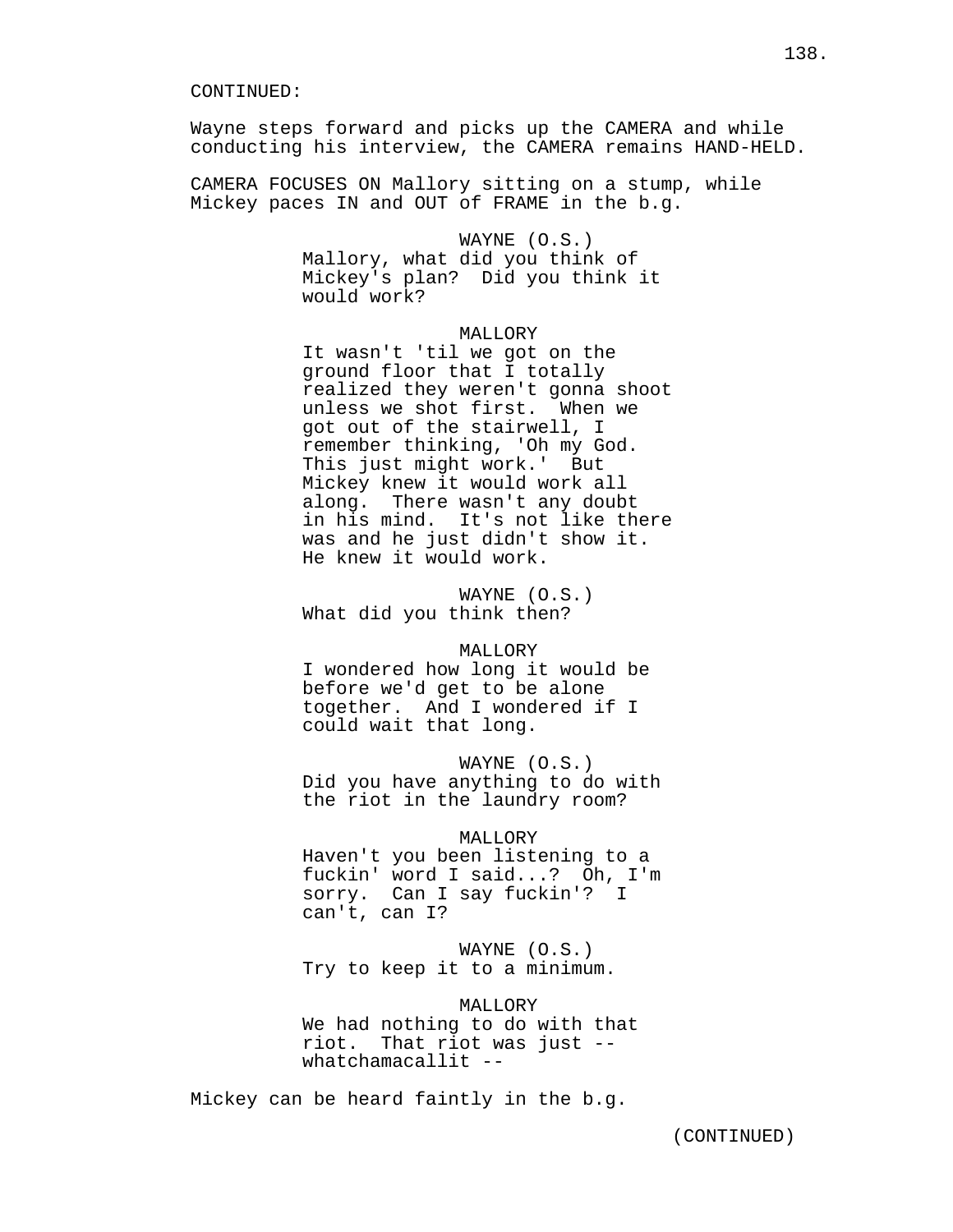Divine intervention.

# MALLORY

What he said. We didn't know jack shit about any riot. It just happened. It was kismet. We didn't even know those people. How are we supposed to organize a riot when we've been in fuckin' isolation for the past year? Just bleep out the fucks and jack shits.

(laughs) I mean, it's not like we care. If they wanna say we masterminded the whole thing, let 'em. It won't exactly keep us up at night. But you said you wanted the truth, and the truth is we were just lucky.

Mickey's snapping his fingers in the b.g.

MICKEY C'mon, c'mon, let's hurry this up.

#### WAYNE

So, what now?

# MALLORY

Well, now me and Mickey are gonna take it easy. Just enjoy each other's company, stop and smell the roses, notice the color purple, stuff like that.

# WAYNE (O.S.)

How do you intend to disappear? You're probably the most famous couple in America.

# MALLORY

Well, back in slave times they had a thing called the underground railroad. And we got a whole fan club out there just waiting to be conductors. (to the camera) So, you kids out there, keep the faith. 'Cause Mickey and Mallory will be comin' to your town real soon. 139.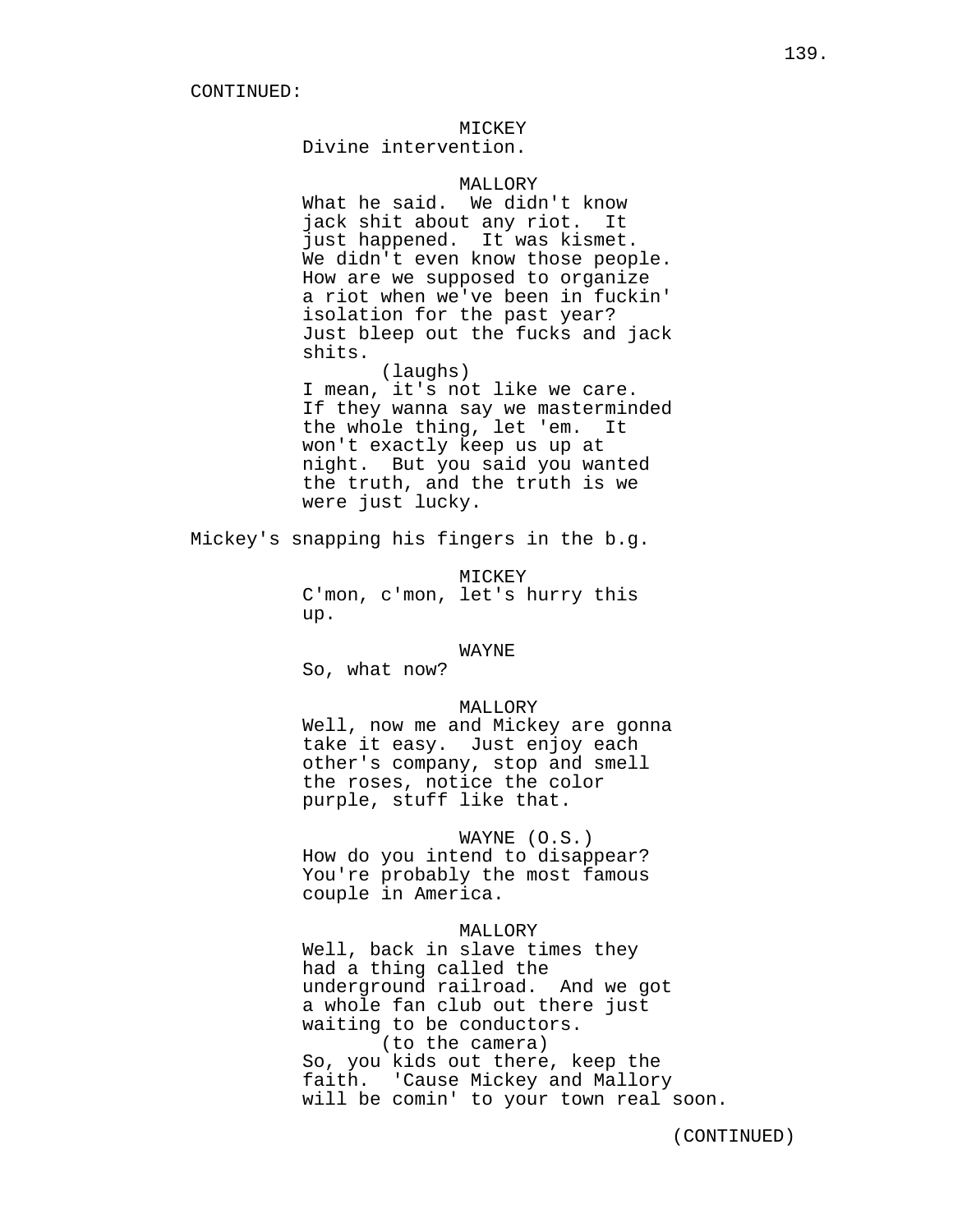Okay, that's enough. End of interview. We gotta move.

Mickey approaches Wayne. CAMERA goes a LITTLE HAYWIRE as Wayne lowers it from his eye.

> WAYNE (O.S.) Okay, just let me swing around and film myself asking the questions. And then I'll do my little wrap-up.

Mickey takes the camera from Wayne, and while he speaks, he balances it on a fence post.

#### MICKEY

Oh, we're gonna do a little wrapup, all right. But it won't be you starin' in the camera, looking dumb, and acting stupid. Instead, you're gonna be starin' down the barrels of our shotguns and we're gonna be pullin' the triggers.

Wayne forces a chuckle. Mickey steps AWAY FROM the CAMERA into a:

THREE-SHOT

The news van is parked in the b.g.

WAYNE That's a joke right?

Mickey pumps the slide on his shotgun. Mallory grabs her shotgun from off the ground.

> WAYNE Just wait one fucking minute.

MICKEY I said I'd give you a interview. Now unless I'm mistaken, we just did a interview. (to Mallory) We did a interview, didn't we?

MALLORY Looked like a interview to me.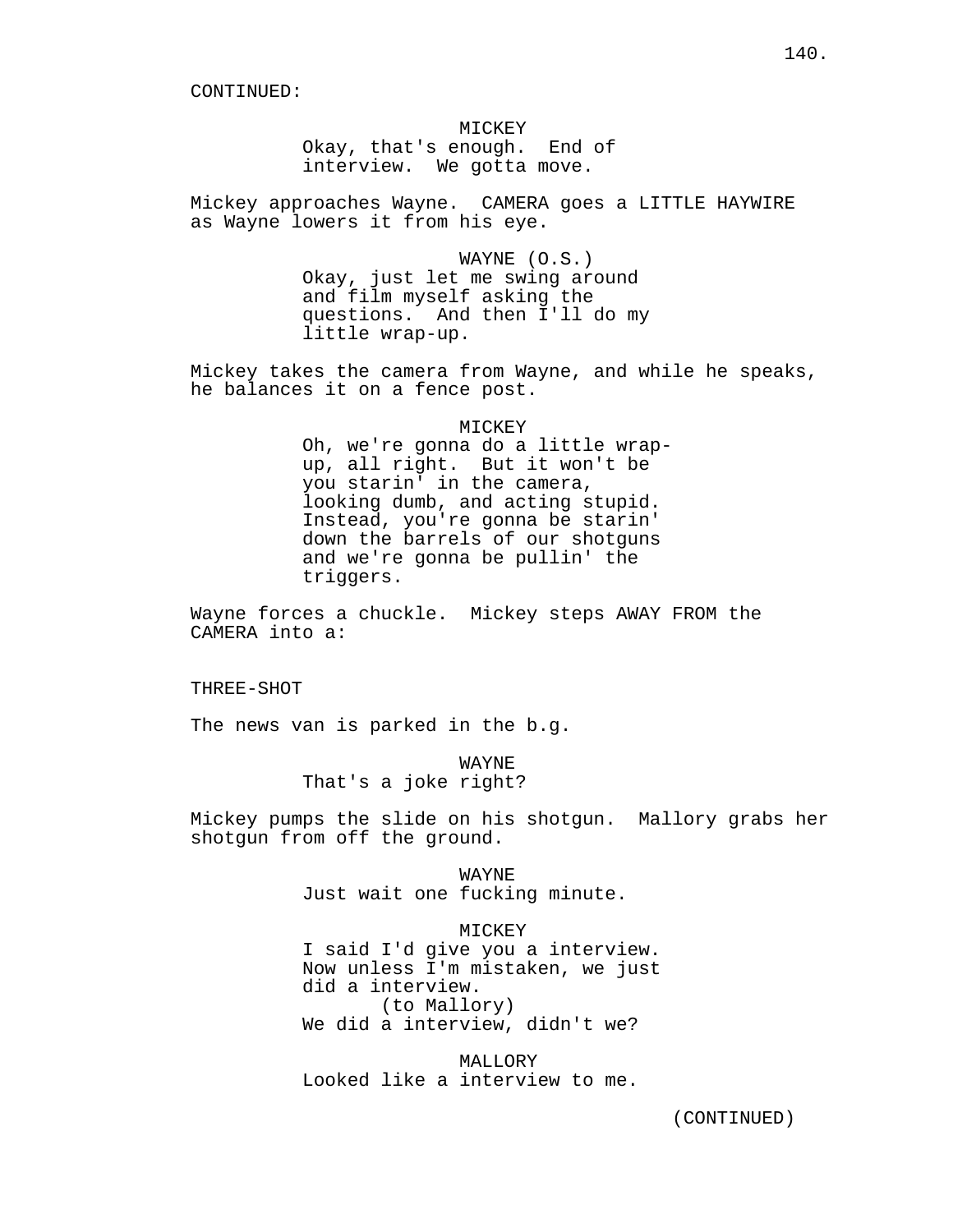I said we'd give you a interview. I never said we wouldn't kill you.

# WAYNE

Wait! I don't know, but I kinda felt during this... this whole escape that a kind of bond --

Wayne is shaking.

# WAYNE

... developed between the three of us. We're kinda in this together, don't ya think?

# MICKEY

No. Not really.

#### WAYNE

Don't touch those triggers! Please. I think I've already proven that a live Wayne Gayle is much more better than a dead... Way -- Gayle. I was your passport out of jail, not Duncan Homolka. But me! I'll be your passport outta --

#### MICKEY

Just save your breath, Wayne. We hate you. If anybody in the fuckin' world deserves to die, it's you.

Wayne is grasping for anything.

# WAYNE

Wait! You can't kill me. Mickey and Mallory always leave somebody alive to tell the tale.

# MICKEY

We are. (points in camera) Your camera.

Mickey turns to Mallory.

# MICKEY

(John Wayne voice) Let's make a little music, Colorada.